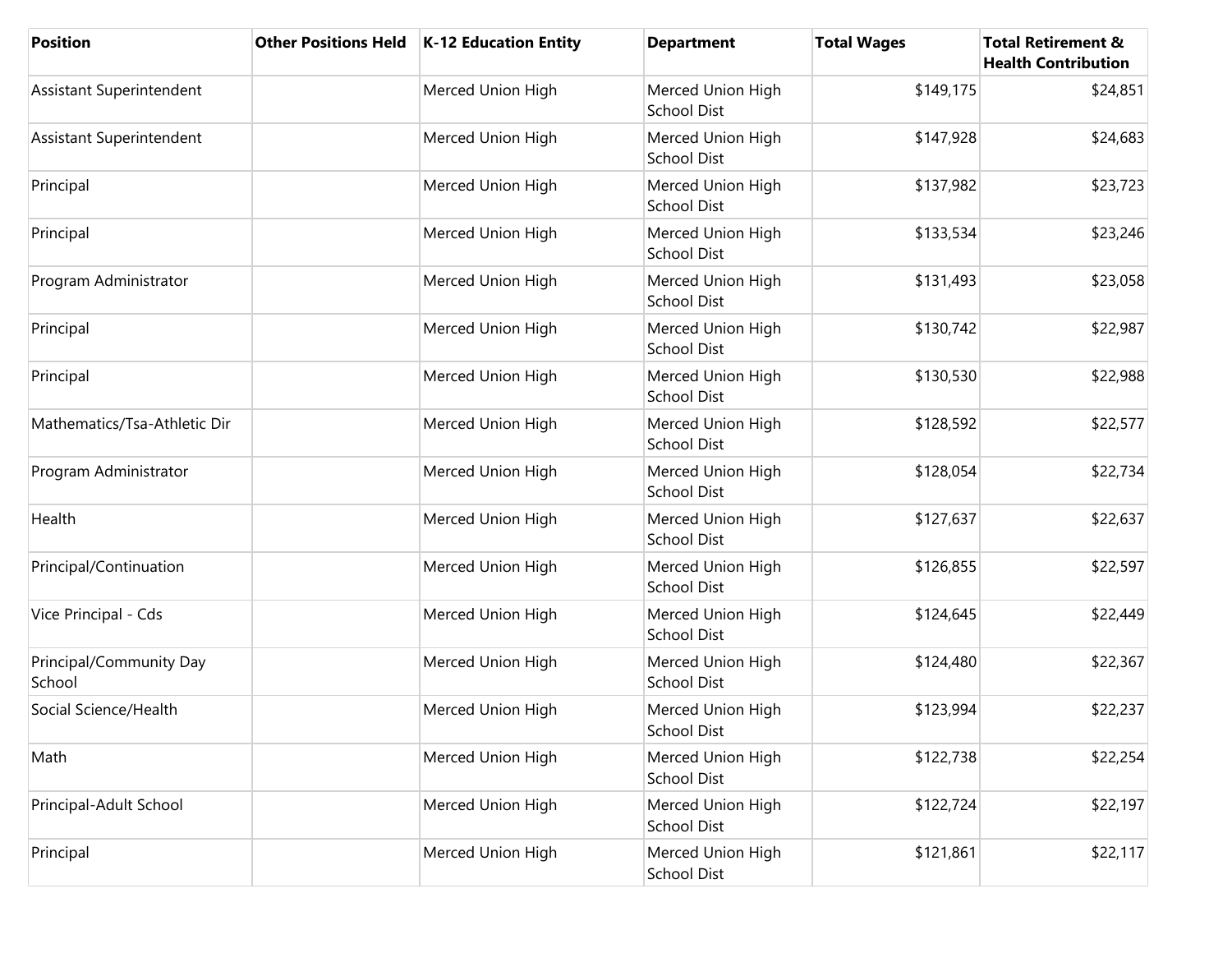| Agriculture                 | Merced Union High | Merced Union High<br><b>School Dist</b> | \$121,794 | \$22,073 |
|-----------------------------|-------------------|-----------------------------------------|-----------|----------|
| Severely Handicapped        | Merced Union High | Merced Union High<br><b>School Dist</b> | \$120,708 | \$21,876 |
| Program Specialist-3        | Merced Union High | Merced Union High<br>School Dist        | \$120,344 | \$22,044 |
| Library Media Specialist    | Merced Union High | Merced Union High<br>School Dist        | \$119,269 | \$21,846 |
| Associate Principal         | Merced Union High | Merced Union High<br>School Dist        | \$119,229 | \$21,867 |
| Social Science              | Merced Union High | Merced Union High<br><b>School Dist</b> | \$118,791 | \$21,632 |
| Associate Principal         | Merced Union High | Merced Union High<br><b>School Dist</b> | \$118,254 | \$21,745 |
| Teacher Librarian           | Merced Union High | Merced Union High<br><b>School Dist</b> | \$117,870 | \$21,769 |
| Principal                   | Merced Union High | Merced Union High<br><b>School Dist</b> | \$117,647 | \$21,704 |
| Associate Principal         | Merced Union High | Merced Union High<br>School Dist        | \$117,158 | \$21,624 |
| Associate Principal         | Merced Union High | Merced Union High<br><b>School Dist</b> | \$116,979 | \$21,626 |
| Agriculture                 | Merced Union High | Merced Union High<br><b>School Dist</b> | \$116,822 | \$21,579 |
| Associate Principal         | Merced Union High | Merced Union High<br>School Dist        | \$116,453 | \$21,587 |
| Associate Principal         | Merced Union High | Merced Union High<br>School Dist        | \$116,029 | \$21,524 |
| Associate Principal         | Merced Union High | Merced Union High<br>School Dist        | \$115,929 | \$23,868 |
| Director Of Fiscal Services | Merced Union High | Merced Union High<br><b>School Dist</b> | \$115,378 | \$23,803 |
| Associate Principal         | Merced Union High | Merced Union High<br><b>School Dist</b> | \$114,837 | \$21,518 |
| Associate Principal         | Merced Union High | Merced Union High<br>School Dist        | \$114,169 | \$21,342 |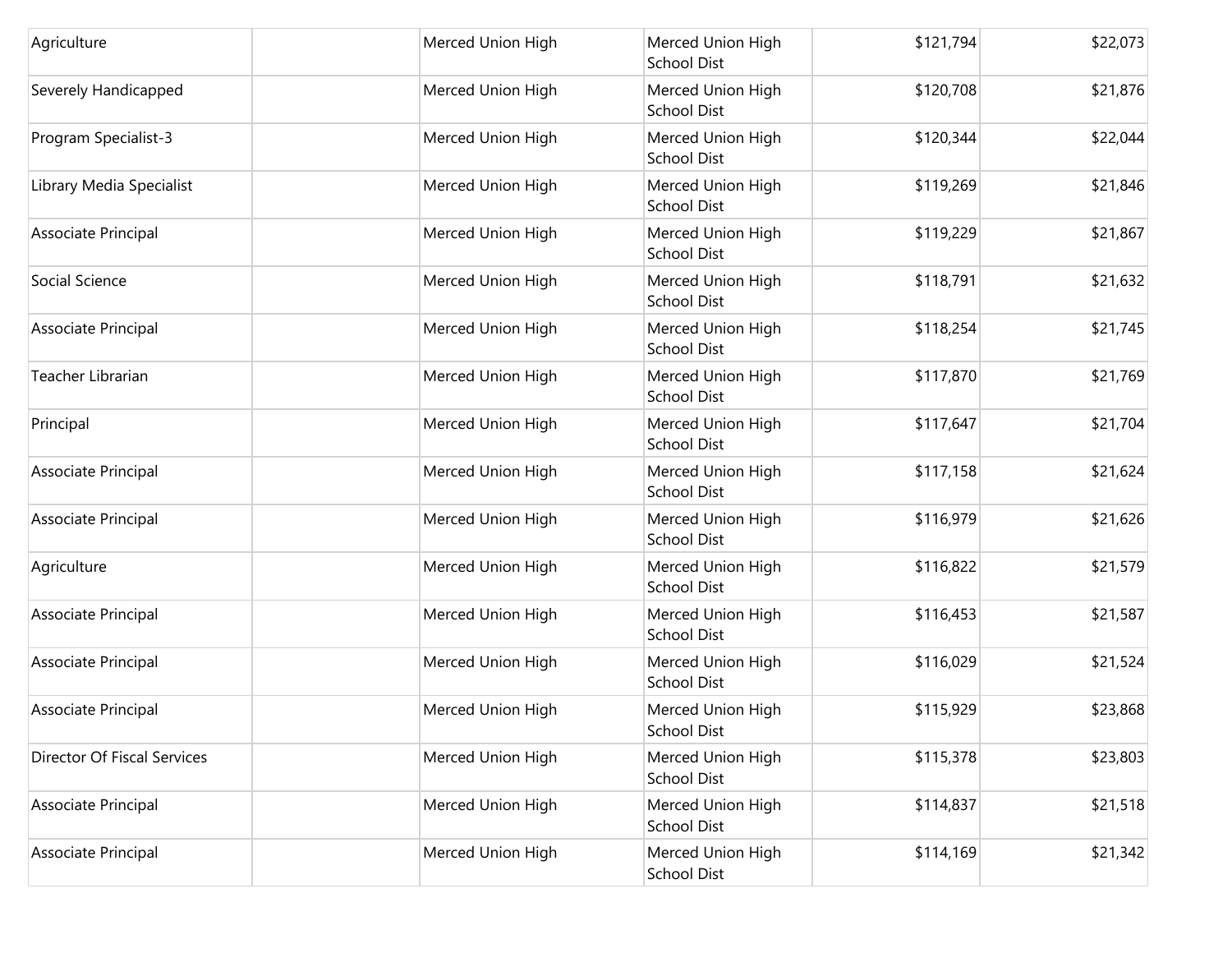| Associate Principal          | Merced Union High | Merced Union High<br><b>School Dist</b> | \$113,818 | \$21,339 |
|------------------------------|-------------------|-----------------------------------------|-----------|----------|
| Library Media Specialist     | Merced Union High | Merced Union High<br><b>School Dist</b> | \$113,584 | \$21,284 |
| Director Facilities/Planning | Merced Union High | Merced Union High<br>School Dist        | \$112,606 | \$23,476 |
| Agriculture                  | Merced Union High | Merced Union High<br>School Dist        | \$112,323 | \$21,141 |
| Associate Principal          | Merced Union High | Merced Union High<br>School Dist        | \$112,315 | \$21,178 |
| Mathematics/Tsa-Athletic Dir | Merced Union High | Merced Union High<br><b>School Dist</b> | \$112,302 | \$21,106 |
| Library Media Specialist     | Merced Union High | Merced Union High<br><b>School Dist</b> | \$111,913 | \$21,109 |
| Mentor Teacher/Inst. Coach   | Merced Union High | Merced Union High<br>School Dist        | \$111,678 | \$21,061 |
| Mathematics                  | Merced Union High | Merced Union High<br><b>School Dist</b> | \$111,319 | \$20,943 |
| Associate Principal          | Merced Union High | Merced Union High<br><b>School Dist</b> | \$111,130 | \$21,101 |
| Agriculture                  | Merced Union High | Merced Union High<br><b>School Dist</b> | \$110,928 | \$20,921 |
| Social Science               | Merced Union High | Merced Union High<br><b>School Dist</b> | \$110,782 | \$20,833 |
| <b>Medical Occ</b>           | Merced Union High | Merced Union High<br>School Dist        | \$110,594 | \$20,895 |
| Associate Principal          | Merced Union High | Merced Union High<br><b>School Dist</b> | \$110,068 | \$20,944 |
| Physics                      | Merced Union High | Merced Union High<br><b>School Dist</b> | \$109,908 | \$20,824 |
| Art                          | Merced Union High | Merced Union High<br>School Dist        | \$109,718 | \$20,806 |
| <b>Instructional Coach</b>   | Merced Union High | Merced Union High<br><b>School Dist</b> | \$109,373 | \$20,759 |
| Associate Principal          | Merced Union High | Merced Union High<br>School Dist        | \$109,125 | \$20,910 |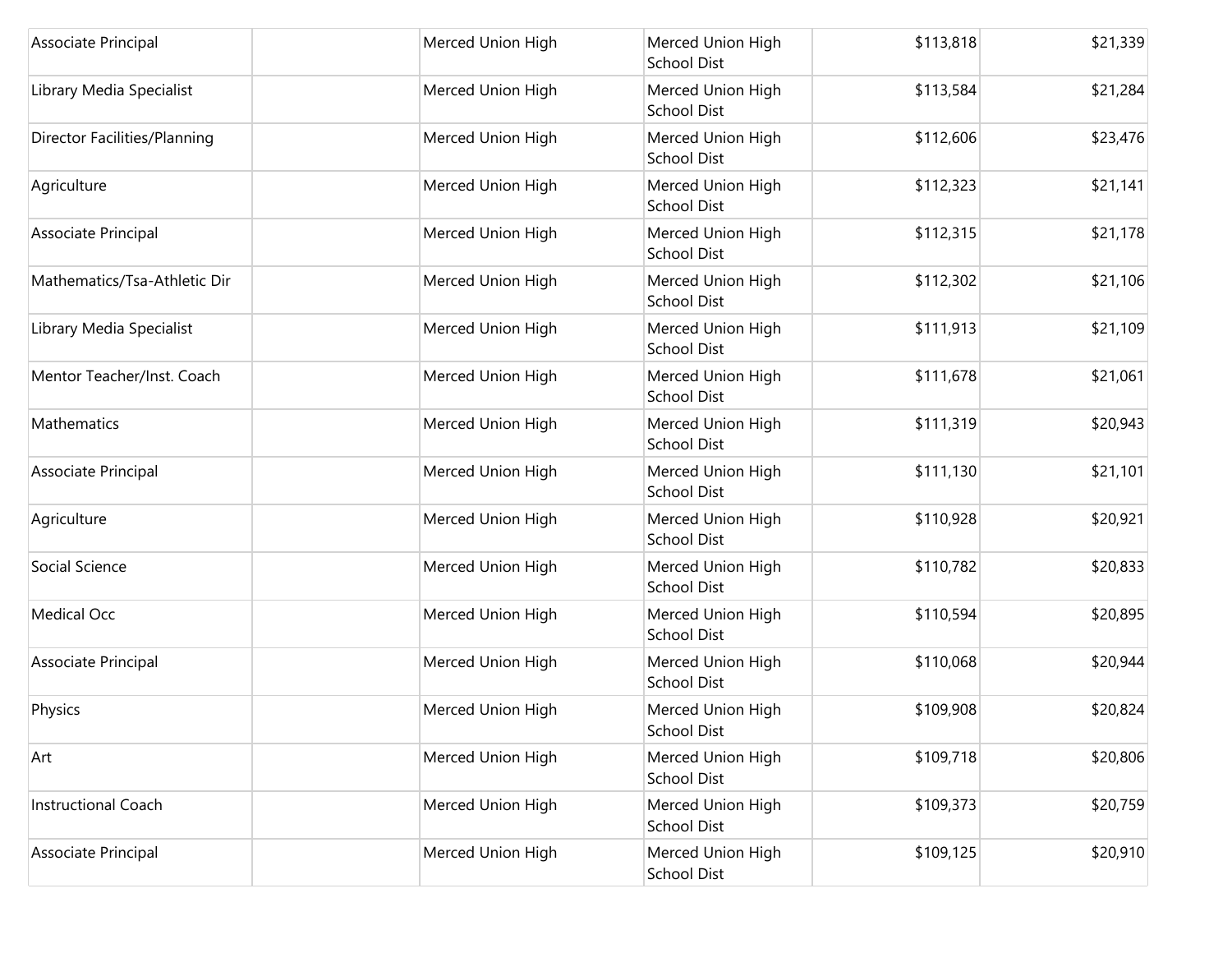| Business/Avid                   | Merced Union High | Merced Union High<br><b>School Dist</b> | \$108,978 | \$20,796 |
|---------------------------------|-------------------|-----------------------------------------|-----------|----------|
| Art                             | Merced Union High | Merced Union High<br><b>School Dist</b> | \$108,760 | \$20,713 |
| Teacher On Special Assign: Avid | Merced Union High | Merced Union High<br>School Dist        | \$108,425 | \$20,692 |
| Theater Art/Hist/Art Film       | Merced Union High | Merced Union High<br>School Dist        | \$107,749 | \$20,619 |
| Associate Principal             | Merced Union High | Merced Union High<br><b>School Dist</b> | \$107,440 | \$20,687 |
| Music                           | Merced Union High | Merced Union High<br><b>School Dist</b> | \$106,845 | \$20,532 |
| Superintendent                  | Merced Union High | Merced Union High<br><b>School Dist</b> | \$106,782 | \$13,861 |
| Vocal/Math                      | Merced Union High | Merced Union High<br><b>School Dist</b> | \$106,744 | \$20,657 |
| Social Science                  | Merced Union High | Merced Union High<br><b>School Dist</b> | \$106,252 | \$20,500 |
| Agriculture                     | Merced Union High | Merced Union High<br>School Dist        | \$106,082 | \$20,554 |
| Special Education-Resource      | Merced Union High | Merced Union High<br><b>School Dist</b> | \$105,850 | \$20,416 |
| Agriculture                     | Merced Union High | Merced Union High<br>School Dist        | \$105,807 | \$20,579 |
| English/Avid                    | Merced Union High | Merced Union High<br>School Dist        | \$105,758 | \$20,434 |
| Severely Handicapped            | Merced Union High | Merced Union High<br><b>School Dist</b> | \$105,717 | \$20,496 |
| Mathematics                     | Merced Union High | Merced Union High<br><b>School Dist</b> | \$105,685 | \$20,412 |
| Special Ed-Sdc                  | Merced Union High | Merced Union High<br><b>School Dist</b> | \$105,590 | \$20,421 |
| Special Education               | Merced Union High | Merced Union High<br><b>School Dist</b> | \$105,584 | \$20,446 |
| Mathematics                     | Merced Union High | Merced Union High<br>School Dist        | \$105,498 | \$20,407 |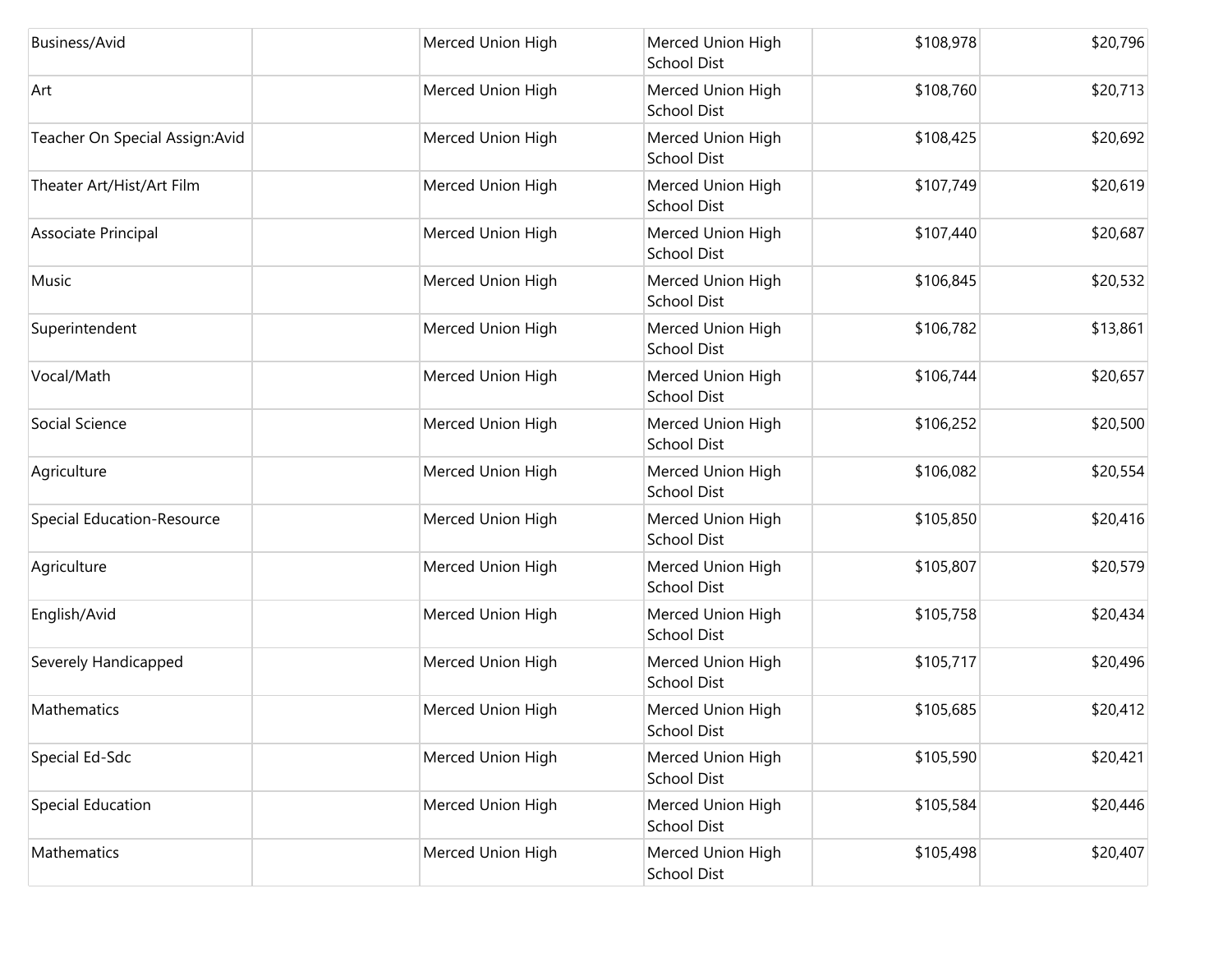| Social Science                    | Merced Union High | Merced Union High<br><b>School Dist</b> | \$104,872 | \$20,386 |
|-----------------------------------|-------------------|-----------------------------------------|-----------|----------|
| <b>Industrial Arts</b>            | Merced Union High | Merced Union High<br><b>School Dist</b> | \$104,401 | \$20,327 |
| English                           | Merced Union High | Merced Union High<br>School Dist        | \$104,295 | \$20,329 |
| <b>Physical Education</b>         | Merced Union High | Merced Union High<br>School Dist        | \$103,895 | \$20,216 |
| Health/Physical Education         | Merced Union High | Merced Union High<br>School Dist        | \$103,812 | \$20,317 |
| Life Science                      | Merced Union High | Merced Union High<br><b>School Dist</b> | \$103,738 | \$20,189 |
| Mathematics                       | Merced Union High | Merced Union High<br><b>School Dist</b> | \$103,635 | \$20,233 |
| Woodshop/Smlengs/Pwreq/We<br>Idag | Merced Union High | Merced Union High<br><b>School Dist</b> | \$103,591 | \$20,342 |
| Psychologist                      | Merced Union High | Merced Union High<br><b>School Dist</b> | \$103,517 | \$20,309 |
| Psychologist                      | Merced Union High | Merced Union High<br>School Dist        | \$103,517 | \$20,309 |
| Social Science                    | Merced Union High | Merced Union High<br><b>School Dist</b> | \$103,369 | \$20,166 |
| English/Yearbook                  | Merced Union High | Merced Union High<br><b>School Dist</b> | \$103,348 | \$20,250 |
| Social Science                    | Merced Union High | Merced Union High<br>School Dist        | \$103,275 | \$20,149 |
| Teacher On Special Assignment     | Merced Union High | Merced Union High<br>School Dist        | \$102,989 | \$21,439 |
| Social Science                    | Merced Union High | Merced Union High<br>School Dist        | \$102,751 | \$20,191 |
| Tsa- Athletic Director            | Merced Union High | Merced Union High<br>School Dist        | \$102,641 | \$20,198 |
| Chemistry/Biology                 | Merced Union High | Merced Union High<br><b>School Dist</b> | \$102,610 | \$20,145 |
| Social Science                    | Merced Union High | Merced Union High<br>School Dist        | \$102,582 | \$20,144 |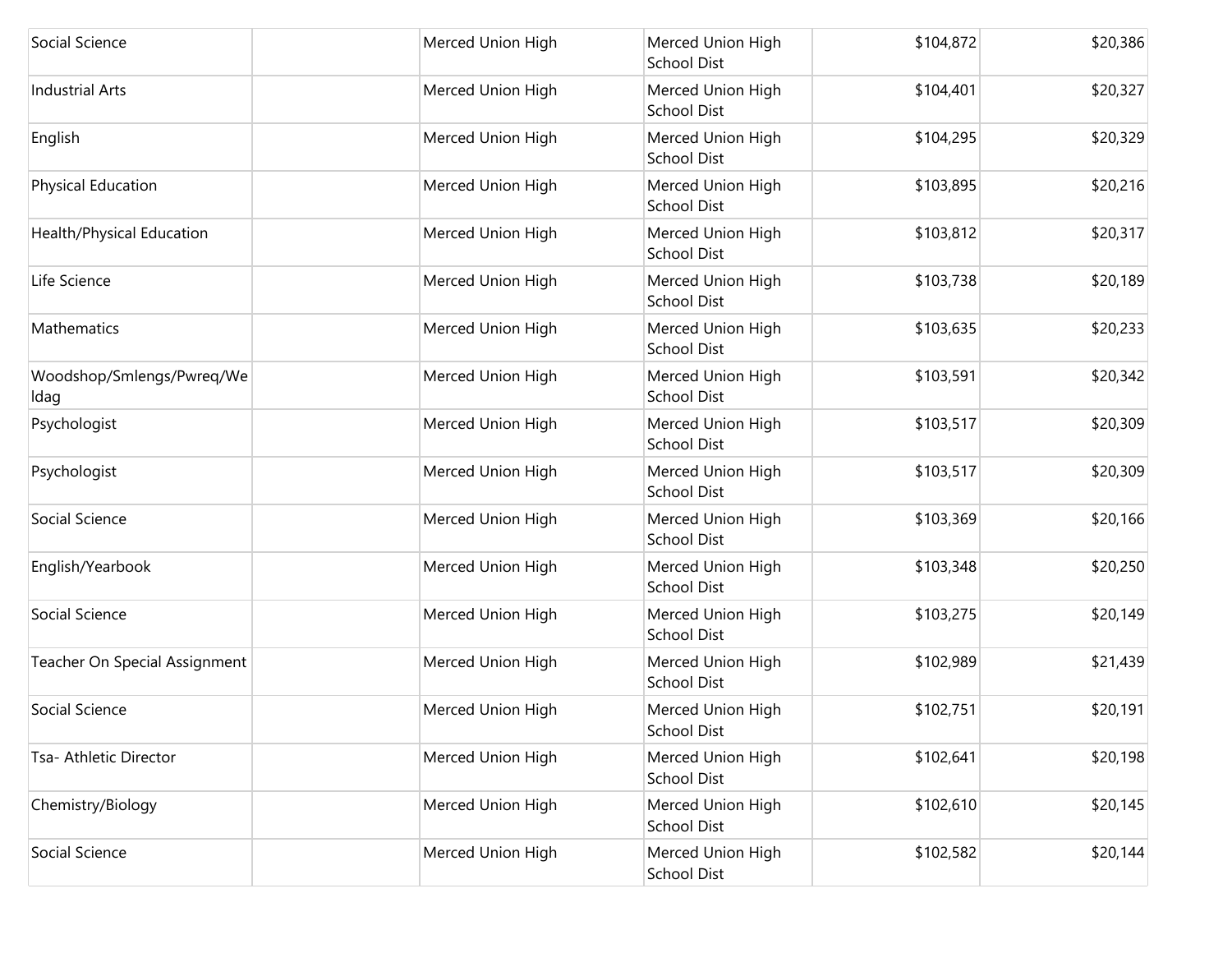| Associate Principal                | Merced Union High | Merced Union High<br><b>School Dist</b> | \$102,203 | \$20,174 |
|------------------------------------|-------------------|-----------------------------------------|-----------|----------|
| Associate Principal                | Merced Union High | Merced Union High<br><b>School Dist</b> | \$102,169 | \$20,171 |
| Biology/Chemistry                  | Merced Union High | Merced Union High<br>School Dist        | \$101,907 | \$20,048 |
| Mathematics                        | Merced Union High | Merced Union High<br>School Dist        | \$101,738 | \$20,100 |
| Mathematics                        | Merced Union High | Merced Union High<br>School Dist        | \$101,733 | \$20,108 |
| Music                              | Merced Union High | Merced Union High<br><b>School Dist</b> | \$101,511 | \$20,015 |
| Social Sci                         | Merced Union High | Merced Union High<br><b>School Dist</b> | \$101,467 | \$20,013 |
| Physical Education                 | Merced Union High | Merced Union High<br><b>School Dist</b> | \$101,288 | \$19,981 |
| English                            | Merced Union High | Merced Union High<br><b>School Dist</b> | \$101,266 | \$19,956 |
| Math/Business                      | Merced Union High | Merced Union High<br>School Dist        | \$101,196 | \$19,997 |
| Psychologist                       | Merced Union High | Merced Union High<br><b>School Dist</b> | \$101,098 | \$20,076 |
| Mathematics                        | Merced Union High | Merced Union High<br>School Dist        | \$100,971 | \$19,943 |
| English                            | Merced Union High | Merced Union High<br>School Dist        | \$100,923 | \$19,939 |
| Tsa-Avid                           | Merced Union High | Merced Union High<br><b>School Dist</b> | \$100,629 | \$19,988 |
| <b>Special Education-Resources</b> | Merced Union High | Merced Union High<br><b>School Dist</b> | \$100,502 | \$19,815 |
| English                            | Merced Union High | Merced Union High<br><b>School Dist</b> | \$100,347 | \$19,940 |
| <b>Biological Sciences</b>         | Merced Union High | Merced Union High<br><b>School Dist</b> | \$100,321 | \$19,837 |
| Mathematics                        | Merced Union High | Merced Union High<br>School Dist        | \$99,972  | \$19,966 |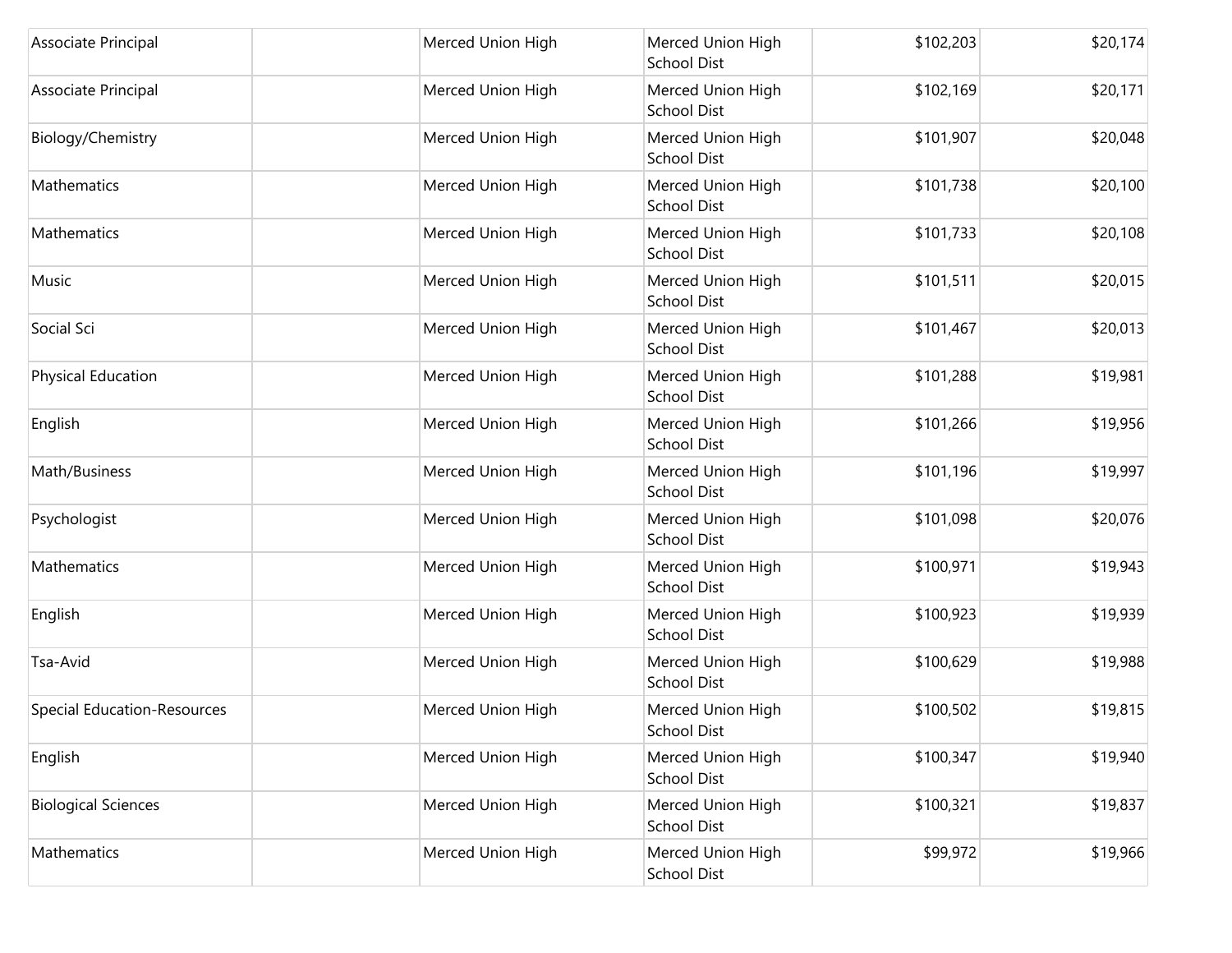| Social Science                 | Merced Union High | Merced Union High<br><b>School Dist</b> | \$99,874 | \$19,799 |
|--------------------------------|-------------------|-----------------------------------------|----------|----------|
| Literacy Coach-El              | Merced Union High | Merced Union High<br><b>School Dist</b> | \$99,808 | \$20,016 |
| English                        | Merced Union High | Merced Union High<br><b>School Dist</b> | \$99,788 | \$19,778 |
| Mathematics                    | Merced Union High | Merced Union High<br><b>School Dist</b> | \$99,771 | \$19,848 |
| Theater Arts/Hist/Art Film     | Merced Union High | Merced Union High<br><b>School Dist</b> | \$99,699 | \$19,964 |
| Tsa-Technology Literacy Coach  | Merced Union High | Merced Union High<br><b>School Dist</b> | \$99,568 | \$19,920 |
| Avid                           | Merced Union High | Merced Union High<br><b>School Dist</b> | \$99,515 | \$19,818 |
| <b>Business</b>                | Merced Union High | Merced Union High<br><b>School Dist</b> | \$99,384 | \$19,846 |
| Social Science/Health          | Merced Union High | Merced Union High<br><b>School Dist</b> | \$99,375 | \$19,789 |
| English                        | Merced Union High | Merced Union High<br><b>School Dist</b> | \$99,006 | \$19,699 |
| Literacy Coach-Eng/Social Sci  | Merced Union High | Merced Union High<br><b>School Dist</b> | \$98,829 | \$19,693 |
| <b>Tsa-Instructional Coach</b> | Merced Union High | Merced Union High<br><b>School Dist</b> | \$98,624 | \$19,859 |
| Social Science                 | Merced Union High | Merced Union High<br><b>School Dist</b> | \$98,477 | \$19,704 |
| Geography/Health               | Merced Union High | Merced Union High<br><b>School Dist</b> | \$98,362 | \$19,869 |
| English/Eld                    | Merced Union High | Merced Union High<br><b>School Dist</b> | \$98,235 | \$19,677 |
| Music                          | Merced Union High | Merced Union High<br><b>School Dist</b> | \$98,170 | \$19,750 |
| Social Science                 | Merced Union High | Merced Union High<br><b>School Dist</b> | \$97,847 | \$19,762 |
| <b>Medical Occupation</b>      | Merced Union High | Merced Union High<br><b>School Dist</b> | \$97,837 | \$19,654 |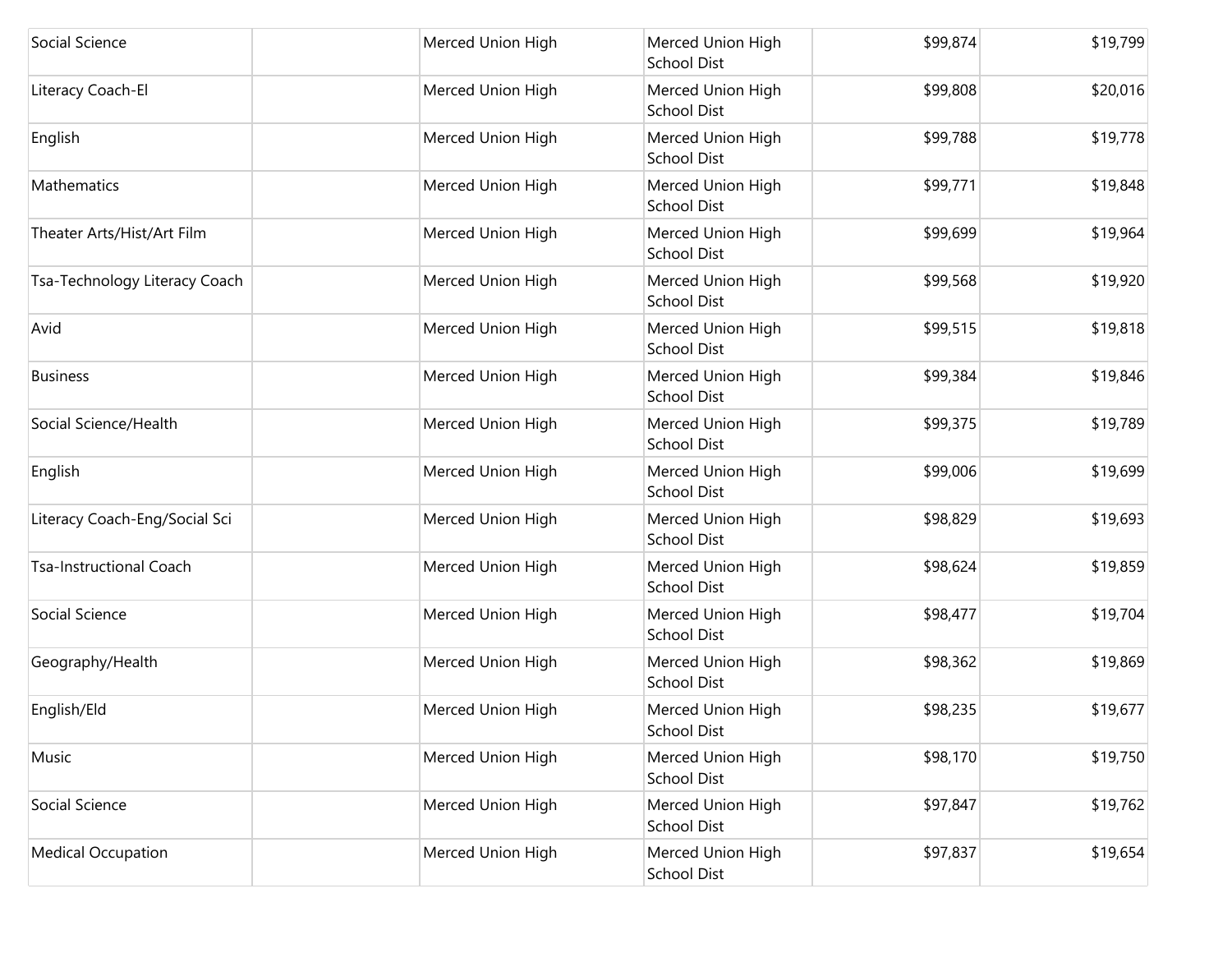| Library Media Specialist              | Merced Union High | Merced Union High<br><b>School Dist</b> | \$97,831 | \$19,726 |
|---------------------------------------|-------------------|-----------------------------------------|----------|----------|
| Music                                 | Merced Union High | Merced Union High<br><b>School Dist</b> | \$97,493 | \$19,635 |
| English                               | Merced Union High | Merced Union High<br><b>School Dist</b> | \$97,422 | \$19,567 |
| Mathematics                           | Merced Union High | Merced Union High<br><b>School Dist</b> | \$97,287 | \$19,550 |
| Physical Education/Adaptive Pe        | Merced Union High | Merced Union High<br><b>School Dist</b> | \$97,166 | \$19,638 |
| Tsa Activities/Avid                   | Merced Union High | Merced Union High<br><b>School Dist</b> | \$96,831 | \$19,692 |
| Adapted Pe/Pe                         | Merced Union High | Merced Union High<br><b>School Dist</b> | \$96,738 | \$19,563 |
| Mathematics                           | Merced Union High | Merced Union High<br><b>School Dist</b> | \$96,493 | \$19,467 |
| Counselor                             | Merced Union High | Merced Union High<br>School Dist        | \$96,038 | \$19,463 |
| Leadership/Activities                 | Merced Union High | Merced Union High<br><b>School Dist</b> | \$95,957 | \$19,469 |
| English                               | Merced Union High | Merced Union High<br><b>School Dist</b> | \$95,835 | \$19,396 |
| Director Of Maint & Operations        | Merced Union High | Merced Union High<br><b>School Dist</b> | \$95,832 | \$21,495 |
| <b>Director Of Nutrition Services</b> | Merced Union High | Merced Union High<br><b>School Dist</b> | \$95,832 | \$21,495 |
| Social Sci                            | Merced Union High | Merced Union High<br><b>School Dist</b> | \$95,691 | \$19,396 |
| Agriculture                           | Merced Union High | Merced Union High<br><b>School Dist</b> | \$95,607 | \$19,556 |
| English                               | Merced Union High | Merced Union High<br><b>School Dist</b> | \$95,521 | \$19,496 |
| French                                | Merced Union High | Merced Union High<br><b>School Dist</b> | \$95,237 | \$19,350 |
| Life Science                          | Merced Union High | Merced Union High<br><b>School Dist</b> | \$95,159 | \$19,394 |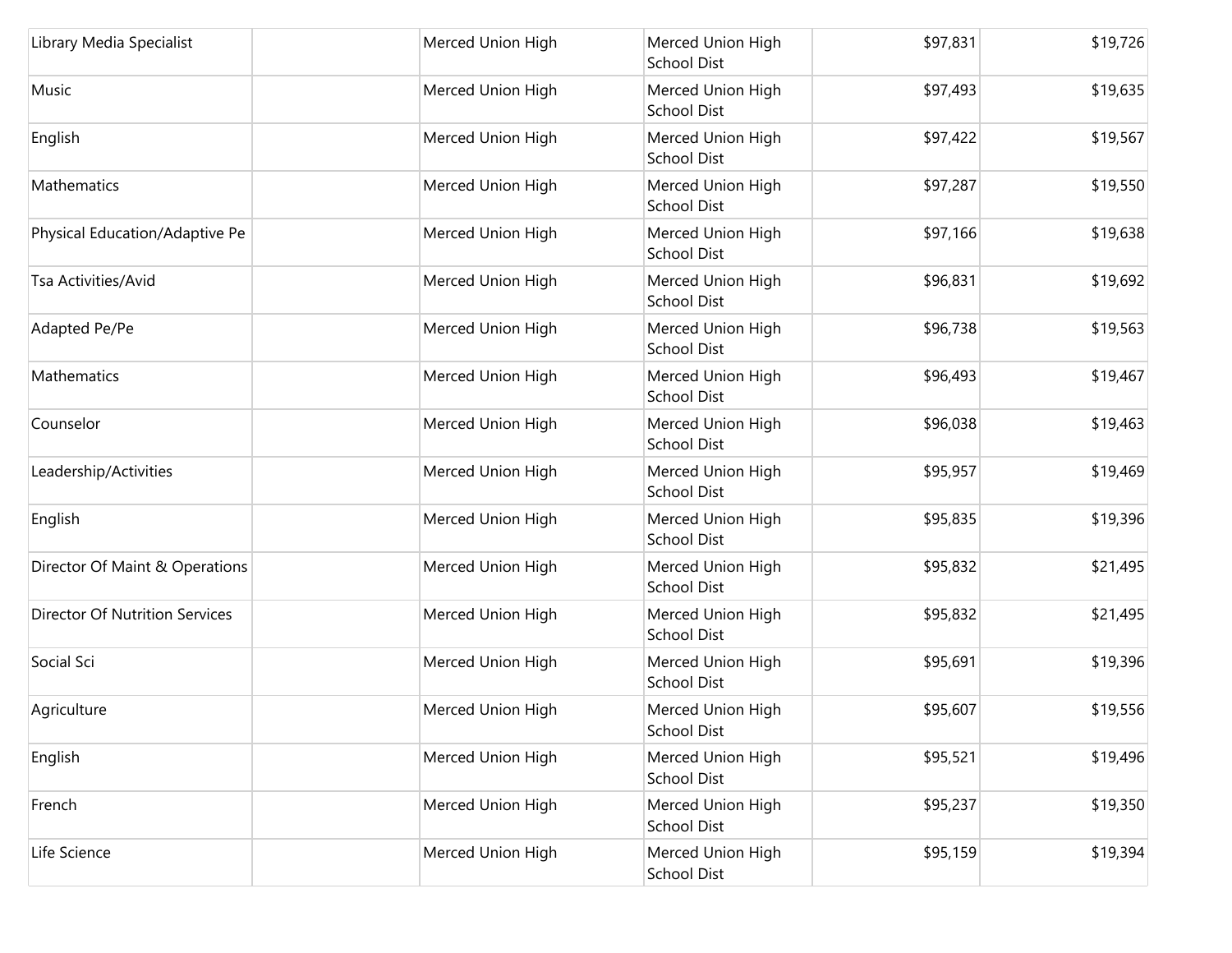| Tsa-Athletic Director          | Merced Union High | Merced Union High<br>School Dist        | \$95,139 | \$19,421 |
|--------------------------------|-------------------|-----------------------------------------|----------|----------|
| French                         | Merced Union High | Merced Union High<br><b>School Dist</b> | \$95,090 | \$19,399 |
| Psychologist                   | Merced Union High | Merced Union High<br>School Dist        | \$95,022 | \$19,488 |
| Social Science                 | Merced Union High | Merced Union High<br><b>School Dist</b> | \$94,878 | \$19,330 |
| Foreign Lang: Spanish          | Merced Union High | Merced Union High<br>School Dist        | \$94,839 | \$19,438 |
| Agriculture                    | Merced Union High | Merced Union High<br>School Dist        | \$94,093 | \$19,369 |
| Agriculture                    | Merced Union High | Merced Union High<br><b>School Dist</b> | \$94,093 | \$19,369 |
| Counselor                      | Merced Union High | Merced Union High<br>School Dist        | \$94,085 | \$19,292 |
| Special Education-Special Day  | Merced Union High | Merced Union High<br>School Dist        | \$94,061 | \$19,492 |
| English                        | Merced Union High | Merced Union High<br>School Dist        | \$93,929 | \$19,401 |
| Tsa- Activities Director       | Merced Union High | Merced Union High<br><b>School Dist</b> | \$93,906 | \$19,272 |
| English/Eld                    | Merced Union High | Merced Union High<br><b>School Dist</b> | \$93,599 | \$19,345 |
| English                        | Merced Union High | Merced Union High<br>School Dist        | \$93,404 | \$19,216 |
| <b>Biological Science</b>      | Merced Union High | Merced Union High<br>School Dist        | \$93,390 | \$19,148 |
| Tsa Athletics/Math             | Merced Union High | Merced Union High<br>School Dist        | \$93,117 | \$19,242 |
| Mathematics                    | Merced Union High | Merced Union High<br><b>School Dist</b> | \$93,055 | \$19,258 |
| World History/Economics        | Merced Union High | Merced Union High<br><b>School Dist</b> | \$93,023 | \$19,199 |
| Tsa-Leadership/Activities/Avid | Merced Union High | Merced Union High<br>School Dist        | \$92,891 | \$19,197 |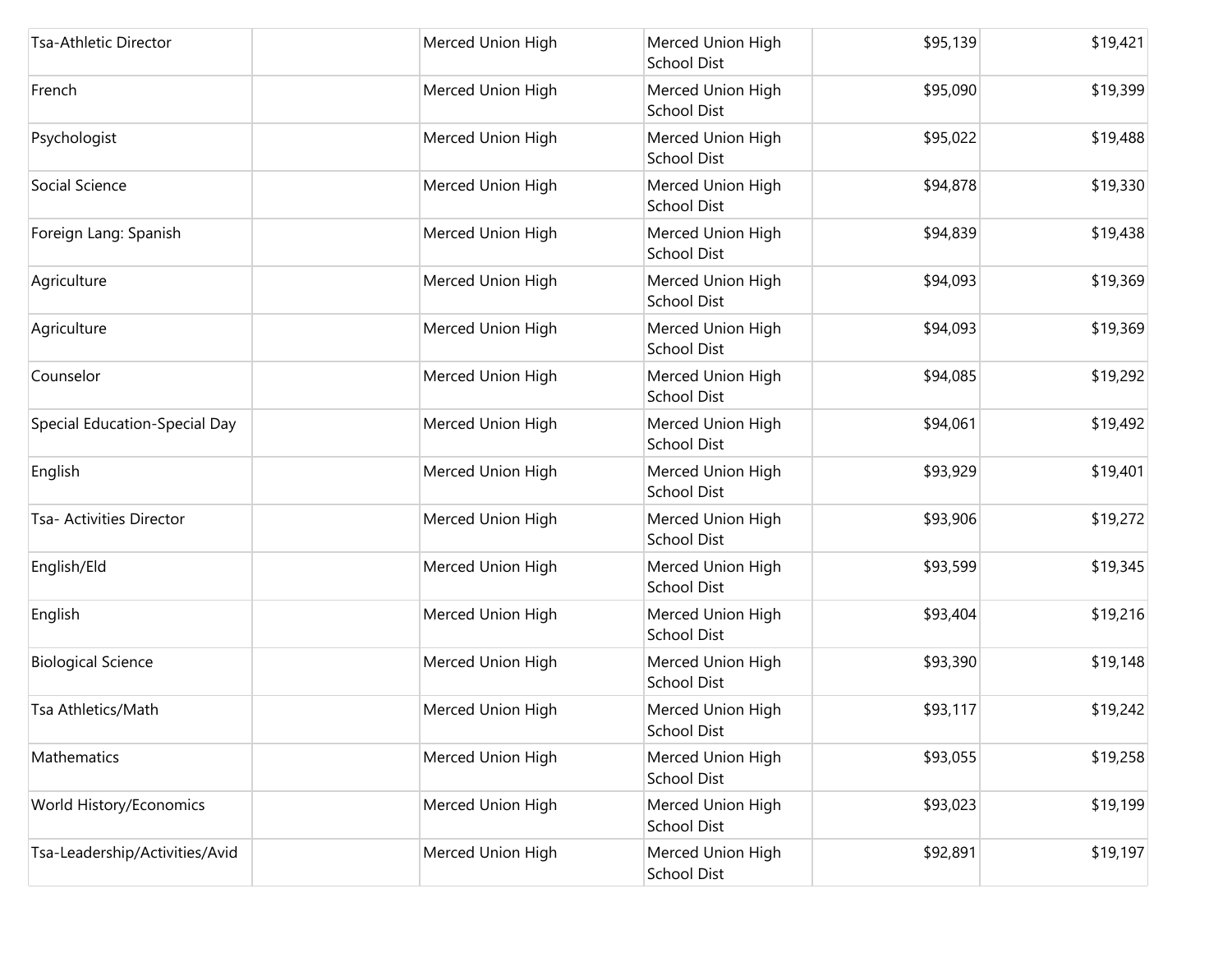| Counselor                  | Merced Union High | Merced Union High<br><b>School Dist</b> | \$92,815 | \$19,169 |
|----------------------------|-------------------|-----------------------------------------|----------|----------|
| Chemistry                  | Merced Union High | Merced Union High<br><b>School Dist</b> | \$92,664 | \$19,108 |
| <b>Physical Education</b>  | Merced Union High | Merced Union High<br>School Dist        | \$92,544 | \$19,205 |
| Mathematics                | Merced Union High | Merced Union High<br><b>School Dist</b> | \$92,491 | \$19,071 |
| Geography/Health           | Merced Union High | Merced Union High<br>School Dist        | \$92,393 | \$19,119 |
| Chemistry                  | Merced Union High | Merced Union High<br><b>School Dist</b> | \$92,257 | \$19,106 |
| Mathematics                | Merced Union High | Merced Union High<br><b>School Dist</b> | \$92,117 | \$19,055 |
| Physical Education         | Merced Union High | Merced Union High<br>School Dist        | \$92,046 | \$19,054 |
| Physical Education         | Merced Union High | Merced Union High<br>School Dist        | \$91,916 | \$19,085 |
| <b>Biological Sciences</b> | Merced Union High | Merced Union High<br><b>School Dist</b> | \$91,878 | \$19,067 |
| English                    | Merced Union High | Merced Union High<br><b>School Dist</b> | \$91,870 | \$19,125 |
| English                    | Merced Union High | Merced Union High<br><b>School Dist</b> | \$91,802 | \$19,130 |
| Counselor                  | Merced Union High | Merced Union High<br>School Dist        | \$91,802 | \$19,070 |
| Social Science             | Merced Union High | Merced Union High<br>School Dist        | \$91,609 | \$19,095 |
| Health                     | Merced Union High | Merced Union High<br>School Dist        | \$91,582 | \$19,117 |
| Mathematics                | Merced Union High | Merced Union High<br><b>School Dist</b> | \$91,571 | \$19,076 |
| Special Education          | Merced Union High | Merced Union High<br><b>School Dist</b> | \$91,554 | \$19,219 |
| Counselor                  | Merced Union High | Merced Union High<br>School Dist        | \$91,537 | \$19,065 |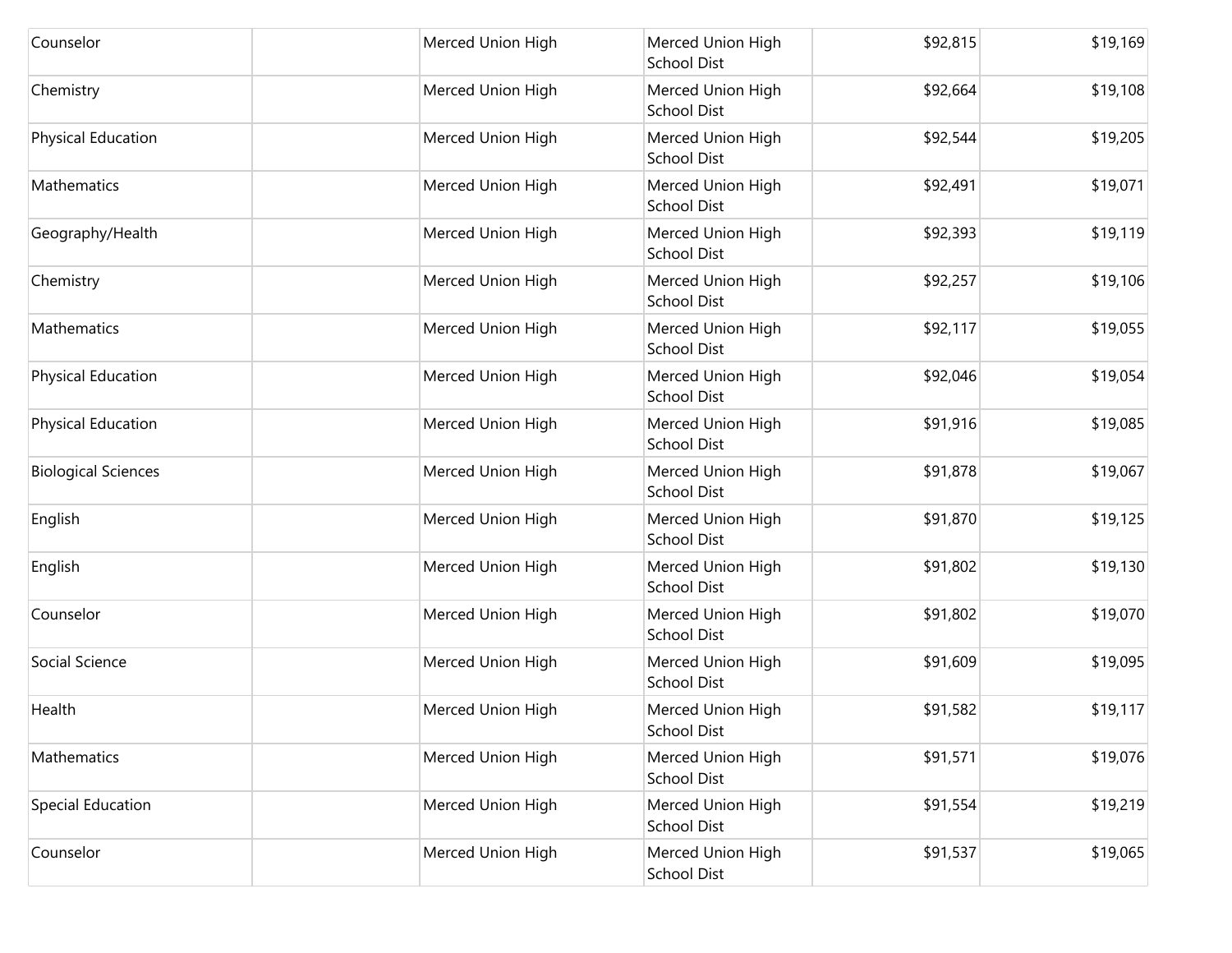| <b>Business</b>                   | Merced Union High | Merced Union High<br><b>School Dist</b> | \$91,494 | \$19,058 |
|-----------------------------------|-------------------|-----------------------------------------|----------|----------|
| Mathematics                       | Merced Union High | Merced Union High<br><b>School Dist</b> | \$91,262 | \$19,005 |
| Mathematics                       | Merced Union High | Merced Union High<br><b>School Dist</b> | \$91,155 | \$18,967 |
| Social Science                    | Merced Union High | Merced Union High<br><b>School Dist</b> | \$91,132 | \$19,029 |
| Mathematics                       | Merced Union High | Merced Union High<br><b>School Dist</b> | \$91,101 | \$19,088 |
| Mathematics                       | Merced Union High | Merced Union High<br><b>School Dist</b> | \$90,776 | \$18,911 |
| <b>School Nurse</b>               | Merced Union High | Merced Union High<br><b>School Dist</b> | \$90,619 | \$19,043 |
| Counselor                         | Merced Union High | Merced Union High<br><b>School Dist</b> | \$90,519 | \$18,956 |
| <b>Special Education-Resource</b> | Merced Union High | Merced Union High<br><b>School Dist</b> | \$90,489 | \$18,934 |
| Rop/Engineering                   | Merced Union High | Merced Union High<br><b>School Dist</b> | \$90,455 | \$18,929 |
| English                           | Merced Union High | Merced Union High<br><b>School Dist</b> | \$90,284 | \$18,905 |
| <b>Biological Science</b>         | Merced Union High | Merced Union High<br><b>School Dist</b> | \$90,264 | \$19,032 |
| Counselor                         | Merced Union High | Merced Union High<br><b>School Dist</b> | \$89,923 | \$17,673 |
| Health/Medical Occ/Avid           | Merced Union High | Merced Union High<br><b>School Dist</b> | \$89,917 | \$18,961 |
| Physical Ed                       | Merced Union High | Merced Union High<br><b>School Dist</b> | \$89,757 | \$18,878 |
| English                           | Merced Union High | Merced Union High<br><b>School Dist</b> | \$89,725 | \$18,924 |
| Physical Education                | Merced Union High | Merced Union High<br><b>School Dist</b> | \$89,697 | \$18,899 |
| Social Science                    | Merced Union High | Merced Union High<br><b>School Dist</b> | \$89,685 | \$18,992 |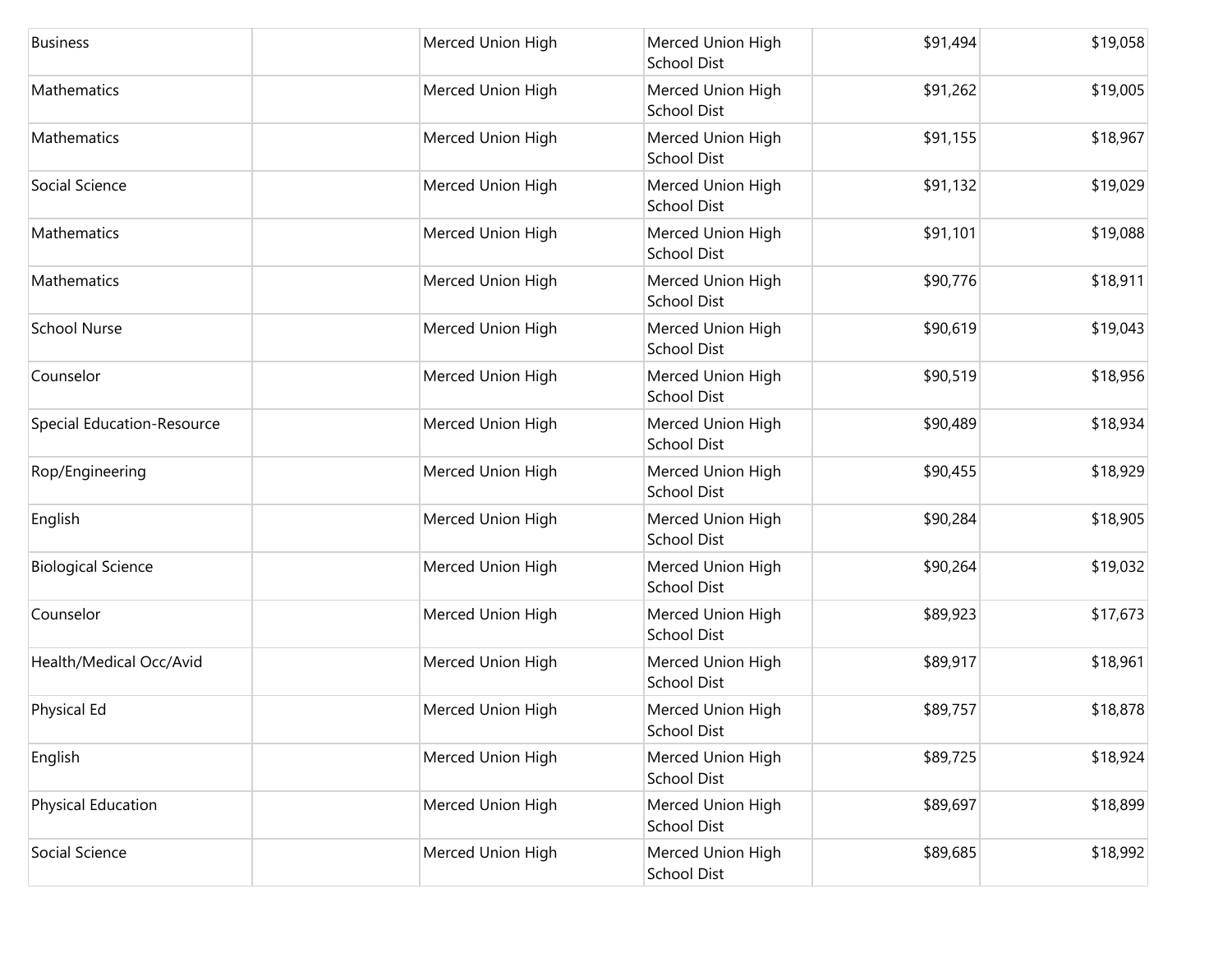| Social Science/Health                   | Merced Union High | Merced Union High<br>School Dist        | \$89,556 | \$18,777 |
|-----------------------------------------|-------------------|-----------------------------------------|----------|----------|
| Life Science                            | Merced Union High | Merced Union High<br><b>School Dist</b> | \$89,491 | \$18,863 |
| Resource Specialist (Sp Ed)             | Merced Union High | Merced Union High<br>School Dist        | \$89,467 | \$18,860 |
| Math                                    | Merced Union High | Merced Union High<br><b>School Dist</b> | \$89,361 | \$18,815 |
| Chemistry/Avid                          | Merced Union High | Merced Union High<br>School Dist        | \$89,284 | \$18,913 |
| Adaptive Pe/Pe                          | Merced Union High | Merced Union High<br>School Dist        | \$89,237 | \$18,804 |
| Social Science                          | Merced Union High | Merced Union High<br><b>School Dist</b> | \$89,223 | \$18,839 |
| Math Teacher Dept Chair                 | Merced Union High | Merced Union High<br>School Dist        | \$89,133 | \$18,900 |
| Mathematics                             | Merced Union High | Merced Union High<br>School Dist        | \$88,815 | \$18,712 |
| <b>Communication Systems</b><br>Manager | Merced Union High | Merced Union High<br>School Dist        | \$88,815 | \$20,666 |
| Chemistry                               | Merced Union High | Merced Union High<br><b>School Dist</b> | \$88,727 | \$18,716 |
| Agriculture                             | Merced Union High | Merced Union High<br><b>School Dist</b> | \$88,573 | \$18,839 |
| Spanish                                 | Merced Union High | Merced Union High<br>School Dist        | \$88,572 | \$18,754 |
| Mathematics                             | Merced Union High | Merced Union High<br>School Dist        | \$88,572 | \$18,754 |
| Spanish                                 | Merced Union High | Merced Union High<br>School Dist        | \$88,544 | \$18,768 |
| <b>Special Education-Resource</b>       | Merced Union High | Merced Union High<br><b>School Dist</b> | \$88,361 | \$22,196 |
| Spanish                                 | Merced Union High | Merced Union High<br><b>School Dist</b> | \$88,271 | \$18,804 |
| <b>Physical Education</b>               | Merced Union High | Merced Union High<br>School Dist        | \$88,176 | \$18,749 |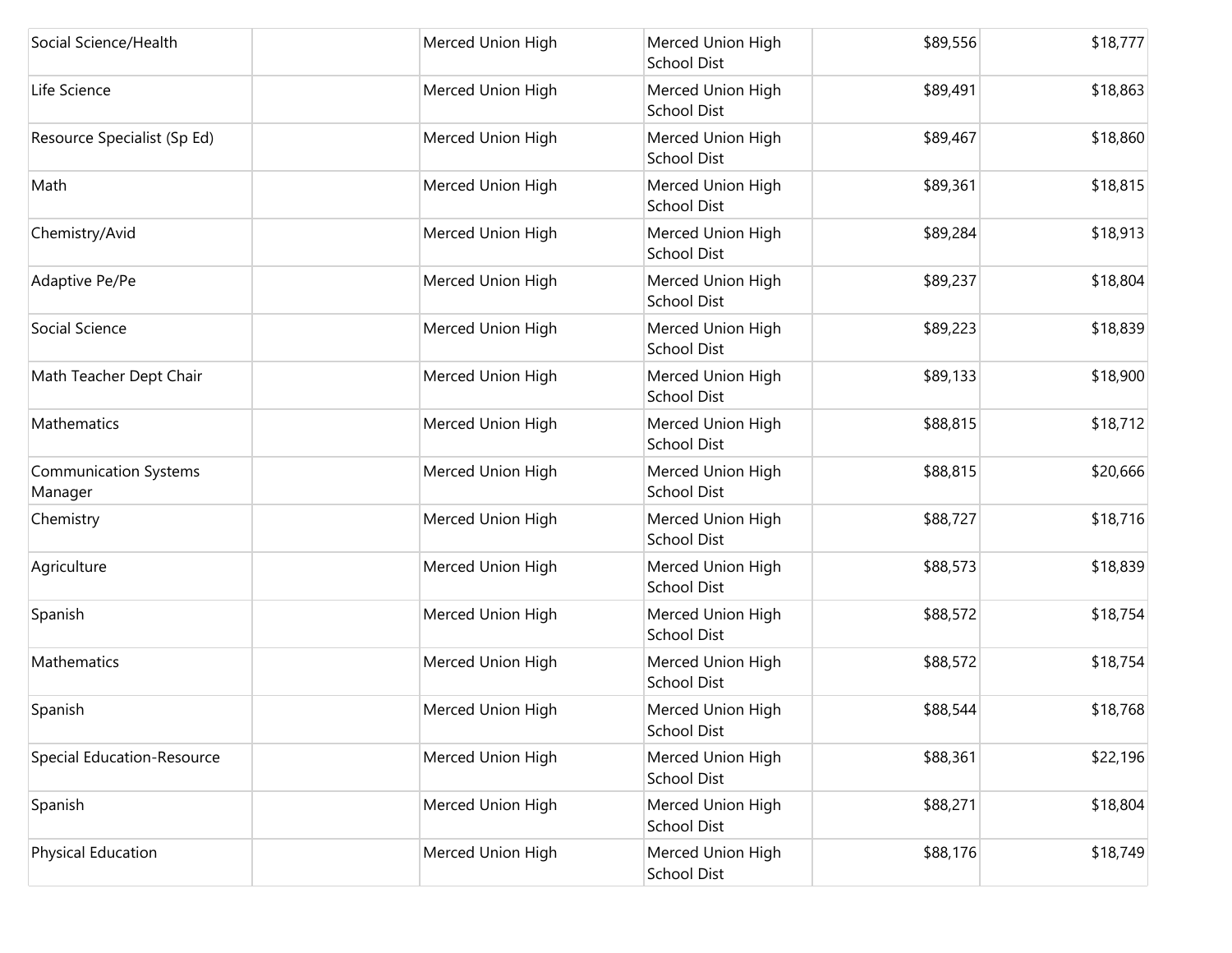| <b>Physical Science</b>        | Merced Union High | Merced Union High<br><b>School Dist</b> | \$88,142 | \$18,725 |
|--------------------------------|-------------------|-----------------------------------------|----------|----------|
| Eld                            | Merced Union High | Merced Union High<br><b>School Dist</b> | \$88,102 | \$18,770 |
| Social Science                 | Merced Union High | Merced Union High<br><b>School Dist</b> | \$88,090 | \$18,765 |
| Math                           | Merced Union High | Merced Union High<br><b>School Dist</b> | \$88,068 | \$18,783 |
| Social Science<br>$\mathsf{L}$ | Merced Union High | Merced Union High<br><b>School Dist</b> | \$88,035 | \$18,708 |
| <b>Mathematics</b>             | Merced Union High | Merced Union High<br><b>School Dist</b> | \$87,996 | \$18,759 |
| <b>Biological Sciences</b>     | Merced Union High | Merced Union High<br><b>School Dist</b> | \$87,953 | \$18,703 |
| Art                            | Merced Union High | Merced Union High<br><b>School Dist</b> | \$87,803 | \$18,617 |
| English/Hmong                  | Merced Union High | Merced Union High<br><b>School Dist</b> | \$87,688 | \$18,688 |
| English/Drama Teacher          | Merced Union High | Merced Union High<br><b>School Dist</b> | \$87,687 | \$18,685 |
| <b>School Nurse</b>            | Merced Union High | Merced Union High<br><b>School Dist</b> | \$87,495 | \$18,744 |
| Physical Education             | Merced Union High | Merced Union High<br><b>School Dist</b> | \$87,471 | \$18,646 |
| Social Science                 | Merced Union High | Merced Union High<br><b>School Dist</b> | \$87,460 | \$18,649 |
| Counselor                      | Merced Union High | Merced Union High<br><b>School Dist</b> | \$87,236 | \$18,627 |
| Social Science                 | Merced Union High | Merced Union High<br>School Dist        | \$87,151 | \$18,619 |
| Eld                            | Merced Union High | Merced Union High<br><b>School Dist</b> | \$87,139 | \$18,624 |
| Social Science/Health          | Merced Union High | Merced Union High<br><b>School Dist</b> | \$87,121 | \$18,679 |
| Spanish                        | Merced Union High | Merced Union High<br><b>School Dist</b> | \$87,013 | \$18,720 |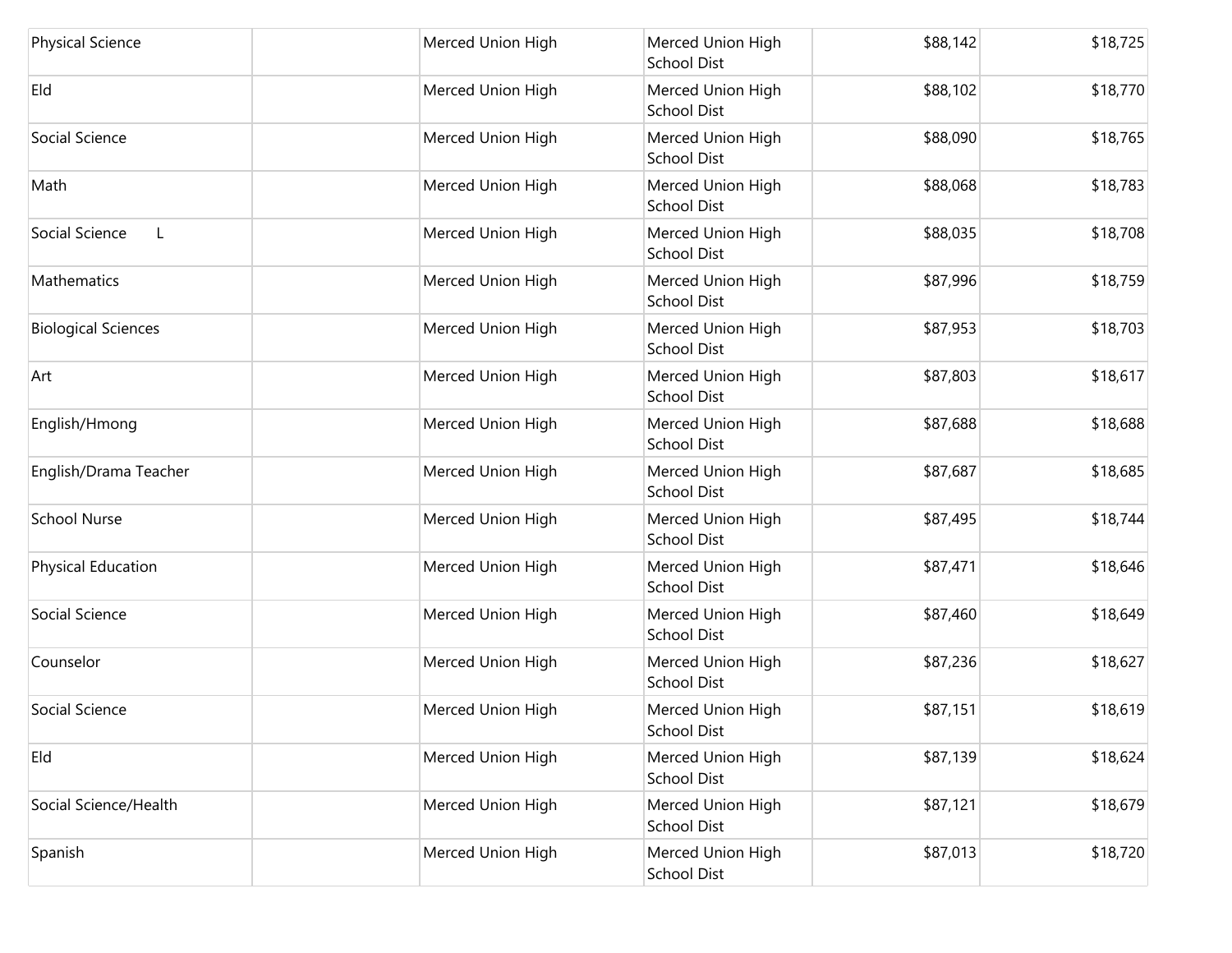| Spanish                       | Merced Union High | Merced Union High<br>School Dist        | \$86,954 | \$18,600 |
|-------------------------------|-------------------|-----------------------------------------|----------|----------|
| Mathematics                   | Merced Union High | Merced Union High<br><b>School Dist</b> | \$86,928 | \$18,599 |
| Special Education             | Merced Union High | Merced Union High<br>School Dist        | \$86,910 | \$18,592 |
| <b>Business</b>               | Merced Union High | Merced Union High<br><b>School Dist</b> | \$86,755 | \$18,629 |
| Physical Education            | Merced Union High | Merced Union High<br>School Dist        | \$86,752 | \$18,636 |
| <b>Instructional Coach</b>    | Merced Union High | Merced Union High<br>School Dist        | \$86,726 | \$18,508 |
| Music/Band                    | Merced Union High | Merced Union High<br><b>School Dist</b> | \$86,694 | \$18,589 |
| Spanish                       | Merced Union High | Merced Union High<br>School Dist        | \$86,628 | \$19,517 |
| Director-Special Education    | Merced Union High | Merced Union High<br>School Dist        | \$86,618 | \$14,537 |
| <b>Business</b>               | Merced Union High | Merced Union High<br>School Dist        | \$86,611 | \$18,589 |
| Special Education-Special Day | Merced Union High | Merced Union High<br><b>School Dist</b> | \$86,609 | \$18,587 |
| English                       | Merced Union High | Merced Union High<br><b>School Dist</b> | \$86,479 | \$18,570 |
| Industrial Technology         | Merced Union High | Merced Union High<br>School Dist        | \$86,478 | \$18,622 |
| English Language Development  | Merced Union High | Merced Union High<br>School Dist        | \$86,422 | \$18,578 |
| English Teacher Dept Chair    | Merced Union High | Merced Union High<br>School Dist        | \$86,410 | \$18,595 |
| English                       | Merced Union High | Merced Union High<br><b>School Dist</b> | \$86,392 | \$18,583 |
| Social Sci Teacher Dept Chair | Merced Union High | Merced Union High<br><b>School Dist</b> | \$86,303 | \$18,473 |
| Teacher On Special Assign     | Merced Union High | Merced Union High<br>School Dist        | \$86,263 | \$18,566 |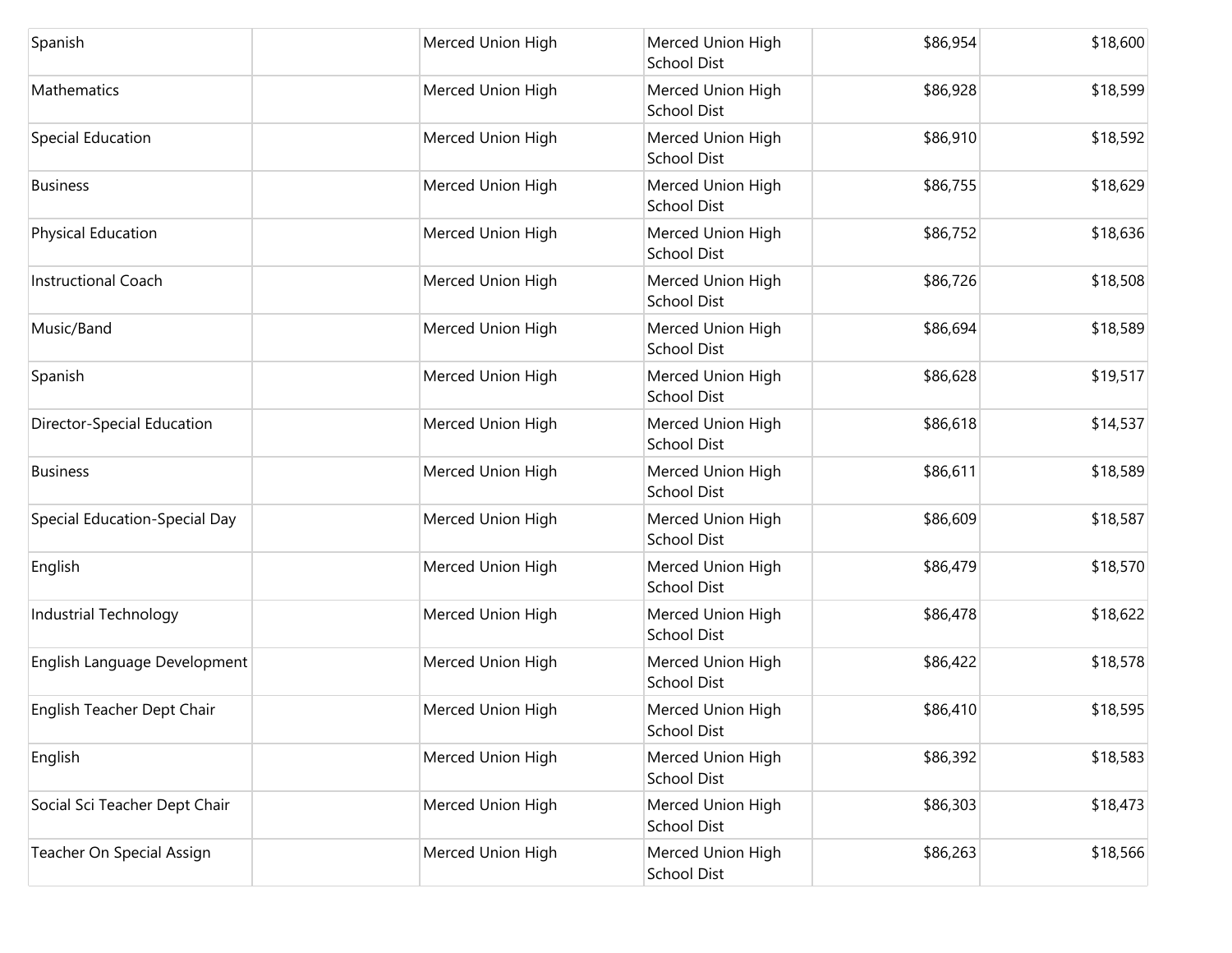| Special Education-Special Day | Merced Union High | Merced Union High<br><b>School Dist</b> | \$86,257 | \$18,546 |
|-------------------------------|-------------------|-----------------------------------------|----------|----------|
| English                       | Merced Union High | Merced Union High<br><b>School Dist</b> | \$86,226 | \$18,531 |
| Spanish                       | Merced Union High | Merced Union High<br><b>School Dist</b> | \$86,188 | \$18,686 |
| Special Education             | Merced Union High | Merced Union High<br><b>School Dist</b> | \$86,079 | \$18,598 |
| Activities/Intervention       | Merced Union High | Merced Union High<br><b>School Dist</b> | \$85,984 | \$18,505 |
| Counselor                     | Merced Union High | Merced Union High<br><b>School Dist</b> | \$85,971 | \$18,515 |
| Social Science                | Merced Union High | Merced Union High<br><b>School Dist</b> | \$85,919 | \$18,509 |
| Special Education             | Merced Union High | Merced Union High<br><b>School Dist</b> | \$85,919 | \$18,509 |
| Resource Specialist           | Merced Union High | Merced Union High<br><b>School Dist</b> | \$85,919 | \$18,509 |
| <b>Biological Sciences</b>    | Merced Union High | Merced Union High<br><b>School Dist</b> | \$85,848 | \$18,568 |
| Counselor                     | Merced Union High | Merced Union High<br><b>School Dist</b> | \$85,749 | \$18,495 |
| Science-Life Sci              | Merced Union High | Merced Union High<br><b>School Dist</b> | \$85,732 | \$18,594 |
| Mathematics                   | Merced Union High | Merced Union High<br><b>School Dist</b> | \$85,706 | \$18,491 |
| English                       | Merced Union High | Merced Union High<br><b>School Dist</b> | \$85,655 | \$18,410 |
| Teen Mother Program           | Merced Union High | Merced Union High<br>School Dist        | \$85,535 | \$12,005 |
| <b>Physical Education</b>     | Merced Union High | Merced Union High<br><b>School Dist</b> | \$85,312 | \$18,432 |
| Eld                           | Merced Union High | Merced Union High<br><b>School Dist</b> | \$85,247 | \$18,490 |
| Counselor                     | Merced Union High | Merced Union High<br><b>School Dist</b> | \$85,234 | \$18,493 |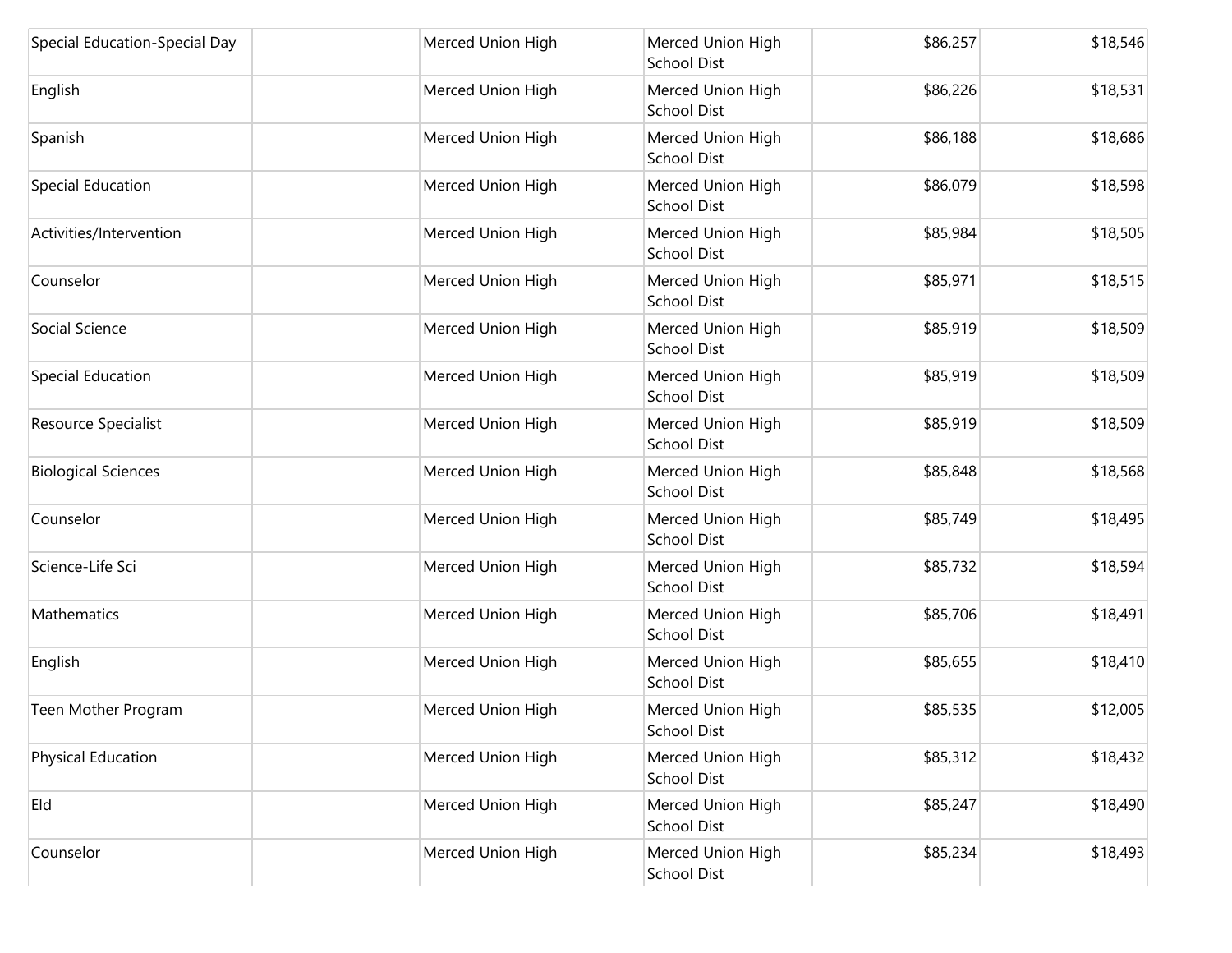| Asst Information Services Mgr     | Merced Union High | Merced Union High<br><b>School Dist</b> | \$85,233 | \$20,192 |
|-----------------------------------|-------------------|-----------------------------------------|----------|----------|
| Art                               | Merced Union High | Merced Union High<br><b>School Dist</b> | \$85,199 | \$18,525 |
| Mathematics                       | Merced Union High | Merced Union High<br>School Dist        | \$85,190 | \$18,430 |
| <b>Instructional Coach</b>        | Merced Union High | Merced Union High<br>School Dist        | \$84,928 | \$18,403 |
| Maintenance&Operations<br>Manager | Merced Union High | Merced Union High<br><b>School Dist</b> | \$84,890 | \$20,182 |
| Mathematics                       | Merced Union High | Merced Union High<br><b>School Dist</b> | \$84,774 | \$18,364 |
| English                           | Merced Union High | Merced Union High<br>School Dist        | \$84,663 | \$18,371 |
| Social Science/Health             | Merced Union High | Merced Union High<br>School Dist        | \$84,471 | \$18,378 |
| Special Education                 | Merced Union High | Merced Union High<br><b>School Dist</b> | \$84,309 | \$19,415 |
| Counselor                         | Merced Union High | Merced Union High<br>School Dist        | \$84,253 | \$18,368 |
| Spanish                           | Merced Union High | Merced Union High<br><b>School Dist</b> | \$84,252 | \$18,317 |
| Mathematics                       | Merced Union High | Merced Union High<br>School Dist        | \$84,241 | \$18,334 |
| Agriculture                       | Merced Union High | Merced Union High<br><b>School Dist</b> | \$84,234 | \$18,346 |
| Social Science                    | Merced Union High | Merced Union High<br><b>School Dist</b> | \$84,193 | \$18,337 |
| Art                               | Merced Union High | Merced Union High<br>School Dist        | \$84,143 | \$18,332 |
| Eld                               | Merced Union High | Merced Union High<br><b>School Dist</b> | \$83,977 | \$18,330 |
| <b>Physical Science</b>           | Merced Union High | Merced Union High<br><b>School Dist</b> | \$83,838 | \$18,233 |
| Mathematics                       | Merced Union High | Merced Union High<br>School Dist        | \$83,706 | \$18,295 |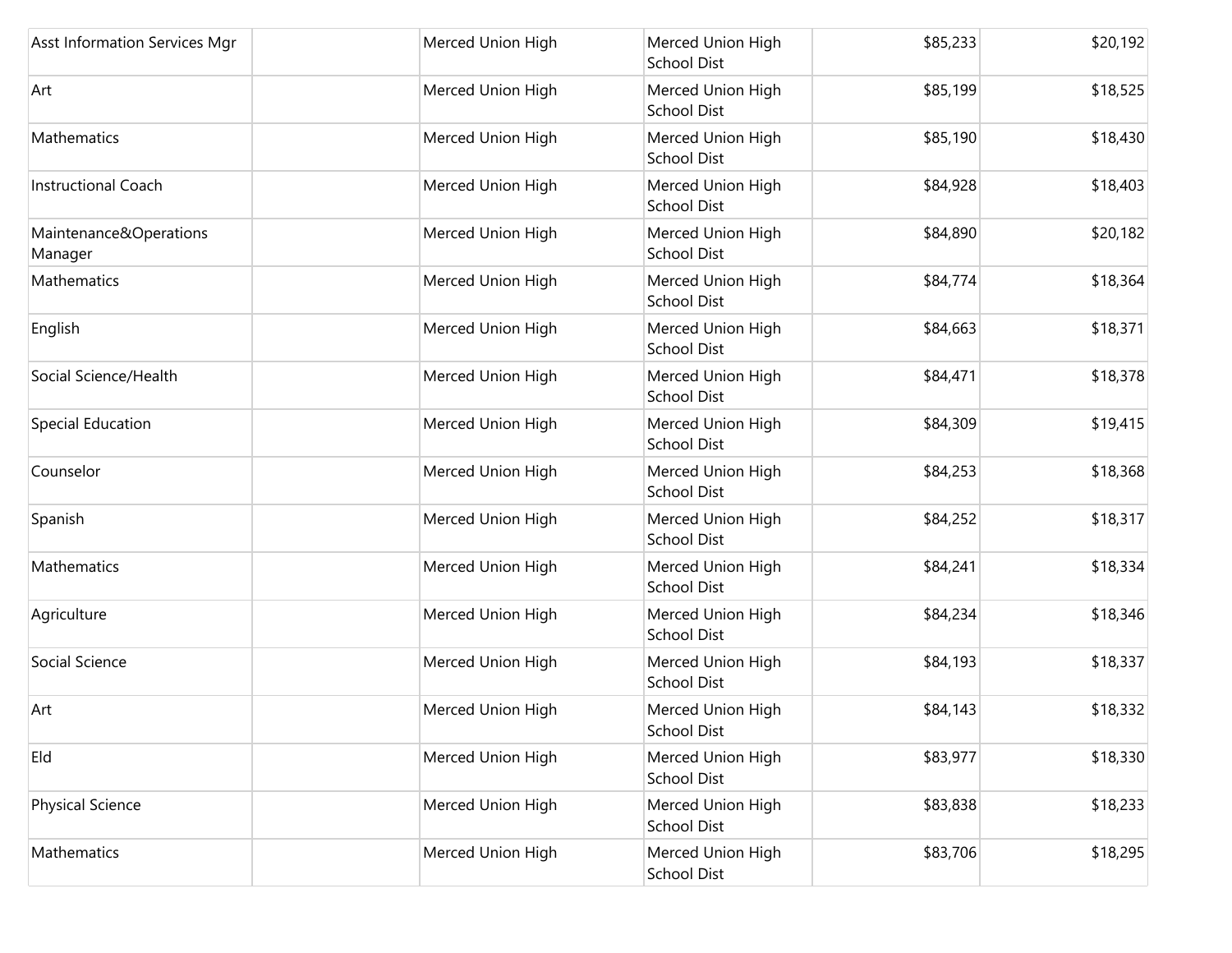| Business/Hmong                    | Merced Union High | Merced Union High<br><b>School Dist</b> | \$83,706 | \$18,295 |
|-----------------------------------|-------------------|-----------------------------------------|----------|----------|
| Scholarship Counselor             | Merced Union High | Merced Union High<br><b>School Dist</b> | \$83,688 | \$18,293 |
| Social Science                    | Merced Union High | Merced Union High<br>School Dist        | \$83,593 | \$18,194 |
| Mathematics/Physical<br>Education | Merced Union High | Merced Union High<br>School Dist        | \$83,298 | \$18,207 |
| Social Science                    | Merced Union High | Merced Union High<br>School Dist        | \$83,210 | \$18,285 |
| Spanish                           | Merced Union High | Merced Union High<br><b>School Dist</b> | \$83,189 | \$18,299 |
| English                           | Merced Union High | Merced Union High<br><b>School Dist</b> | \$83,136 | \$18,265 |
| English                           | Merced Union High | Merced Union High<br><b>School Dist</b> | \$83,136 | \$18,171 |
| English/Spanish                   | Merced Union High | Merced Union High<br><b>School Dist</b> | \$83,090 | \$18,274 |
| Special Education-Special Day     | Merced Union High | Merced Union High<br>School Dist        | \$82,714 | \$18,170 |
| Mathematics                       | Merced Union High | Merced Union High<br><b>School Dist</b> | \$82,684 | \$18,131 |
| Math                              | Merced Union High | Merced Union High<br>School Dist        | \$82,674 | \$18,207 |
| Anger Management Counselor        | Merced Union High | Merced Union High<br>School Dist        | \$82,670 | \$18,184 |
| Special Ed-Sdc                    | Merced Union High | Merced Union High<br><b>School Dist</b> | \$82,540 | \$18,230 |
| English                           | Merced Union High | Merced Union High<br>School Dist        | \$82,486 | \$18,101 |
| Physical Education                | Merced Union High | Merced Union High<br><b>School Dist</b> | \$82,330 | \$18,136 |
| Earth Science                     | Merced Union High | Merced Union High<br><b>School Dist</b> | \$82,313 | \$18,155 |
| Associate Principal               | Merced Union High | Merced Union High<br>School Dist        | \$82,190 | \$15,256 |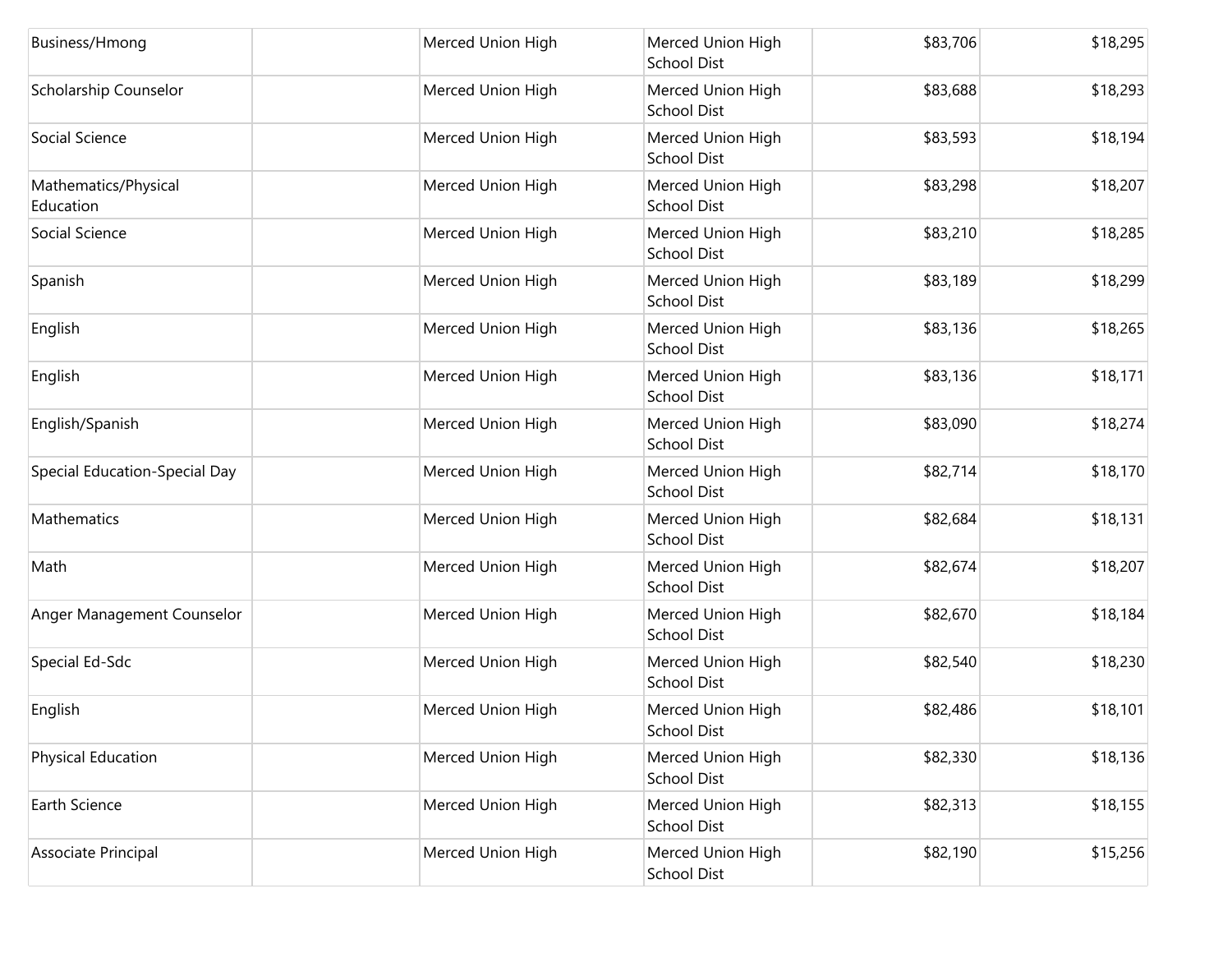| Science                           | Merced Union High | Merced Union High<br><b>School Dist</b> | \$81,914 | \$18,204 |
|-----------------------------------|-------------------|-----------------------------------------|----------|----------|
| Physical Education                | Merced Union High | Merced Union High<br><b>School Dist</b> | \$81,874 | \$18,114 |
| <b>Special Education-Resource</b> | Merced Union High | Merced Union High<br>School Dist        | \$81,827 | \$18,172 |
| Biology/Earth Science             | Merced Union High | Merced Union High<br><b>School Dist</b> | \$81,815 | \$18,101 |
| English                           | Merced Union High | Merced Union High<br>School Dist        | \$81,739 | \$18,144 |
| Special Ed -Special Day           | Merced Union High | Merced Union High<br><b>School Dist</b> | \$81,683 | \$18,100 |
| <b>Biological Science</b>         | Merced Union High | Merced Union High<br><b>School Dist</b> | \$81,483 | \$18,079 |
| Life/Earth Science                | Merced Union High | Merced Union High<br>School Dist        | \$81,254 | \$18,055 |
| Spanish                           | Merced Union High | Merced Union High<br><b>School Dist</b> | \$81,083 | \$18,036 |
| <b>Business</b>                   | Merced Union High | Merced Union High<br><b>School Dist</b> | \$80,996 | \$18,034 |
| Human Resources Specialist        | Merced Union High | Merced Union High<br><b>School Dist</b> | \$80,935 | \$18,783 |
| Social Science/Health/Avid        | Merced Union High | Merced Union High<br><b>School Dist</b> | \$80,887 | \$18,006 |
| Music                             | Merced Union High | Merced Union High<br><b>School Dist</b> | \$80,840 | \$17,961 |
| Special Education-Special Day     | Merced Union High | Merced Union High<br>School Dist        | \$80,803 | \$18,006 |
| Social Science                    | Merced Union High | Merced Union High<br>School Dist        | \$80,803 | \$18,006 |
| English                           | Merced Union High | Merced Union High<br><b>School Dist</b> | \$80,756 | \$19,078 |
| Tsa-Activities/Leadership         | Merced Union High | Merced Union High<br><b>School Dist</b> | \$80,689 | \$18,084 |
| Spanish                           | Merced Union High | Merced Union High<br>School Dist        | \$80,646 | \$17,991 |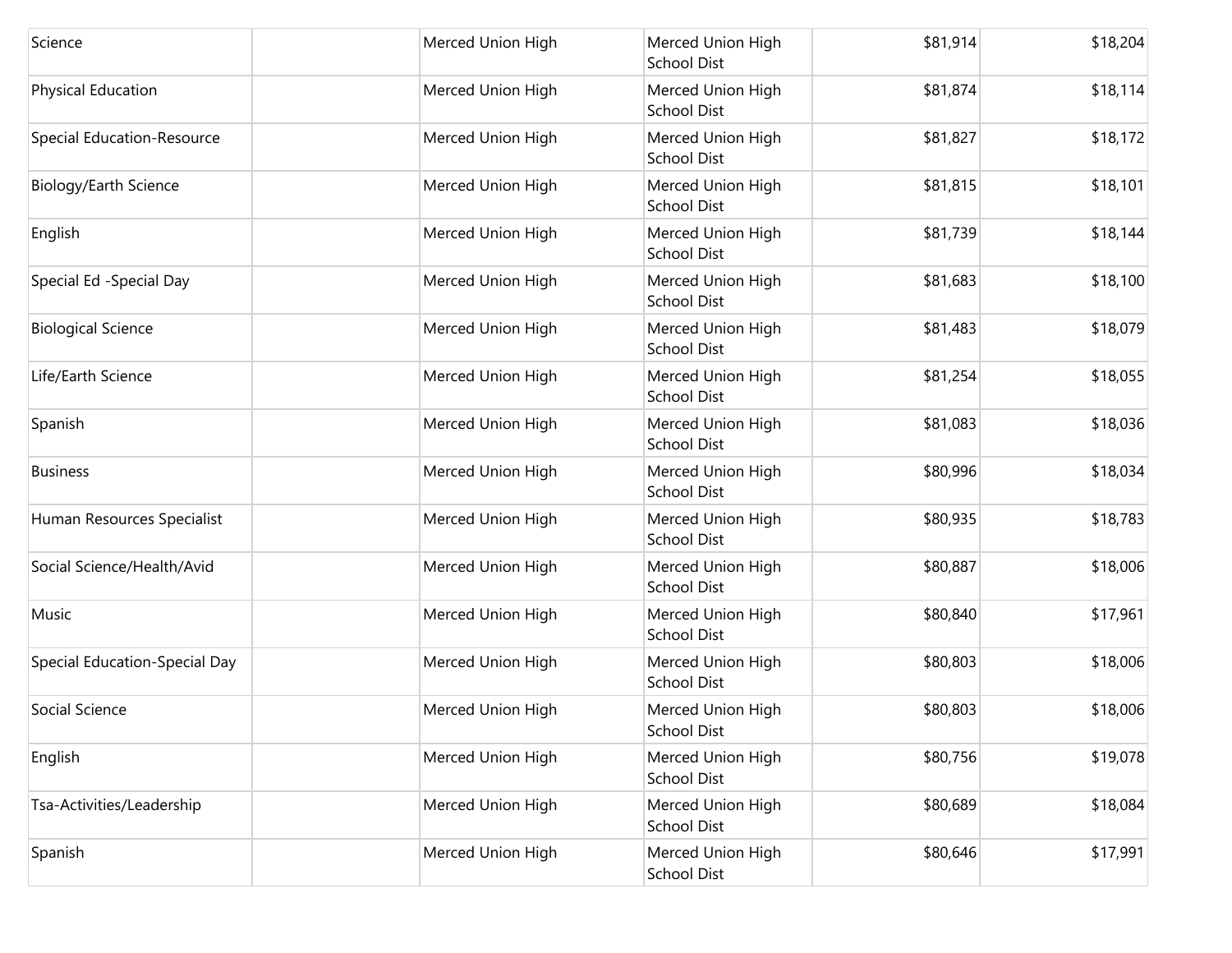| Social Sci        | Merced Union High | Merced Union High<br><b>School Dist</b> | \$80,606 | \$18,001 |
|-------------------|-------------------|-----------------------------------------|----------|----------|
| Chemistry         | Merced Union High | Merced Union High<br><b>School Dist</b> | \$80,532 | \$18,000 |
| English           | Merced Union High | Merced Union High<br><b>School Dist</b> | \$80,523 | \$17,996 |
| English           | Merced Union High | Merced Union High<br><b>School Dist</b> | \$80,483 | \$17,981 |
| Speech Therapist  | Merced Union High | Merced Union High<br><b>School Dist</b> | \$80,483 | \$17,972 |
| Mathematics       | Merced Union High | Merced Union High<br><b>School Dist</b> | \$80,147 | \$18,027 |
| Special Day Class | Merced Union High | Merced Union High<br>School Dist        | \$80,052 | \$17,918 |
| English/Avid      | Merced Union High | Merced Union High<br><b>School Dist</b> | \$80,020 | \$17,968 |
| English           | Merced Union High | Merced Union High<br><b>School Dist</b> | \$79,950 | \$17,923 |
| Life Sciences     | Merced Union High | Merced Union High<br><b>School Dist</b> | \$79,940 | \$17,915 |
| Agriculture/Avid  | Merced Union High | Merced Union High<br><b>School Dist</b> | \$79,928 | \$18,000 |
| Chemistry         | Merced Union High | Merced Union High<br><b>School Dist</b> | \$79,820 | \$17,923 |
| Science           | Merced Union High | Merced Union High<br><b>School Dist</b> | \$79,810 | \$17,928 |
| Counselor         | Merced Union High | Merced Union High<br><b>School Dist</b> | \$79,777 | \$17,920 |
| Special Education | Merced Union High | Merced Union High<br>School Dist        | \$79,622 | \$18,011 |
| English           | Merced Union High | Merced Union High<br><b>School Dist</b> | \$79,519 | \$17,950 |
| Physical Ed       | Merced Union High | Merced Union High<br><b>School Dist</b> | \$79,470 | \$17,887 |
| Counselor         | Merced Union High | Merced Union High<br>School Dist        | \$79,442 | \$17,884 |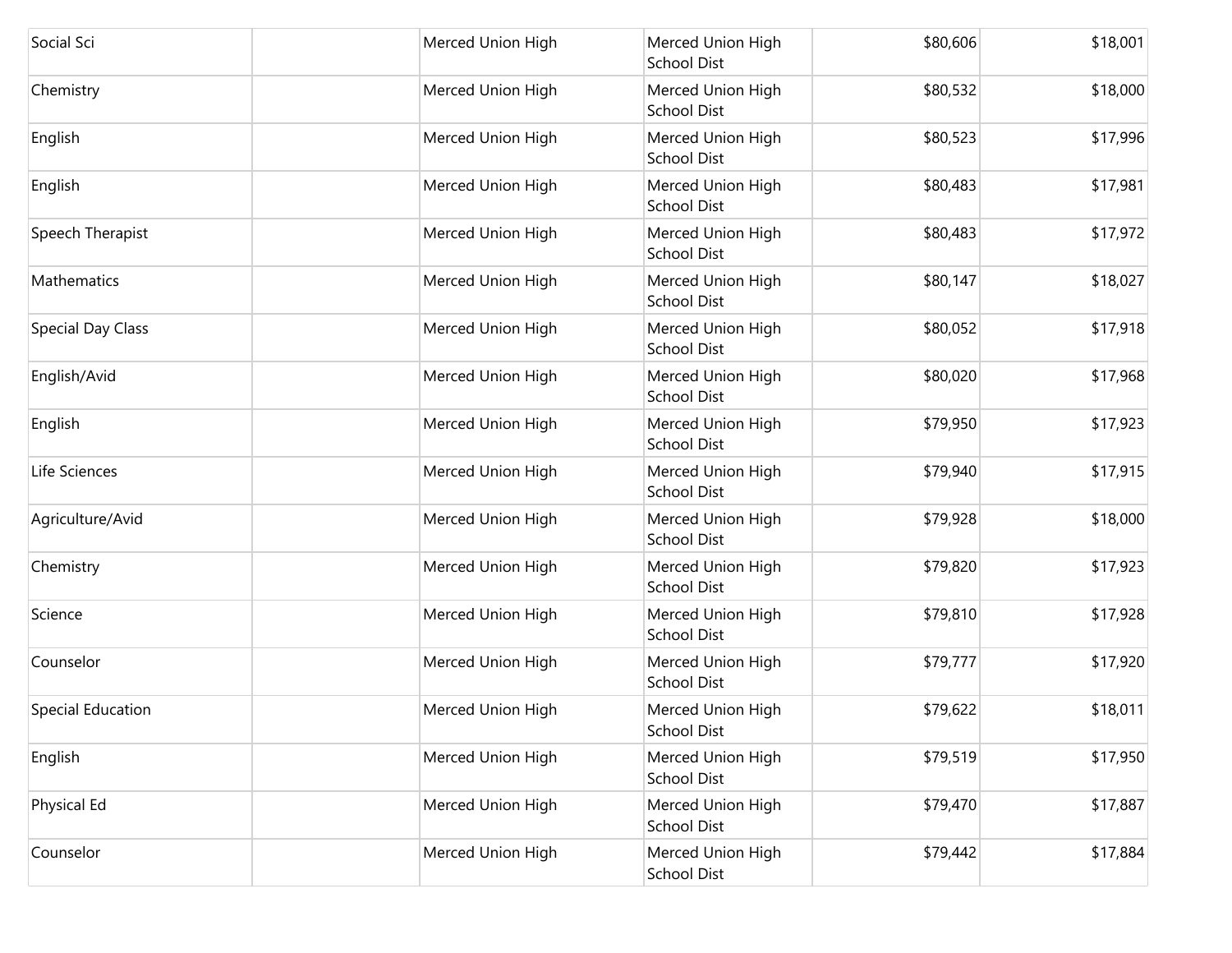| Social Science/Health          | Merced Union High | Merced Union High<br><b>School Dist</b> | \$79,346 | \$17,871 |
|--------------------------------|-------------------|-----------------------------------------|----------|----------|
| Special Education-Resource     | Merced Union High | Merced Union High<br><b>School Dist</b> | \$79,169 | \$17,844 |
| Physical Ed                    | Merced Union High | Merced Union High<br>School Dist        | \$79,167 | \$17,831 |
| Spanish                        | Merced Union High | Merced Union High<br>School Dist        | \$79,135 | \$17,865 |
| Physical Education/Adaptive Pe | Merced Union High | Merced Union High<br><b>School Dist</b> | \$79,134 | \$17,826 |
| Mathematics                    | Merced Union High | Merced Union High<br><b>School Dist</b> | \$79,044 | \$17,840 |
| Social Science                 | Merced Union High | Merced Union High<br><b>School Dist</b> | \$79,019 | \$17,906 |
| Spanish                        | Merced Union High | Merced Union High<br>School Dist        | \$78,860 | \$17,820 |
| Spanish                        | Merced Union High | Merced Union High<br><b>School Dist</b> | \$78,820 | \$17,816 |
| Coordinator/After School Prog. | Merced Union High | Merced Union High<br>School Dist        | \$78,746 | \$17,867 |
| Tsa-Yearbook/Rop               | Merced Union High | Merced Union High<br><b>School Dist</b> | \$78,675 | \$17,875 |
| English                        | Merced Union High | Merced Union High<br>School Dist        | \$78,468 | \$17,797 |
| Tsa-Response To Intervention   | Merced Union High | Merced Union High<br>School Dist        | \$78,225 | \$17,760 |
| Mathematics                    | Merced Union High | Merced Union High<br>School Dist        | \$78,205 | \$17,763 |
| Mathematics                    | Merced Union High | Merced Union High<br>School Dist        | \$77,869 | \$17,737 |
| Special Education-Resource     | Merced Union High | Merced Union High<br><b>School Dist</b> | \$77,758 | \$17,770 |
| English                        | Merced Union High | Merced Union High<br><b>School Dist</b> | \$77,652 | \$17,728 |
| English                        | Merced Union High | Merced Union High<br>School Dist        | \$77,616 | \$17,636 |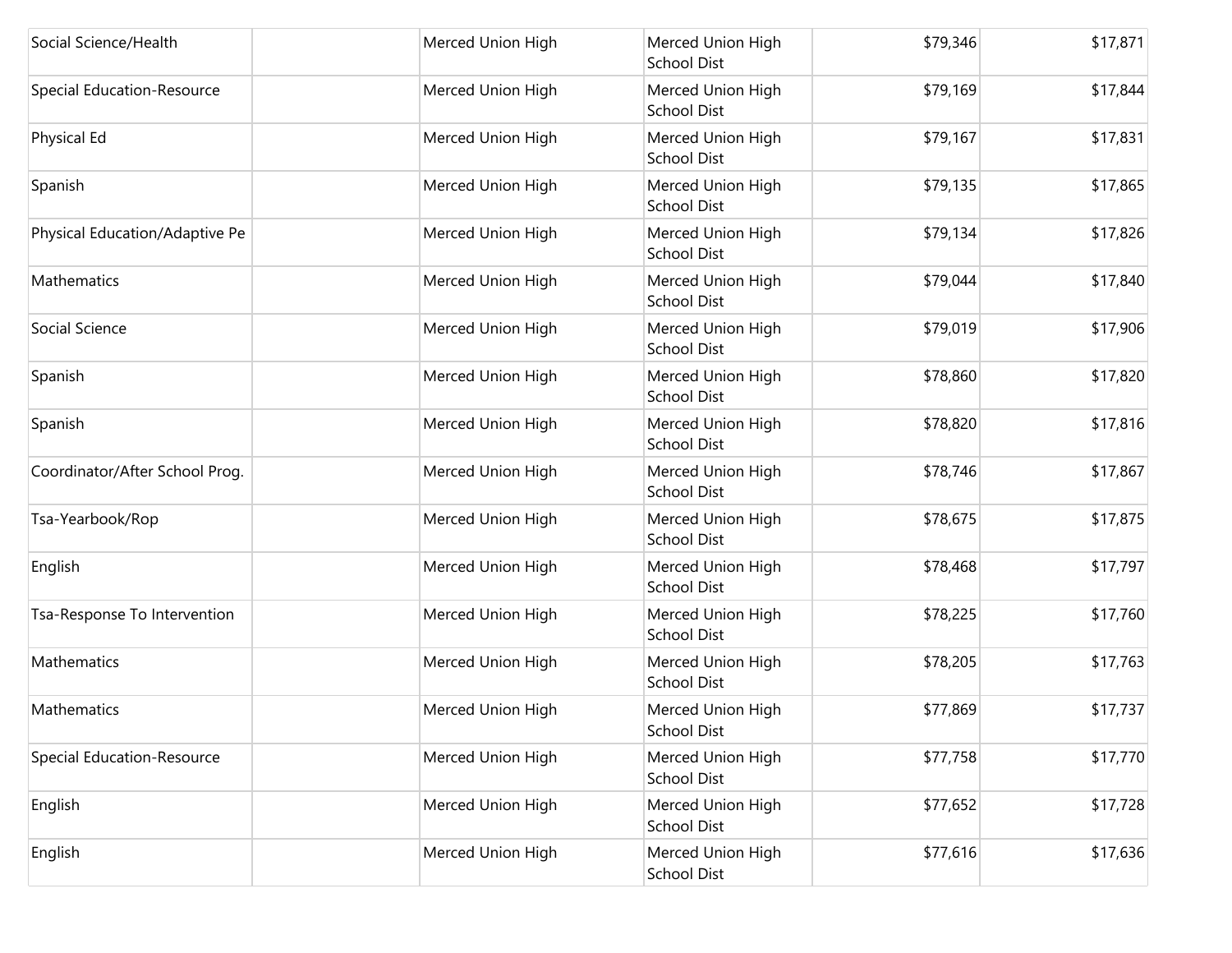| Social Science                    | Merced Union High | Merced Union High<br><b>School Dist</b> | \$77,390 | \$17,750 |
|-----------------------------------|-------------------|-----------------------------------------|----------|----------|
| Resource Specialist               | Merced Union High | Merced Union High<br><b>School Dist</b> | \$77,251 | \$17,734 |
| English                           | Merced Union High | Merced Union High<br><b>School Dist</b> | \$76,948 | \$17,684 |
| Social Science                    | Merced Union High | Merced Union High<br><b>School Dist</b> | \$76,709 | \$17,635 |
| Spanish                           | Merced Union High | Merced Union High<br><b>School Dist</b> | \$76,679 | \$17,541 |
| <b>Mathematics</b>                | Merced Union High | Merced Union High<br><b>School Dist</b> | \$76,645 | \$17,613 |
| <b>Biological Sciences</b>        | Merced Union High | Merced Union High<br><b>School Dist</b> | \$76,590 | \$17,602 |
| Industrial Technology             | Merced Union High | Merced Union High<br><b>School Dist</b> | \$76,294 | \$17,568 |
| Special Education                 | Merced Union High | Merced Union High<br><b>School Dist</b> | \$76,231 | \$17,594 |
| Agriculture                       | Merced Union High | Merced Union High<br><b>School Dist</b> | \$76,149 | \$17,642 |
| Physical Education                | Merced Union High | Merced Union High<br><b>School Dist</b> | \$76,122 | \$17,546 |
| English                           | Merced Union High | Merced Union High<br><b>School Dist</b> | \$76,086 | \$18,519 |
| <b>Budget Analyst</b>             | Merced Union High | Merced Union High<br><b>School Dist</b> | \$76,045 | \$19,159 |
| <b>Special Ed-Transition</b>      | Merced Union High | Merced Union High<br><b>School Dist</b> | \$76,038 | \$17,540 |
| Special Education-Resource        | Merced Union High | Merced Union High<br>School Dist        | \$75,878 | \$18,787 |
| <b>Special Education-Resource</b> | Merced Union High | Merced Union High<br><b>School Dist</b> | \$75,797 | \$17,537 |
| Special Education                 | Merced Union High | Merced Union High<br><b>School Dist</b> | \$75,699 | \$17,583 |
| Assistant Superintendent          | Merced Union High | Merced Union High<br><b>School Dist</b> | \$75,486 | \$271    |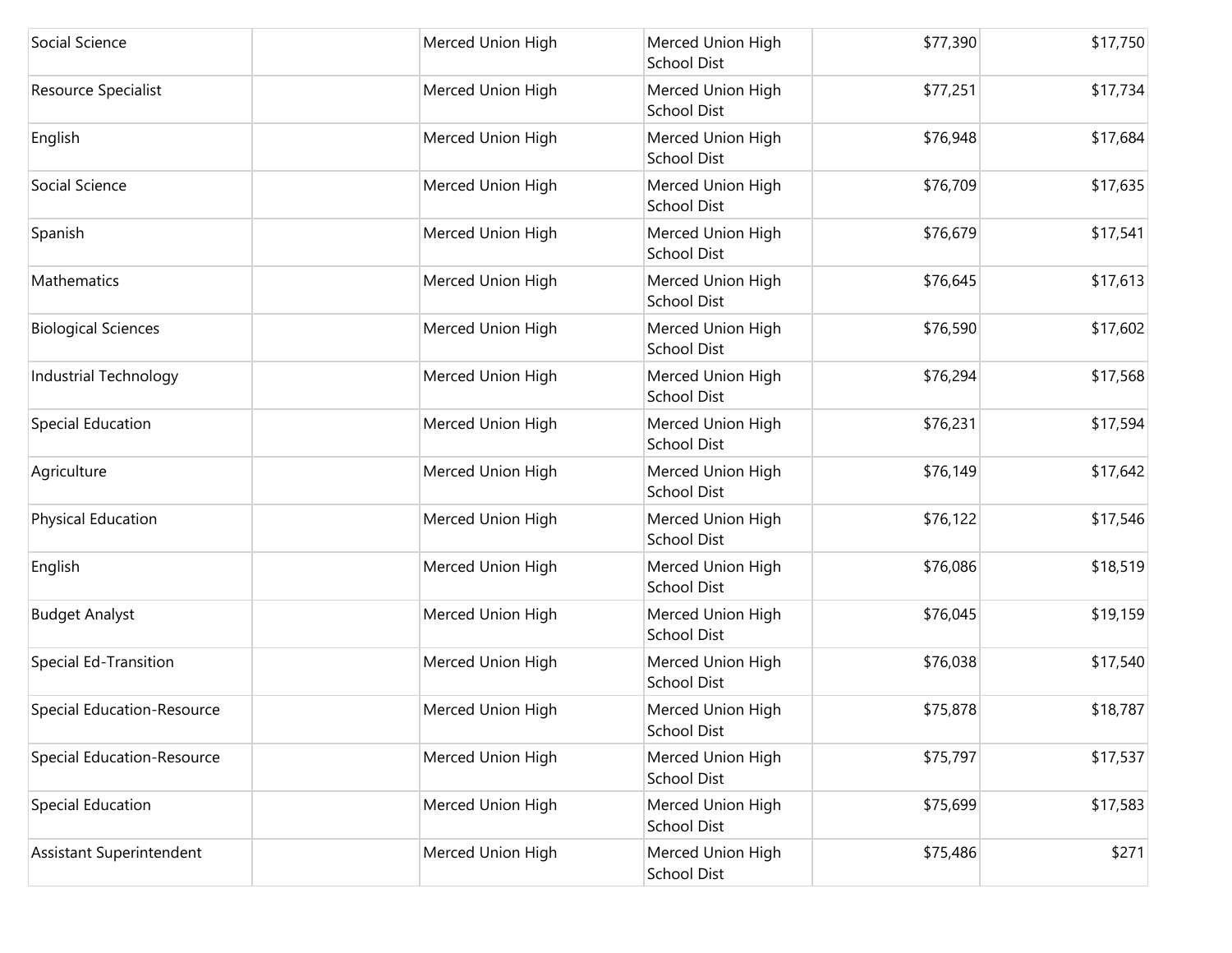| Mathematics                   | Merced Union High | Merced Union High<br>School Dist        | \$75,447 | \$17,470 |
|-------------------------------|-------------------|-----------------------------------------|----------|----------|
| <b>Business</b>               | Merced Union High | Merced Union High<br><b>School Dist</b> | \$75,432 | \$17,444 |
| Network Engineer              | Merced Union High | Merced Union High<br>School Dist        | \$75,338 | \$18,906 |
| Assistant Superintendent      | Merced Union High | Merced Union High<br>School Dist        | \$75,274 | \$12,281 |
| <b>Physical Science</b>       | Merced Union High | Merced Union High<br>School Dist        | \$75,259 | \$17,387 |
| Counselor                     | Merced Union High | Merced Union High<br>School Dist        | \$75,123 | \$17,503 |
| Human Resources Specialist    | Merced Union High | Merced Union High<br><b>School Dist</b> | \$75,121 | \$18,783 |
| English                       | Merced Union High | Merced Union High<br>School Dist        | \$75,063 | \$17,469 |
| Social Science                | Merced Union High | Merced Union High<br><b>School Dist</b> | \$74,806 | \$17,431 |
| Special Education             | Merced Union High | Merced Union High<br>School Dist        | \$74,806 | \$17,431 |
| <b>Biological Sciences</b>    | Merced Union High | Merced Union High<br><b>School Dist</b> | \$74,399 | \$17,385 |
| Counselor                     | Merced Union High | Merced Union High<br>School Dist        | \$74,335 | \$17,385 |
| Mathematics                   | Merced Union High | Merced Union High<br>School Dist        | \$74,295 | \$17,376 |
| English                       | Merced Union High | Merced Union High<br>School Dist        | \$74,146 | \$17,318 |
| Art                           | Merced Union High | Merced Union High<br>School Dist        | \$74,135 | \$17,359 |
| Social Science                | Merced Union High | Merced Union High<br><b>School Dist</b> | \$74,097 | \$17,365 |
| Fine Arts teacher Dept Chair  | Merced Union High | Merced Union High<br><b>School Dist</b> | \$74,048 | \$17,403 |
| Biological Sciences/Earth Sci | Merced Union High | Merced Union High<br>School Dist        | \$74,046 | \$18,271 |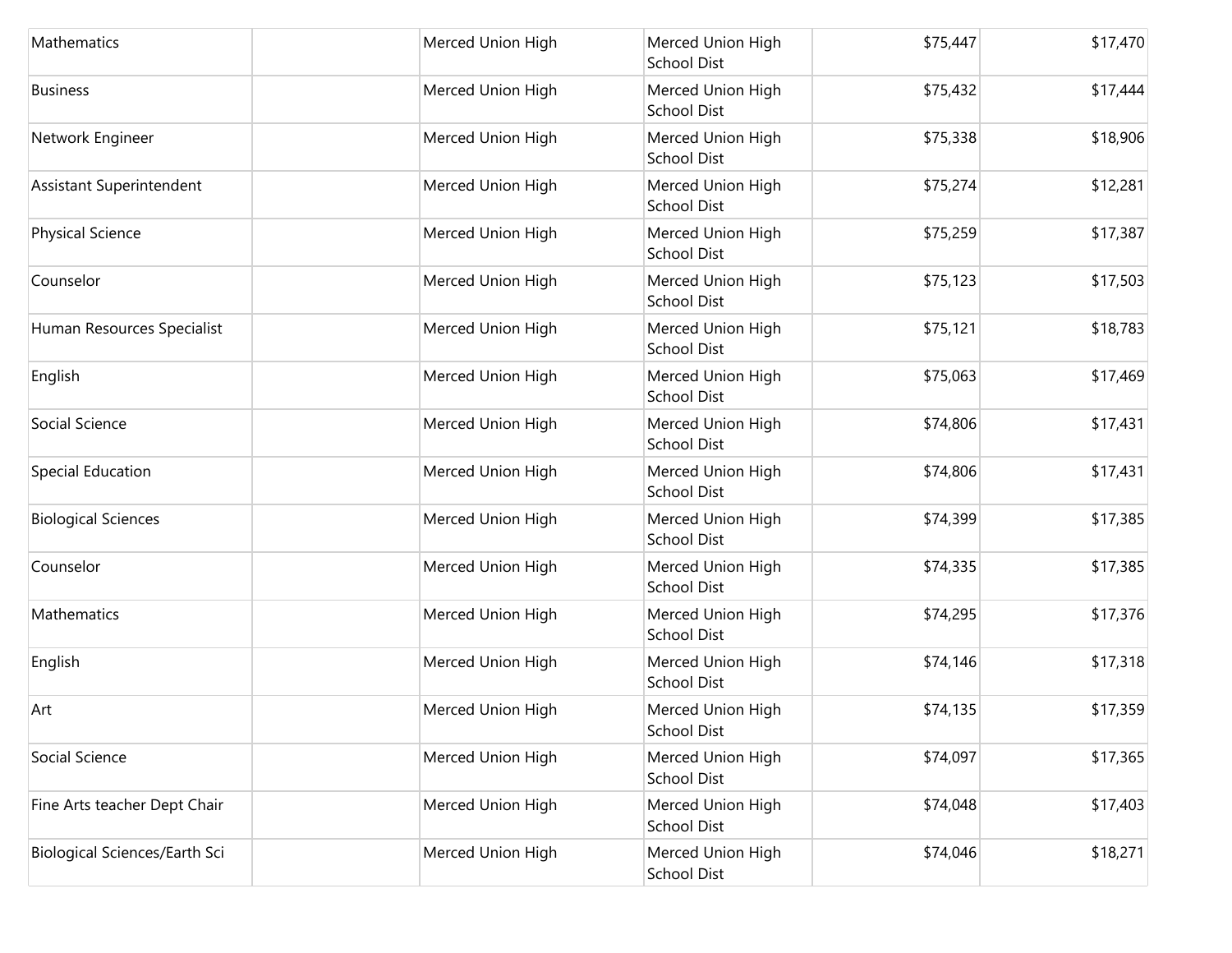| English                     | Merced Union High | Merced Union High<br>School Dist        | \$73,932 | \$17,335 |
|-----------------------------|-------------------|-----------------------------------------|----------|----------|
| English                     | Merced Union High | Merced Union High<br><b>School Dist</b> | \$73,930 | \$17,372 |
| Purchasing Warehouse Supv   | Merced Union High | Merced Union High<br>School Dist        | \$73,902 | \$18,906 |
| Agriculture                 | Merced Union High | Merced Union High<br>School Dist        | \$73,856 | \$17,403 |
| Mathematics                 | Merced Union High | Merced Union High<br>School Dist        | \$73,815 | \$17,325 |
| Family & Consumer Sci-Foods | Merced Union High | Merced Union High<br>School Dist        | \$73,795 | \$17,278 |
| English                     | Merced Union High | Merced Union High<br><b>School Dist</b> | \$73,767 | \$17,320 |
| English                     | Merced Union High | Merced Union High<br>School Dist        | \$73,711 | \$17,322 |
| Social Science              | Merced Union High | Merced Union High<br><b>School Dist</b> | \$73,710 | \$17,384 |
| Special Education-Resource  | Merced Union High | Merced Union High<br>School Dist        | \$73,655 | \$18,250 |
| Special Education           | Merced Union High | Merced Union High<br><b>School Dist</b> | \$73,490 | \$17,335 |
| Agriculture                 | Merced Union High | Merced Union High<br>School Dist        | \$73,418 | \$17,409 |
| Mathematics                 | Merced Union High | Merced Union High<br>School Dist        | \$73,408 | \$17,234 |
| English                     | Merced Union High | Merced Union High<br>School Dist        | \$73,304 | \$17,293 |
| Network Analyst             | Merced Union High | Merced Union High<br>School Dist        | \$73,302 | \$18,835 |
| <b>Culinary Arts</b>        | Merced Union High | Merced Union High<br><b>School Dist</b> | \$73,288 | \$17,344 |
| Physical Education          | Merced Union High | Merced Union High<br>School Dist        | \$73,176 | \$17,271 |
| Administrative Assistant    | Merced Union High | Merced Union High<br>School Dist        | \$72,959 | \$18,796 |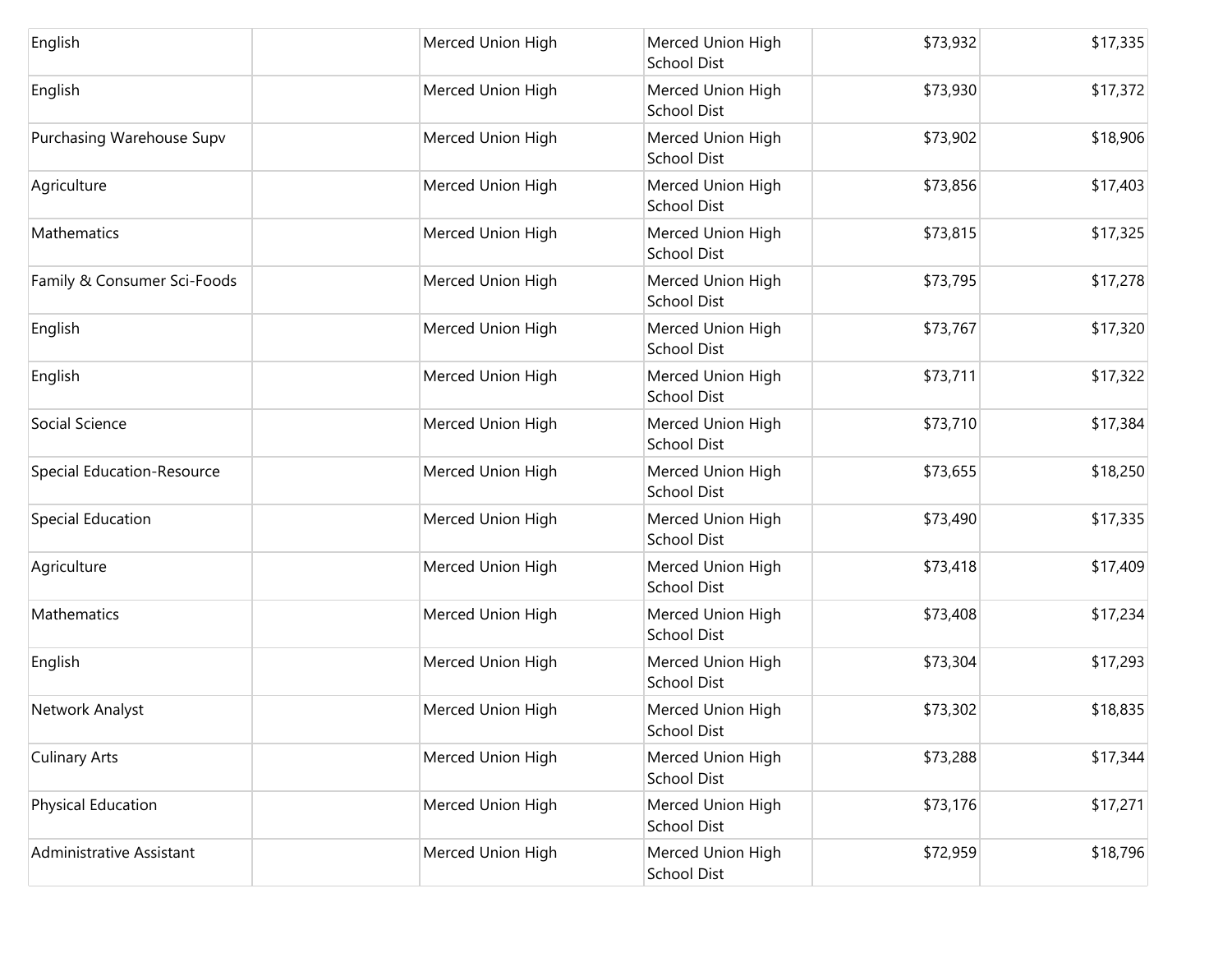| Home Ec: Health & Family Lvng  | Merced Union High | Merced Union High<br><b>School Dist</b> | \$72,956 | \$17,257 |
|--------------------------------|-------------------|-----------------------------------------|----------|----------|
| Spanish                        | Merced Union High | Merced Union High<br><b>School Dist</b> | \$72,584 | \$17,215 |
| Special Education              | Merced Union High | Merced Union High<br><b>School Dist</b> | \$72,469 | \$17,208 |
| Counselor                      | Merced Union High | Merced Union High<br><b>School Dist</b> | \$72,273 | \$18,693 |
| Counselor                      | Merced Union High | Merced Union High<br><b>School Dist</b> | \$72,273 | \$17,185 |
| Counselor                      | Merced Union High | Merced Union High<br><b>School Dist</b> | \$72,273 | \$17,185 |
| Severely Handicapped           | Merced Union High | Merced Union High<br><b>School Dist</b> | \$71,685 | \$17,108 |
| <b>Biological Science</b>      | Merced Union High | Merced Union High<br><b>School Dist</b> | \$71,668 | \$17,157 |
| Counselor                      | Merced Union High | Merced Union High<br><b>School Dist</b> | \$71,503 | \$17,062 |
| Physical Education             | Merced Union High | Merced Union High<br><b>School Dist</b> | \$71,370 | \$17,071 |
| Agriculture                    | Merced Union High | Merced Union High<br><b>School Dist</b> | \$71,351 | \$17,155 |
| Mathematics                    | Merced Union High | Merced Union High<br><b>School Dist</b> | \$71,290 | \$17,099 |
| Mas Ged Teacher                | Merced Union High | Merced Union High<br><b>School Dist</b> | \$71,266 | \$17,208 |
| Physical Education             | Merced Union High | Merced Union High<br><b>School Dist</b> | \$71,188 | \$17,055 |
| Mathematics                    | Merced Union High | Merced Union High<br><b>School Dist</b> | \$71,121 | \$17,081 |
| <b>Biological Science/Avid</b> | Merced Union High | Merced Union High<br><b>School Dist</b> | \$70,801 | \$17,047 |
| Mechanic II                    | Merced Union High | Merced Union High<br><b>School Dist</b> | \$70,477 | \$16,870 |
| Mas Teacher                    | Merced Union High | Merced Union High<br>School Dist        | \$69,951 | \$17,024 |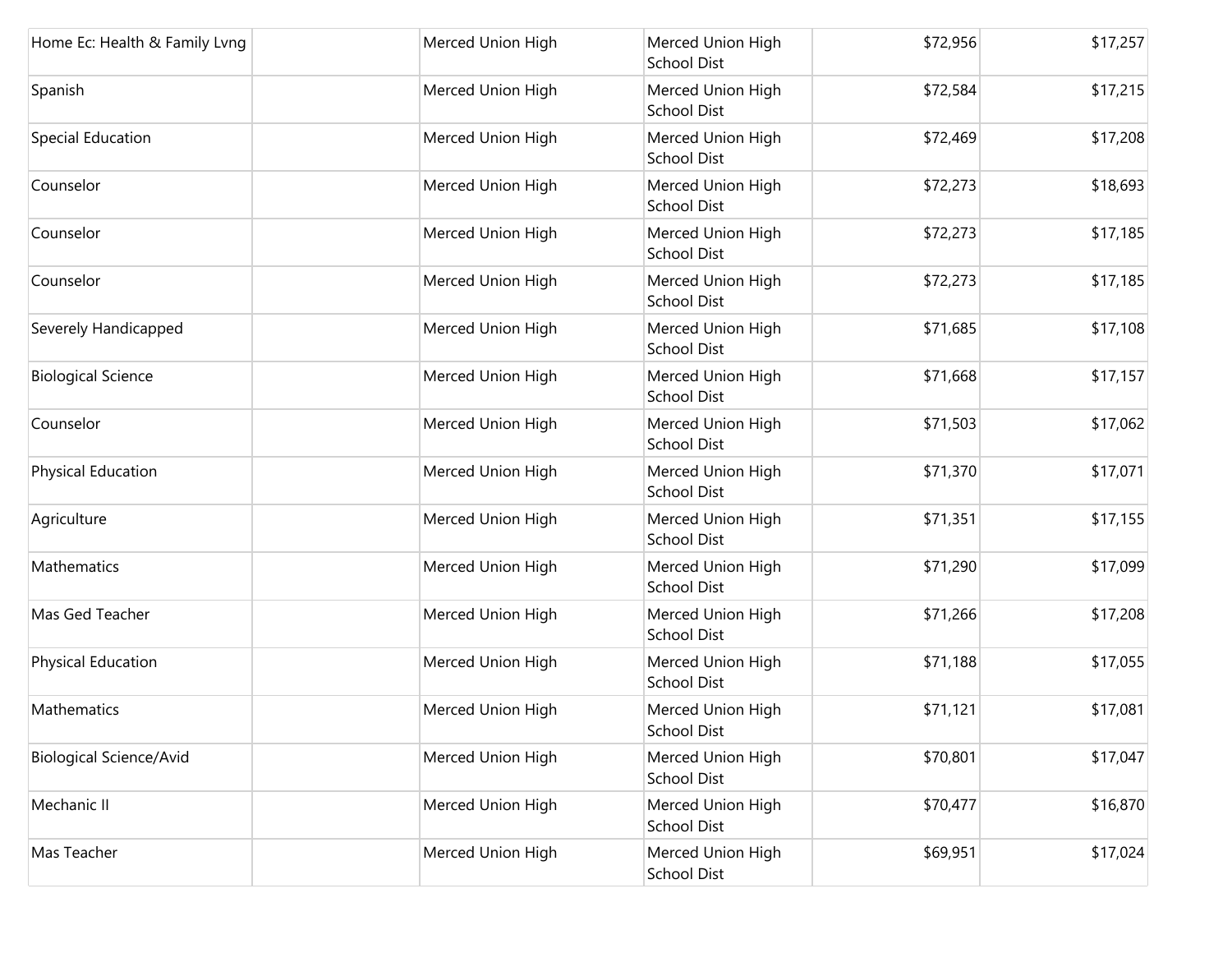| <b>Biological Science</b> | Merced Union High | Merced Union High<br>School Dist        | \$69,918 | \$16,944 |
|---------------------------|-------------------|-----------------------------------------|----------|----------|
| Spanish                   | Merced Union High | Merced Union High<br><b>School Dist</b> | \$69,871 | \$17,030 |
| Agriculture               | Merced Union High | Merced Union High<br>School Dist        | \$69,736 | \$17,037 |
| Avid                      | Merced Union High | Merced Union High<br><b>School Dist</b> | \$69,730 | \$16,932 |
| English                   | Merced Union High | Merced Union High<br>School Dist        | \$69,505 | \$16,908 |
| Mathematics               | Merced Union High | Merced Union High<br>School Dist        | \$69,478 | \$16,928 |
| History                   | Merced Union High | Merced Union High<br><b>School Dist</b> | \$69,370 | \$16,893 |
| English                   | Merced Union High | Merced Union High<br>School Dist        | \$69,370 | \$16,893 |
| <b>School Nurse</b>       | Merced Union High | Merced Union High<br>School Dist        | \$69,209 | \$14,443 |
| English                   | Merced Union High | Merced Union High<br>School Dist        | \$69,093 | \$16,876 |
| English                   | Merced Union High | Merced Union High<br>School Dist        | \$69,074 | \$16,909 |
| Math                      | Merced Union High | Merced Union High<br>School Dist        | \$68,943 | \$16,868 |
| Special Education         | Merced Union High | Merced Union High<br>School Dist        | \$68,892 | \$16,861 |
| Earth Science             | Merced Union High | Merced Union High<br>School Dist        | \$68,378 | \$16,810 |
| Counselor                 | Merced Union High | Merced Union High<br>School Dist        | \$67,707 | \$16,742 |
| English                   | Merced Union High | Merced Union High<br><b>School Dist</b> | \$67,498 | \$16,783 |
| Assessment Coordinator    | Merced Union High | Merced Union High<br><b>School Dist</b> | \$67,408 | \$16,788 |
| Special Ed                | Merced Union High | Merced Union High<br>School Dist        | \$67,323 | \$16,776 |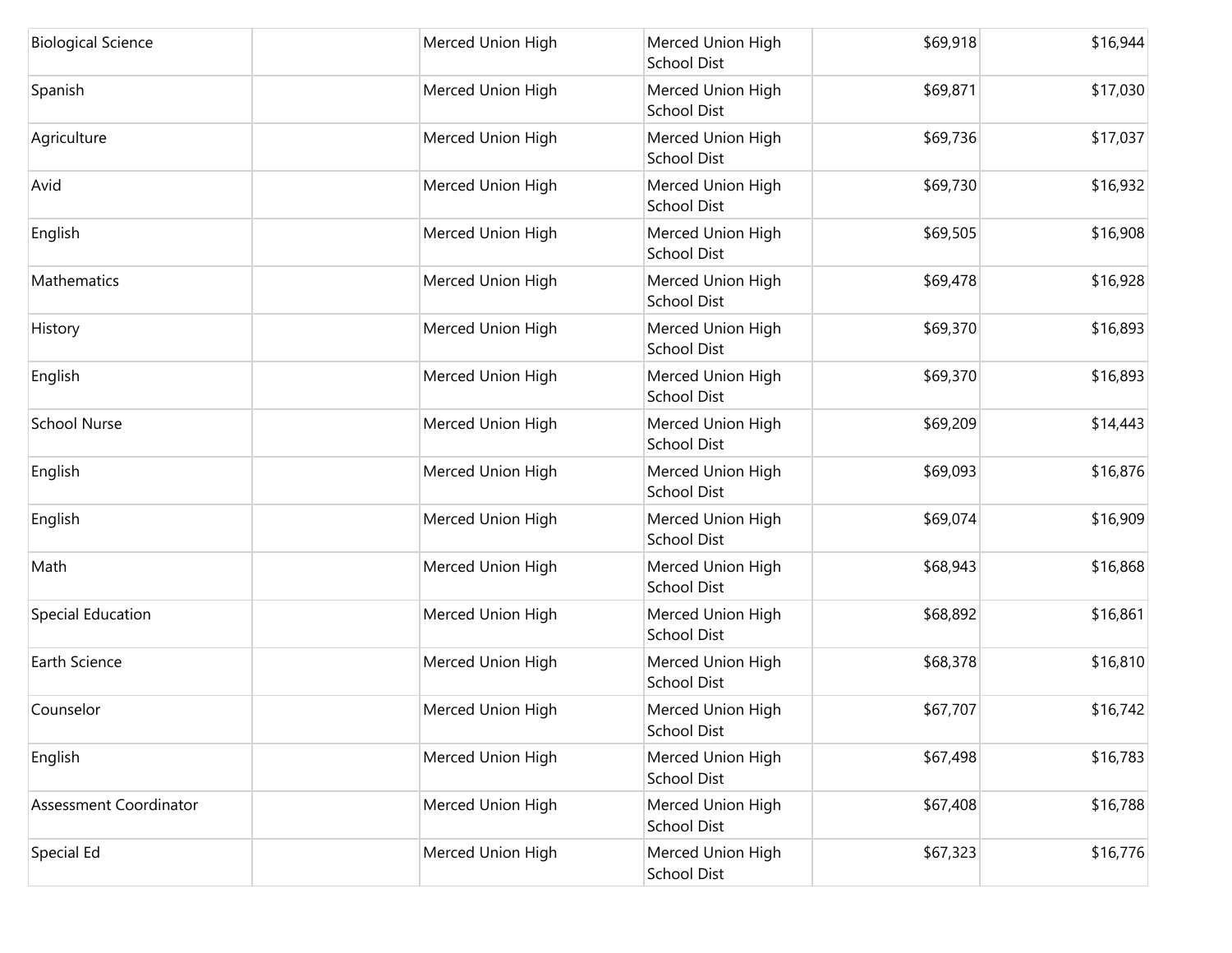| English                               | Merced Union High | Merced Union High<br><b>School Dist</b> | \$67,161 | \$16,703 |
|---------------------------------------|-------------------|-----------------------------------------|----------|----------|
| Human Resources Specialist            | Merced Union High | Merced Union High<br><b>School Dist</b> | \$67,160 | \$17,936 |
| <b>Transportation Shop Supervisor</b> | Merced Union High | Merced Union High<br>School Dist        | \$67,047 | \$17,378 |
| Program Manager                       | Merced Union High | Merced Union High<br>School Dist        | \$66,905 | \$7,247  |
| Special Education-Resource            | Merced Union High | Merced Union High<br>School Dist        | \$66,693 | \$16,603 |
| Social Sci                            | Merced Union High | Merced Union High<br>School Dist        | \$66,314 | \$16,717 |
| Agriculture                           | Merced Union High | Merced Union High<br><b>School Dist</b> | \$66,269 | \$16,711 |
| Director Instr Svcs/Instr Tech        | Merced Union High | Merced Union High<br>School Dist        | \$65,659 | \$11,382 |
| Mathematics                           | Merced Union High | Merced Union High<br>School Dist        | \$64,715 | \$16,443 |
| English                               | Merced Union High | Merced Union High<br>School Dist        | \$64,521 | \$16,487 |
| Mechanic II                           | Merced Union High | Merced Union High<br><b>School Dist</b> | \$64,246 | \$16,518 |
| Art                                   | Merced Union High | Merced Union High<br>School Dist        | \$64,063 | \$16,464 |
| Social Science/Avid                   | Merced Union High | Merced Union High<br>School Dist        | \$63,998 | \$16,409 |
| Mathematics                           | Merced Union High | Merced Union High<br><b>School Dist</b> | \$63,831 | \$16,446 |
| Social Science                        | Merced Union High | Merced Union High<br><b>School Dist</b> | \$63,693 | \$16,352 |
| Art                                   | Merced Union High | Merced Union High<br><b>School Dist</b> | \$63,496 | \$16,333 |
| English Language Development          | Merced Union High | Merced Union High<br><b>School Dist</b> | \$63,173 | \$16,358 |
| Math                                  | Merced Union High | Merced Union High<br>School Dist        | \$63,097 | \$16,379 |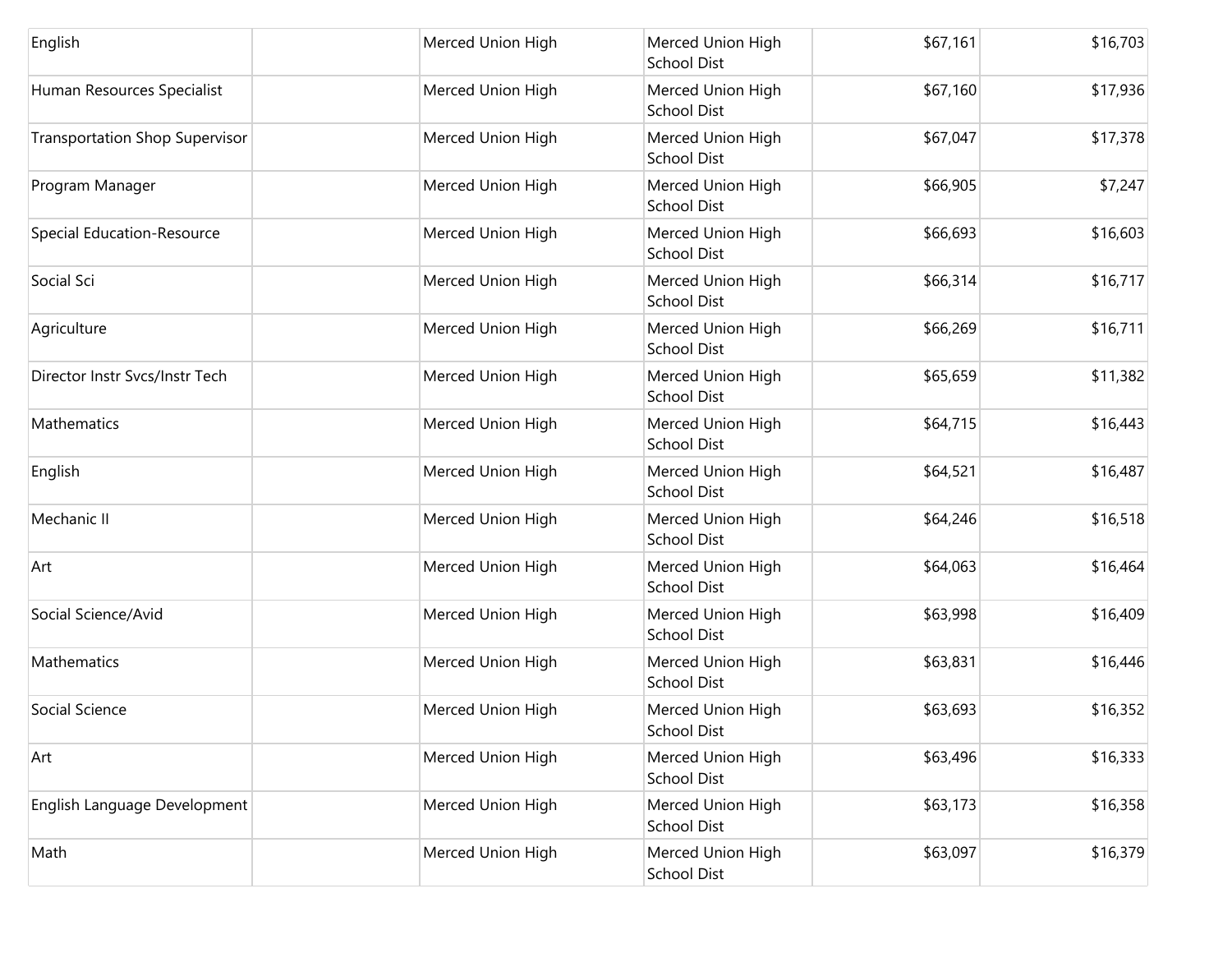| Art                           | Merced Union High | Merced Union High<br>School Dist        | \$63,032 | \$16,284 |
|-------------------------------|-------------------|-----------------------------------------|----------|----------|
| Math                          | Merced Union High | Merced Union High<br><b>School Dist</b> | \$62,833 | \$16,267 |
| Counselor                     | Merced Union High | Merced Union High<br>School Dist        | \$62,565 | \$9,857  |
| Mechanic II                   | Merced Union High | Merced Union High<br><b>School Dist</b> | \$62,365 | \$15,760 |
| Chief Custodian               | Merced Union High | Merced Union High<br>School Dist        | \$62,229 | \$16,666 |
| Eld                           | Merced Union High | Merced Union High<br>School Dist        | \$62,126 | \$11,266 |
| English                       | Merced Union High | Merced Union High<br><b>School Dist</b> | \$62,121 | \$16,080 |
| Substitute Teacher            | Merced Union High | Merced Union High<br>School Dist        | \$62,049 | \$6,169  |
| Mentor/Teacher                | Merced Union High | Merced Union High<br>School Dist        | \$61,761 | \$10,849 |
| Art                           | Merced Union High | Merced Union High<br>School Dist        | \$61,737 | \$16,185 |
| Teacher                       | Merced Union High | Merced Union High<br><b>School Dist</b> | \$61,512 | \$16,171 |
| English                       | Merced Union High | Merced Union High<br><b>School Dist</b> | \$61,493 | \$16,280 |
| Social Science/Health/Avid    | Merced Union High | Merced Union High<br>School Dist        | \$61,366 | \$16,158 |
| <b>Temporary Agriculture</b>  | Merced Union High | Merced Union High<br>School Dist        | \$61,353 | \$14,324 |
| Tsa Leadership/Activity Dir   | Merced Union High | Merced Union High<br>School Dist        | \$61,309 | \$16,128 |
| Mathematics                   | Merced Union High | Merced Union High<br><b>School Dist</b> | \$61,144 | \$16,168 |
| Spanish                       | Merced Union High | Merced Union High<br><b>School Dist</b> | \$60,947 | \$15,088 |
| <b>Confidential Assistant</b> | Merced Union High | Merced Union High<br>School Dist        | \$60,937 | \$17,376 |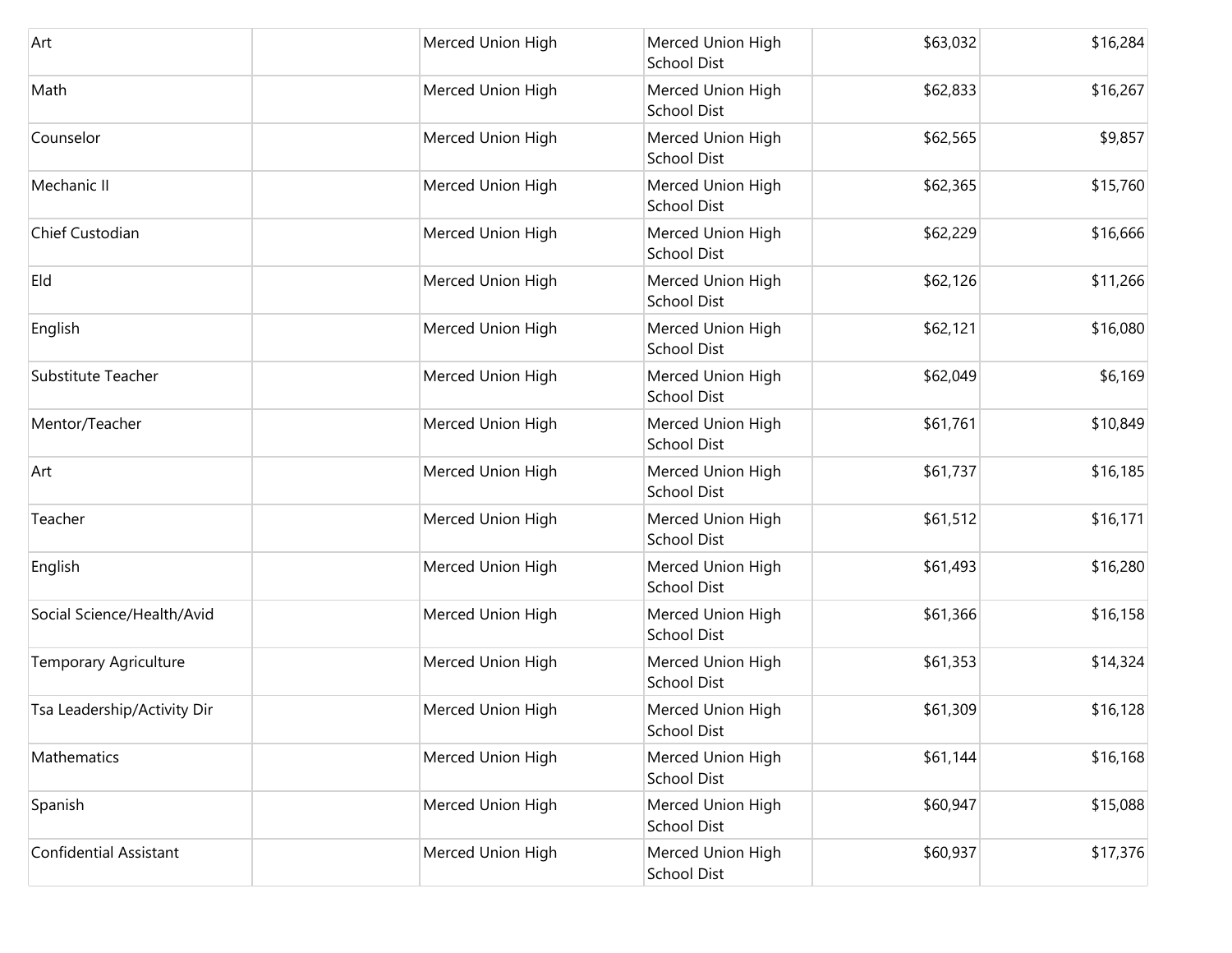| English                            | Merced Union High | Merced Union High<br><b>School Dist</b> | \$60,580 | \$15,991 |
|------------------------------------|-------------------|-----------------------------------------|----------|----------|
| Spanish                            | Merced Union High | Merced Union High<br><b>School Dist</b> | \$60,574 | \$16,180 |
| Counselor                          | Merced Union High | Merced Union High<br>School Dist        | \$60,506 | \$16,033 |
| <b>Transportation Assistant</b>    | Merced Union High | Merced Union High<br><b>School Dist</b> | \$60,473 | \$17,341 |
| English                            | Merced Union High | Merced Union High<br>School Dist        | \$60,205 | \$16,070 |
| Associate Principal                | Merced Union High | Merced Union High<br><b>School Dist</b> | \$59,722 | \$10,854 |
| Campus Admin Asst                  | Merced Union High | Merced Union High<br><b>School Dist</b> | \$59,406 | \$17,627 |
| Spanish                            | Merced Union High | Merced Union High<br>School Dist        | \$59,315 | \$16,931 |
| Chemistry                          | Merced Union High | Merced Union High<br><b>School Dist</b> | \$59,248 | \$15,921 |
| Chief Custodian                    | Merced Union High | Merced Union High<br><b>School Dist</b> | \$59,051 | \$17,242 |
| Agriculture                        | Merced Union High | Merced Union High<br><b>School Dist</b> | \$58,849 | \$15,924 |
| English                            | Merced Union High | Merced Union High<br><b>School Dist</b> | \$58,809 | \$15,943 |
| Social Science                     | Merced Union High | Merced Union High<br><b>School Dist</b> | \$58,757 | \$15,896 |
| Chief Custodian                    | Merced Union High | Merced Union High<br>School Dist        | \$58,513 | \$16,730 |
| Payroll Technician                 | Merced Union High | Merced Union High<br>School Dist        | \$58,474 | \$16,730 |
| Agriculture                        | Merced Union High | Merced Union High<br><b>School Dist</b> | \$58,183 | \$15,858 |
| <b>District Test Coordinator</b>   | Merced Union High | Merced Union High<br><b>School Dist</b> | \$58,148 | \$17,684 |
| <b>District Grounds Supervisor</b> | Merced Union High | Merced Union High<br>School Dist        | \$58,140 | \$17,684 |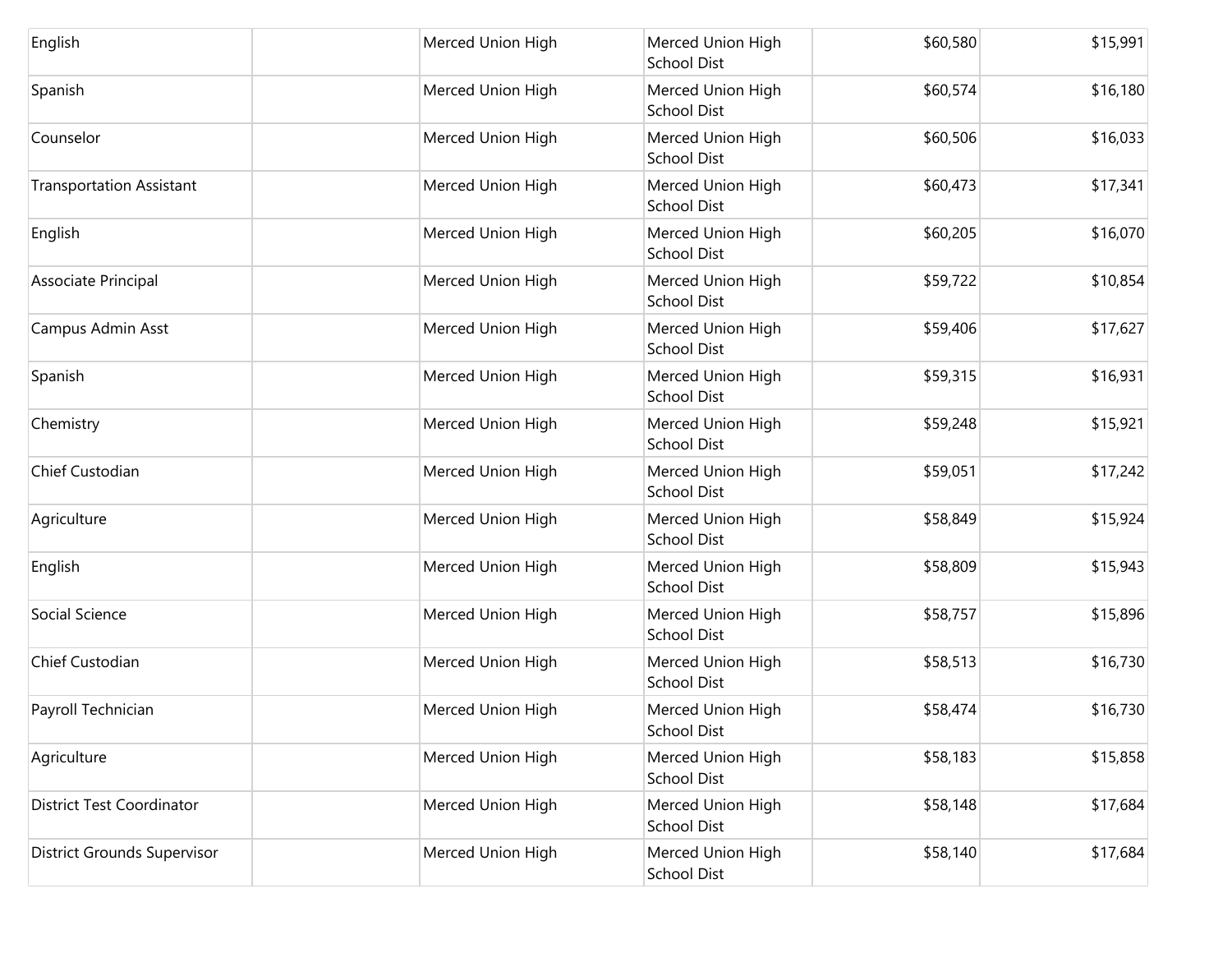| <b>Attendance Secretary</b>   | Merced Union High | Merced Union High<br>School Dist        | \$58,080 | \$16,415 |
|-------------------------------|-------------------|-----------------------------------------|----------|----------|
| <b>English Teacher</b>        | Merced Union High | Merced Union High<br><b>School Dist</b> | \$57,853 | \$15,835 |
| Social Science                | Merced Union High | Merced Union High<br>School Dist        | \$57,624 | \$9,425  |
| Photography                   | Merced Union High | Merced Union High<br><b>School Dist</b> | \$57,572 | \$15,764 |
| English Teacher               | Merced Union High | Merced Union High<br><b>School Dist</b> | \$57,434 | \$15,752 |
| Earth Science/Chemistry       | Merced Union High | Merced Union High<br><b>School Dist</b> | \$57,156 | \$15,746 |
| Anger Management Counselor    | Merced Union High | Merced Union High<br><b>School Dist</b> | \$57,012 | \$15,712 |
| English                       | Merced Union High | Merced Union High<br>School Dist        | \$56,900 | \$15,710 |
| <b>Bus Driver</b>             | Merced Union High | Merced Union High<br><b>School Dist</b> | \$56,863 | \$15,972 |
| Social Science                | Merced Union High | Merced Union High<br>School Dist        | \$56,841 | \$15,702 |
| English                       | Merced Union High | Merced Union High<br><b>School Dist</b> | \$56,526 | \$15,617 |
| Mas Ged Teacher               | Merced Union High | Merced Union High<br><b>School Dist</b> | \$56,477 | \$10,180 |
| Chld & Youth Liaison          | Merced Union High | Merced Union High<br>School Dist        | \$56,421 | \$16,147 |
| English                       | Merced Union High | Merced Union High<br><b>School Dist</b> | \$56,416 | \$15,708 |
| Custodian-Night Leader        | Merced Union High | Merced Union High<br> School Dist       | \$56,015 | \$16,666 |
| Mathematics                   | Merced Union High | Merced Union High<br><b>School Dist</b> | \$55,629 | \$15,570 |
| Maintenance Worker III        | Merced Union High | Merced Union High<br><b>School Dist</b> | \$55,195 | \$17,308 |
| Special Education-Special Day | Merced Union High | Merced Union High<br>School Dist        | \$55,101 | \$15,509 |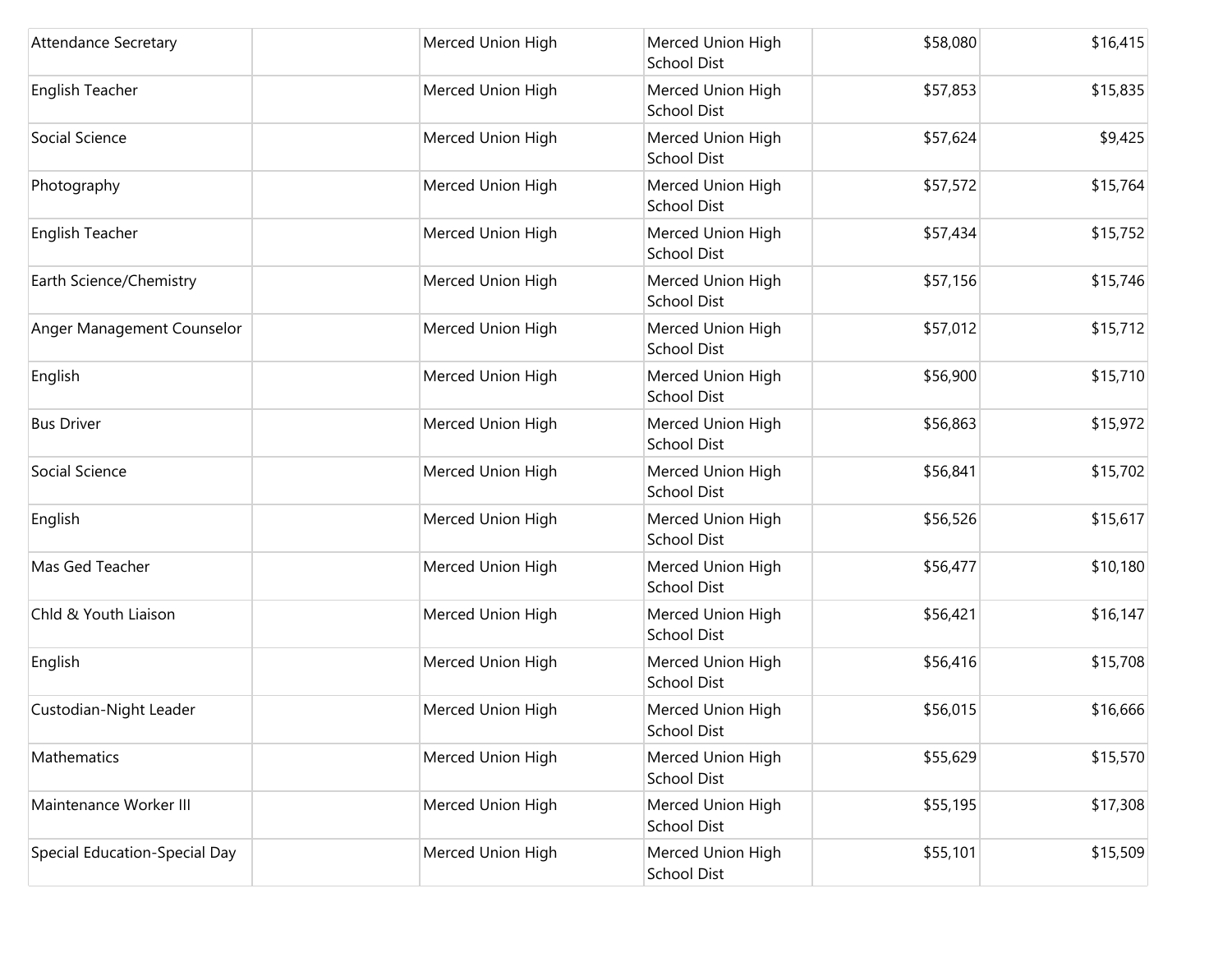| Agriculture                         | Merced Union High | Merced Union High<br>School Dist        | \$55,015 | \$10,518 |
|-------------------------------------|-------------------|-----------------------------------------|----------|----------|
| Campus Admin Asst                   | Merced Union High | Merced Union High<br><b>School Dist</b> | \$55,004 | \$17,247 |
| Teacher                             | Merced Union High | Merced Union High<br>School Dist        | \$54,928 | \$9,146  |
| Biology                             | Merced Union High | Merced Union High<br><b>School Dist</b> | \$54,737 | \$15,513 |
| Temp Intervention Center<br>Teacher | Merced Union High | Merced Union High<br>School Dist        | \$54,710 | \$8,962  |
| Special Ed-Rsp/Sdc                  | Merced Union High | Merced Union High<br>School Dist        | \$54,486 | \$15,499 |
| Chief Custodian                     | Merced Union High | Merced Union High<br><b>School Dist</b> | \$54,415 | \$16,857 |
| Mathematics                         | Merced Union High | Merced Union High<br>School Dist        | \$54,400 | \$15,498 |
| <b>Special Education-Rsp</b>        | Merced Union High | Merced Union High<br>School Dist        | \$54,317 | \$15,455 |
| Receptionist/Clktyp-Y" Rated "      | Merced Union High | Merced Union High<br>School Dist        | \$54,266 | \$16,891 |
| Associate Principal                 | Merced Union High | Merced Union High<br><b>School Dist</b> | \$54,196 | \$10,364 |
| Info Technology Service Tech        | Merced Union High | Merced Union High<br><b>School Dist</b> | \$54,191 | \$17,054 |
| Physical Education                  | Merced Union High | Merced Union High<br>School Dist        | \$53,911 | \$15,386 |
| Grounds Keeper                      | Merced Union High | Merced Union High<br>School Dist        | \$53,763 | \$16,960 |
| Campus Admin Asst-Bilingual         | Merced Union High | Merced Union High<br>School Dist        | \$53,753 | \$17,130 |
| Mathematics                         | Merced Union High | Merced Union High<br><b>School Dist</b> | \$53,485 | \$15,394 |
| Mathematics                         | Merced Union High | Merced Union High<br><b>School Dist</b> | \$53,428 | \$15,359 |
| <b>Theatre Production Manager</b>   | Merced Union High | Merced Union High<br>School Dist        | \$53,126 | \$16,926 |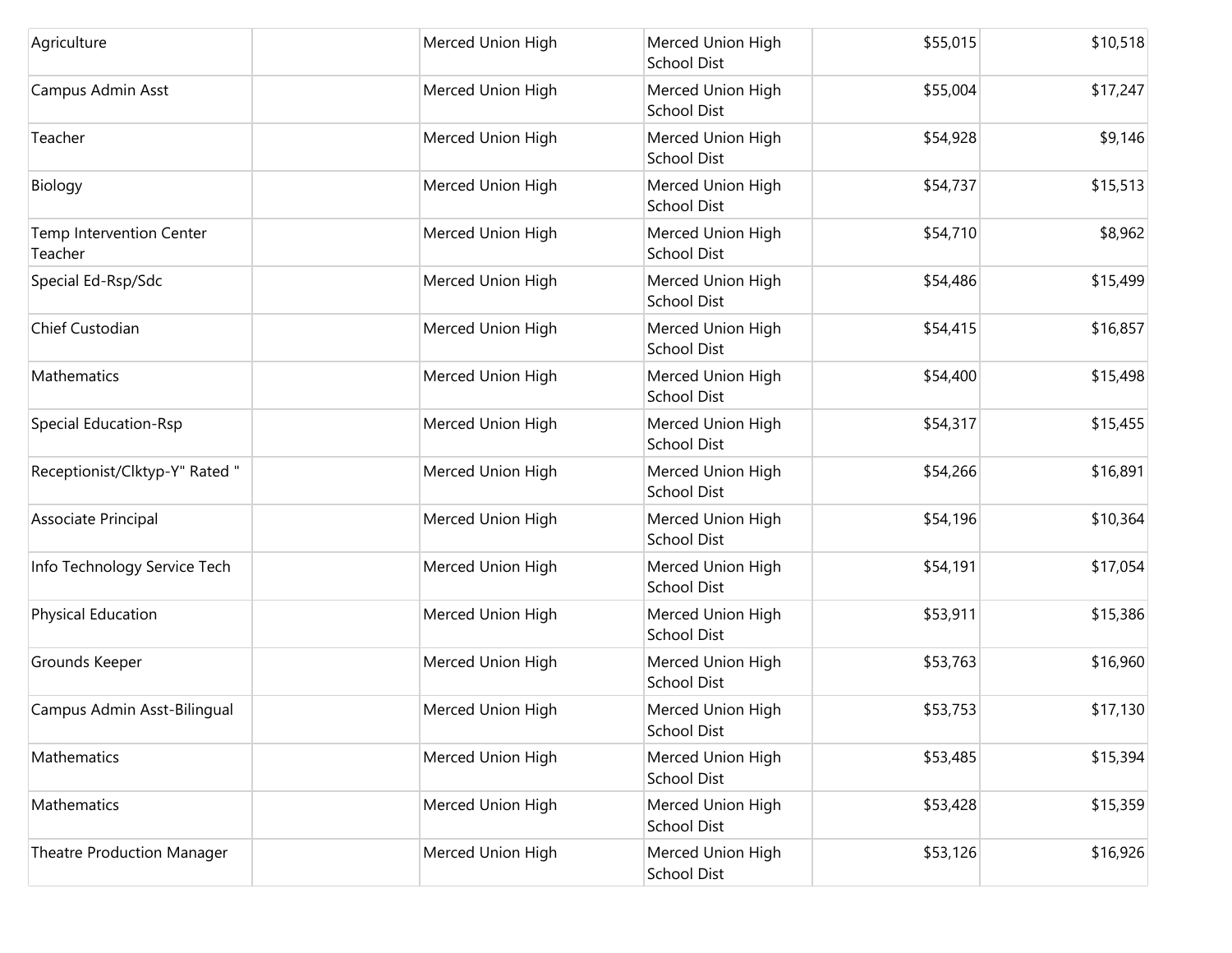| Voc Art-Energy Conservation | Merced Union High | Merced Union High<br>School Dist        | \$53,041 | \$15,358 |
|-----------------------------|-------------------|-----------------------------------------|----------|----------|
| Psychologist/Rti Specialist | Merced Union High | Merced Union High<br><b>School Dist</b> | \$52,849 | \$10,244 |
| Psychologist                | Merced Union High | Merced Union High<br>School Dist        | \$52,849 | \$10,244 |
| Campus Administrative Asst  | Merced Union High | Merced Union High<br><b>School Dist</b> | \$52,827 | \$16,991 |
| <b>Biological Sciences</b>  | Merced Union High | Merced Union High<br><b>School Dist</b> | \$52,630 | \$15,282 |
| <b>Bus Driver</b>           | Merced Union High | Merced Union High<br><b>School Dist</b> | \$52,322 | \$15,775 |
| Maintenance Worker III      | Merced Union High | Merced Union High<br><b>School Dist</b> | \$52,272 | \$16,991 |
| English                     | Merced Union High | Merced Union High<br>School Dist        | \$52,150 | \$10,173 |
| Science                     | Merced Union High | Merced Union High<br>School Dist        | \$52,077 | \$15,229 |
| Science                     | Merced Union High | Merced Union High<br>School Dist        | \$52,009 | \$15,235 |
| Library Media Specialist    | Merced Union High | Merced Union High<br><b>School Dist</b> | \$51,898 | \$10,193 |
| English                     | Merced Union High | Merced Union High<br><b>School Dist</b> | \$51,720 | \$15,212 |
| Maintenance Worker III      | Merced Union High | Merced Union High<br>School Dist        | \$51,714 | \$16,926 |
| Associate Principal         | Merced Union High | Merced Union High<br><b>School Dist</b> | \$51,510 | \$10,116 |
| Chief Custodian             | Merced Union High | Merced Union High<br> School Dist       | \$51,237 | \$16,795 |
| Foods&Nutr/Culart           | Merced Union High | Merced Union High<br><b>School Dist</b> | \$51,225 | \$14,257 |
| Campus Admin Asst-Bilingual | Merced Union High | Merced Union High<br><b>School Dist</b> | \$51,219 | \$16,666 |
| <b>Guidance Assistant</b>   | Merced Union High | Merced Union High<br>School Dist        | \$51,178 | \$16,812 |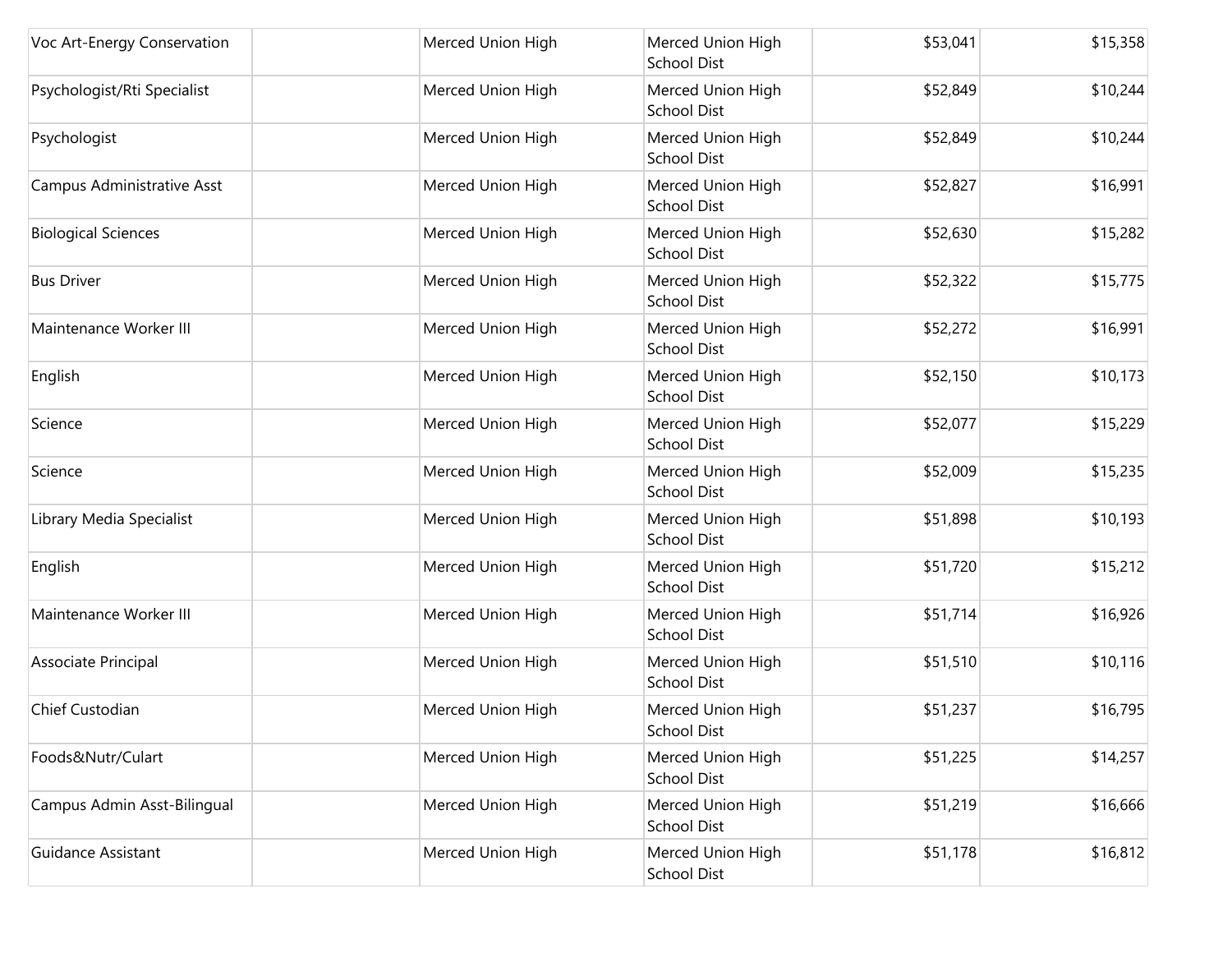| Chief Custodian                | Merced Union High | Merced Union High<br><b>School Dist</b> | \$51,177 | \$16,475 |
|--------------------------------|-------------------|-----------------------------------------|----------|----------|
| Grounds Keeper                 | Merced Union High | Merced Union High<br><b>School Dist</b> | \$51,082 | \$15,617 |
| Info Technology Service Tech   | Merced Union High | Merced Union High<br><b>School Dist</b> | \$50,826 | \$16,730 |
| Busdr/Tranhlpr/Router          | Merced Union High | Merced Union High<br>School Dist        | \$50,792 | \$16,459 |
| Campus Administrative Asst     | Merced Union High | Merced Union High<br><b>School Dist</b> | \$50,666 | \$16,730 |
| Maintenance Worker III         | Merced Union High | Merced Union High<br><b>School Dist</b> | \$50,604 | \$16,795 |
| Chief Custodian                | Merced Union High | Merced Union High<br>School Dist        | \$50,554 | \$16,730 |
| Maintenance Worker II          | Merced Union High | Merced Union High<br>School Dist        | \$50,401 | \$16,205 |
| Child Welfare & Attendance Lia | Merced Union High | Merced Union High<br><b>School Dist</b> | \$50,392 | \$16,411 |
| <b>Confidential Assistant</b>  | Merced Union High | Merced Union High<br>School Dist        | \$50,331 | \$16,120 |
| Associate Principal            | Merced Union High | Merced Union High<br><b>School Dist</b> | \$50,167 | \$9,997  |
| <b>English Teacher</b>         | Merced Union High | Merced Union High<br><b>School Dist</b> | \$50,023 | \$15,030 |
| Maintenance Worker III         | Merced Union High | Merced Union High<br><b>School Dist</b> | \$49,863 | \$16,605 |
| Mathematics                    | Merced Union High | Merced Union High<br>School Dist        | \$49,771 | \$15,008 |
| Teacher                        | Merced Union High | Merced Union High<br>School Dist        | \$49,765 | \$8,709  |
| Sai-Rsp/Sdc                    | Merced Union High | Merced Union High<br><b>School Dist</b> | \$49,755 | \$15,042 |
| Clerk Typist II - M&O          | Merced Union High | Merced Union High<br><b>School Dist</b> | \$49,518 | \$16,666 |
| Maintenance Worker III         | Merced Union High | Merced Union High<br>School Dist        | \$49,518 | \$16,667 |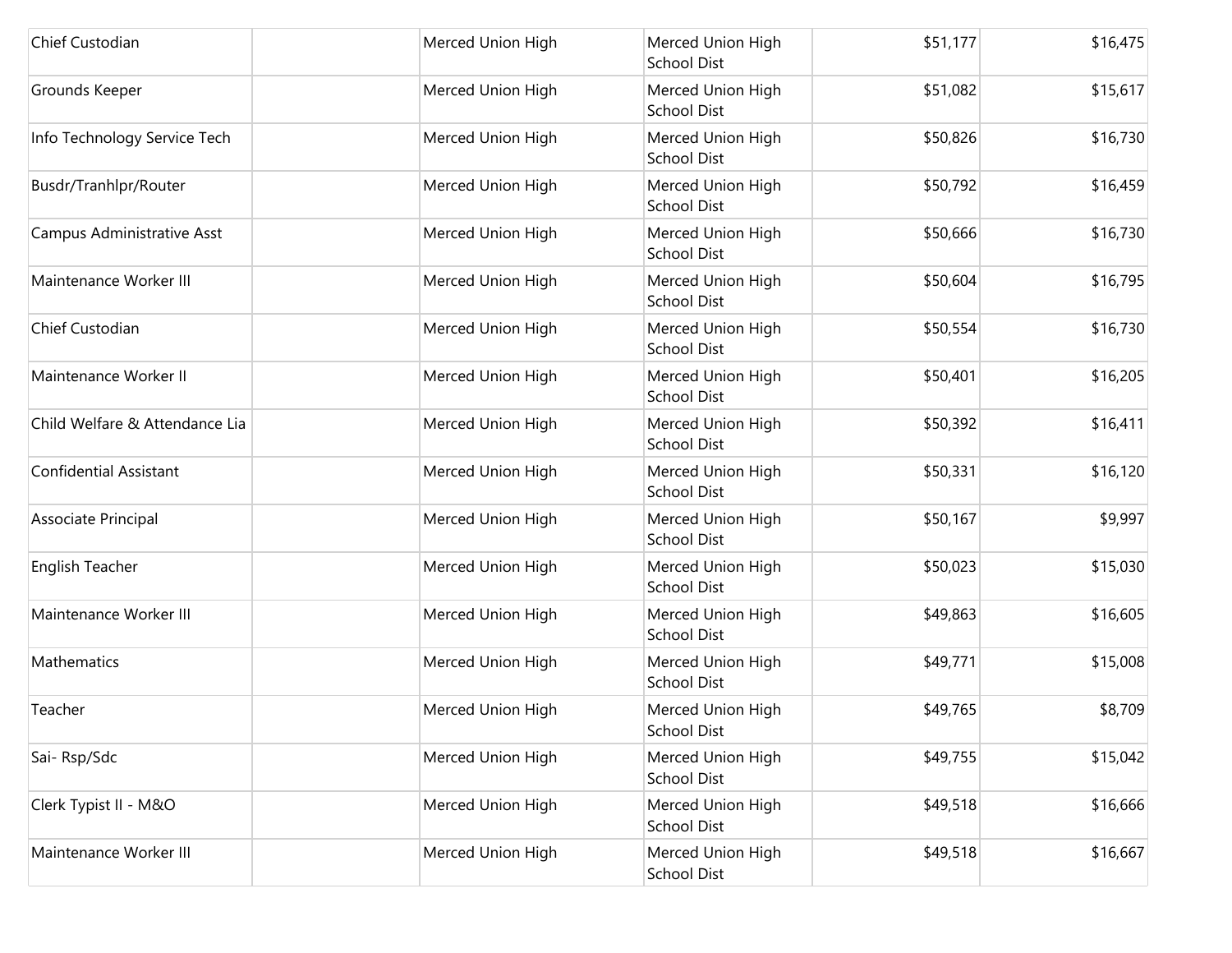| Payroll Technician           | Merced Union High | Merced Union High<br><b>School Dist</b> | \$49,339 | \$16,288 |
|------------------------------|-------------------|-----------------------------------------|----------|----------|
| Info Technology Service Tech | Merced Union High | Merced Union High<br><b>School Dist</b> | \$49,308 | \$16,605 |
| Info Technology Service Tech | Merced Union High | Merced Union High<br><b>School Dist</b> | \$49,015 | \$16,605 |
| Campus Bookkeeper-Bilingual  | Merced Union High | Merced Union High<br><b>School Dist</b> | \$49,010 | \$16,439 |
| Maintenance Worker III       | Merced Union High | Merced Union High<br>School Dist        | \$48,996 | \$16,605 |
| <b>Guidance Assistant</b>    | Merced Union High | Merced Union High<br><b>School Dist</b> | \$48,993 | \$16,604 |
| Custodian                    | Merced Union High | Merced Union High<br><b>School Dist</b> | \$48,904 | \$16,146 |
| Teacher                      | Merced Union High | Merced Union High<br><b>School Dist</b> | \$48,871 | \$8,321  |
| Personnel Technician - Class | Merced Union High | Merced Union High<br><b>School Dist</b> | \$48,851 | \$16,275 |
| Registrar                    | Merced Union High | Merced Union High<br>School Dist        | \$48,731 | \$16,295 |
| Maintenance Worker III       | Merced Union High | Merced Union High<br><b>School Dist</b> | \$48,586 | \$16,340 |
| Campus Administrative Asst   | Merced Union High | Merced Union High<br><b>School Dist</b> | \$48,557 | \$16,409 |
| Adult Ed Administrative Asst | Merced Union High | Merced Union High<br><b>School Dist</b> | \$48,404 | \$16,453 |
| Home Economics               | Merced Union High | Merced Union High<br><b>School Dist</b> | \$48,297 | \$9,831  |
| Maintenance Worker III       | Merced Union High | Merced Union High<br>School Dist        | \$48,203 | \$16,475 |
| Counselor                    | Merced Union High | Merced Union High<br>School Dist        | \$48,143 | \$8,219  |
| Custodian-Night Leader       | Merced Union High | Merced Union High<br><b>School Dist</b> | \$48,029 | \$16,146 |
| Psychologist                 | Merced Union High | Merced Union High<br>School Dist        | \$47,922 | \$9,807  |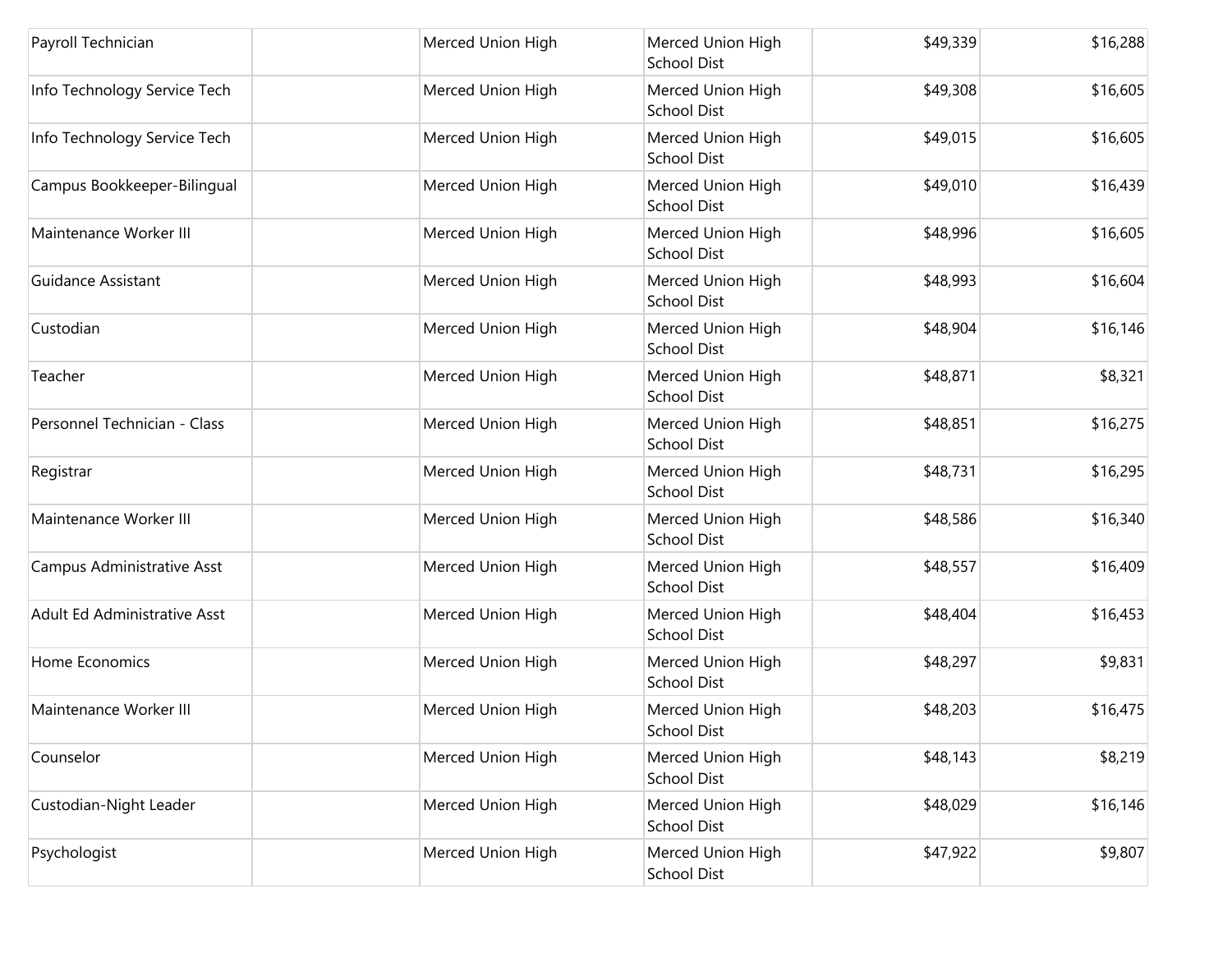| Campus Data Entry/Computer<br>Opr | Merced Union High | Merced Union High<br><b>School Dist</b> | \$47,900 | \$16,462 |
|-----------------------------------|-------------------|-----------------------------------------|----------|----------|
| Campus Admin Asst                 | Merced Union High | Merced Union High<br><b>School Dist</b> | \$47,898 | \$16,475 |
| Campus Bookkeeper                 | Merced Union High | Merced Union High<br><b>School Dist</b> | \$47,850 | \$16,469 |
| Cafeteria Supervisor              | Merced Union High | Merced Union High<br><b>School Dist</b> | \$47,839 | \$16,232 |
| Psychologist                      | Merced Union High | Merced Union High<br>School Dist        | \$47,820 | \$9,759  |
| Psychologist                      | Merced Union High | Merced Union High<br><b>School Dist</b> | \$47,820 | \$9,750  |
| Psychologist                      | Merced Union High | Merced Union High<br><b>School Dist</b> | \$47,820 | \$9,750  |
| <b>Bus Driver</b>                 | Merced Union High | Merced Union High<br><b>School Dist</b> | \$47,453 | \$15,516 |
| Theater Art                       | Merced Union High | Merced Union High<br>School Dist        | \$47,388 | \$9,750  |
| Maintenance Worker III            | Merced Union High | Merced Union High<br><b>School Dist</b> | \$47,316 | \$16,407 |
| Mathematics/Computer Apps         | Merced Union High | Merced Union High<br><b>School Dist</b> | \$47,307 | \$9,743  |
| Guidance Assistant -Bilingual     | Merced Union High | Merced Union High<br>School Dist        | \$47,196 | \$16,392 |
| Child Welfare&Attendliais-Bil     | Merced Union High | Merced Union High<br><b>School Dist</b> | \$47,142 | \$16,385 |
| Counselor                         | Merced Union High | Merced Union High<br>School Dist        | \$47,079 | \$9,723  |
| Maintenance Worker III            | Merced Union High | Merced Union High<br>School Dist        | \$46,890 | \$16,340 |
| Guidance Assistant                | Merced Union High | Merced Union High<br>School Dist        | \$46,877 | \$16,226 |
| <b>Esl Teacher</b>                | Merced Union High | Merced Union High<br><b>School Dist</b> | \$46,836 | \$4,596  |
| Special Education                 | Merced Union High | Merced Union High<br>School Dist        | \$46,792 | \$9,697  |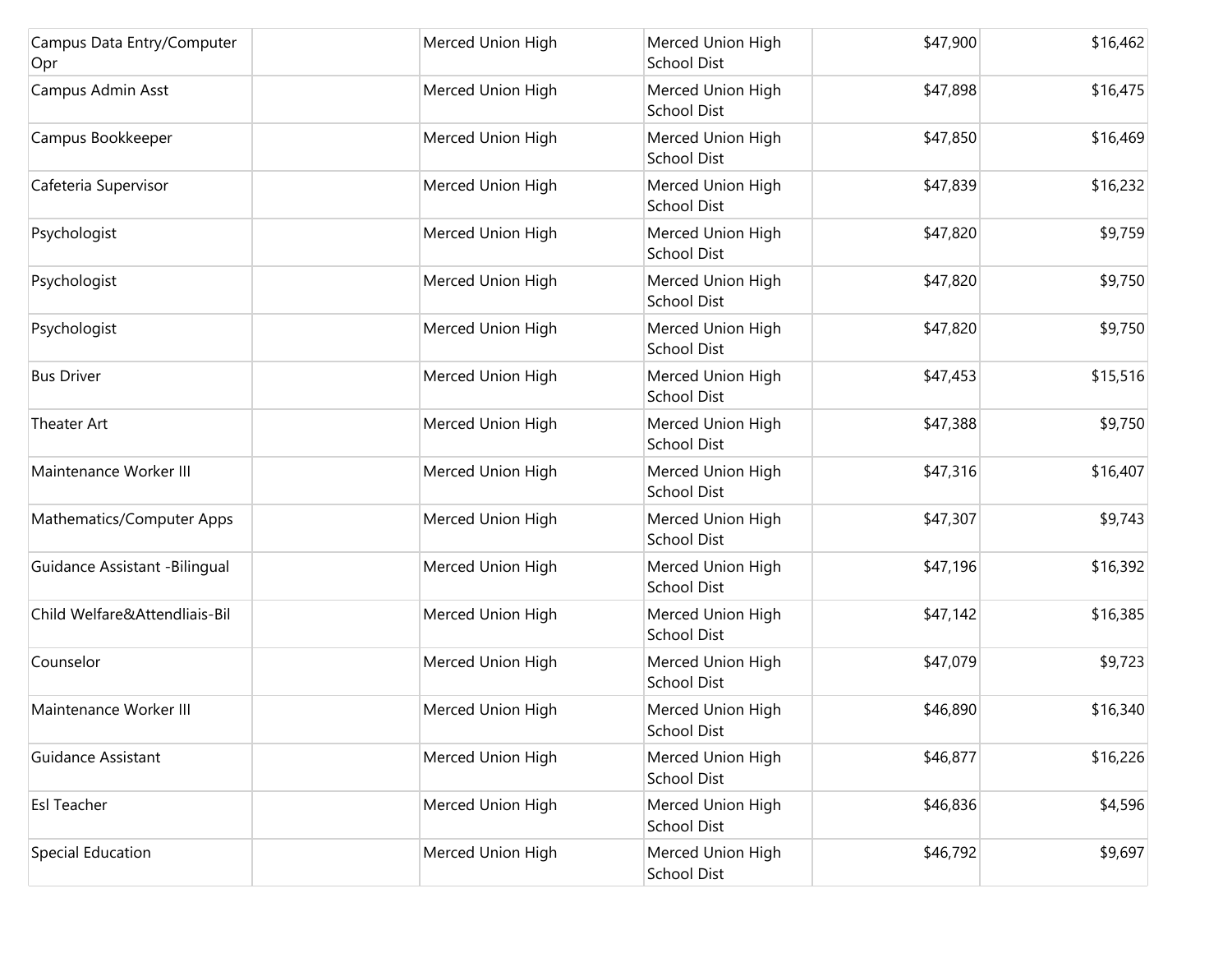| Maintenance Worker III            | Merced Union High | Merced Union High<br><b>School Dist</b> | \$46,764 | \$16,340 |
|-----------------------------------|-------------------|-----------------------------------------|----------|----------|
| Campus Data Entry/Computer<br>Opr | Merced Union High | Merced Union High<br><b>School Dist</b> | \$46,682 | \$16,331 |
| <b>Bus Driver</b>                 | Merced Union High | Merced Union High<br>School Dist        | \$46,590 | \$15,111 |
| Campus Data Entry/Computer<br>Opr | Merced Union High | Merced Union High<br>School Dist        | \$46,585 | \$15,707 |
| Teacher                           | Merced Union High | Merced Union High<br>School Dist        | \$46,571 | \$8,238  |
| Instructional Aide/Para-Sped      | Merced Union High | Merced Union High<br><b>School Dist</b> | \$46,441 | \$16,184 |
| Custodian                         | Merced Union High | Merced Union High<br>School Dist        | \$46,200 | \$16,275 |
| Custodian                         | Merced Union High | Merced Union High<br>School Dist        | \$46,128 | \$15,841 |
| Instructional Aide/Para-Sped      | Merced Union High | Merced Union High<br><b>School Dist</b> | \$46,094 | \$16,050 |
| Custodian                         | Merced Union High | Merced Union High<br>School Dist        | \$45,951 | \$16,211 |
| Science- Chemistry                | Merced Union High | Merced Union High<br><b>School Dist</b> | \$45,892 | \$9,617  |
| Tsa Career/Technical Ed Coord     | Merced Union High | Merced Union High<br><b>School Dist</b> | \$45,834 | \$9,612  |
| Teacher                           | Merced Union High | Merced Union High<br>School Dist        | \$45,828 | \$9,536  |
| Custodian                         | Merced Union High | Merced Union High<br>School Dist        | \$45,660 | \$16,211 |
| Cafeteria Supervisor              | Merced Union High | Merced Union High<br>School Dist        | \$45,563 | \$16,032 |
| Instructional Aide/Para-Sped      | Merced Union High | Merced Union High<br><b>School Dist</b> | \$45,520 | \$15,068 |
| Special Education                 | Merced Union High | Merced Union High<br><b>School Dist</b> | \$45,520 | \$15,068 |
| <b>Bus Driver</b>                 | Merced Union High | Merced Union High<br>School Dist        | \$45,190 | \$15,289 |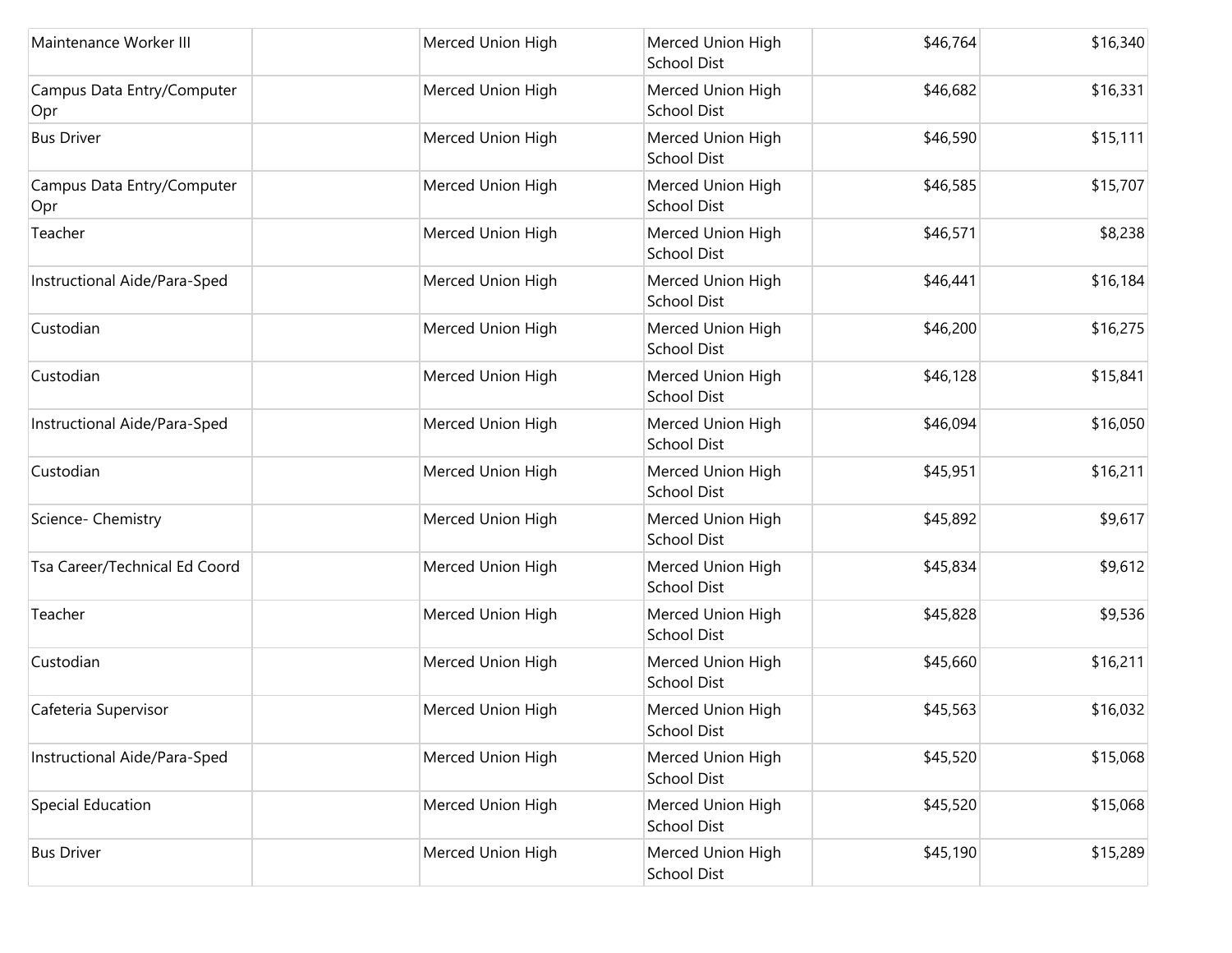| Cafeteria Supervisor               | Merced Union High | Merced Union High<br>School Dist        | \$45,114 | \$15,879 |
|------------------------------------|-------------------|-----------------------------------------|----------|----------|
| Info Technology Service Tech       | Merced Union High | Merced Union High<br><b>School Dist</b> | \$45,010 | \$15,889 |
| Grounds Keeper                     | Merced Union High | Merced Union High<br>School Dist        | \$44,903 | \$16,121 |
| Grounds Keeper                     | Merced Union High | Merced Union High<br><b>School Dist</b> | \$44,802 | \$15,955 |
| <b>School Nurse</b>                | Merced Union High | Merced Union High<br>School Dist        | \$44,788 | \$9,425  |
| Custodian                          | Merced Union High | Merced Union High<br>School Dist        | \$44,770 | \$16,104 |
| Biology/Earth Science              | Merced Union High | Merced Union High<br><b>School Dist</b> | \$44,650 | \$9,507  |
| <b>Bus Driver</b>                  | Merced Union High | Merced Union High<br>School Dist        | \$44,614 | \$3,334  |
| Maint & Oper Asst                  | Merced Union High | Merced Union High<br>School Dist        | \$44,589 | \$16,083 |
| <b>Instructional Services Asst</b> | Merced Union High | Merced Union High<br>School Dist        | \$44,580 | \$16,083 |
| Librarian                          | Merced Union High | Merced Union High<br><b>School Dist</b> | \$44,533 | \$8,473  |
| <b>Guidance Assistant</b>          | Merced Union High | Merced Union High<br><b>School Dist</b> | \$44,237 | \$16,043 |
| Program Manager                    | Merced Union High | Merced Union High<br>School Dist        | \$44,235 | \$9,550  |
| Custodian                          | Merced Union High | Merced Union High<br>School Dist        | \$44,220 | \$16,018 |
| Custodian-99                       | Merced Union High | Merced Union High<br>School Dist        | \$44,028 | \$16,018 |
| <b>School Nurse</b>                | Merced Union High | Merced Union High<br>School Dist        | \$43,952 | \$9,335  |
| Custodian                          | Merced Union High | Merced Union High<br><b>School Dist</b> | \$43,864 | \$15,760 |
| Custodian                          | Merced Union High | Merced Union High<br>School Dist        | \$43,863 | \$15,955 |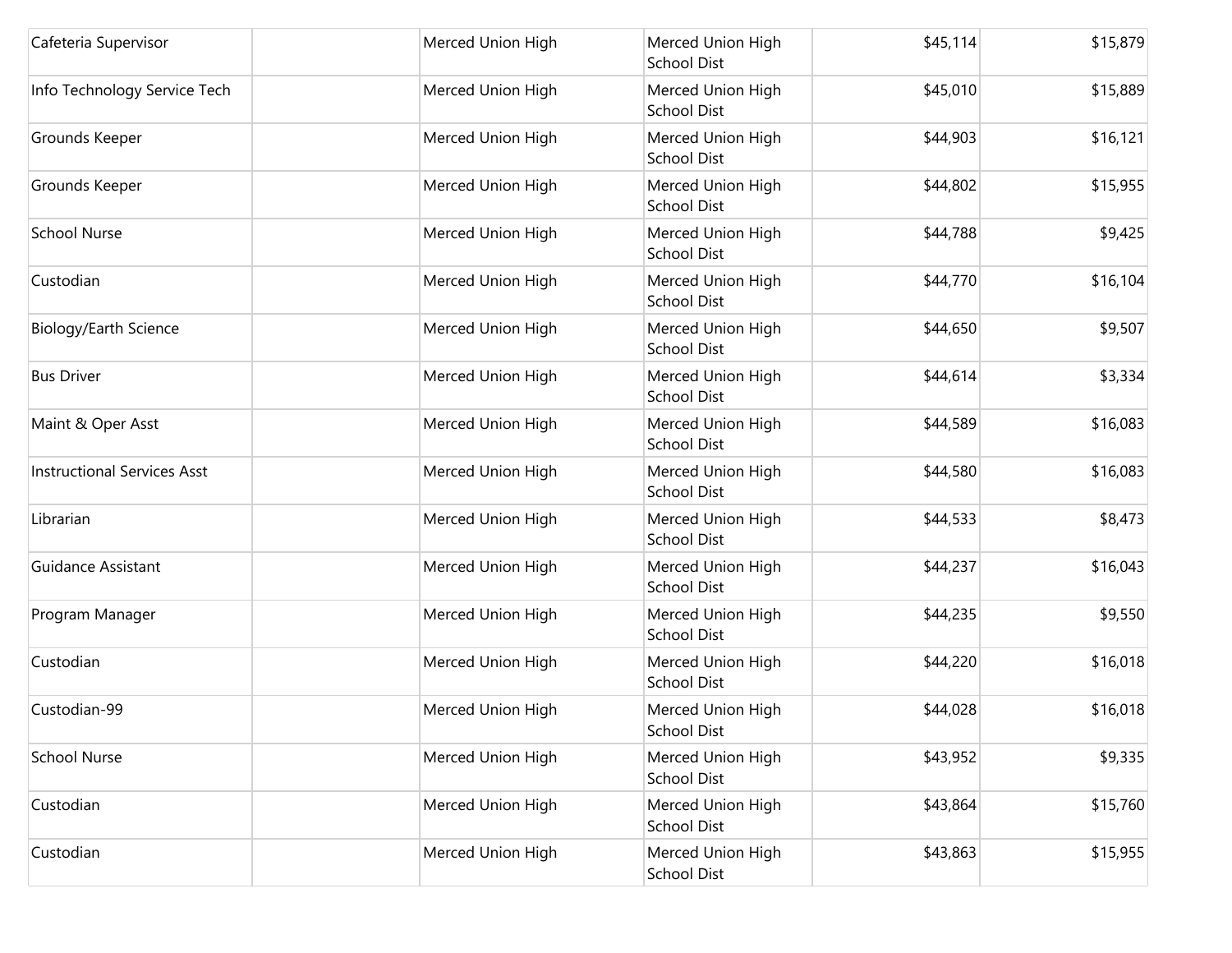| Purchasing/Warehouse<br>Assistant  | Merced Union High | Merced Union High<br><b>School Dist</b> | \$43,740 | \$15,984 |
|------------------------------------|-------------------|-----------------------------------------|----------|----------|
| Community/Schreslias-Hmong         | Merced Union High | Merced Union High<br><b>School Dist</b> | \$43,732 | \$15,864 |
| Delivery Person/Storekeeper        | Merced Union High | Merced Union High<br>School Dist        | \$43,676 | \$15,976 |
| Clerk Typist II                    | Merced Union High | Merced Union High<br>School Dist        | \$43,653 | \$15,643 |
| Custodian                          | Merced Union High | Merced Union High<br><b>School Dist</b> | \$43,540 | \$15,955 |
| Child Welfare&Attendliais-Bil      | Merced Union High | Merced Union High<br><b>School Dist</b> | \$43,524 | \$15,906 |
| Custodian                          | Merced Union High | Merced Union High<br>School Dist        | \$43,512 | \$15,889 |
| Custodian                          | Merced Union High | Merced Union High<br>School Dist        | \$43,412 | \$15,698 |
| Art                                | Merced Union High | Merced Union High<br><b>School Dist</b> | \$43,370 | \$9,393  |
| <b>Accounting Technician</b>       | Merced Union High | Merced Union High<br>School Dist        | \$43,293 | \$15,825 |
| Mas Teacher                        | Merced Union High | Merced Union High<br><b>School Dist</b> | \$43,291 | \$4,349  |
| Campus Liaison Official            | Merced Union High | Merced Union High<br><b>School Dist</b> | \$43,266 | \$15,845 |
| Custodian                          | Merced Union High | Merced Union High<br><b>School Dist</b> | \$43,200 | \$15,889 |
| Custodian                          | Merced Union High | Merced Union High<br>School Dist        | \$43,198 | \$15,920 |
| Info Technology Service Tech       | Merced Union High | Merced Union High<br>School Dist        | \$43,138 | \$15,914 |
| Instructional Aide/Para-<br>Comped | Merced Union High | Merced Union High<br><b>School Dist</b> | \$43,130 | \$15,870 |
| <b>Student Services Secretary</b>  | Merced Union High | Merced Union High<br><b>School Dist</b> | \$43,103 | \$15,908 |
| Custodian                          | Merced Union High | Merced Union High<br>School Dist        | \$43,064 | \$15,889 |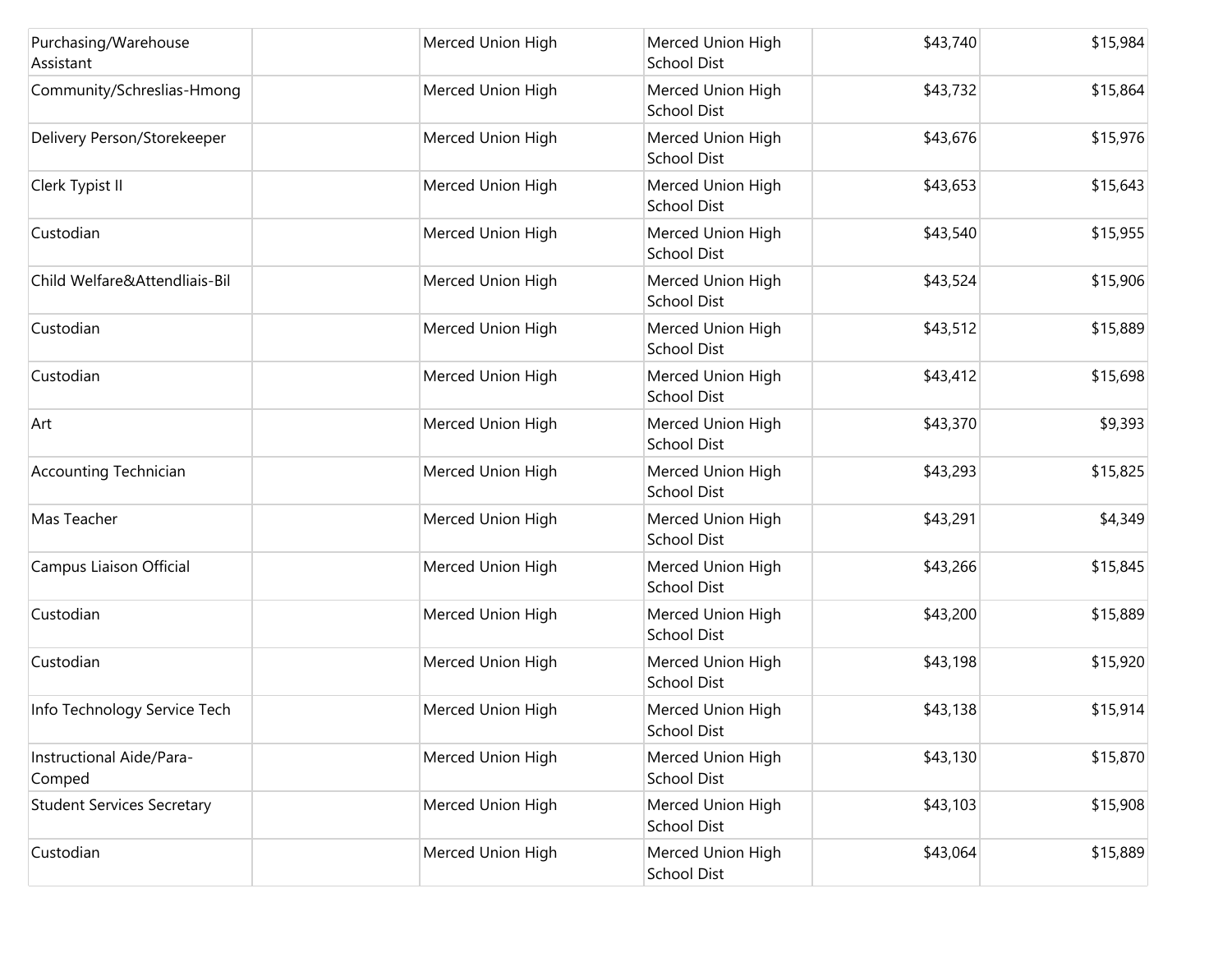| Warehouse Custodian              | Merced Union High | Merced Union High<br><b>School Dist</b> | \$43,052 | \$15,889 |
|----------------------------------|-------------------|-----------------------------------------|----------|----------|
| Info Technology Service Tech     | Merced Union High | Merced Union High<br><b>School Dist</b> | \$42,955 | \$15,889 |
| Custodian                        | Merced Union High | Merced Union High<br><b>School Dist</b> | \$42,936 | \$15,825 |
| Custodian                        | Merced Union High | Merced Union High<br>School Dist        | \$42,930 | \$15,889 |
| <b>Fiscal Services Assistant</b> | Merced Union High | Merced Union High<br><b>School Dist</b> | \$42,930 | \$15,889 |
| <b>Special Services Secty</b>    | Merced Union High | Merced Union High<br><b>School Dist</b> | \$42,930 | \$15,889 |
| Library Media Tech               | Merced Union High | Merced Union High<br>School Dist        | \$42,862 | \$15,880 |
| Library Media Tech               | Merced Union High | Merced Union High<br>School Dist        | \$42,862 | \$15,880 |
| Custodian                        | Merced Union High | Merced Union High<br><b>School Dist</b> | \$42,835 | \$15,873 |
| Child Welfare & Attend Liaison   | Merced Union High | Merced Union High<br>School Dist        | \$42,584 | \$15,846 |
| Campus Liaison Official          | Merced Union High | Merced Union High<br><b>School Dist</b> | \$42,553 | \$15,293 |
| Guidance Assistant -Bil 9/1/04   | Merced Union High | Merced Union High<br><b>School Dist</b> | \$42,540 | \$15,842 |
| Custodian                        | Merced Union High | Merced Union High<br><b>School Dist</b> | \$42,516 | \$15,839 |
| <b>Health Nurse</b>              | Merced Union High | Merced Union High<br>School Dist        | \$42,477 | \$9,177  |
| Secretary-Extended Learn         | Merced Union High | Merced Union High<br>School Dist        | \$42,403 | \$15,074 |
| Custodian-Night Leader           | Merced Union High | Merced Union High<br><b>School Dist</b> | \$42,358 | \$15,715 |
| Library Media Tech               | Merced Union High | Merced Union High<br><b>School Dist</b> | \$42,350 | \$15,820 |
| English                          | Merced Union High | Merced Union High<br>School Dist        | \$42,348 | \$12,261 |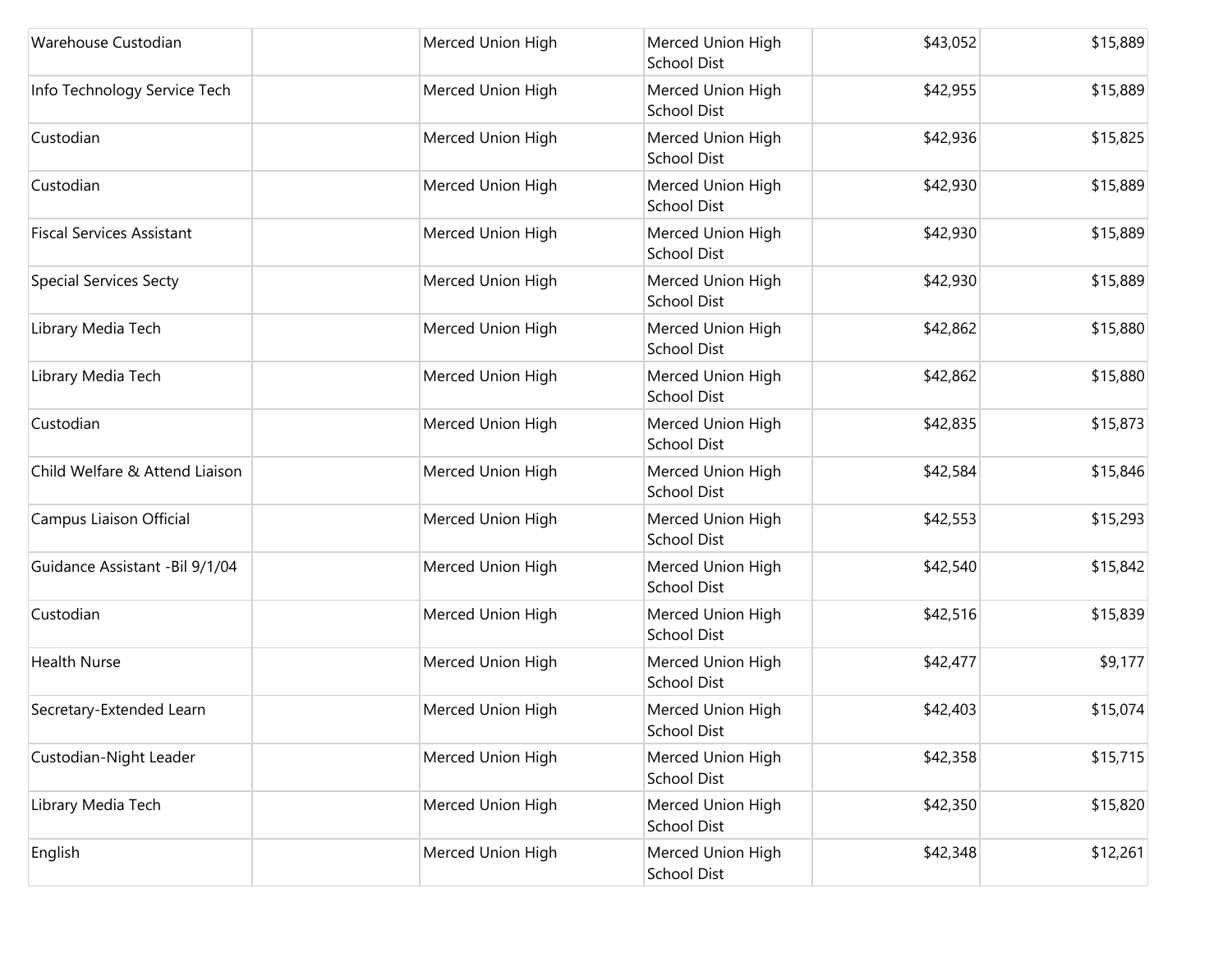| Cafeteria Supervisor               | Merced Union High | Merced Union High<br><b>School Dist</b> | \$42,273 | \$15,809 |
|------------------------------------|-------------------|-----------------------------------------|----------|----------|
| Child Welfare&Attendliais-Bil      | Merced Union High | Merced Union High<br><b>School Dist</b> | \$42,264 | \$15,806 |
| Campus Data Entry-Bilingual        | Merced Union High | Merced Union High<br>School Dist        | \$42,227 | \$15,802 |
| Community/Schreslias-Spanish       | Merced Union High | Merced Union High<br>School Dist        | \$42,218 | \$15,238 |
| Library Media Tech                 | Merced Union High | Merced Union High<br><b>School Dist</b> | \$42,172 | \$15,468 |
| Custodian                          | Merced Union High | Merced Union High<br><b>School Dist</b> | \$42,154 | \$15,698 |
| Custodian                          | Merced Union High | Merced Union High<br>School Dist        | \$42,135 | \$15,630 |
| Child Welfare&Attendliais-Bil      | Merced Union High | Merced Union High<br>School Dist        | \$42,130 | \$15,625 |
| Custodian                          | Merced Union High | Merced Union High<br><b>School Dist</b> | \$42,107 | \$15,565 |
| Custodian                          | Merced Union High | Merced Union High<br>School Dist        | \$42,100 | \$15,790 |
| Instructional Aide/Para-<br>Comped | Merced Union High | Merced Union High<br><b>School Dist</b> | \$42,035 | \$15,702 |
| Attendance Secretary-Bilingual     | Merced Union High | Merced Union High<br><b>School Dist</b> | \$42,025 | \$15,780 |
| School Secretary                   | Merced Union High | Merced Union High<br><b>School Dist</b> | \$42,005 | \$15,561 |
| Counselor                          | Merced Union High | Merced Union High<br>School Dist        | \$41,988 | \$9,271  |
| Special Education-Resource         | Merced Union High | Merced Union High<br><b>School Dist</b> | \$41,887 | \$10,693 |
| Maintenance Worker III             | Merced Union High | Merced Union High<br><b>School Dist</b> | \$41,844 | \$15,760 |
| Custodian                          | Merced Union High | Merced Union High<br><b>School Dist</b> | \$41,844 | \$15,760 |
| Custodian                          | Merced Union High | Merced Union High<br>School Dist        | \$41,695 | \$15,630 |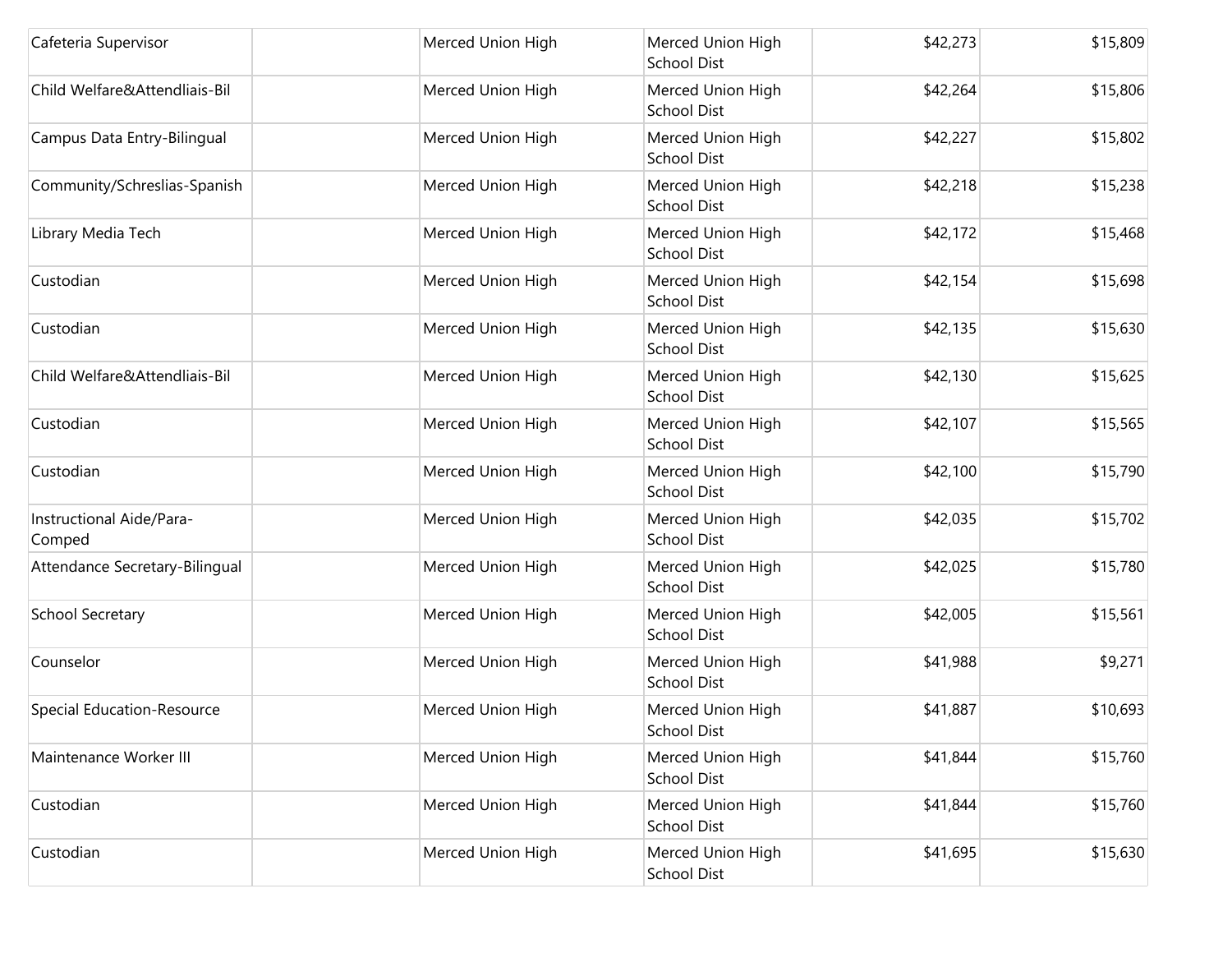| Camp Data Enty/Comp Opr             | Merced Union High | Merced Union High<br><b>School Dist</b> | \$41,645 | \$15,675 |
|-------------------------------------|-------------------|-----------------------------------------|----------|----------|
| Custodian                           | Merced Union High | Merced Union High<br><b>School Dist</b> | \$41,526 | \$15,698 |
| Teacher                             | Merced Union High | Merced Union High<br>School Dist        | \$41,387 | \$7,667  |
| Delivery Person/Storekeeper         | Merced Union High | Merced Union High<br>School Dist        | \$41,316 | \$15,698 |
| <b>Nutrition Services Assistant</b> | Merced Union High | Merced Union High<br><b>School Dist</b> | \$41,316 | \$15,698 |
| <b>Bus Driver</b>                   | Merced Union High | Merced Union High<br><b>School Dist</b> | \$41,315 | \$14,521 |
| Campus Liaison Official             | Merced Union High | Merced Union High<br>School Dist        | \$41,285 | \$15,020 |
| Campus Data Entry/Computer<br>Opr   | Merced Union High | Merced Union High<br>School Dist        | \$41,172 | \$15,681 |
| Registrar                           | Merced Union High | Merced Union High<br><b>School Dist</b> | \$41,160 | \$15,668 |
| Guidance Assistant -Bilingual       | Merced Union High | Merced Union High<br>School Dist        | \$41,139 | \$15,645 |
| Campus Liaison Official             | Merced Union High | Merced Union High<br><b>School Dist</b> | \$41,137 | \$15,587 |
| Guidance Assistant                  | Merced Union High | Merced Union High<br><b>School Dist</b> | \$41,052 | \$15,662 |
| Instructional Aide/Para-Sped        | Merced Union High | Merced Union High<br><b>School Dist</b> | \$41,037 | \$13,748 |
| Registrar                           | Merced Union High | Merced Union High<br>School Dist        | \$40,995 | \$15,442 |
| Grounds Keeper                      | Merced Union High | Merced Union High<br>School Dist        | \$40,974 | \$15,630 |
| Categorical Program Technician      | Merced Union High | Merced Union High<br><b>School Dist</b> | \$40,953 | \$15,644 |
| Custodian                           | Merced Union High | Merced Union High<br><b>School Dist</b> | \$40,743 | \$15,565 |
| Childwelfareattend&Safety Sec       | Merced Union High | Merced Union High<br>School Dist        | \$40,740 | \$15,630 |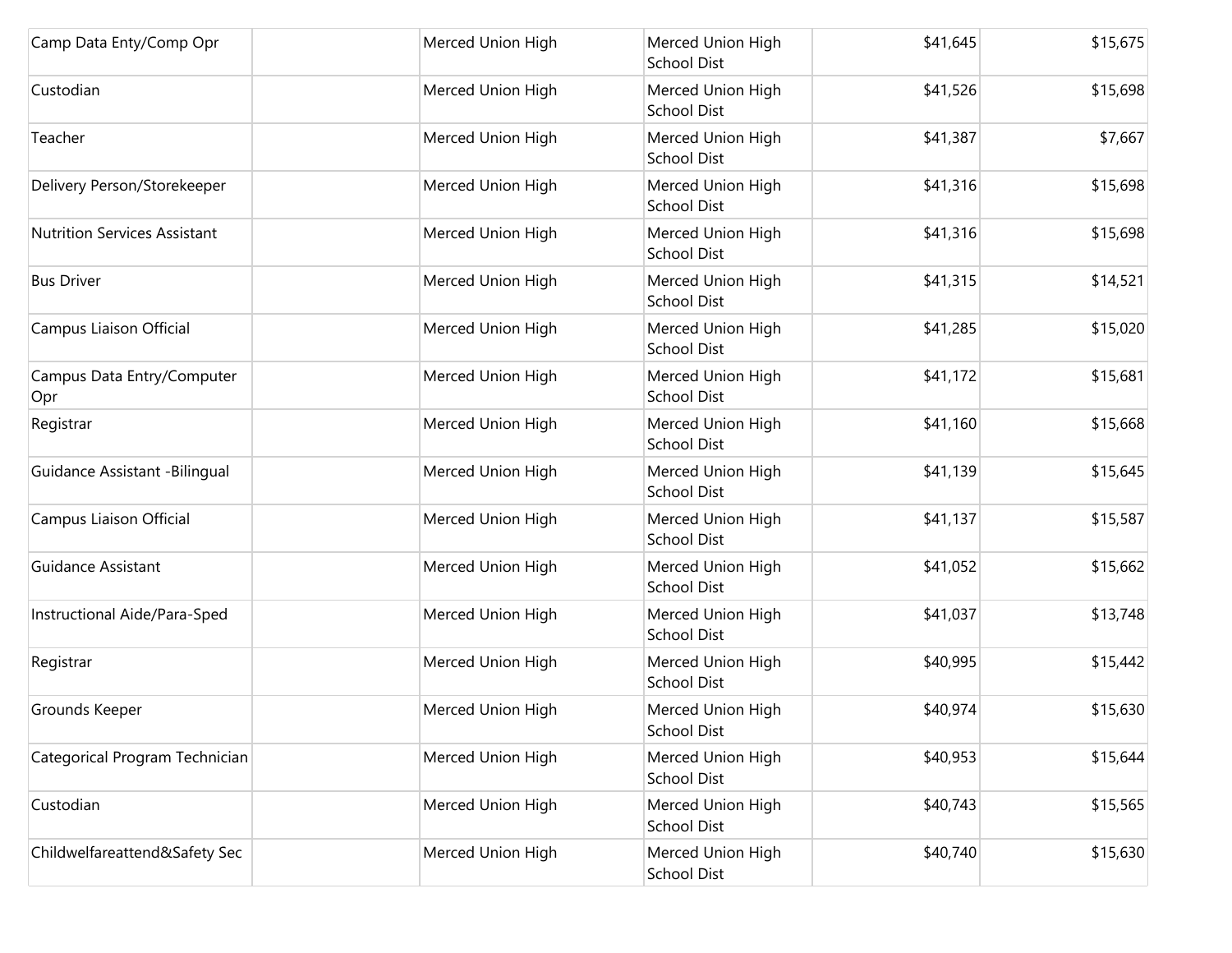| S.E. Asian Comm/Sch.Res.Liais.     | Merced Union High | Merced Union High<br><b>School Dist</b> | \$40,637 | \$15,580 |
|------------------------------------|-------------------|-----------------------------------------|----------|----------|
| Teacher                            | Merced Union High | Merced Union High<br><b>School Dist</b> | \$40,610 | \$7,929  |
| <b>Employee Benefits Assistant</b> | Merced Union High | Merced Union High<br><b>School Dist</b> | \$40,493 | \$15,599 |
| Custodian                          | Merced Union High | Merced Union High<br><b>School Dist</b> | \$40,462 | \$15,511 |
| School Secretary                   | Merced Union High | Merced Union High<br><b>School Dist</b> | \$40,443 | \$15,459 |
| Campus Bookkeeper                  | Merced Union High | Merced Union High<br><b>School Dist</b> | \$40,297 | \$15,272 |
| Custodian                          | Merced Union High | Merced Union High<br><b>School Dist</b> | \$40,288 | \$15,568 |
| Registrar-Bilingual                | Merced Union High | Merced Union High<br><b>School Dist</b> | \$40,267 | \$15,575 |
| Teacher                            | Merced Union High | Merced Union High<br><b>School Dist</b> | \$40,235 | \$8,936  |
| Campus Data Entry/Computer<br>Opr  | Merced Union High | Merced Union High<br><b>School Dist</b> | \$40,211 | \$15,566 |
| Custodian-Pool Crew                | Merced Union High | Merced Union High<br><b>School Dist</b> | \$40,188 | \$15,565 |
| Facilities/Planning Secty          | Merced Union High | Merced Union High<br><b>School Dist</b> | \$40,038 | \$15,499 |
| Custodian                          | Merced Union High | Merced Union High<br><b>School Dist</b> | \$39,984 | \$15,499 |
| Clerk Typist II                    | Merced Union High | Merced Union High<br><b>School Dist</b> | \$39,913 | \$15,532 |
| Campus Liaison Official            | Merced Union High | Merced Union High<br>School Dist        | \$39,778 | \$15,486 |
| Campus Liaison Official            | Merced Union High | Merced Union High<br>School Dist        | \$39,665 | \$2,890  |
| Campus Liaison Official            | Merced Union High | Merced Union High<br><b>School Dist</b> | \$39,535 | \$15,183 |
| Custodian                          | Merced Union High | Merced Union High<br>School Dist        | \$39,513 | \$15,466 |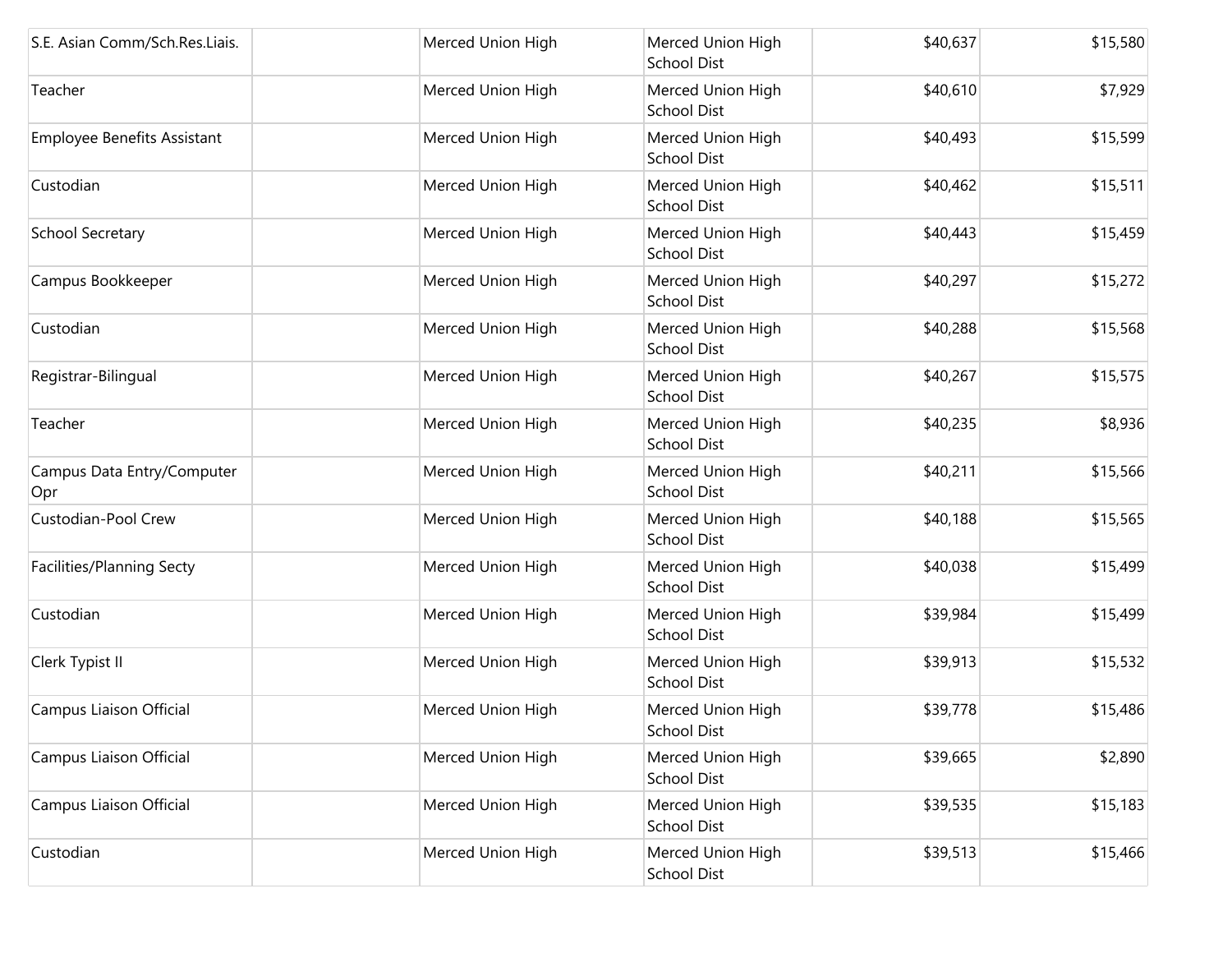| Agriculture                          | Merced Union High | Merced Union High<br><b>School Dist</b> | \$39,512 | \$9,051  |
|--------------------------------------|-------------------|-----------------------------------------|----------|----------|
| Campus Bookkeeper                    | Merced Union High | Merced Union High<br><b>School Dist</b> | \$39,447 | \$15,478 |
| <b>Student Services Secretary</b>    | Merced Union High | Merced Union High<br><b>School Dist</b> | \$39,398 | \$15,276 |
| Grounds Keeper                       | Merced Union High | Merced Union High<br><b>School Dist</b> | \$39,284 | \$15,241 |
| <b>Bus Driver</b>                    | Merced Union High | Merced Union High<br>School Dist        | \$39,274 | \$14,264 |
| Grounds Keeper                       | Merced Union High | Merced Union High<br><b>School Dist</b> | \$39,250 | \$15,326 |
| Teacher                              | Merced Union High | Merced Union High<br><b>School Dist</b> | \$39,205 | \$7,902  |
| Campus Liaison Official              | Merced Union High | Merced Union High<br><b>School Dist</b> | \$39,066 | \$14,890 |
| Custodian                            | Merced Union High | Merced Union High<br><b>School Dist</b> | \$39,051 | \$15,431 |
| Cafeteria Supervisor                 | Merced Union High | Merced Union High<br><b>School Dist</b> | \$38,966 | \$15,293 |
| Instructional Aide/Para-<br>Comped   | Merced Union High | Merced Union High<br><b>School Dist</b> | \$38,956 | \$15,361 |
| Cafeteria Assistant Supervisor       | Merced Union High | Merced Union High<br><b>School Dist</b> | \$38,913 | \$14,997 |
| Teacher                              | Merced Union High | Merced Union High<br><b>School Dist</b> | \$38,868 | \$7,742  |
| Registrar                            | Merced Union High | Merced Union High<br><b>School Dist</b> | \$38,822 | \$15,371 |
| Custodian                            | Merced Union High | Merced Union High<br>School Dist        | \$38,786 | \$14,981 |
| Campus Liaison Official              | Merced Union High | Merced Union High<br><b>School Dist</b> | \$38,759 | \$15,139 |
| Teacher                              | Merced Union High | Merced Union High<br><b>School Dist</b> | \$38,660 | \$6,437  |
| <b>Student Support Services Asst</b> | Merced Union High | Merced Union High<br>School Dist        | \$38,575 | \$15,371 |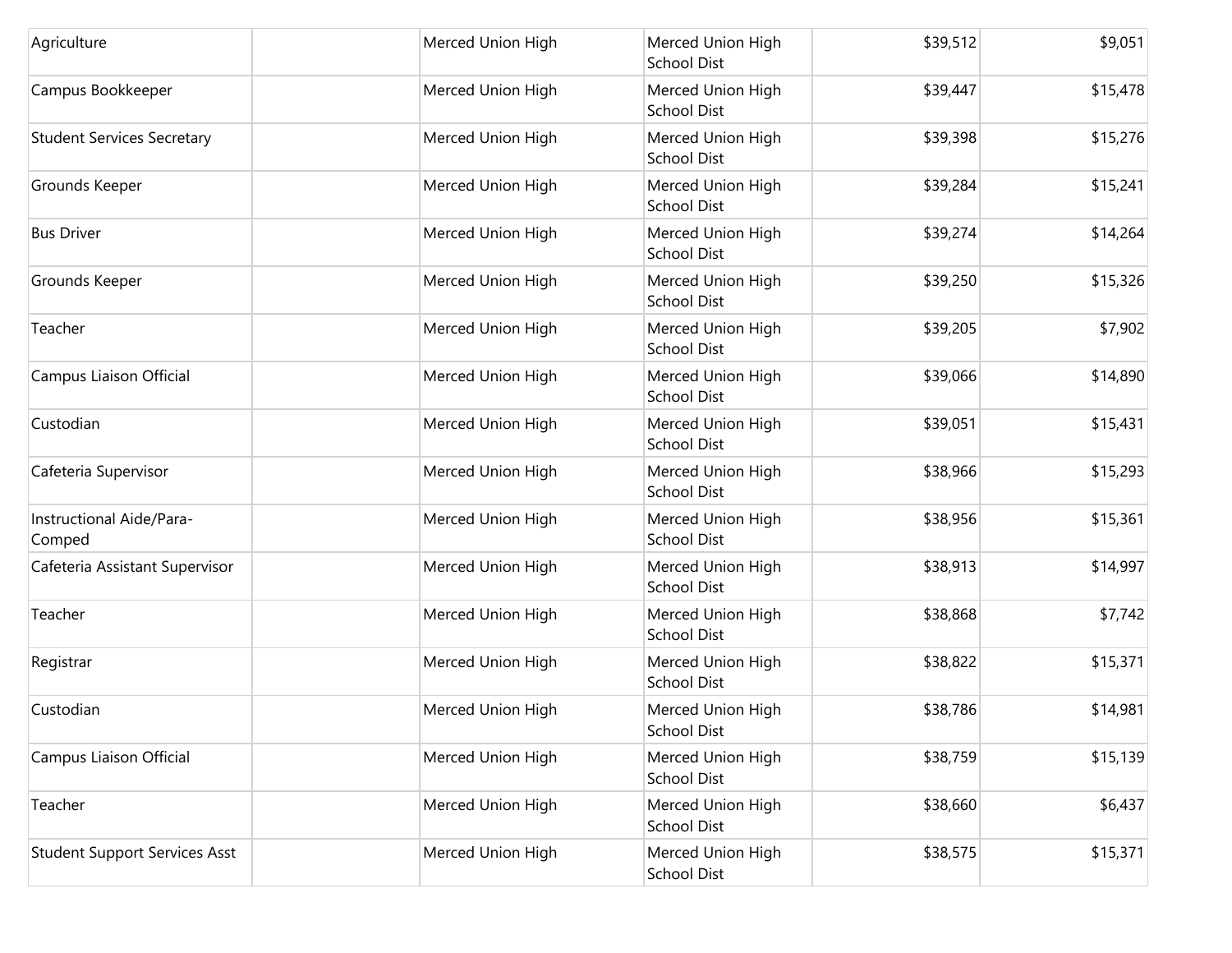| Grounds Keeper                   | Merced Union High | Merced Union High<br><b>School Dist</b> | \$38,544 | \$15,371 |
|----------------------------------|-------------------|-----------------------------------------|----------|----------|
| Comm/Schresourceliaison-<br>Span | Merced Union High | Merced Union High<br><b>School Dist</b> | \$38,454 | \$15,199 |
| Clerk Typist II                  | Merced Union High | Merced Union High<br>School Dist        | \$38,394 | \$15,352 |
| Attendance Secretary-Bil Desig   | Merced Union High | Merced Union High<br>School Dist        | \$38,355 | \$15,282 |
| Campus Liaison Official          | Merced Union High | Merced Union High<br><b>School Dist</b> | \$38,286 | \$15,281 |
| Grounds Keeper                   | Merced Union High | Merced Union High<br><b>School Dist</b> | \$38,241 | \$15,333 |
| Special Education                | Merced Union High | Merced Union High<br>School Dist        | \$38,238 | \$3,722  |
| Campus Liaison                   | Merced Union High | Merced Union High<br>School Dist        | \$38,194 | \$15,280 |
| Cafeteria Assistant Supervisor   | Merced Union High | Merced Union High<br><b>School Dist</b> | \$38,157 | \$14,784 |
| School Secretary                 | Merced Union High | Merced Union High<br>School Dist        | \$38,157 | \$15,324 |
| Campus Bookkeeper                | Merced Union High | Merced Union High<br><b>School Dist</b> | \$38,072 | \$15,267 |
| Campus Liaison Official          | Merced Union High | Merced Union High<br><b>School Dist</b> | \$38,059 | \$15,279 |
| Cafeteria Supervisor             | Merced Union High | Merced Union High<br><b>School Dist</b> | \$38,015 | \$15,032 |
| College Sch & Fin Aid Tech       | Merced Union High | Merced Union High<br>School Dist        | \$37,985 | \$15,303 |
| School Secretary                 | Merced Union High | Merced Union High<br><b>School Dist</b> | \$37,894 | \$15,138 |
| Library Media Tech               | Merced Union High | Merced Union High<br><b>School Dist</b> | \$37,861 | \$15,289 |
| Grounds Keeper                   | Merced Union High | Merced Union High<br><b>School Dist</b> | \$37,786 | \$15,241 |
| Attendance Sec                   | Merced Union High | Merced Union High<br>School Dist        | \$37,744 | \$15,275 |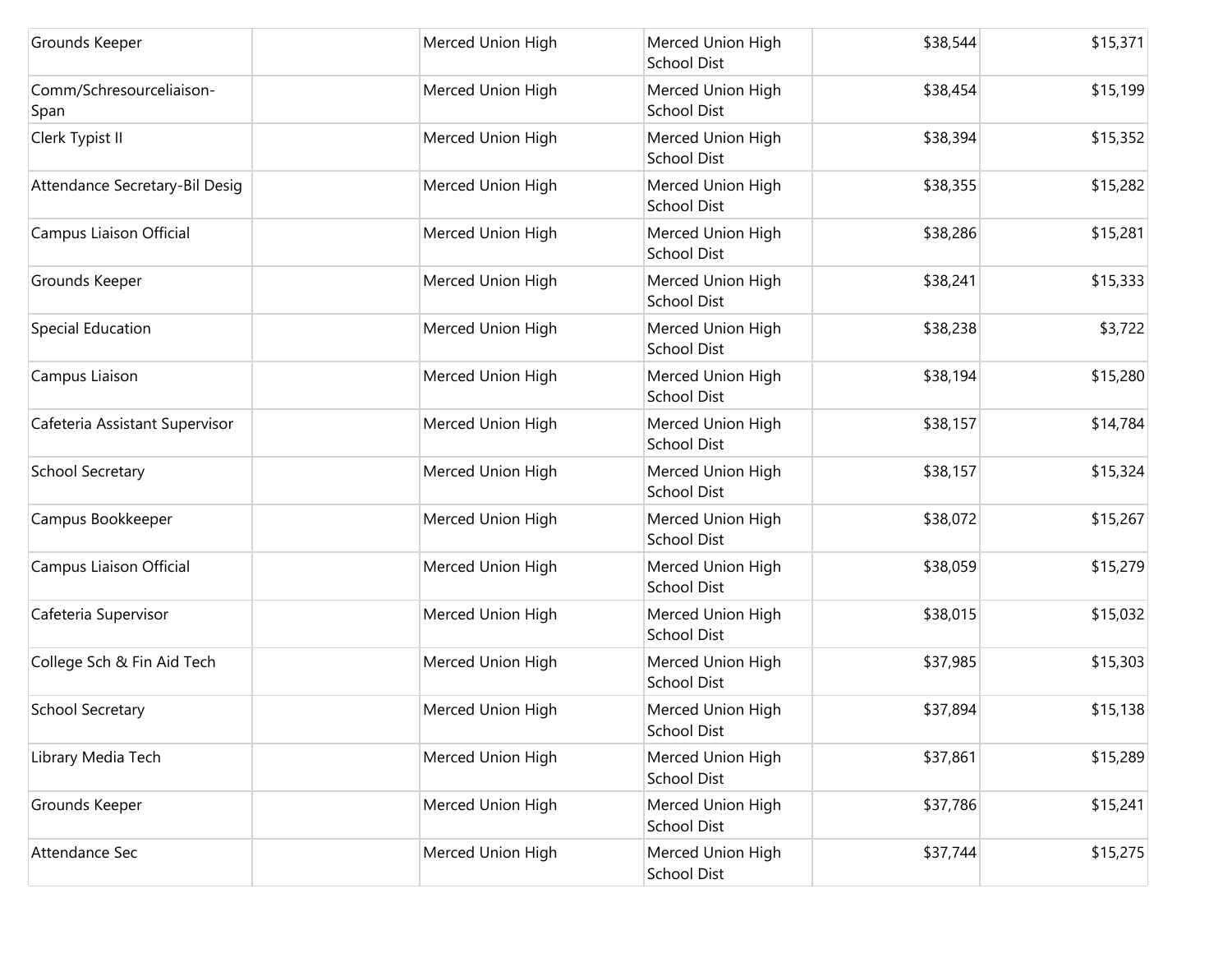| Guidance Assistant                 | Merced Union High | Merced Union High<br><b>School Dist</b> | \$37,646 | \$15,265 |
|------------------------------------|-------------------|-----------------------------------------|----------|----------|
| Campus Liaison Official            | Merced Union High | Merced Union High<br><b>School Dist</b> | \$37,611 | \$14,907 |
| Custodian                          | Merced Union High | Merced Union High<br><b>School Dist</b> | \$37,498 | \$15,241 |
| Instructional Aide/Para-Genl       | Merced Union High | Merced Union High<br>School Dist        | \$37,495 | \$15,227 |
| Registrar                          | Merced Union High | Merced Union High<br><b>School Dist</b> | \$37,489 | \$15,101 |
| Instructional Aide/Para-<br>Comped | Merced Union High | Merced Union High<br><b>School Dist</b> | \$37,447 | \$15,234 |
| Library Media Tech                 | Merced Union High | Merced Union High<br><b>School Dist</b> | \$37,390 | \$14,925 |
| Child Devlp Cntr Supervisor        | Merced Union High | Merced Union High<br><b>School Dist</b> | \$37,353 | \$15,230 |
| Library Media Tech-Bilingual       | Merced Union High | Merced Union High<br><b>School Dist</b> | \$37,345 | \$15,229 |
| Campus Liaison Official            | Merced Union High | Merced Union High<br><b>School Dist</b> | \$37,273 | \$15,147 |
| Campus Liaison Official            | Merced Union High | Merced Union High<br><b>School Dist</b> | \$37,263 | \$15,218 |
| Registrar - Bilingual              | Merced Union High | Merced Union High<br><b>School Dist</b> | \$37,241 | \$15,217 |
| Custodian                          | Merced Union High | Merced Union High<br><b>School Dist</b> | \$37,121 | \$15,110 |
| <b>School Secretary</b>            | Merced Union High | Merced Union High<br><b>School Dist</b> | \$37,086 | \$15,197 |
| Instructional Aide/Para-Sped       | Merced Union High | Merced Union High<br>School Dist        | \$36,971 | \$15,149 |
| Clerk Typist II                    | Merced Union High | Merced Union High<br>School Dist        | \$36,944 | \$15,126 |
| Cafeteria Supervisor               | Merced Union High | Merced Union High<br><b>School Dist</b> | \$36,944 | \$15,167 |
| Custodian-Night Leader             | Merced Union High | Merced Union High<br>School Dist        | \$36,910 | \$15,092 |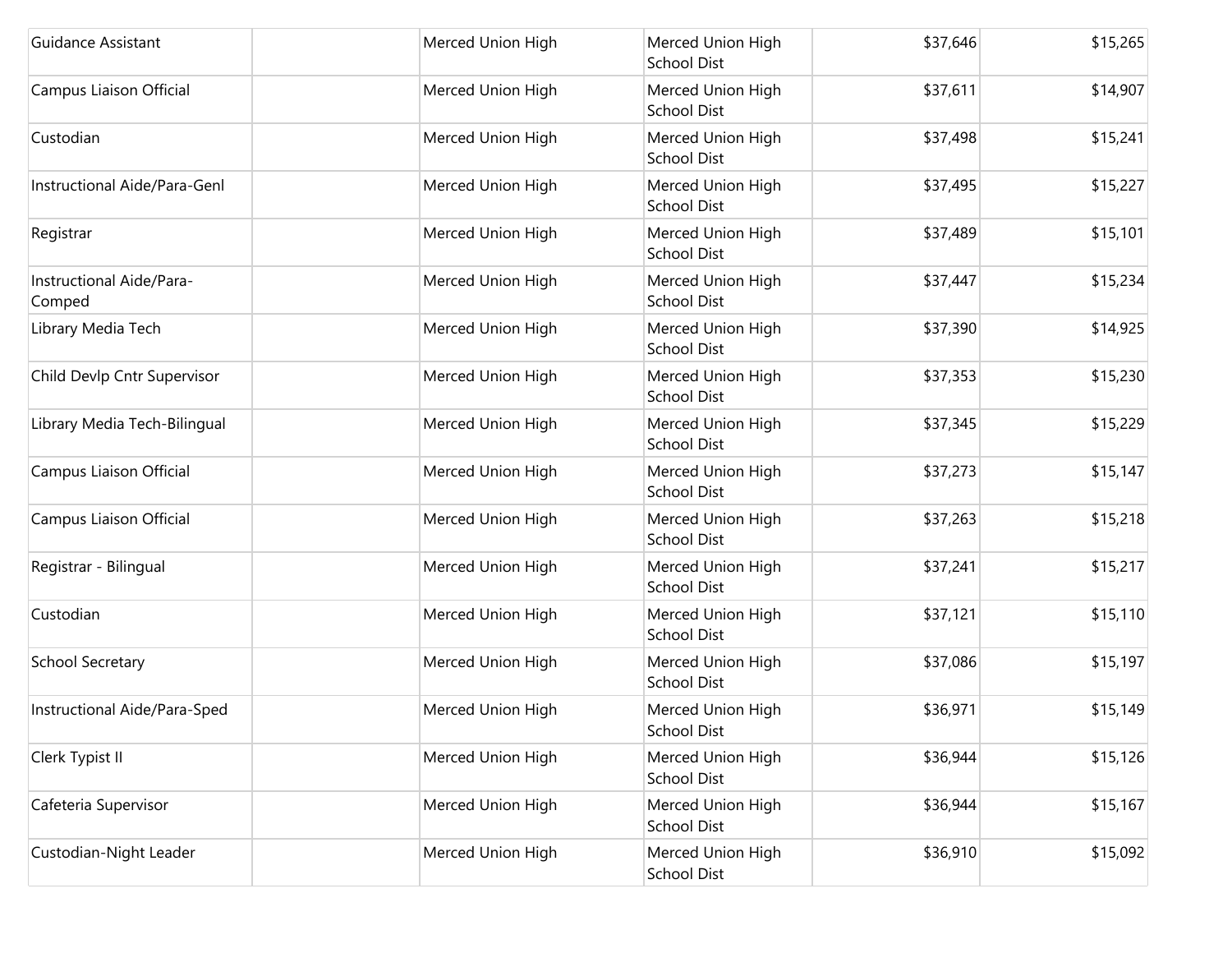| Campus Liaison Official        | Merced Union High | Merced Union High<br><b>School Dist</b> | \$36,851 | \$15,006 |
|--------------------------------|-------------------|-----------------------------------------|----------|----------|
| Custodian-Night Leader         | Merced Union High | Merced Union High<br><b>School Dist</b> | \$36,819 | \$15,110 |
| Custodian                      | Merced Union High | Merced Union High<br><b>School Dist</b> | \$36,795 | \$14,042 |
| Data Entry/Comp Opr            | Merced Union High | Merced Union High<br>School Dist        | \$36,687 | \$14,077 |
| Community/Schreslias-Punjbi    | Merced Union High | Merced Union High<br><b>School Dist</b> | \$36,682 | \$14,149 |
| Teacher                        | Merced Union High | Merced Union High<br><b>School Dist</b> | \$36,628 | \$7,625  |
| Campus Liaison Official        | Merced Union High | Merced Union High<br><b>School Dist</b> | \$36,600 | \$14,905 |
| English                        | Merced Union High | Merced Union High<br><b>School Dist</b> | \$36,574 | \$8,790  |
| Attendance Secretary-Bil Desig | Merced Union High | Merced Union High<br><b>School Dist</b> | \$36,452 | \$15,123 |
| Physical Education             | Merced Union High | Merced Union High<br><b>School Dist</b> | \$36,280 | \$8,764  |
| <b>Attendance Secretary</b>    | Merced Union High | Merced Union High<br><b>School Dist</b> | \$36,220 | \$15,095 |
| <b>Cdc Master Teacher</b>      | Merced Union High | Merced Union High<br><b>School Dist</b> | \$36,109 | \$14,554 |
| Mathematics                    | Merced Union High | Merced Union High<br><b>School Dist</b> | \$35,924 | \$8,732  |
| Temp Teacher                   | Merced Union High | Merced Union High<br><b>School Dist</b> | \$35,650 | \$8,788  |
| Special Education-Sdc          | Merced Union High | Merced Union High<br>School Dist        | \$35,475 | \$8,692  |
| Custodian-Pool Crew            | Merced Union High | Merced Union High<br>School Dist        | \$35,455 | \$15,007 |
| Grounds Keeper                 | Merced Union High | Merced Union High<br><b>School Dist</b> | \$35,447 | \$14,835 |
| <b>Accounting Technician</b>   | Merced Union High | Merced Union High<br>School Dist        | \$35,440 | \$14,953 |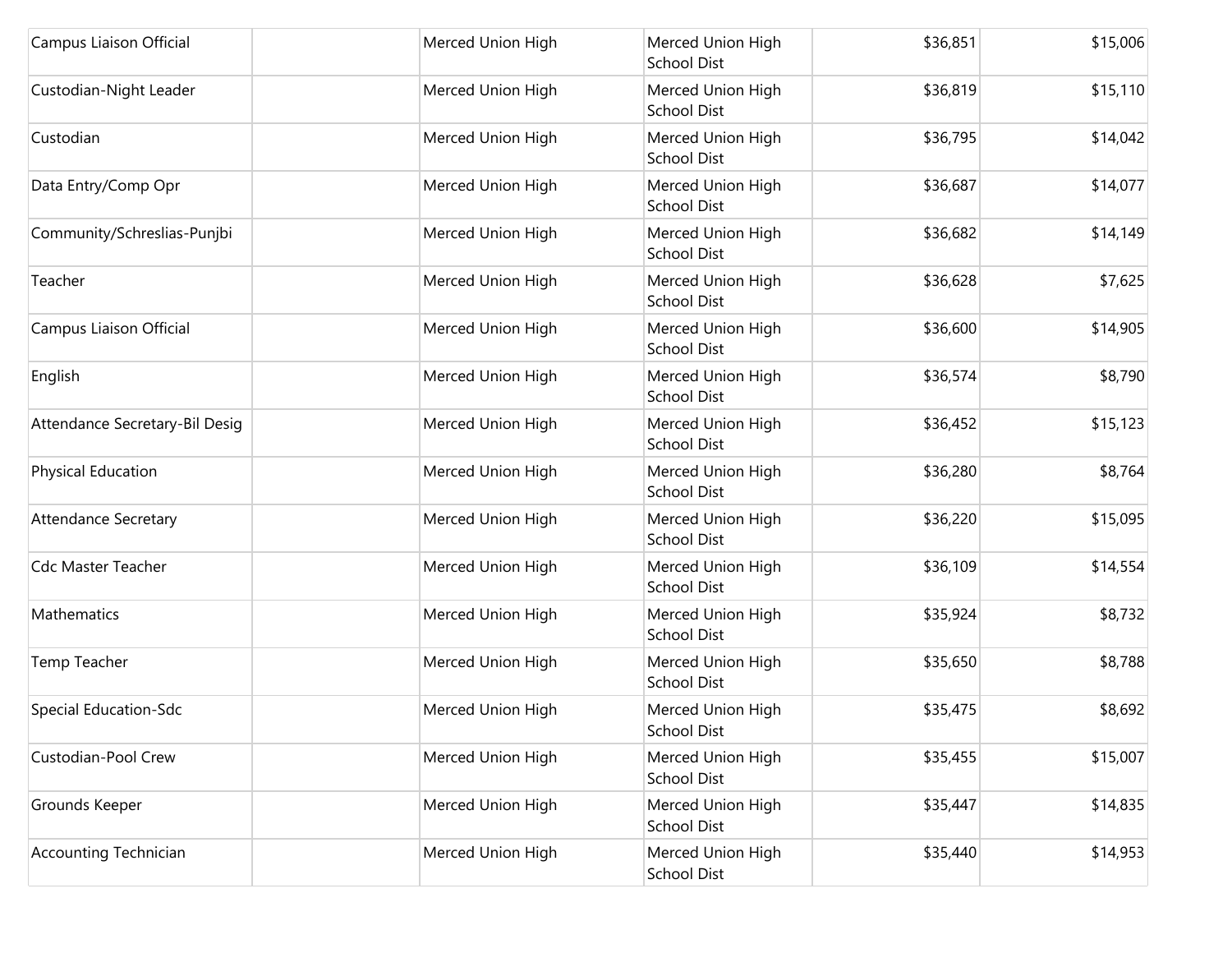| Custodian                        | Merced Union High | Merced Union High<br><b>School Dist</b> | \$35,392 | \$14,981 |
|----------------------------------|-------------------|-----------------------------------------|----------|----------|
| English                          | Merced Union High | Merced Union High<br><b>School Dist</b> | \$35,370 | \$8,683  |
| Clerk Typist II                  | Merced Union High | Merced Union High<br><b>School Dist</b> | \$35,234 | \$14,979 |
| Worknet Instructor               | Merced Union High | Merced Union High<br><b>School Dist</b> | \$34,977 | \$0      |
| Community/Schreslias-Hmong       | Merced Union High | Merced Union High<br><b>School Dist</b> | \$34,949 | \$14,928 |
| Custodian                        | Merced Union High | Merced Union High<br><b>School Dist</b> | \$34,902 | \$14,891 |
| Community/Schreslias-Spanish     | Merced Union High | Merced Union High<br><b>School Dist</b> | \$34,888 | \$14,852 |
| Special Education                | Merced Union High | Merced Union High<br>School Dist        | \$34,734 | \$8,677  |
| Clerk Typist II - Bilingual      | Merced Union High | Merced Union High<br><b>School Dist</b> | \$34,723 | \$14,871 |
| Temp Anger Management<br>Teacher | Merced Union High | Merced Union High<br><b>School Dist</b> | \$34,701 | \$8,701  |
| Custodian                        | Merced Union High | Merced Union High<br><b>School Dist</b> | \$34,639 | \$5,753  |
| Custodian                        | Merced Union High | Merced Union High<br><b>School Dist</b> | \$34,512 | \$14,835 |
| Library Media Tech               | Merced Union High | Merced Union High<br><b>School Dist</b> | \$34,469 | \$13,777 |
| Custodian-Pool Crew              | Merced Union High | Merced Union High<br><b>School Dist</b> | \$34,407 | \$14,853 |
| Substitute Teacher               | Merced Union High | Merced Union High<br>School Dist        | \$34,124 | \$3,117  |
| Clerk Typist II                  | Merced Union High | Merced Union High<br><b>School Dist</b> | \$34,019 | \$7,653  |
| Teacher                          | Merced Union High | Merced Union High<br><b>School Dist</b> | \$33,997 | \$7,343  |
| School Secretary                 | Merced Union High | Merced Union High<br>School Dist        | \$33,948 | \$14,828 |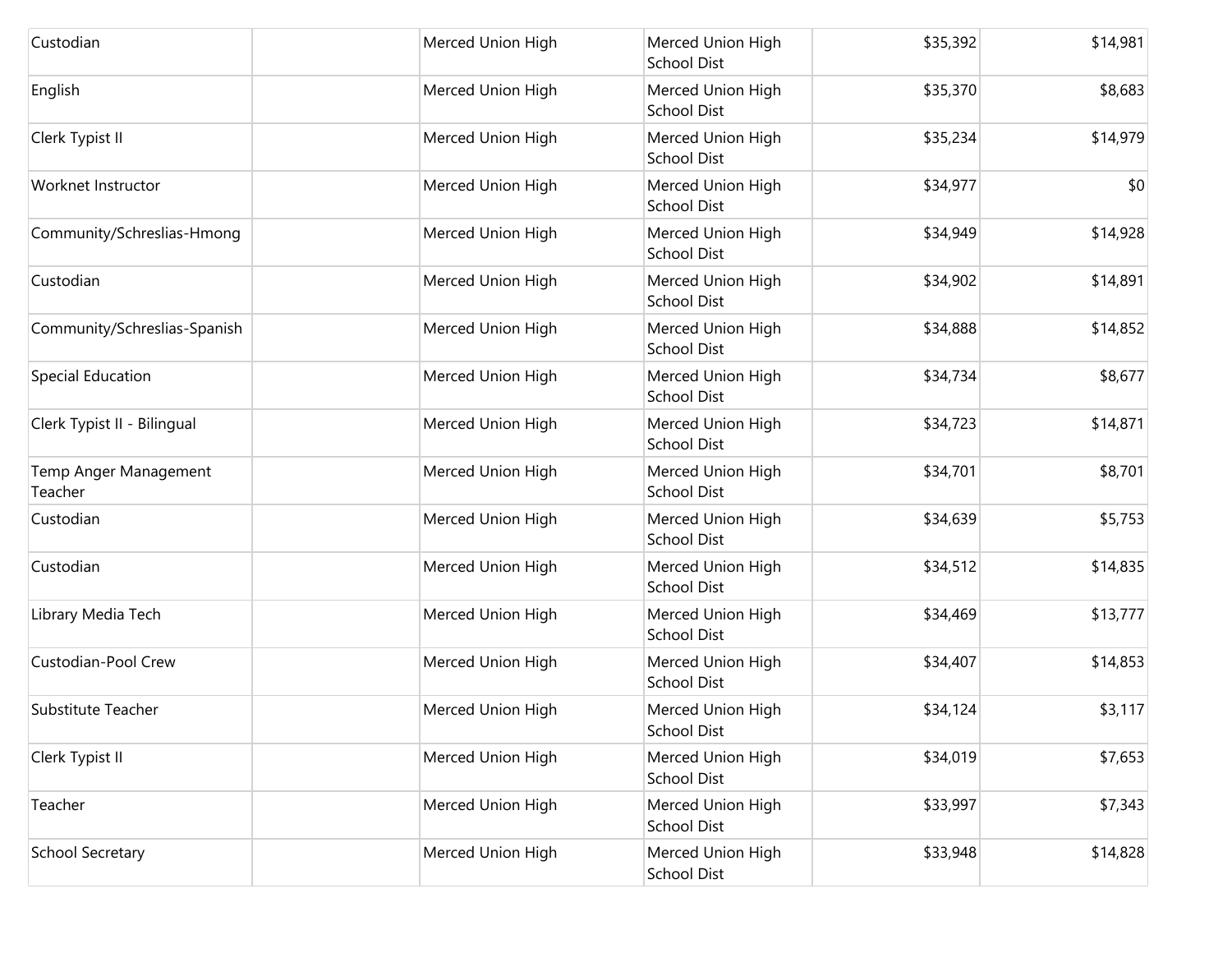| Teacher                        | Merced Union High | Merced Union High<br><b>School Dist</b> | \$33,948 | \$7,338  |
|--------------------------------|-------------------|-----------------------------------------|----------|----------|
| Instructional Aide/Para-Sp Ed  | Merced Union High | Merced Union High<br><b>School Dist</b> | \$33,928 | \$14,623 |
| Custodian                      | Merced Union High | Merced Union High<br>School Dist        | \$33,880 | \$14,722 |
| <b>Bus Driver</b>              | Merced Union High | Merced Union High<br>School Dist        | \$33,762 | \$14,021 |
| Counselor                      | Merced Union High | Merced Union High<br>School Dist        | \$33,673 | \$3,066  |
| Instruct Aide/Para-Workability | Merced Union High | Merced Union High<br>School Dist        | \$33,544 | \$14,681 |
| Instructional Aide/Para-Sped   | Merced Union High | Merced Union High<br><b>School Dist</b> | \$33,531 | \$10,665 |
| <b>Accounting Technician</b>   | Merced Union High | Merced Union High<br>School Dist        | \$33,469 | \$11,478 |
| <b>Student Svcs Secty</b>      | Merced Union High | Merced Union High<br>School Dist        | \$33,438 | \$14,729 |
| Instructional Aide/Para-Sped   | Merced Union High | Merced Union High<br>School Dist        | \$33,393 | \$6,411  |
| <b>Guidance Assistant</b>      | Merced Union High | Merced Union High<br><b>School Dist</b> | \$33,289 | \$14,722 |
| Instructional Aide/Para-Sped   | Merced Union High | Merced Union High<br>School Dist        | \$33,186 | \$14,739 |
| Custodian                      | Merced Union High | Merced Union High<br>School Dist        | \$33,047 | \$14,677 |
| <b>Health Services Lvn</b>     | Merced Union High | Merced Union High<br><b>School Dist</b> | \$33,038 | \$14,721 |
| Community/Schreslias-Hmong     | Merced Union High | Merced Union High<br><b>School Dist</b> | \$33,034 | \$14,223 |
| <b>Substitute Teacher</b>      | Merced Union High | Merced Union High<br><b>School Dist</b> | \$32,685 | \$3,193  |
| Cdc Teacher                    | Merced Union High | Merced Union High<br><b>School Dist</b> | \$32,667 | \$14,185 |
| S.E. Asian Comm/Sch.Res.Liais. | Merced Union High | Merced Union High<br><b>School Dist</b> | \$32,615 | \$14,669 |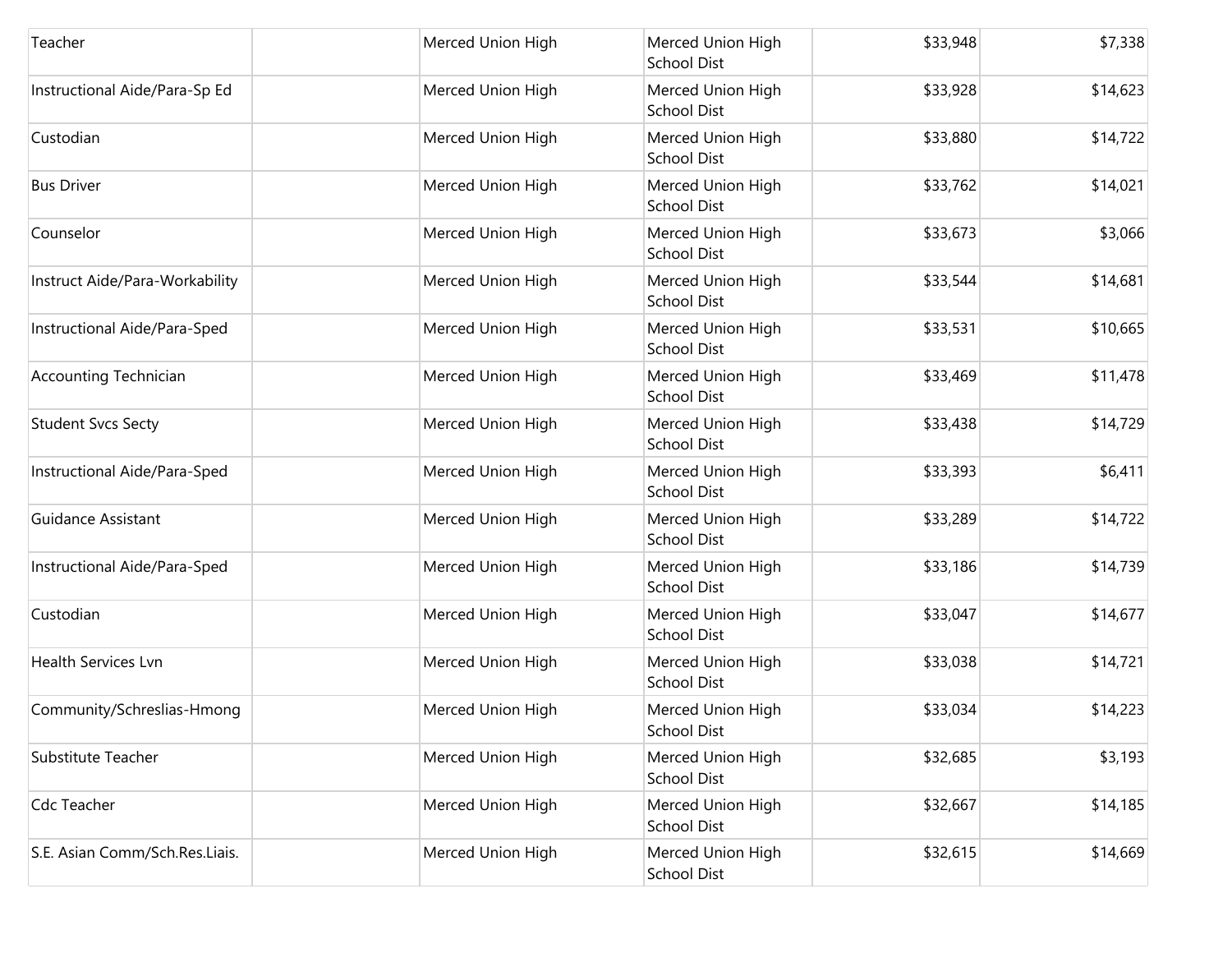| Cafeteria Helper                  | Merced Union High | Merced Union High<br><b>School Dist</b> | \$32,504 | \$14,487 |
|-----------------------------------|-------------------|-----------------------------------------|----------|----------|
| Cafeteria Assistant Supervisor    | Merced Union High | Merced Union High<br><b>School Dist</b> | \$32,456 | \$14,510 |
| <b>Bus Driver</b>                 | Merced Union High | Merced Union High<br>School Dist        | \$32,411 | \$12,682 |
| Instruct Aide/Para-Workability    | Merced Union High | Merced Union High<br><b>School Dist</b> | \$32,362 | \$14,207 |
| <b>Student Services Secretary</b> | Merced Union High | Merced Union High<br>School Dist        | \$32,120 | \$14,612 |
| <b>Attendance Secretary</b>       | Merced Union High | Merced Union High<br><b>School Dist</b> | \$32,120 | \$14,612 |
| Attendance Secretary-Bilingual    | Merced Union High | Merced Union High<br><b>School Dist</b> | \$32,119 | \$14,612 |
| Clerk Typist II                   | Merced Union High | Merced Union High<br><b>School Dist</b> | \$32,088 | \$14,607 |
| Campus Bookkeeper                 | Merced Union High | Merced Union High<br>School Dist        | \$32,079 | \$14,606 |
| Cafeteria Assistant Supervisor    | Merced Union High | Merced Union High<br>School Dist        | \$32,059 | \$14,511 |
| Substitute Teacher                | Merced Union High | Merced Union High<br><b>School Dist</b> | \$31,912 | \$2,869  |
| Instructional Aide/Para-Sped      | Merced Union High | Merced Union High<br>School Dist        | \$31,908 | \$14,586 |
| Cafeteria Assistant Supervisor    | Merced Union High | Merced Union High<br><b>School Dist</b> | \$31,825 | \$14,531 |
| Family & Consumer Science         | Merced Union High | Merced Union High<br>School Dist        | \$31,772 | \$7,440  |
| Campus Liaison Official           | Merced Union High | Merced Union High<br><b>School Dist</b> | \$31,741 | \$14,468 |
| Rop Cal Safe                      | Merced Union High | Merced Union High<br>School Dist        | \$31,706 | \$7,485  |
| Cafeteria Helper                  | Merced Union High | Merced Union High<br><b>School Dist</b> | \$31,619 | \$14,503 |
| Instructional Aide/Para-Sped      | Merced Union High | Merced Union High<br>School Dist        | \$31,546 | \$14,545 |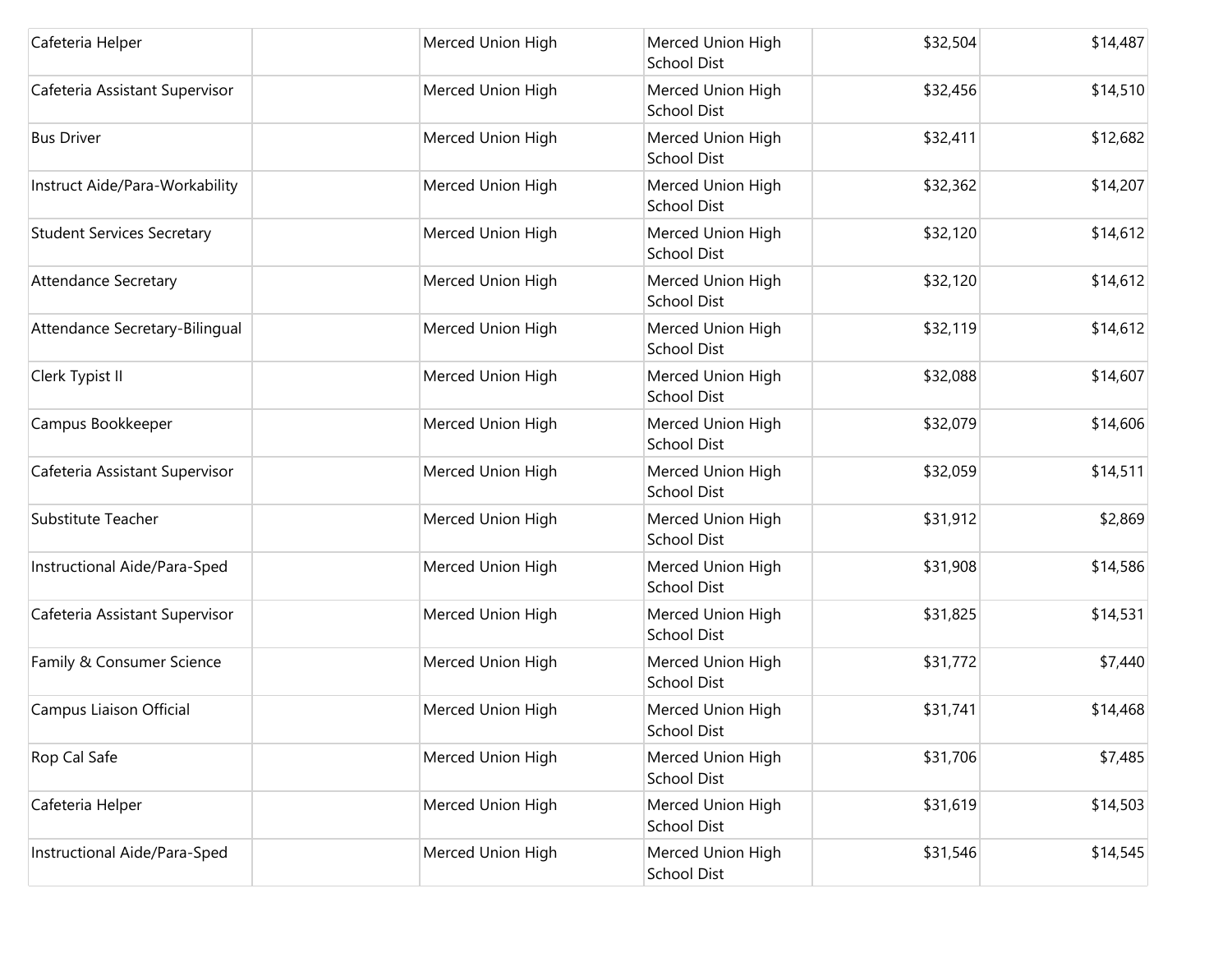| <b>Student Services Secretary</b> | Merced Union High | Merced Union High<br><b>School Dist</b> | \$31,431 | \$14,531 |
|-----------------------------------|-------------------|-----------------------------------------|----------|----------|
| <b>Guidance Assistant</b>         | Merced Union High | Merced Union High<br><b>School Dist</b> | \$31,392 | \$14,526 |
| <b>Health Aide</b>                | Merced Union High | Merced Union High<br><b>School Dist</b> | \$31,273 | \$14,482 |
| Child Welfare & Attend Liaison    | Merced Union High | Merced Union High<br>School Dist        | \$31,147 | \$14,484 |
| Teacher                           | Merced Union High | Merced Union High<br>School Dist        | \$31,100 | \$6,740  |
| Teacher                           | Merced Union High | Merced Union High<br><b>School Dist</b> | \$31,027 | \$6,404  |
| Instructional Aide/Para-Sped      | Merced Union High | Merced Union High<br><b>School Dist</b> | \$30,940 | \$14,378 |
| Instructional Aide/Para-Sped      | Merced Union High | Merced Union High<br><b>School Dist</b> | \$30,930 | \$14,453 |
| Teacher                           | Merced Union High | Merced Union High<br><b>School Dist</b> | \$30,929 | \$7,803  |
| Personnel Techn -Certificated     | Merced Union High | Merced Union High<br><b>School Dist</b> | \$30,864 | \$12,456 |
| Instructional Aide/Para-Sped      | Merced Union High | Merced Union High<br><b>School Dist</b> | \$30,848 | \$14,374 |
| Cafeteria Helper                  | Merced Union High | Merced Union High<br><b>School Dist</b> | \$30,668 | \$14,431 |
| Program Assistant                 | Merced Union High | Merced Union High<br><b>School Dist</b> | \$30,562 | \$14,428 |
| Cafeteria Assistant Supervisor    | Merced Union High | Merced Union High<br><b>School Dist</b> | \$30,541 | \$14,410 |
| Instructional Aide/Para-Sped      | Merced Union High | Merced Union High<br>School Dist        | \$30,532 | \$14,421 |
| Health Aide                       | Merced Union High | Merced Union High<br>School Dist        | \$30,524 | \$14,395 |
| Teacher                           | Merced Union High | Merced Union High<br><b>School Dist</b> | \$30,464 | \$6,134  |
| <b>Student Services Secretary</b> | Merced Union High | Merced Union High<br>School Dist        | \$30,459 | \$14,316 |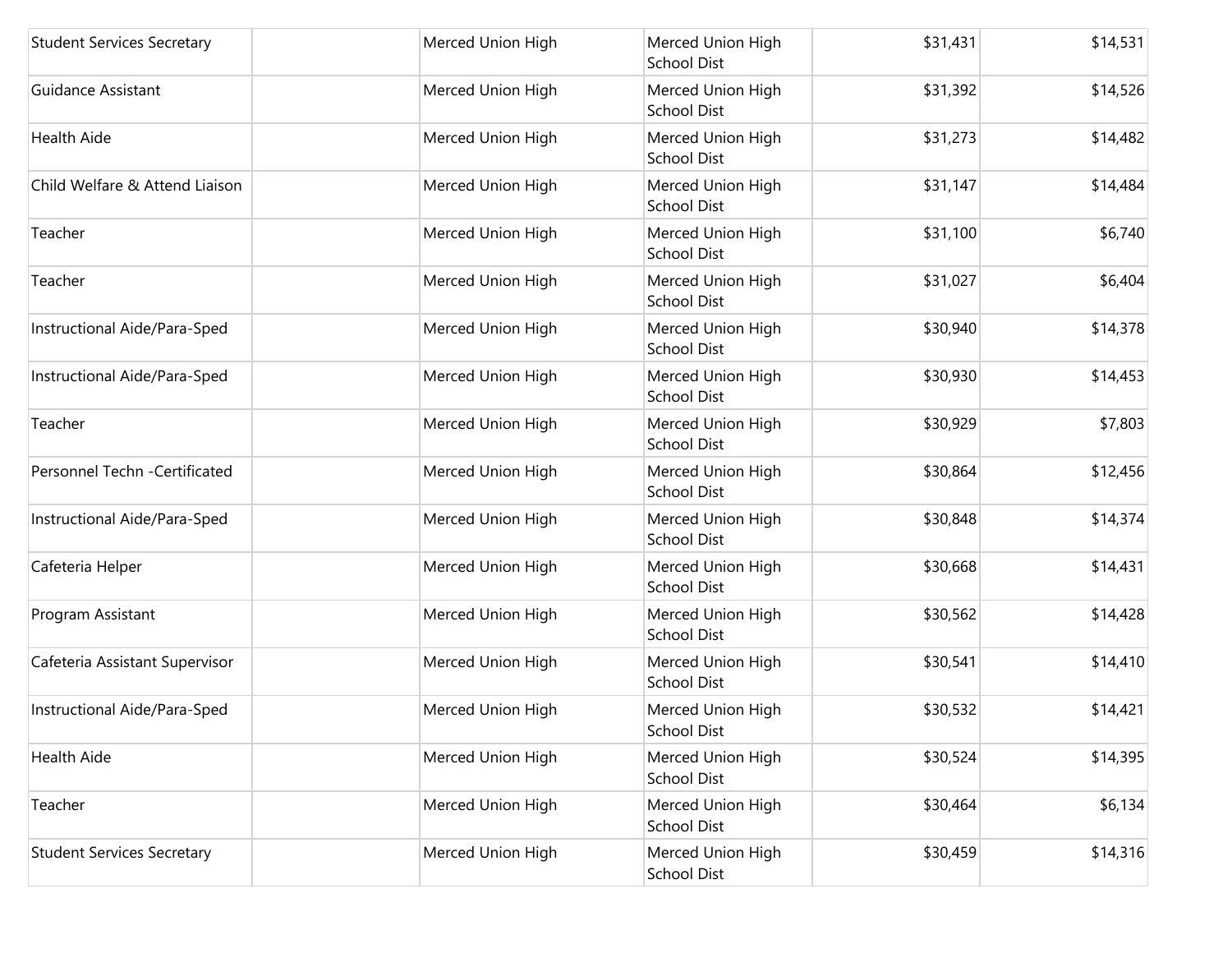| Instructional Aide/Para-Sped       | Merced Union High | Merced Union High<br><b>School Dist</b> | \$30,294 | \$14,343 |
|------------------------------------|-------------------|-----------------------------------------|----------|----------|
| Substitute Teacher                 | Merced Union High | Merced Union High<br><b>School Dist</b> | \$30,216 | \$2,921  |
| Agriculture                        | Merced Union High | Merced Union High<br>School Dist        | \$30,193 | \$8,223  |
| <b>Health Aide</b>                 | Merced Union High | Merced Union High<br>School Dist        | \$30,182 | \$14,384 |
| Campus Liaison Official            | Merced Union High | Merced Union High<br><b>School Dist</b> | \$30,158 | \$14,228 |
| Child Welfare & Attend Liaison     | Merced Union High | Merced Union High<br><b>School Dist</b> | \$30,111 | \$14,374 |
| Instructional Aide/Para-Sped       | Merced Union High | Merced Union High<br>School Dist        | \$30,021 | \$14,363 |
| Clerk Typist I/II                  | Merced Union High | Merced Union High<br>School Dist        | \$30,011 | \$14,363 |
| Instructional Aide/Para-<br>Comped | Merced Union High | Merced Union High<br><b>School Dist</b> | \$30,007 | \$14,320 |
| Instructional Aide/Para-Sped       | Merced Union High | Merced Union High<br>School Dist        | \$29,933 | \$5,101  |
| Coach                              | Merced Union High | Merced Union High<br><b>School Dist</b> | \$29,846 | \$0      |
| Agriculture                        | Merced Union High | Merced Union High<br><b>School Dist</b> | \$29,780 | \$8,187  |
| Cafeteria Helper                   | Merced Union High | Merced Union High<br><b>School Dist</b> | \$29,772 | \$14,199 |
| Campus Liaison Official            | Merced Union High | Merced Union High<br>School Dist        | \$29,764 | \$6,003  |
| Speech&Language Pathology<br>Asst  | Merced Union High | Merced Union High<br><b>School Dist</b> | \$29,709 | \$14,326 |
| Teacher                            | Merced Union High | Merced Union High<br><b>School Dist</b> | \$29,641 | \$7,799  |
| Cdc Teacher                        | Merced Union High | Merced Union High<br><b>School Dist</b> | \$29,597 | \$13,873 |
| Cafeteria Helper                   | Merced Union High | Merced Union High<br>School Dist        | \$29,556 | \$14,301 |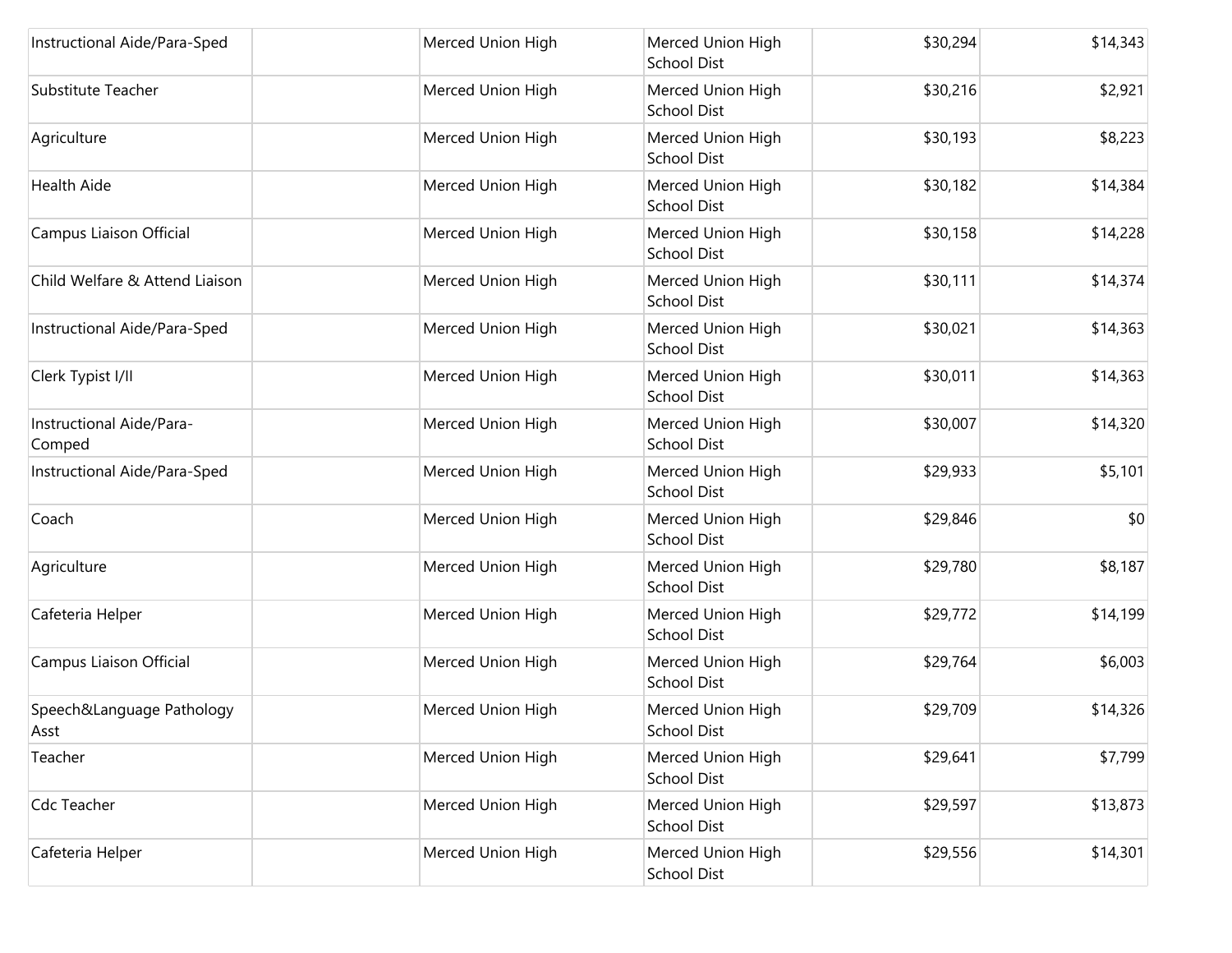| Substitute Teacher                 | Merced Union High | Merced Union High<br><b>School Dist</b> | \$29,541 | \$2,947  |
|------------------------------------|-------------------|-----------------------------------------|----------|----------|
| Library Media Tech                 | Merced Union High | Merced Union High<br><b>School Dist</b> | \$29,502 | \$14,302 |
| Instruct Aide/Para-Workability     | Merced Union High | Merced Union High<br><b>School Dist</b> | \$29,452 | \$14,226 |
| Custodian-Night Leader             | Merced Union High | Merced Union High<br>School Dist        | \$29,250 | \$12,253 |
| Teacher                            | Merced Union High | Merced Union High<br>School Dist        | \$29,210 | \$6,721  |
| Cafeteria Helper                   | Merced Union High | Merced Union High<br><b>School Dist</b> | \$29,205 | \$14,259 |
| Teacher                            | Merced Union High | Merced Union High<br><b>School Dist</b> | \$29,139 | \$6,285  |
| Cafeteria Assistant Supervisor     | Merced Union High | Merced Union High<br><b>School Dist</b> | \$28,891 | \$14,216 |
| Campus Liaison Official            | Merced Union High | Merced Union High<br><b>School Dist</b> | \$28,745 | \$7,144  |
| Instructional Aide/Para-Sped       | Merced Union High | Merced Union High<br><b>School Dist</b> | \$28,567 | \$14,192 |
| Substitute Teacher                 | Merced Union High | Merced Union High<br><b>School Dist</b> | \$28,507 | \$2,815  |
| Instructional Aide/Para-Sped       | Merced Union High | Merced Union High<br><b>School Dist</b> | \$28,474 | \$14,181 |
| Clerk Typist II                    | Merced Union High | Merced Union High<br><b>School Dist</b> | \$28,456 | \$14,178 |
| <b>Intervention Center Teacher</b> | Merced Union High | Merced Union High<br><b>School Dist</b> | \$28,443 | \$8,068  |
| Counselor                          | Merced Union High | Merced Union High<br>School Dist        | \$28,416 | \$6,744  |
| Teacher                            | Merced Union High | Merced Union High<br>School Dist        | \$28,258 | \$6,031  |
| Cafeteria Helper                   | Merced Union High | Merced Union High<br><b>School Dist</b> | \$28,133 | \$14,080 |
| Community/Schresliais-Spanish      | Merced Union High | Merced Union High<br>School Dist        | \$28,044 | \$14,059 |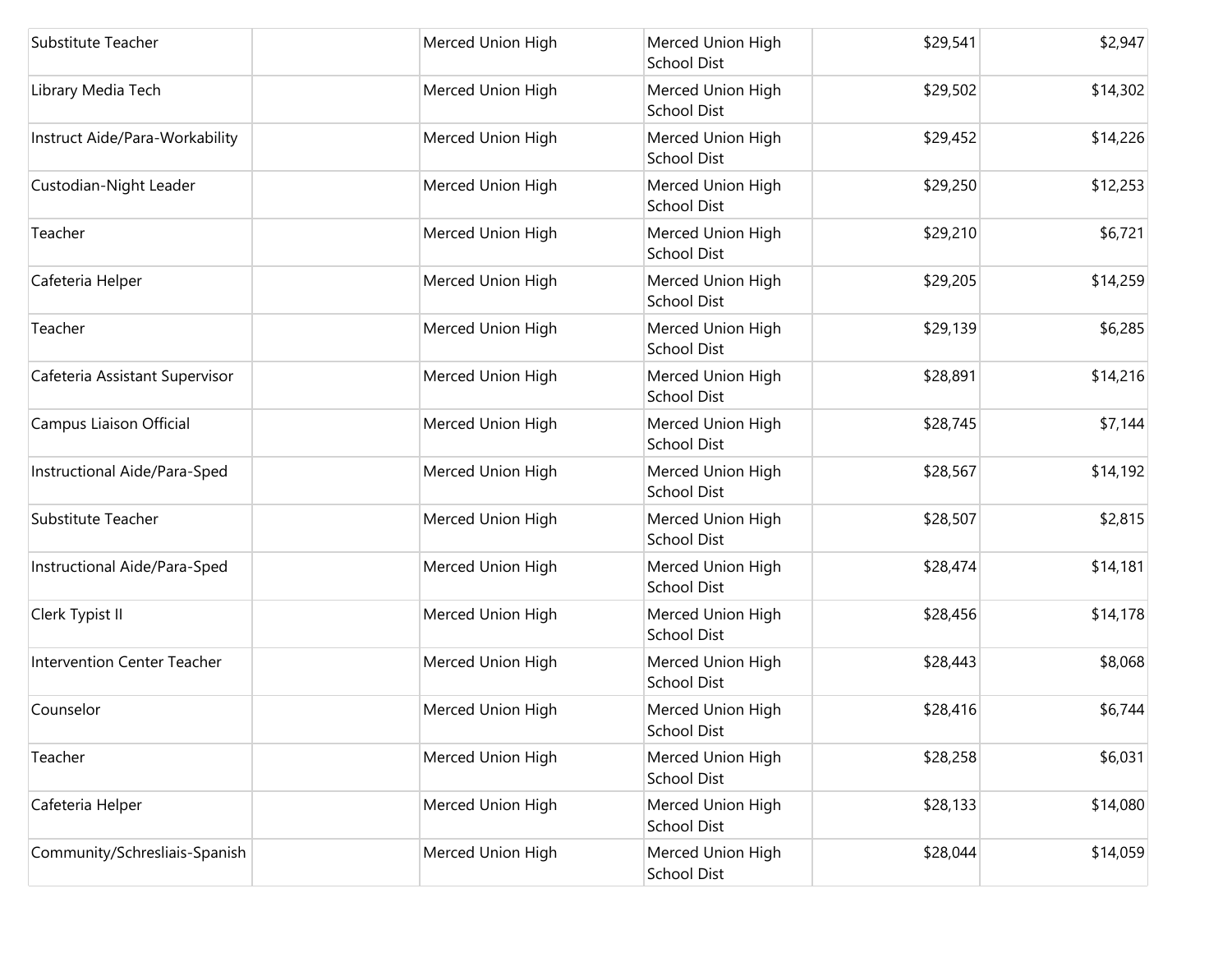| Teacher                        | Merced Union High | Merced Union High<br>School Dist        | \$28,003 | \$6,700  |
|--------------------------------|-------------------|-----------------------------------------|----------|----------|
| Teacher                        | Merced Union High | Merced Union High<br><b>School Dist</b> | \$27,972 | \$6,696  |
| Interim Superintendent         | Merced Union High | Merced Union High<br>School Dist        | \$27,900 | \$0      |
| Mas Teacher                    | Merced Union High | Merced Union High<br><b>School Dist</b> | \$27,819 | \$2,598  |
| Program Administrator          | Merced Union High | Merced Union High<br>School Dist        | \$27,662 | \$0      |
| Maintenance Worker III         | Merced Union High | Merced Union High<br>School Dist        | \$27,648 | \$10,154 |
| Campus Liaison Official        | Merced Union High | Merced Union High<br><b>School Dist</b> | \$27,563 | \$3,029  |
| Child Welfare & Attendlias-Bil | Merced Union High | Merced Union High<br>School Dist        | \$27,460 | \$14,063 |
| Teacher                        | Merced Union High | Merced Union High<br>School Dist        | \$27,429 | \$6,345  |
| Clerk Typist II                | Merced Union High | Merced Union High<br>School Dist        | \$27,425 | \$13,074 |
| Campus Liaison Official        | Merced Union High | Merced Union High<br><b>School Dist</b> | \$27,421 | \$13,827 |
| Cde                            | Merced Union High | Merced Union High<br><b>School Dist</b> | \$27,331 | \$4,251  |
| Substitute Teacher             | Merced Union High | Merced Union High<br>School Dist        | \$27,324 | \$0      |
| <b>Health Aide</b>             | Merced Union High | Merced Union High<br>School Dist        | \$27,259 | \$14,039 |
| Teacher                        | Merced Union High | Merced Union High<br><b>School Dist</b> | \$27,200 | \$6,356  |
| Custodian                      | Merced Union High | Merced Union High<br>School Dist        | \$27,059 | \$3,155  |
| Campus Liaison Official        | Merced Union High | Merced Union High<br><b>School Dist</b> | \$27,017 | \$2,941  |
| Teacher                        | Merced Union High | Merced Union High<br>School Dist        | \$27,012 | \$6,593  |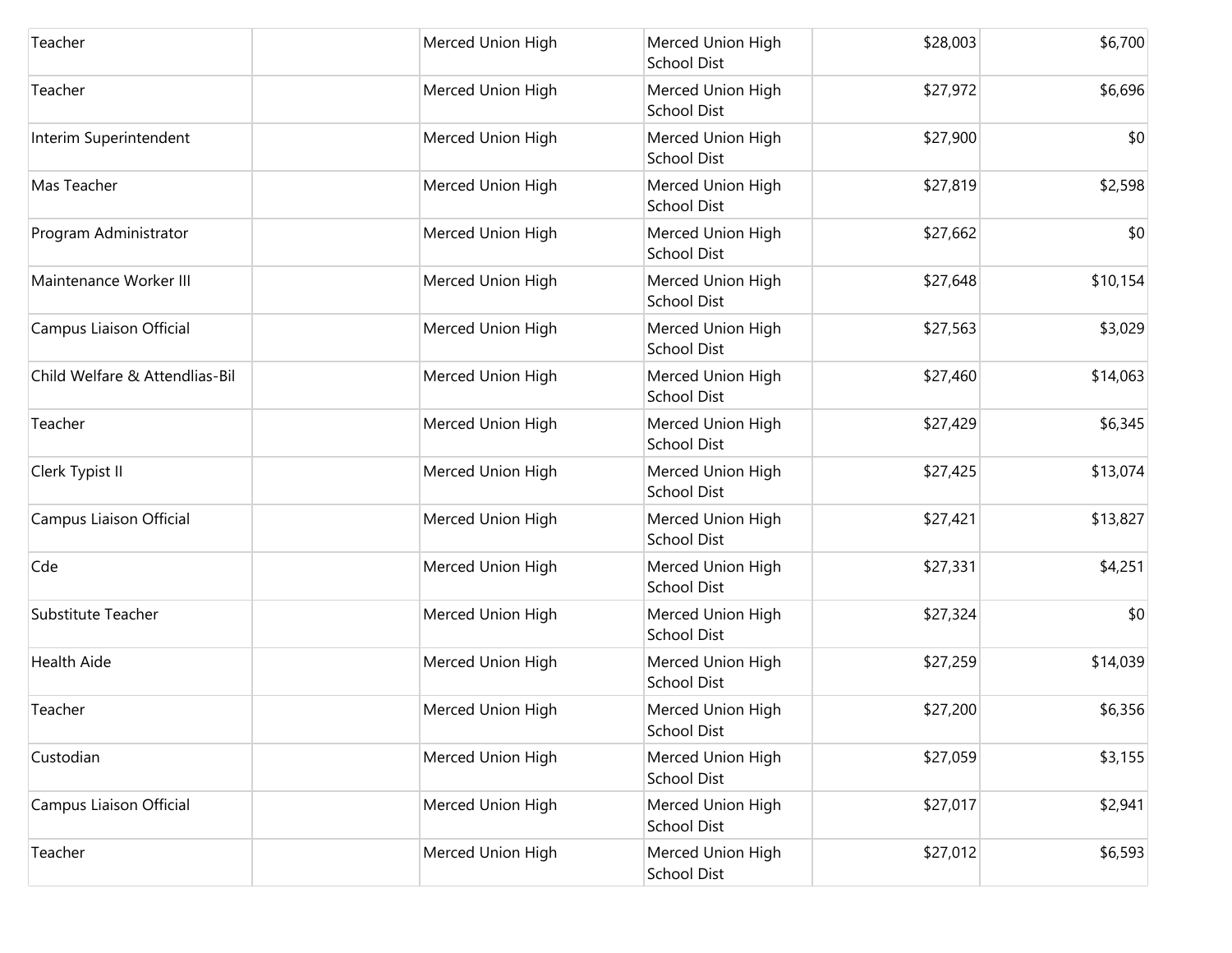| Teacher                       | Merced Union High | Merced Union High<br><b>School Dist</b> | \$26,972 | \$6,238  |
|-------------------------------|-------------------|-----------------------------------------|----------|----------|
| Instructional Aide/Para-Sped  | Merced Union High | Merced Union High<br><b>School Dist</b> | \$26,761 | \$13,662 |
| Science                       | Merced Union High | Merced Union High<br>School Dist        | \$26,721 | \$7,915  |
| Instructional Aide/Para-Sp Ed | Merced Union High | Merced Union High<br><b>School Dist</b> | \$26,632 | \$13,957 |
| <b>Bus Driver</b>             | Merced Union High | Merced Union High<br>School Dist        | \$26,616 | \$13,673 |
| Teacher                       | Merced Union High | Merced Union High<br><b>School Dist</b> | \$26,554 | \$6,495  |
| Instructional Aide/Para-Sped  | Merced Union High | Merced Union High<br><b>School Dist</b> | \$26,531 | \$13,951 |
| Campus Liaison Official       | Merced Union High | Merced Union High<br><b>School Dist</b> | \$26,477 | \$5,114  |
| Cafeteria Helper              | Merced Union High | Merced Union High<br>School Dist        | \$26,208 | \$13,914 |
| Instructional Aide/Para-Sp Ed | Merced Union High | Merced Union High<br>School Dist        | \$26,185 | \$13,501 |
| Instructional Aide/Para-Sped  | Merced Union High | Merced Union High<br><b>School Dist</b> | \$26,168 | \$13,909 |
| Instructional Aide/Para-Sped  | Merced Union High | Merced Union High<br>School Dist        | \$26,157 | \$13,907 |
| Campus Liaison Official       | Merced Union High | Merced Union High<br><b>School Dist</b> | \$26,108 | \$5,419  |
| Instructional Aide/Para-Sped  | Merced Union High | Merced Union High<br>School Dist        | \$26,011 | \$13,890 |
| <b>Health Services Lvn</b>    | Merced Union High | Merced Union High<br><b>School Dist</b> | \$25,879 | \$13,869 |
| Instructional Aide/Para-Sped  | Merced Union High | Merced Union High<br>School Dist        | \$25,731 | \$13,857 |
| Instructional Aide/Para-Genl  | Merced Union High | Merced Union High<br><b>School Dist</b> | \$25,704 | \$13,854 |
| Instruct Aide/Para-Sp Ed      | Merced Union High | Merced Union High<br><b>School Dist</b> | \$25,655 | \$13,816 |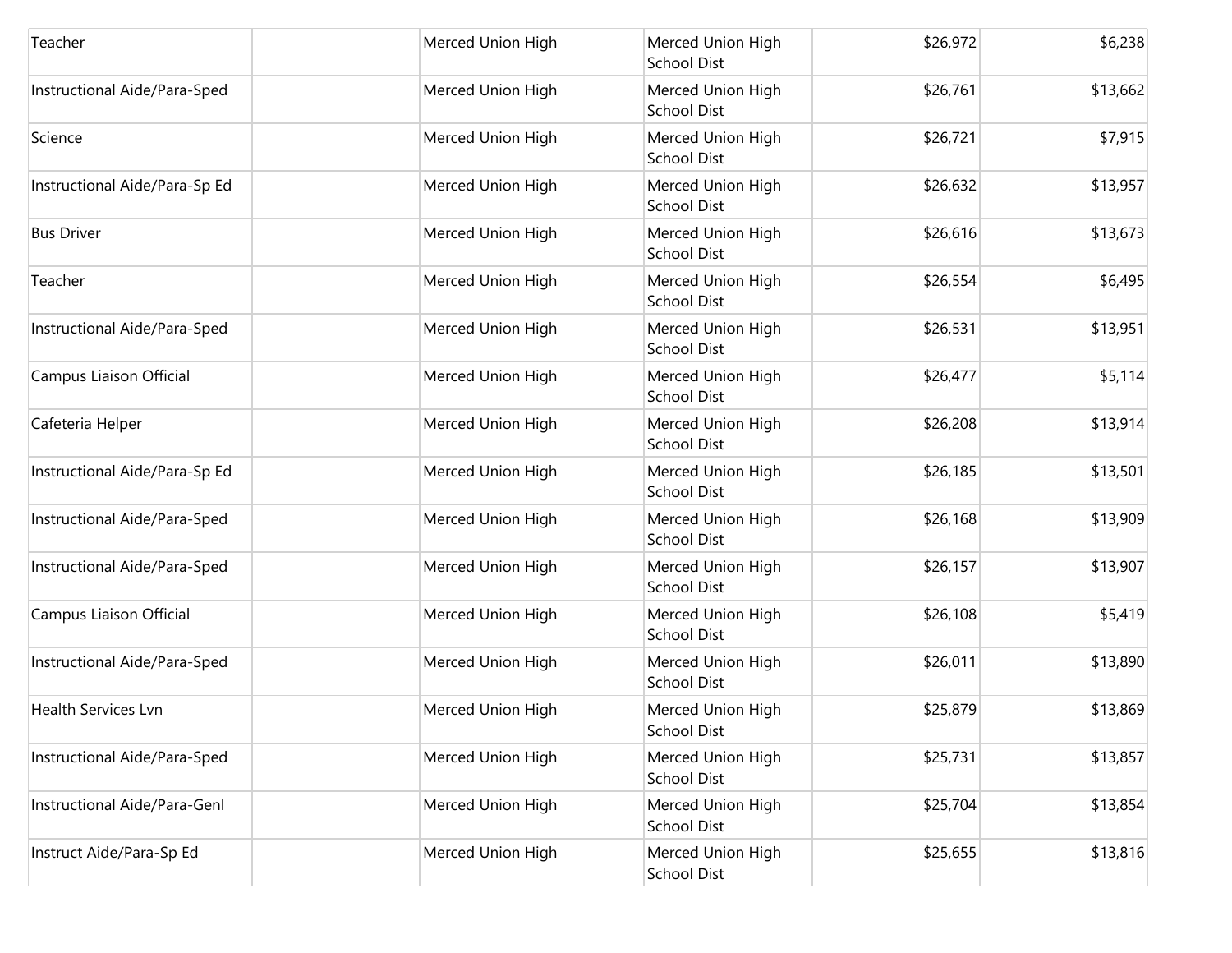| Substitute Teacher                  | Merced Union High | Merced Union High<br>School Dist        | \$25,586 | \$1,753  |
|-------------------------------------|-------------------|-----------------------------------------|----------|----------|
| English                             | Merced Union High | Merced Union High<br><b>School Dist</b> | \$25,432 | \$7,800  |
| English Teacher Dept Chair          | Merced Union High | Merced Union High<br>School Dist        | \$25,432 | \$7,800  |
| Instructional Aide/Para-Sped        | Merced Union High | Merced Union High<br><b>School Dist</b> | \$25,397 | \$13,818 |
| Teacher                             | Merced Union High | Merced Union High<br>School Dist        | \$25,267 | \$7,330  |
| <b>Intervention Specialist</b>      | Merced Union High | Merced Union High<br>School Dist        | \$25,213 | \$5,515  |
| <b>Health Aide</b>                  | Merced Union High | Merced Union High<br><b>School Dist</b> | \$25,207 | \$13,609 |
| Instructional Aide/Para-Sped        | Merced Union High | Merced Union High<br>School Dist        | \$25,098 | \$13,782 |
| Substitute Teacher                  | Merced Union High | Merced Union High<br>School Dist        | \$25,069 | \$1,808  |
| Teacher                             | Merced Union High | Merced Union High<br>School Dist        | \$24,955 | \$6,343  |
| Instructional Aide/Para-Sped        | Merced Union High | Merced Union High<br><b>School Dist</b> | \$24,893 | \$13,758 |
| Cafeteria Helper                    | Merced Union High | Merced Union High<br><b>School Dist</b> | \$24,864 | \$10,788 |
| Instructional Aide/Para-Genl        | Merced Union High | Merced Union High<br>School Dist        | \$24,858 | \$13,742 |
| Instructional Aide/Para-Sped        | Merced Union High | Merced Union High<br>School Dist        | \$24,517 | \$13,714 |
| <b>Cdc Teacher</b>                  | Merced Union High | Merced Union High<br>School Dist        | \$24,417 | \$12,953 |
| Teacher                             | Merced Union High | Merced Union High<br><b>School Dist</b> | \$24,336 | \$2,818  |
| Temp Intervention Center<br>Teacher | Merced Union High | Merced Union High<br><b>School Dist</b> | \$24,301 | \$6,303  |
| Instructional Aide/Para-Sped        | Merced Union High | Merced Union High<br>School Dist        | \$24,262 | \$13,391 |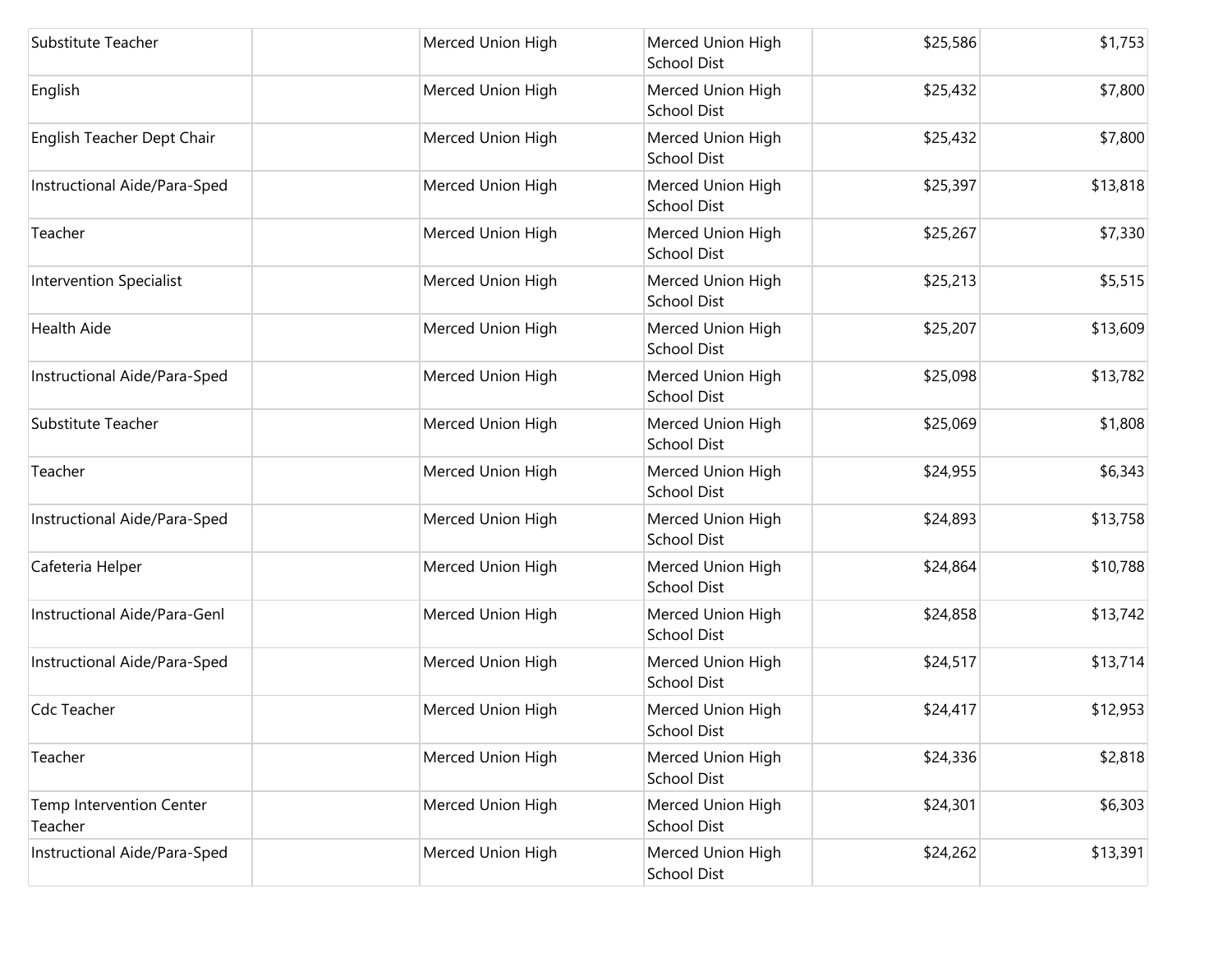| Mas Teacher                   | Merced Union High | Merced Union High<br><b>School Dist</b> | \$24,137 | \$0      |
|-------------------------------|-------------------|-----------------------------------------|----------|----------|
| Teacher                       | Merced Union High | Merced Union High<br><b>School Dist</b> | \$24,102 | \$0      |
| Substitute Teacher            | Merced Union High | Merced Union High<br><b>School Dist</b> | \$24,045 | \$2,326  |
| Campus Liaison Official       | Merced Union High | Merced Union High<br><b>School Dist</b> | \$23,893 | \$2,810  |
| Teacher                       | Merced Union High | Merced Union High<br>School Dist        | \$23,769 | \$6,245  |
| Instructional Aide/Para-Sped  | Merced Union High | Merced Union High<br><b>School Dist</b> | \$23,705 | \$13,478 |
| Cafeteria Helper              | Merced Union High | Merced Union High<br><b>School Dist</b> | \$23,668 | \$13,608 |
| Teacher                       | Merced Union High | Merced Union High<br><b>School Dist</b> | \$23,438 | \$0      |
| Instructional Aide/Para-Sped  | Merced Union High | Merced Union High<br><b>School Dist</b> | \$23,263 | \$13,565 |
| <b>Special Services Secty</b> | Merced Union High | Merced Union High<br><b>School Dist</b> | \$23,221 | \$2,746  |
| <b>Esl Teacher</b>            | Merced Union High | Merced Union High<br><b>School Dist</b> | \$23,210 | \$2,285  |
| Substitute Teacher            | Merced Union High | Merced Union High<br><b>School Dist</b> | \$23,119 | \$796    |
| Teacher                       | Merced Union High | Merced Union High<br><b>School Dist</b> | \$23,049 | \$6,456  |
| Cafeteria Helper              | Merced Union High | Merced Union High<br><b>School Dist</b> | \$22,898 | \$6,623  |
| Instructional Aide/Para-Sped  | Merced Union High | Merced Union High<br><b>School Dist</b> | \$22,892 | \$13,310 |
| Substitute Teacher            | Merced Union High | Merced Union High<br><b>School Dist</b> | \$22,754 | \$2,225  |
| Substitute Teacher            | Merced Union High | Merced Union High<br><b>School Dist</b> | \$22,700 | \$1,101  |
| <b>Bus Driver</b>             | Merced Union High | Merced Union High<br><b>School Dist</b> | \$22,606 | \$956    |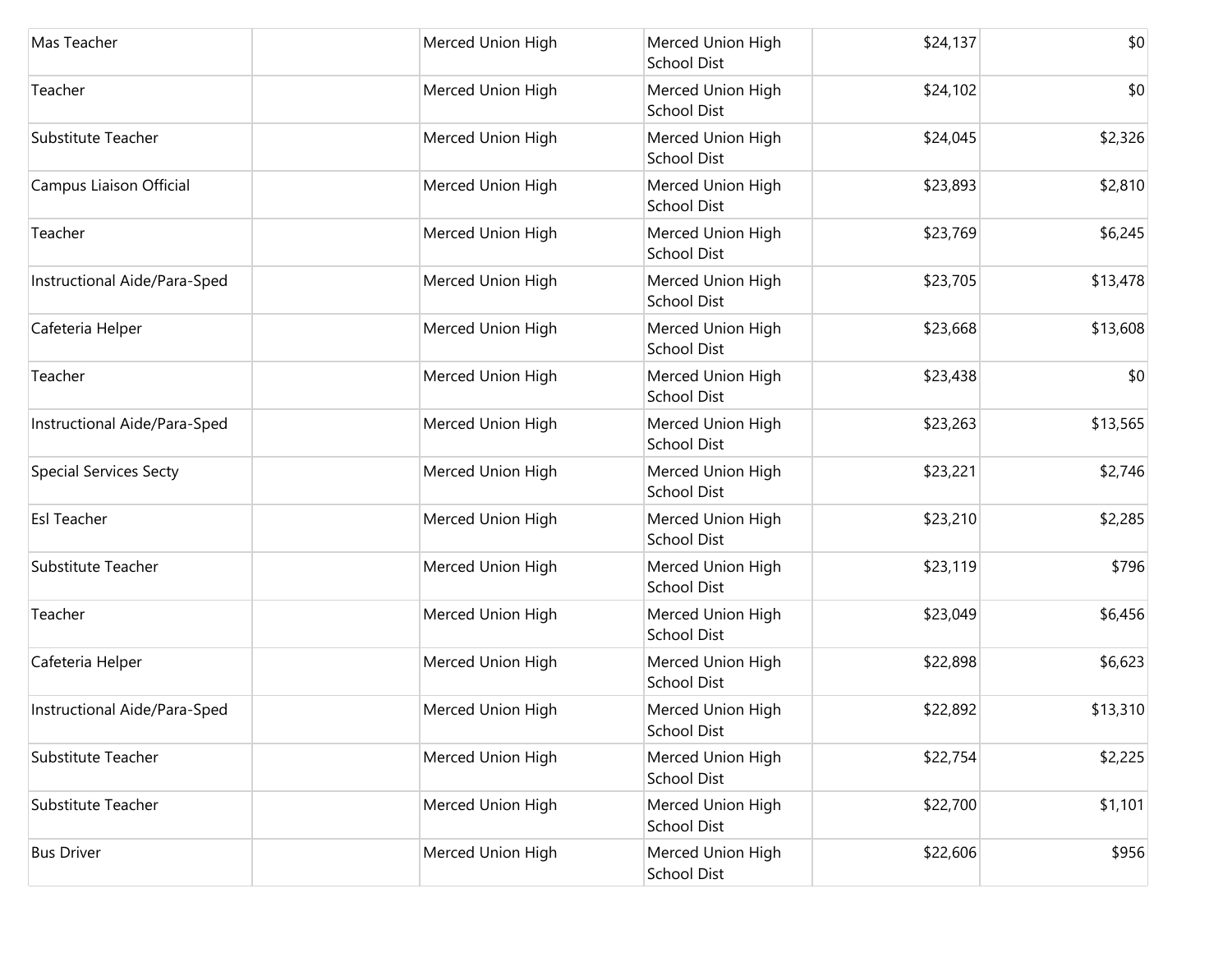| Cafeteria Helper             | Merced Union High | Merced Union High<br>School Dist        | \$22,549 | \$1,659  |
|------------------------------|-------------------|-----------------------------------------|----------|----------|
| Campus Liaison Official      | Merced Union High | Merced Union High<br><b>School Dist</b> | \$22,447 | \$5,489  |
| Instructional Aide/Para-Sped | Merced Union High | Merced Union High<br>School Dist        | \$22,413 | \$13,162 |
| <b>Substitute Teacher</b>    | Merced Union High | Merced Union High<br><b>School Dist</b> | \$22,404 | \$2,186  |
| Cafeteria Helper             | Merced Union High | Merced Union High<br>School Dist        | \$22,381 | \$5,588  |
| Teacher                      | Merced Union High | Merced Union High<br>School Dist        | \$22,350 | \$6,093  |
| Art                          | Merced Union High | Merced Union High<br><b>School Dist</b> | \$22,283 | \$7,521  |
| Teacher                      | Merced Union High | Merced Union High<br>School Dist        | \$22,216 | \$6,079  |
| Teacher                      | Merced Union High | Merced Union High<br>School Dist        | \$22,216 | \$6,079  |
| Cafeteria Helper             | Merced Union High | Merced Union High<br>School Dist        | \$22,156 | \$2,535  |
| Cafeteria Helper             | Merced Union High | Merced Union High<br><b>School Dist</b> | \$22,087 | \$10,460 |
| Cafeteria Helper             | Merced Union High | Merced Union High<br><b>School Dist</b> | \$21,983 | \$12,412 |
| Campus Liaison Official      | Merced Union High | Merced Union High<br>School Dist        | \$21,936 | \$0      |
| Teacher                      | Merced Union High | Merced Union High<br>School Dist        | \$21,818 | \$0      |
| Substitute Teacher           | Merced Union High | Merced Union High<br>School Dist        | \$21,804 | \$2,085  |
| Cafeteria Helper             | Merced Union High | Merced Union High<br>School Dist        | \$21,722 | \$13,381 |
| Substitute Teacher           | Merced Union High | Merced Union High<br><b>School Dist</b> | \$21,024 | \$2,053  |
| <b>School Nurse</b>          | Merced Union High | Merced Union High<br>School Dist        | \$20,965 | \$4,098  |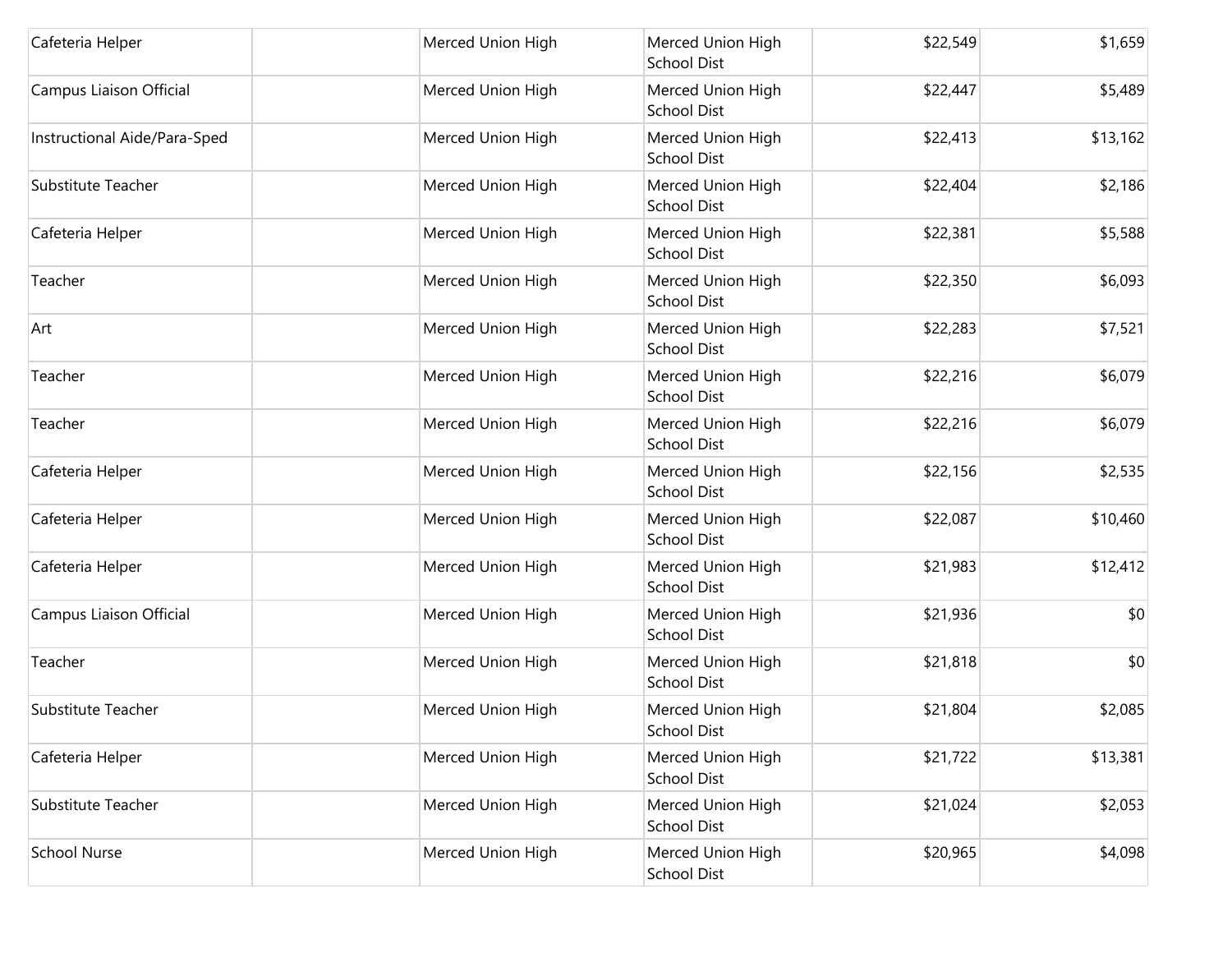| Cafeteria Helper             | Merced Union High | Merced Union High<br><b>School Dist</b> | \$20,635 | \$2,431  |
|------------------------------|-------------------|-----------------------------------------|----------|----------|
| Pt Counselor                 | Merced Union High | Merced Union High<br><b>School Dist</b> | \$20,277 | \$2,176  |
| Substitute Teacher           | Merced Union High | Merced Union High<br>School Dist        | \$20,196 | \$2,011  |
| Teacher                      | Merced Union High | Merced Union High<br><b>School Dist</b> | \$20,092 | \$5,740  |
| Instructional Aide/Para-Sped | Merced Union High | Merced Union High<br>School Dist        | \$20,013 | \$11,015 |
| Instructional Aide/Para-Sped | Merced Union High | Merced Union High<br><b>School Dist</b> | \$19,881 | \$8,241  |
| Cafeteria Helper             | Merced Union High | Merced Union High<br><b>School Dist</b> | \$19,866 | \$1,110  |
| Campus Bookkeeper            | Merced Union High | Merced Union High<br><b>School Dist</b> | \$19,741 | \$8,226  |
| Substitute Teacher           | Merced Union High | Merced Union High<br>School Dist        | \$19,638 | \$1,938  |
| Mas Teacher                  | Merced Union High | Merced Union High<br>School Dist        | \$19,391 | \$1,900  |
| Substitute Teacher           | Merced Union High | Merced Union High<br><b>School Dist</b> | \$19,362 | \$0      |
| Substitute Teacher           | Merced Union High | Merced Union High<br>School Dist        | \$19,352 | \$1,887  |
| Anger Management Counselor   | Merced Union High | Merced Union High<br><b>School Dist</b> | \$19,348 | \$5,771  |
| Custodian                    | Merced Union High | Merced Union High<br>School Dist        | \$19,301 | \$3,512  |
| Cafeteria Helper             | Merced Union High | Merced Union High<br><b>School Dist</b> | \$19,233 | \$1,365  |
| Instructional Aide/Para-Sped | Merced Union High | Merced Union High<br>School Dist        | \$19,116 | \$5,037  |
| <b>Transition Specialist</b> | Merced Union High | Merced Union High<br><b>School Dist</b> | \$18,952 | \$1,499  |
| Substitute Teacher           | Merced Union High | Merced Union High<br>School Dist        | \$18,804 | \$1,798  |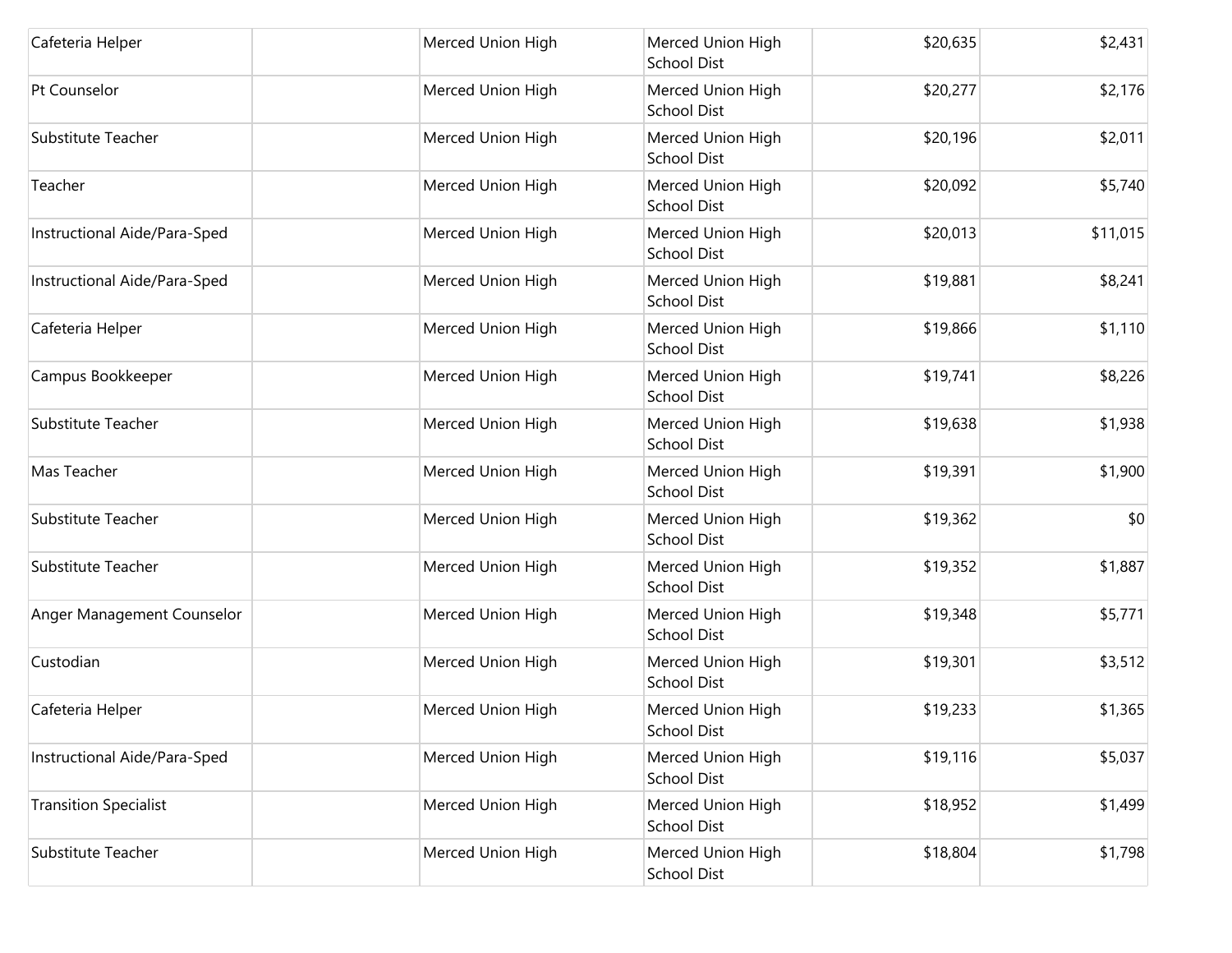| Substitute Teacher             | Merced Union High | Merced Union High<br><b>School Dist</b> | \$18,677 | \$1,754 |
|--------------------------------|-------------------|-----------------------------------------|----------|---------|
| Instructional Aide/Para-Sped   | Merced Union High | Merced Union High<br><b>School Dist</b> | \$18,597 | \$5,655 |
| Mas Pre-School Teacher         | Merced Union High | Merced Union High<br>School Dist        | \$18,592 | \$1,651 |
| Campus Liaison Official        | Merced Union High | Merced Union High<br>School Dist        | \$18,589 | \$0     |
| Cafeteria Helper               | Merced Union High | Merced Union High<br>School Dist        | \$18,465 | \$1,203 |
| Associate Principal            | Merced Union High | Merced Union High<br><b>School Dist</b> | \$18,344 | \$3,480 |
| Cafeteria Helper               | Merced Union High | Merced Union High<br><b>School Dist</b> | \$18,263 | \$887   |
| Campus Liaison Official        | Merced Union High | Merced Union High<br><b>School Dist</b> | \$18,201 | \$4     |
| Associate Principal            | Merced Union High | Merced Union High<br><b>School Dist</b> | \$18,122 | \$3,793 |
| Cafeteria Helper               | Merced Union High | Merced Union High<br><b>School Dist</b> | \$18,089 | \$9,388 |
| Cafeteria Helper               | Merced Union High | Merced Union High<br><b>School Dist</b> | \$18,076 | \$2,135 |
| Cafeteria Helper               | Merced Union High | Merced Union High<br>School Dist        | \$17,964 | \$0     |
| Campus Liaison Official        | Merced Union High | Merced Union High<br>School Dist        | \$17,931 | \$0     |
| Intervention Specialist        | Merced Union High | Merced Union High<br><b>School Dist</b> | \$17,917 | \$7,492 |
| Instructional Aide/Para-Genl   | Merced Union High | Merced Union High<br>School Dist        | \$17,859 | \$2,109 |
| Substitute Teacher             | Merced Union High | Merced Union High<br>School Dist        | \$17,475 | \$879   |
| Campus Liaison Official        | Merced Union High | Merced Union High<br><b>School Dist</b> | \$17,333 | \$0     |
| <b>Intervention Specialist</b> | Merced Union High | Merced Union High<br>School Dist        | \$17,181 | \$7,918 |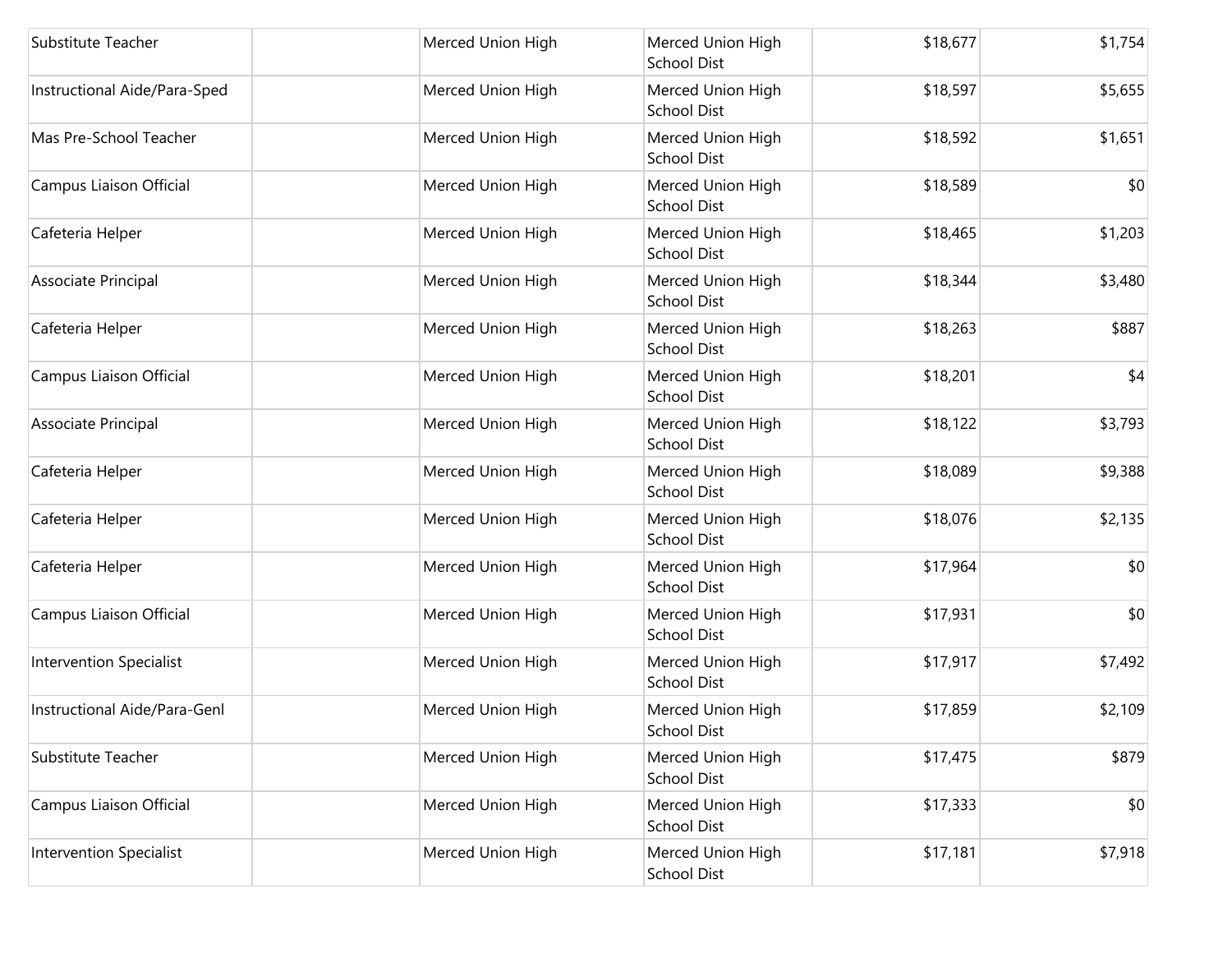| Esl/Ged/Resource Teacher     | Merced Union High | Merced Union High<br><b>School Dist</b> | \$16,900 | \$1,679 |
|------------------------------|-------------------|-----------------------------------------|----------|---------|
| Teacher                      | Merced Union High | Merced Union High<br><b>School Dist</b> | \$16,846 | \$0     |
| Clerk Typist II - Bilingual  | Merced Union High | Merced Union High<br>School Dist        | \$16,825 | \$1,271 |
| Campus Liaison Official      | Merced Union High | Merced Union High<br>School Dist        | \$16,773 | \$0     |
| Substitute Teacher           | Merced Union High | Merced Union High<br>School Dist        | \$16,650 | \$898   |
| Substitute Teacher           | Merced Union High | Merced Union High<br><b>School Dist</b> | \$16,644 | \$0     |
| School Aide/Para-General     | Merced Union High | Merced Union High<br>School Dist        | \$16,577 | \$1,572 |
| Teacher                      | Merced Union High | Merced Union High<br>School Dist        | \$16,503 | \$4,542 |
| Cafeteria Helper             | Merced Union High | Merced Union High<br><b>School Dist</b> | \$16,346 | \$1,124 |
| Cafeteria Helper             | Merced Union High | Merced Union High<br>School Dist        | \$16,145 | \$0     |
| School Aide/Para-Comp Ed     | Merced Union High | Merced Union High<br><b>School Dist</b> | \$15,902 | \$0     |
| Campus Liaison Official      | Merced Union High | Merced Union High<br><b>School Dist</b> | \$15,883 | \$0     |
| <b>Substitute Teacher</b>    | Merced Union High | Merced Union High<br>School Dist        | \$15,664 | \$1,497 |
| <b>Bus Driver</b>            | Merced Union High | Merced Union High<br>School Dist        | \$15,587 | \$963   |
| Teacher                      | Merced Union High | Merced Union High<br><b>School Dist</b> | \$15,570 | \$0     |
| Instructional Aide/Para-Sped | Merced Union High | Merced Union High<br><b>School Dist</b> | \$15,401 | \$463   |
| Teacher                      | Merced Union High | Merced Union High<br><b>School Dist</b> | \$15,300 | \$0     |
| Instructional Aide/Para-Sped | Merced Union High | Merced Union High<br>School Dist        | \$15,188 | \$7,689 |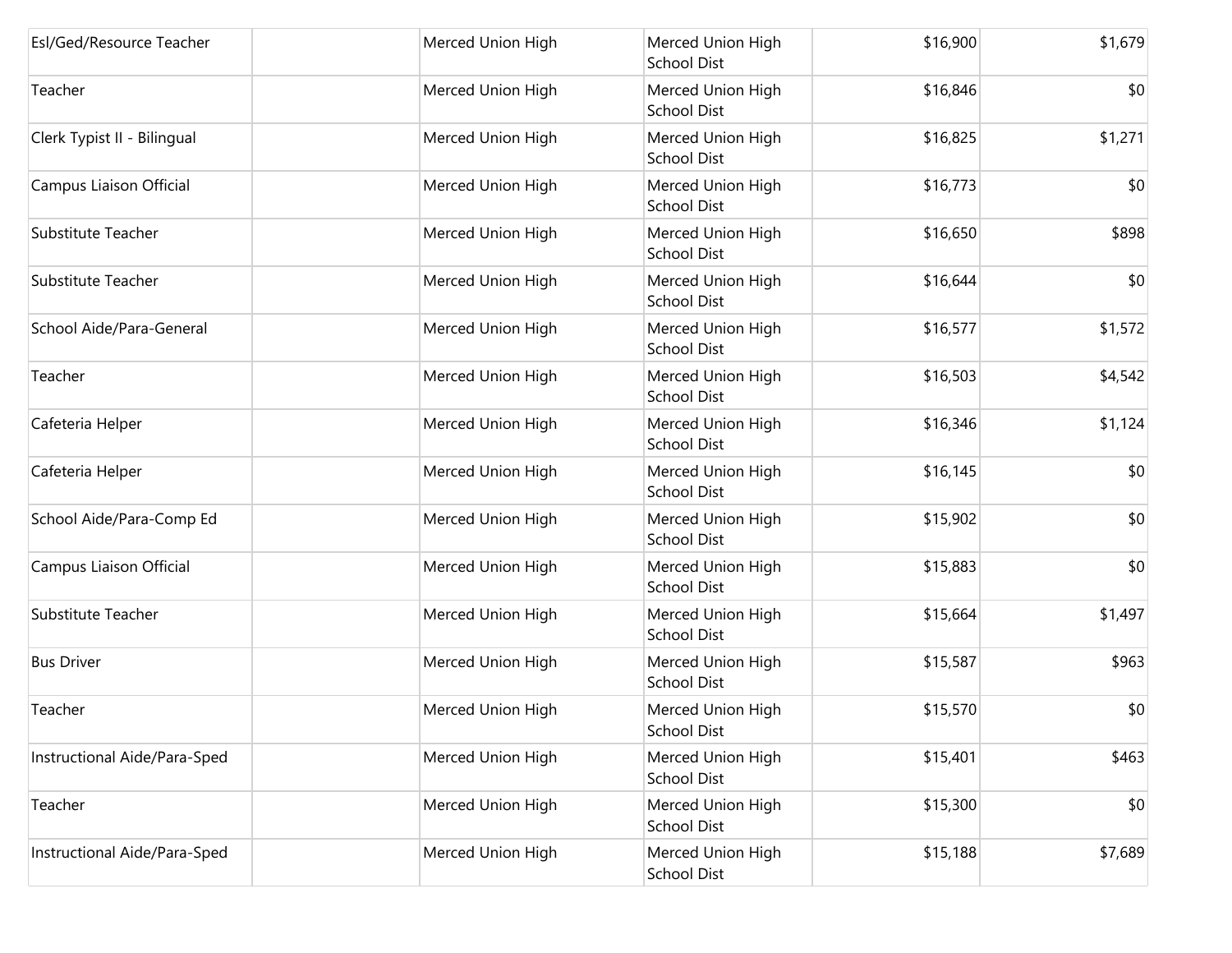| Substitute Teacher           | Merced Union High | Merced Union High<br>School Dist        | \$15,108 | \$0     |
|------------------------------|-------------------|-----------------------------------------|----------|---------|
| Cafeteria Helper             | Merced Union High | Merced Union High<br><b>School Dist</b> | \$15,014 | \$0     |
| <b>Bus Driver</b>            | Merced Union High | Merced Union High<br>School Dist        | \$14,977 | \$1,702 |
| Cafeteria Helper             | Merced Union High | Merced Union High<br>School Dist        | \$14,902 | \$0     |
| Cafeteria Helper             | Merced Union High | Merced Union High<br><b>School Dist</b> | \$14,686 | \$0     |
| Cafeteria Helper             | Merced Union High | Merced Union High<br>School Dist        | \$14,654 | \$0     |
| Substitute Teacher           | Merced Union High | Merced Union High<br><b>School Dist</b> | \$14,652 | \$1,526 |
| Info Technology Service Tech | Merced Union High | Merced Union High<br>School Dist        | \$14,603 | \$4,265 |
| Cafeteria Helper             | Merced Union High | Merced Union High<br><b>School Dist</b> | \$14,574 | \$0     |
| Cafeteria Helper             | Merced Union High | Merced Union High<br>School Dist        | \$14,562 | \$744   |
| Campus Liaison Official      | Merced Union High | Merced Union High<br><b>School Dist</b> | \$14,447 | \$0     |
| Substitute Teacher           | Merced Union High | Merced Union High<br>School Dist        | \$14,188 | \$1,464 |
| Maintenance Worker III       | Merced Union High | Merced Union High<br>School Dist        | \$14,131 | \$3,279 |
| Substitute Teacher           | Merced Union High | Merced Union High<br><b>School Dist</b> | \$14,112 | \$0     |
| Cafeteria Helper             | Merced Union High | Merced Union High<br>School Dist        | \$14,077 | \$846   |
| Cafeteria Helper             | Merced Union High | Merced Union High<br><b>School Dist</b> | \$13,959 | \$0     |
| Custodian-Night Leader       | Merced Union High | Merced Union High<br><b>School Dist</b> | \$13,768 | \$5,562 |
| Relief Bus Driver            | Merced Union High | Merced Union High<br>School Dist        | \$13,764 | \$1,207 |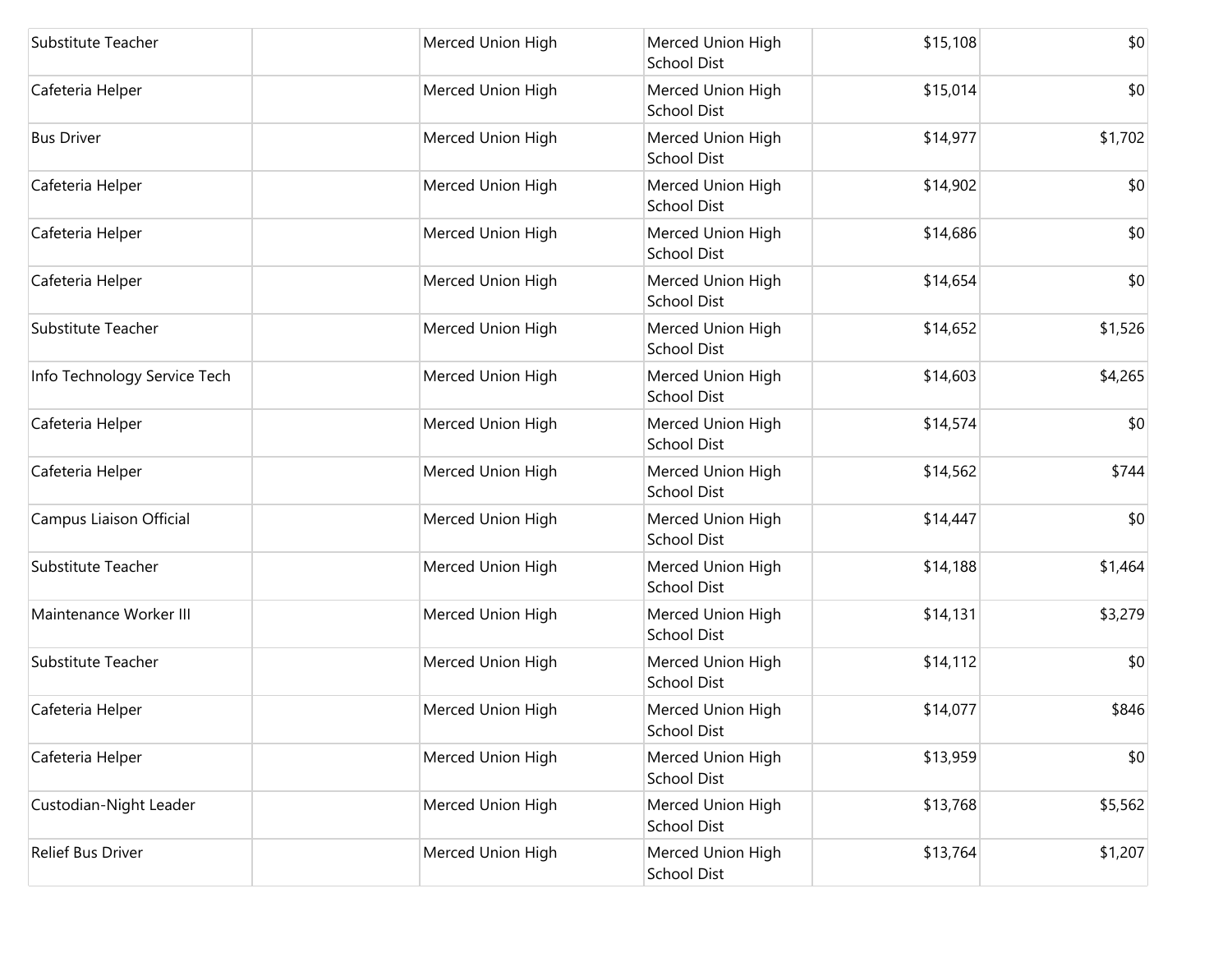| Instructional Aide/Para-Sped | Merced Union High | Merced Union High<br><b>School Dist</b> | \$13,675 | \$1,615 |
|------------------------------|-------------------|-----------------------------------------|----------|---------|
| Substitute Teacher           | Merced Union High | Merced Union High<br><b>School Dist</b> | \$13,608 | \$1,259 |
| Substitute Teacher           | Merced Union High | Merced Union High<br><b>School Dist</b> | \$13,588 | \$1,412 |
| <b>Cdc Associate Teacher</b> | Merced Union High | Merced Union High<br><b>School Dist</b> | \$13,583 | \$1,441 |
| Substitute Teacher           | Merced Union High | Merced Union High<br>School Dist        | \$13,500 | \$0     |
| Instructional Aide/Para-Sped | Merced Union High | Merced Union High<br><b>School Dist</b> | \$13,420 | \$8,471 |
| Instructional Aide/Para-Sped | Merced Union High | Merced Union High<br><b>School Dist</b> | \$13,418 | \$0     |
| Instructional Aide/Para-Sped | Merced Union High | Merced Union High<br><b>School Dist</b> | \$13,379 | \$1,580 |
| Cafeteria Helper             | Merced Union High | Merced Union High<br><b>School Dist</b> | \$13,348 | \$539   |
| Assistant Principal          | Merced Union High | Merced Union High<br><b>School Dist</b> | \$13,320 | \$0     |
| Substitute Teacher           | Merced Union High | Merced Union High<br><b>School Dist</b> | \$13,294 | \$121   |
| Instructional Aide/Para-Sped | Merced Union High | Merced Union High<br><b>School Dist</b> | \$13,232 | \$0     |
| <b>Substitute Teacher</b>    | Merced Union High | Merced Union High<br><b>School Dist</b> | \$13,112 | \$1,205 |
| Counselor                    | Merced Union High | Merced Union High<br><b>School Dist</b> | \$13,026 | \$0     |
| Instructional Aide/Para-Sped | Merced Union High | Merced Union High<br>School Dist        | \$12,978 | \$1,534 |
| Cafeteria Helper             | Merced Union High | Merced Union High<br>School Dist        | \$12,809 | \$0     |
| Cafeteria Helper             | Merced Union High | Merced Union High<br><b>School Dist</b> | \$12,626 | \$0     |
| Temp Teacher                 | Merced Union High | Merced Union High<br>School Dist        | \$12,604 | \$1,212 |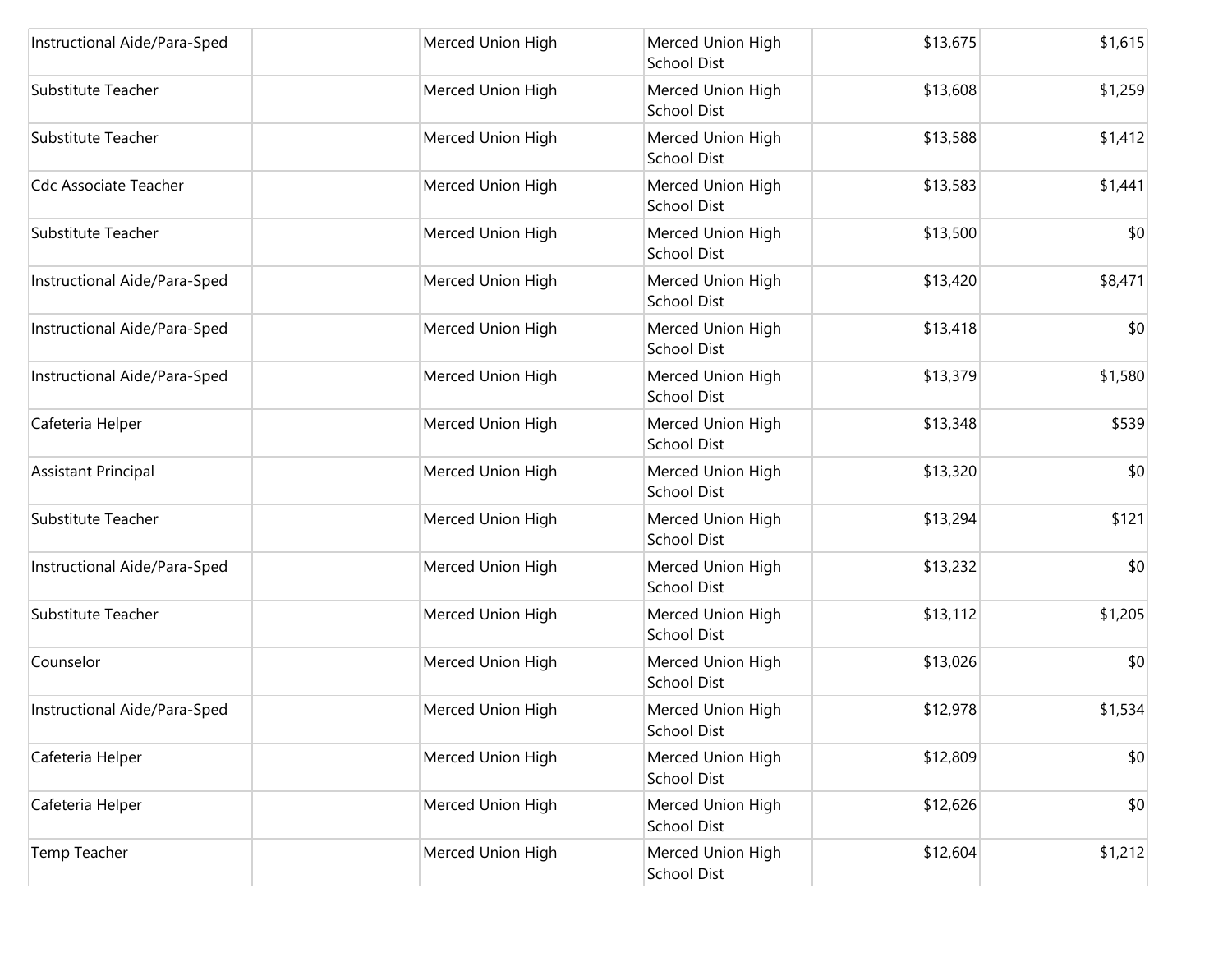| Campus Liaison Official               | Merced Union High | Merced Union High<br><b>School Dist</b> | \$12,392 | \$0     |
|---------------------------------------|-------------------|-----------------------------------------|----------|---------|
| Clerk-Typist                          | Merced Union High | Merced Union High<br><b>School Dist</b> | \$12,366 | \$0     |
| Teacher                               | Merced Union High | Merced Union High<br>School Dist        | \$12,343 | \$4,095 |
| <b>Psychological Testing Services</b> | Merced Union High | Merced Union High<br>School Dist        | \$12,155 | \$0     |
| Substitute Teacher                    | Merced Union High | Merced Union High<br><b>School Dist</b> | \$12,150 | \$0     |
| Substitute Teacher                    | Merced Union High | Merced Union High<br><b>School Dist</b> | \$11,988 | \$1,157 |
| Substitute Teacher                    | Merced Union High | Merced Union High<br><b>School Dist</b> | \$11,971 | \$0     |
| Substitute Teacher                    | Merced Union High | Merced Union High<br>School Dist        | \$11,952 | \$1,113 |
| Substitute Teacher                    | Merced Union High | Merced Union High<br>School Dist        | \$11,850 | \$1,129 |
| Substitute Teacher                    | Merced Union High | Merced Union High<br><b>School Dist</b> | \$11,748 | \$1,122 |
| Cafeteria Helper                      | Merced Union High | Merced Union High<br><b>School Dist</b> | \$11,676 | \$0     |
| <b>Cdc Associate Teacher</b>          | Merced Union High | Merced Union High<br>School Dist        | \$11,554 | \$1,255 |
| Instructional Aide/Para-<br>Comped    | Merced Union High | Merced Union High<br><b>School Dist</b> | \$11,426 | \$734   |
| Instructional Aide/Para-Genl          | Merced Union High | Merced Union High<br><b>School Dist</b> | \$11,375 | \$1,343 |
| Substitute Teacher                    | Merced Union High | Merced Union High<br><b>School Dist</b> | \$11,361 | \$0     |
| Substitute Teacher                    | Merced Union High | Merced Union High<br>School Dist        | \$11,231 | \$0     |
| <b>Esl Teacher</b>                    | Merced Union High | Merced Union High<br><b>School Dist</b> | \$11,228 | \$1,097 |
| Instructional Aide/Para-Sped          | Merced Union High | Merced Union High<br>School Dist        | \$11,147 | \$5,247 |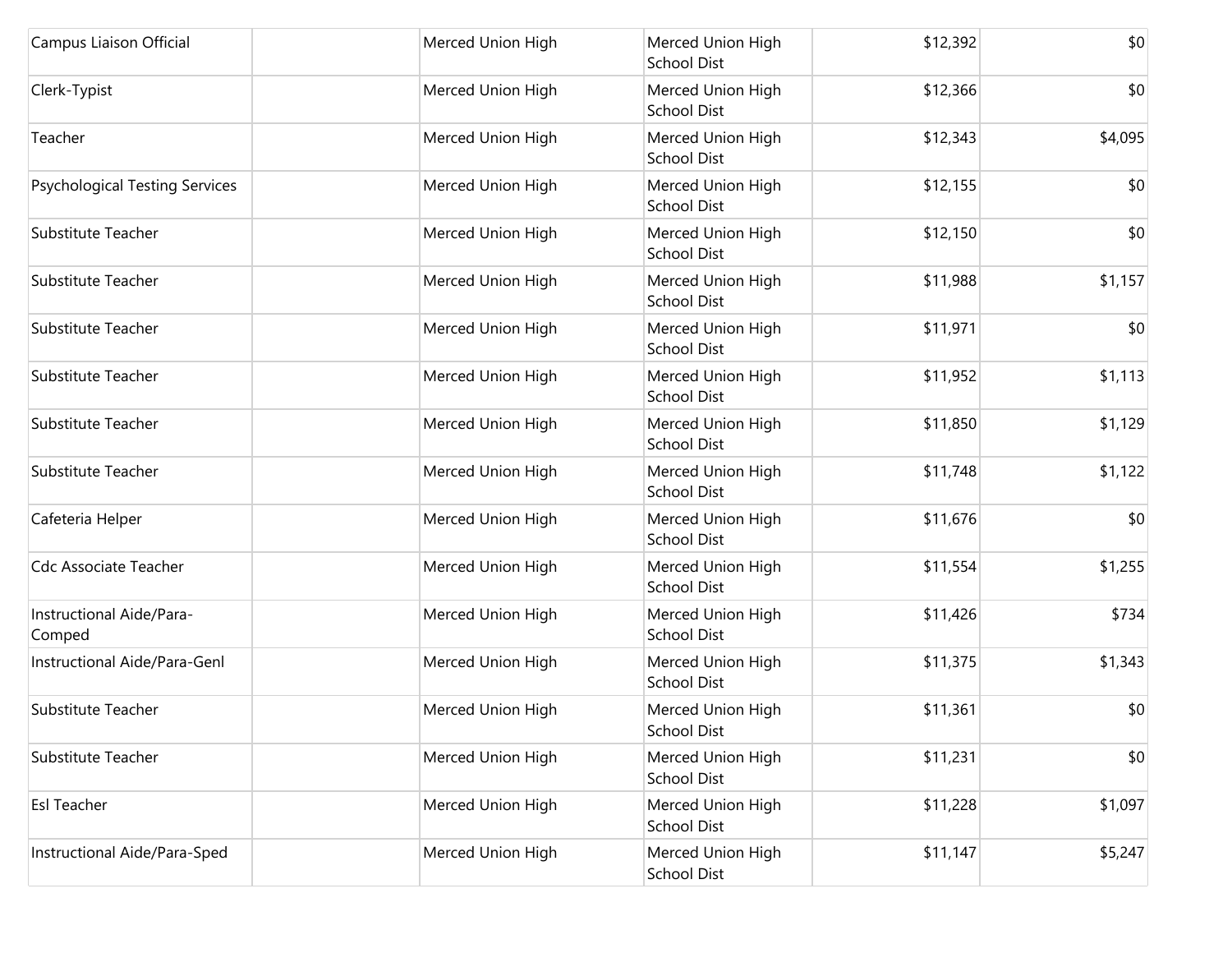| Instructional Aide/Para-Sped | Merced Union High | Merced Union High<br><b>School Dist</b> | \$11,127 | \$0     |
|------------------------------|-------------------|-----------------------------------------|----------|---------|
| Instructional Aide/Para-Sped | Merced Union High | Merced Union High<br><b>School Dist</b> | \$11,120 | \$0     |
| Substitute Teacher           | Merced Union High | Merced Union High<br>School Dist        | \$11,036 | \$993   |
| Cafeteria Helper             | Merced Union High | Merced Union High<br><b>School Dist</b> | \$11,003 | \$0     |
| Substitute Teacher           | Merced Union High | Merced Union High<br><b>School Dist</b> | \$10,974 | \$431   |
| <b>Esl Teacher</b>           | Merced Union High | Merced Union High<br><b>School Dist</b> | \$10,847 | \$0     |
| Substitute Teacher           | Merced Union High | Merced Union High<br><b>School Dist</b> | \$10,788 | \$1,087 |
| Teacher                      | Merced Union High | Merced Union High<br><b>School Dist</b> | \$10,656 | \$0     |
| Substitute Teacher           | Merced Union High | Merced Union High<br><b>School Dist</b> | \$10,557 | \$1,007 |
| Substitute Teacher           | Merced Union High | Merced Union High<br>School Dist        | \$10,554 | \$0     |
| Substitute Teacher           | Merced Union High | Merced Union High<br><b>School Dist</b> | \$10,542 | \$1,081 |
| Campus Liaison Official      | Merced Union High | Merced Union High<br>School Dist        | \$10,526 | \$0     |
| <b>Athletic Trainer</b>      | Merced Union High | Merced Union High<br>School Dist        | \$10,428 | \$0     |
| Instructional Aide/Para-Sped | Merced Union High | Merced Union High<br>School Dist        | \$10,400 | \$5,123 |
| Instructional Aide/Para-Sped | Merced Union High | Merced Union High<br>School Dist        | \$10,303 | \$7,114 |
| Substitute/Tutor Teacher     | Merced Union High | Merced Union High<br><b>School Dist</b> | \$10,296 | \$0     |
| Campus Liaison Official      | Merced Union High | Merced Union High<br><b>School Dist</b> | \$10,257 | \$0     |
| Cafeteria Helper             | Merced Union High | Merced Union High<br>School Dist        | \$10,223 | \$0     |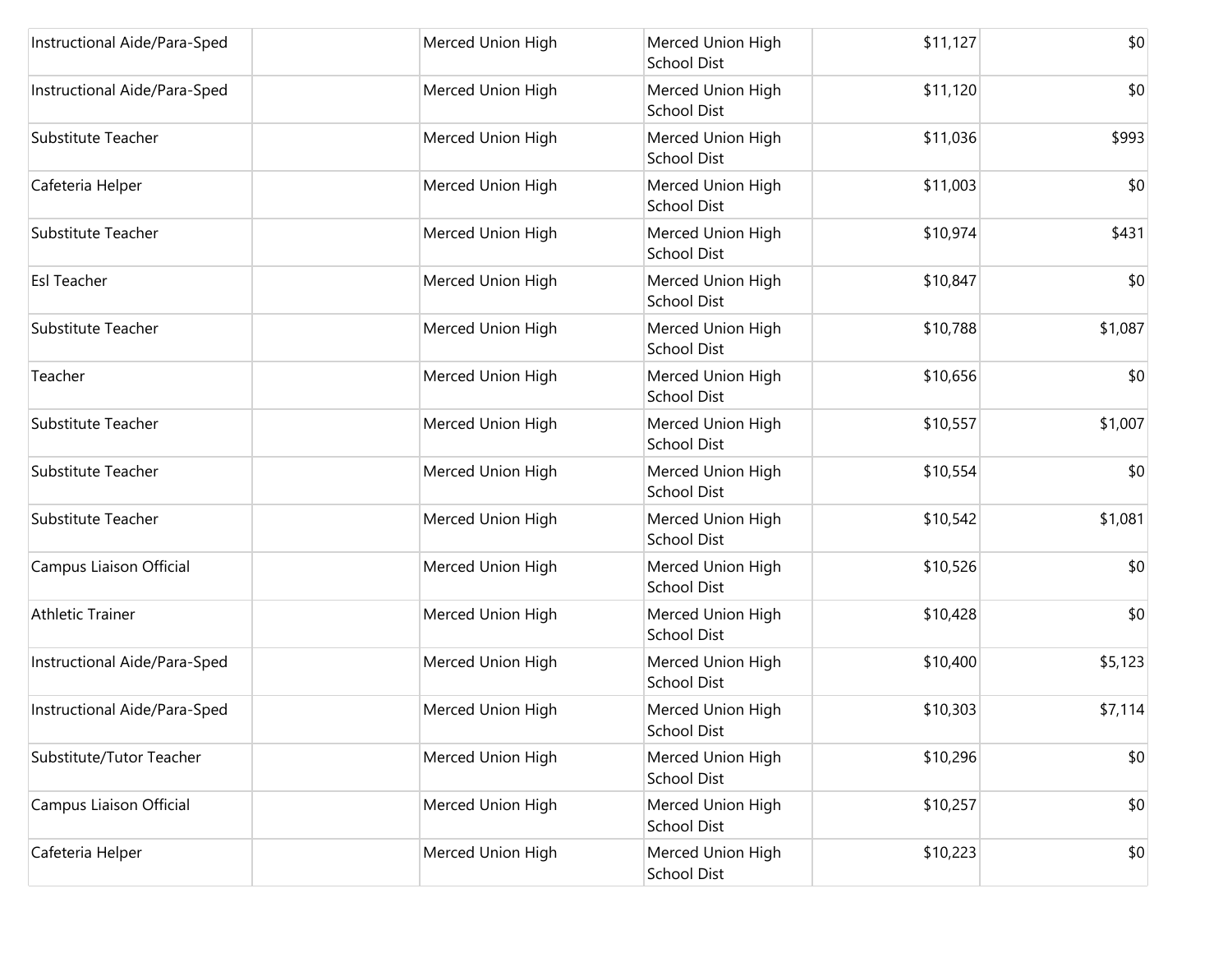| Substitute Teacher                    | Merced Union High | Merced Union High<br><b>School Dist</b> | \$10,069 | \$0     |
|---------------------------------------|-------------------|-----------------------------------------|----------|---------|
| Temp Teacher                          | Merced Union High | Merced Union High<br><b>School Dist</b> | \$10,062 | \$957   |
| Instructional Aide/Para-Sped          | Merced Union High | Merced Union High<br>School Dist        | \$10,054 | \$5,076 |
| Cafeteria Helper                      | Merced Union High | Merced Union High<br><b>School Dist</b> | \$10,047 | \$0     |
| Substitute Teacher                    | Merced Union High | Merced Union High<br>School Dist        | \$9,792  | \$0     |
| Substitute Teacher                    | Merced Union High | Merced Union High<br><b>School Dist</b> | \$9,746  | \$904   |
| <b>Esl Teacher</b>                    | Merced Union High | Merced Union High<br><b>School Dist</b> | \$9,670  | \$940   |
| Mas Assessment Coordinator            | Merced Union High | Merced Union High<br><b>School Dist</b> | \$9,580  | \$1,028 |
| Substitute Teacher                    | Merced Union High | Merced Union High<br><b>School Dist</b> | \$9,522  | \$861   |
| <b>Drumline Advisor</b>               | Merced Union High | Merced Union High<br>School Dist        | \$9,354  | \$0     |
| Substitute Teacher                    | Merced Union High | Merced Union High<br><b>School Dist</b> | \$9,354  | \$831   |
| <b>Esl Teacher</b>                    | Merced Union High | Merced Union High<br>School Dist        | \$9,324  | \$912   |
| Substitute Teacher                    | Merced Union High | Merced Union High<br><b>School Dist</b> | \$9,025  | \$0     |
| <b>Transportation Shop Supervisor</b> | Merced Union High | Merced Union High<br>School Dist        | \$8,835  | \$0     |
| Instructional Aide/Para-Sped          | Merced Union High | Merced Union High<br><b>School Dist</b> | \$8,779  | \$0     |
| Campus Bookkeeper                     | Merced Union High | Merced Union High<br>School Dist        | \$8,772  | \$3,007 |
| Teacher                               | Merced Union High | Merced Union High<br><b>School Dist</b> | \$8,760  | \$0     |
| Substitute Teacher                    | Merced Union High | Merced Union High<br>School Dist        | \$8,712  | \$0     |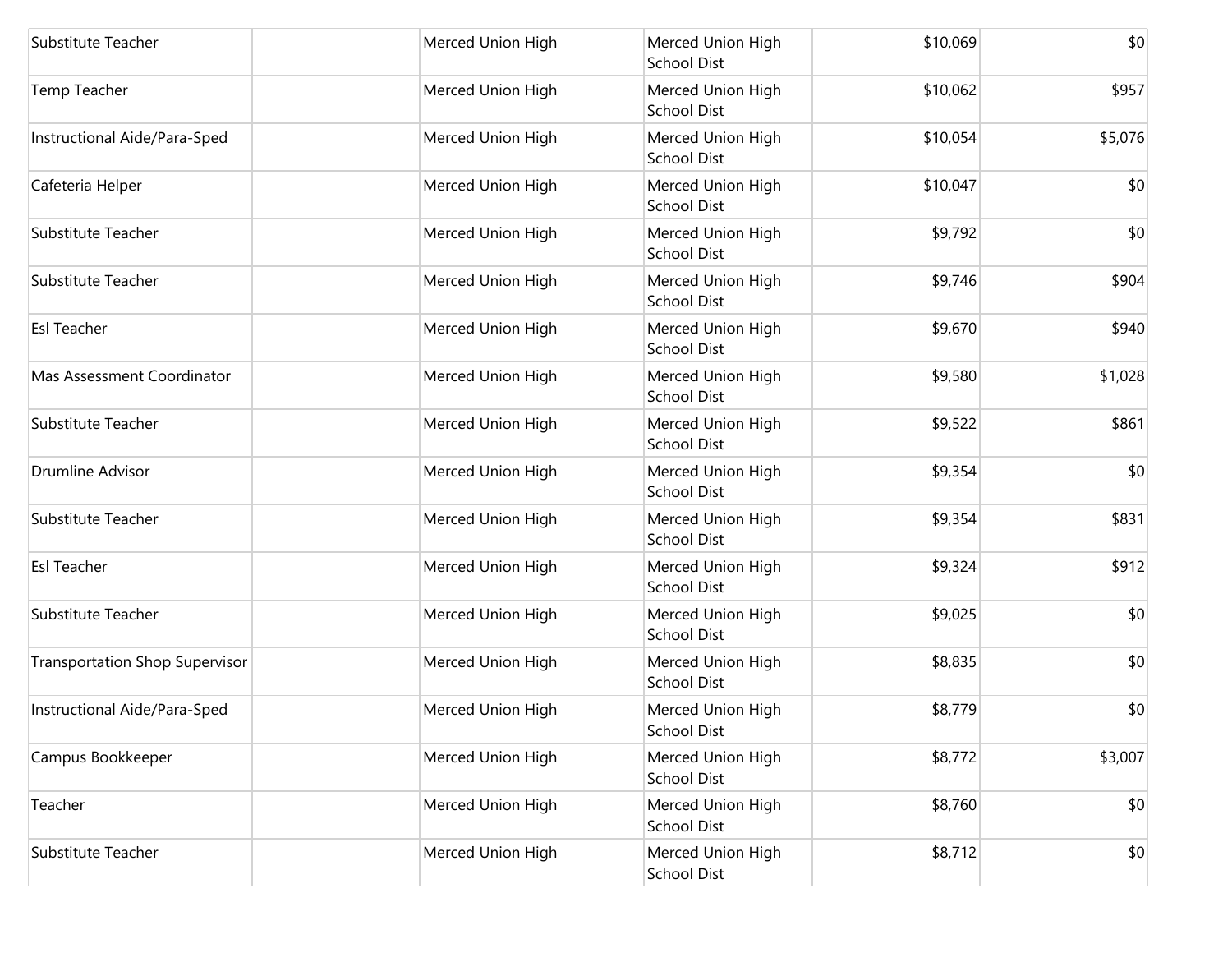| Teacher                 | Merced Union High | Merced Union High<br><b>School Dist</b> | \$8,550 | \$0     |
|-------------------------|-------------------|-----------------------------------------|---------|---------|
| <b>Drumline Advisor</b> | Merced Union High | Merced Union High<br><b>School Dist</b> | \$8,533 | \$0     |
| Campus Liaison Official | Merced Union High | Merced Union High<br>School Dist        | \$8,459 | \$0     |
| Campus Liaison Official | Merced Union High | Merced Union High<br>School Dist        | \$8,356 | \$0     |
| Substitute Teacher      | Merced Union High | Merced Union High<br><b>School Dist</b> | \$8,245 | \$825   |
| Coach                   | Merced Union High | Merced Union High<br><b>School Dist</b> | \$8,020 | \$0     |
| Cafeteria Helper        | Merced Union High | Merced Union High<br><b>School Dist</b> | \$7,964 | \$0     |
| Substitute Teacher      | Merced Union High | Merced Union High<br>School Dist        | \$7,932 | \$704   |
| Substitute Teacher      | Merced Union High | Merced Union High<br>School Dist        | \$7,920 | \$0     |
| Coach                   | Merced Union High | Merced Union High<br><b>School Dist</b> | \$7,740 | \$0     |
| Relief Bus Driver       | Merced Union High | Merced Union High<br><b>School Dist</b> | \$7,558 | \$800   |
| Relief Bus Driver       | Merced Union High | Merced Union High<br>School Dist        | \$7,517 | \$0     |
| Substitute Teacher      | Merced Union High | Merced Union High<br><b>School Dist</b> | \$7,436 | \$706   |
| Substitute Teacher      | Merced Union High | Merced Union High<br><b>School Dist</b> | \$7,392 | \$698   |
| Teacher                 | Merced Union High | Merced Union High<br><b>School Dist</b> | \$7,360 | \$1,714 |
| Coach                   | Merced Union High | Merced Union High<br>School Dist        | \$7,357 | \$0     |
| Campus Liaison          | Merced Union High | Merced Union High<br><b>School Dist</b> | \$7,356 | \$0     |
| Substitute Teacher      | Merced Union High | Merced Union High<br>School Dist        | \$7,332 | \$723   |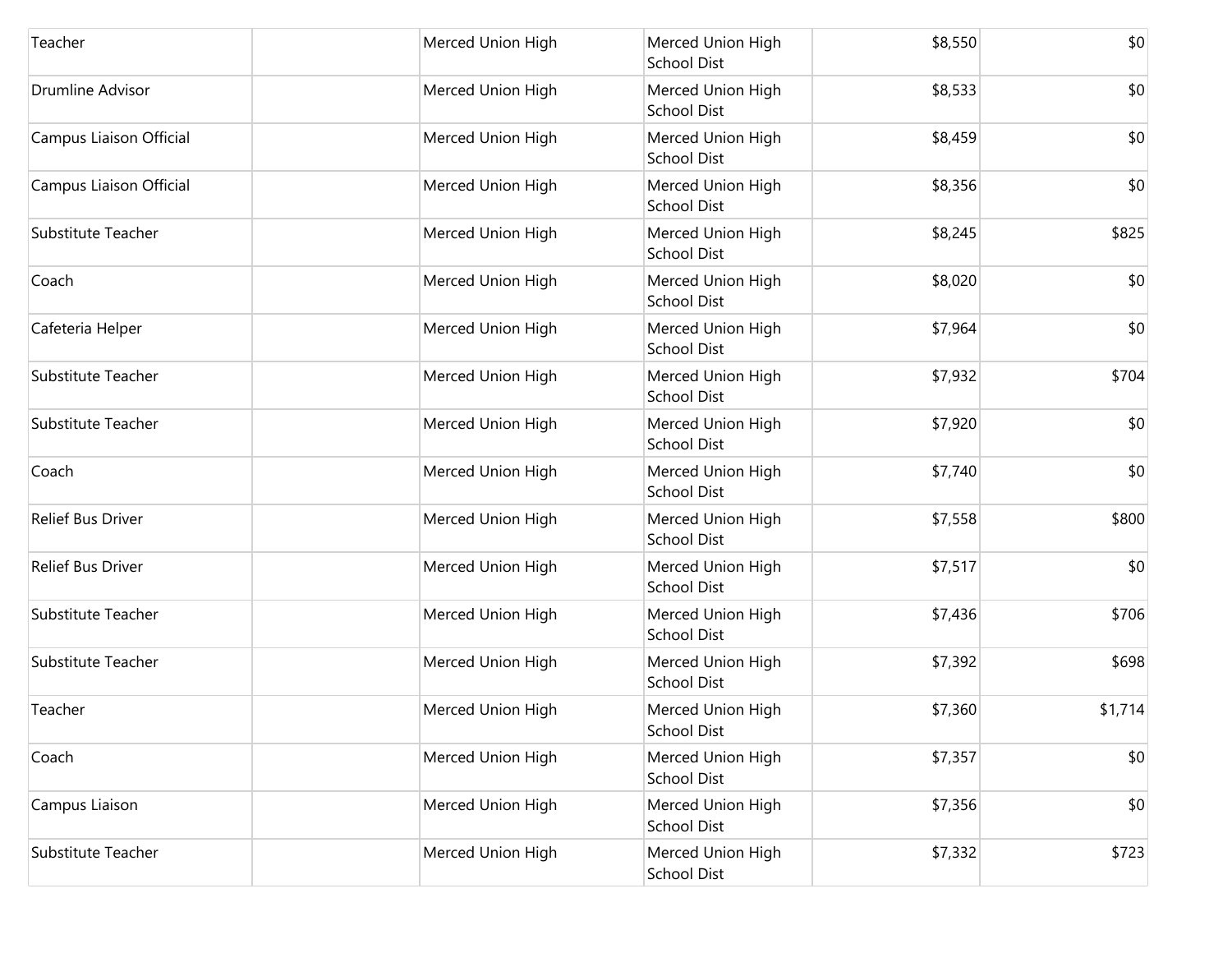| Substitute Teacher                 | Merced Union High | Merced Union High<br><b>School Dist</b> | \$7,188 | \$0     |
|------------------------------------|-------------------|-----------------------------------------|---------|---------|
| Substitute Teacher                 | Merced Union High | Merced Union High<br><b>School Dist</b> | \$7,164 | \$252   |
| Campus Liaison Official            | Merced Union High | Merced Union High<br>School Dist        | \$7,027 | \$0     |
| Colorguard Instructor              | Merced Union High | Merced Union High<br><b>School Dist</b> | \$7,000 | \$0     |
| <b>Instructional Para Aide</b>     | Merced Union High | Merced Union High<br>School Dist        | \$6,993 | \$3,736 |
| Substitute Teacher                 | Merced Union High | Merced Union High<br>School Dist        | \$6,984 | \$0     |
| <b>Nutrition Clerk</b>             | Merced Union High | Merced Union High<br><b>School Dist</b> | \$6,976 | \$0     |
| Chldren & Youth Liaison            | Merced Union High | Merced Union High<br><b>School Dist</b> | \$6,919 | \$2,641 |
| Comm/Schresourceliason-<br>Spanish | Merced Union High | Merced Union High<br>School Dist        | \$6,894 | \$2,781 |
| Substitute Teacher                 | Merced Union High | Merced Union High<br>School Dist        | \$6,876 | \$0     |
| Cafeteria Helper                   | Merced Union High | Merced Union High<br><b>School Dist</b> | \$6,825 | \$0     |
| Teacher                            | Merced Union High | Merced Union High<br>School Dist        | \$6,792 | \$0     |
| Substitute Teacher                 | Merced Union High | Merced Union High<br><b>School Dist</b> | \$6,787 | \$685   |
| Coach                              | Merced Union High | Merced Union High<br>School Dist        | \$6,587 | \$0     |
| Instructional Aide/Para-Sped       | Merced Union High | Merced Union High<br><b>School Dist</b> | \$6,557 | \$777   |
| Coach                              | Merced Union High | Merced Union High<br>School Dist        | \$6,501 | \$0     |
| Substitute Teacher                 | Merced Union High | Merced Union High<br><b>School Dist</b> | \$6,501 | \$422   |
| Coach                              | Merced Union High | Merced Union High<br>School Dist        | \$6,483 | \$629   |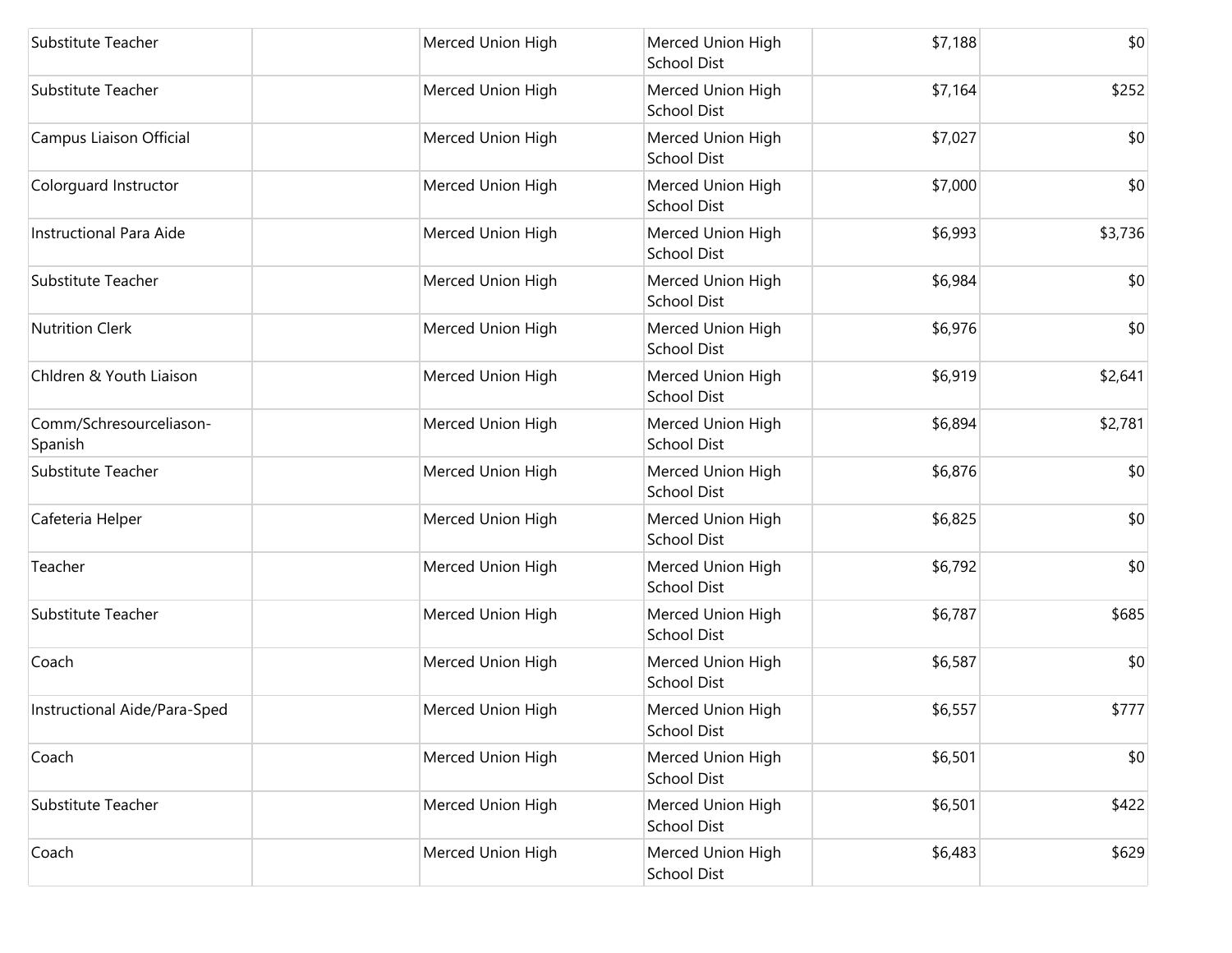| Instructional Aide/Para-Sped      | Merced Union High | Merced Union High<br><b>School Dist</b> | \$6,455 | \$3,716 |
|-----------------------------------|-------------------|-----------------------------------------|---------|---------|
| Substitute Teacher                | Merced Union High | Merced Union High<br><b>School Dist</b> | \$6,324 | \$0     |
| Substitute Teacher                | Merced Union High | Merced Union High<br><b>School Dist</b> | \$6,324 | \$0     |
| Substitute Teacher                | Merced Union High | Merced Union High<br><b>School Dist</b> | \$6,312 | \$561   |
| Substitute Teacher                | Merced Union High | Merced Union High<br>School Dist        | \$6,245 | \$565   |
| Substitute Teacher                | Merced Union High | Merced Union High<br><b>School Dist</b> | \$6,240 | \$670   |
| Substitute Teacher                | Merced Union High | Merced Union High<br><b>School Dist</b> | \$6,180 | \$556   |
| Coach                             | Merced Union High | Merced Union High<br><b>School Dist</b> | \$6,077 | \$0     |
| Cafeteria Helper                  | Merced Union High | Merced Union High<br><b>School Dist</b> | \$6,074 | \$0     |
| <b>Substitute Teacher</b>         | Merced Union High | Merced Union High<br><b>School Dist</b> | \$6,051 | \$0     |
| Psychologist                      | Merced Union High | Merced Union High<br><b>School Dist</b> | \$5,984 | \$1,455 |
| Cafeteria Helper                  | Merced Union High | Merced Union High<br><b>School Dist</b> | \$5,908 | \$0     |
| <b>Substitute Teacher</b>         | Merced Union High | Merced Union High<br><b>School Dist</b> | \$5,820 | \$615   |
| Scholar Of Merit                  | Merced Union High | Merced Union High<br><b>School Dist</b> | \$5,752 | \$0     |
| <b>Accounting Technician</b>      | Merced Union High | Merced Union High<br>School Dist        | \$5,498 | \$2,619 |
| Campus Data Entry/Computer<br>Opr | Merced Union High | Merced Union High<br><b>School Dist</b> | \$5,489 | \$2,618 |
| Campus Liaison Official           | Merced Union High | Merced Union High<br><b>School Dist</b> | \$5,471 | \$644   |
| Coach/Avid Tutor                  | Merced Union High | Merced Union High<br>School Dist        | \$5,462 | \$0     |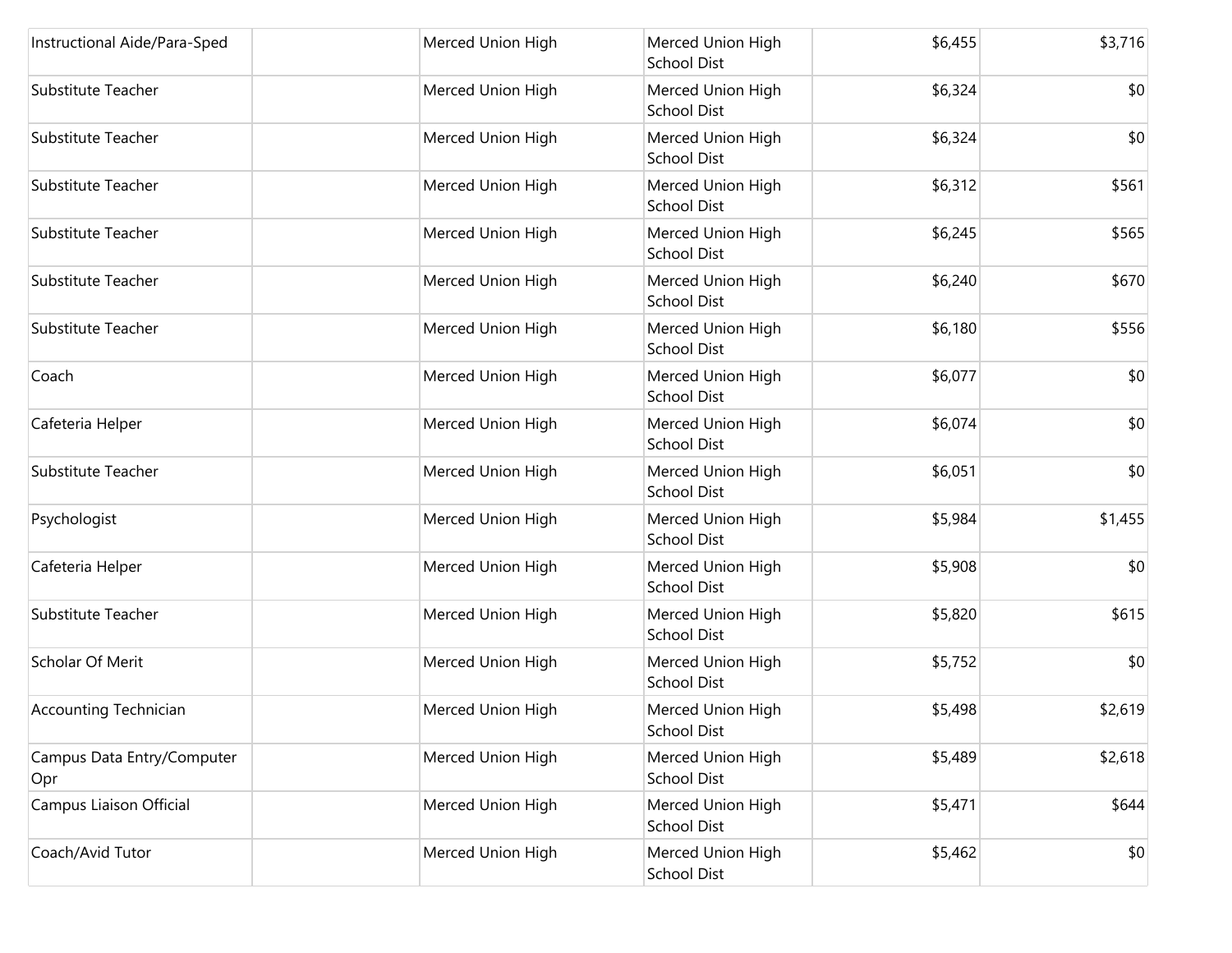| Coach                        | Merced Union High | Merced Union High<br>School Dist        | \$5,426 | \$0   |
|------------------------------|-------------------|-----------------------------------------|---------|-------|
| Coach                        | Merced Union High | Merced Union High<br><b>School Dist</b> | \$5,415 | \$0   |
| <b>Bus Driver</b>            | Merced Union High | Merced Union High<br><b>School Dist</b> | \$5,385 | \$632 |
| Mas Ged Examiner             | Merced Union High | Merced Union High<br>School Dist        | \$5,381 | \$636 |
| Coach                        | Merced Union High | Merced Union High<br>School Dist        | \$5,355 | \$0   |
| Substitute Teacher           | Merced Union High | Merced Union High<br>School Dist        | \$5,298 | \$518 |
| Instructional Aide/Para-Sped | Merced Union High | Merced Union High<br><b>School Dist</b> | \$5,229 | \$616 |
| <b>Relief Bus Driver</b>     | Merced Union High | Merced Union High<br>School Dist        | \$5,162 | \$0   |
| Scholar Of Merit             | Merced Union High | Merced Union High<br>School Dist        | \$5,135 | \$0   |
| Teacher                      | Merced Union High | Merced Union High<br>School Dist        | \$5,102 | \$0   |
| Substitute Teacher           | Merced Union High | Merced Union High<br>School Dist        | \$5,096 | \$500 |
| Coach                        | Merced Union High | Merced Union High<br>School Dist        | \$5,084 | \$497 |
| Flag/Letter Carrier Advisor  | Merced Union High | Merced Union High<br>School Dist        | \$5,075 | \$511 |
| Coach                        | Merced Union High | Merced Union High<br>School Dist        | \$5,066 | \$0   |
| Flag/Letter Carrier Advisor  | Merced Union High | Merced Union High<br><b>School Dist</b> | \$5,051 | \$0   |
| Substitute/Student Teacher   | Merced Union High | Merced Union High<br><b>School Dist</b> | \$5,044 | \$466 |
| Percussion Coach             | Merced Union High | Merced Union High<br>School Dist        | \$5,000 | \$0   |
| <b>Avid Tutor</b>            | Merced Union High | Merced Union High<br><b>School Dist</b> | \$4,983 | \$0   |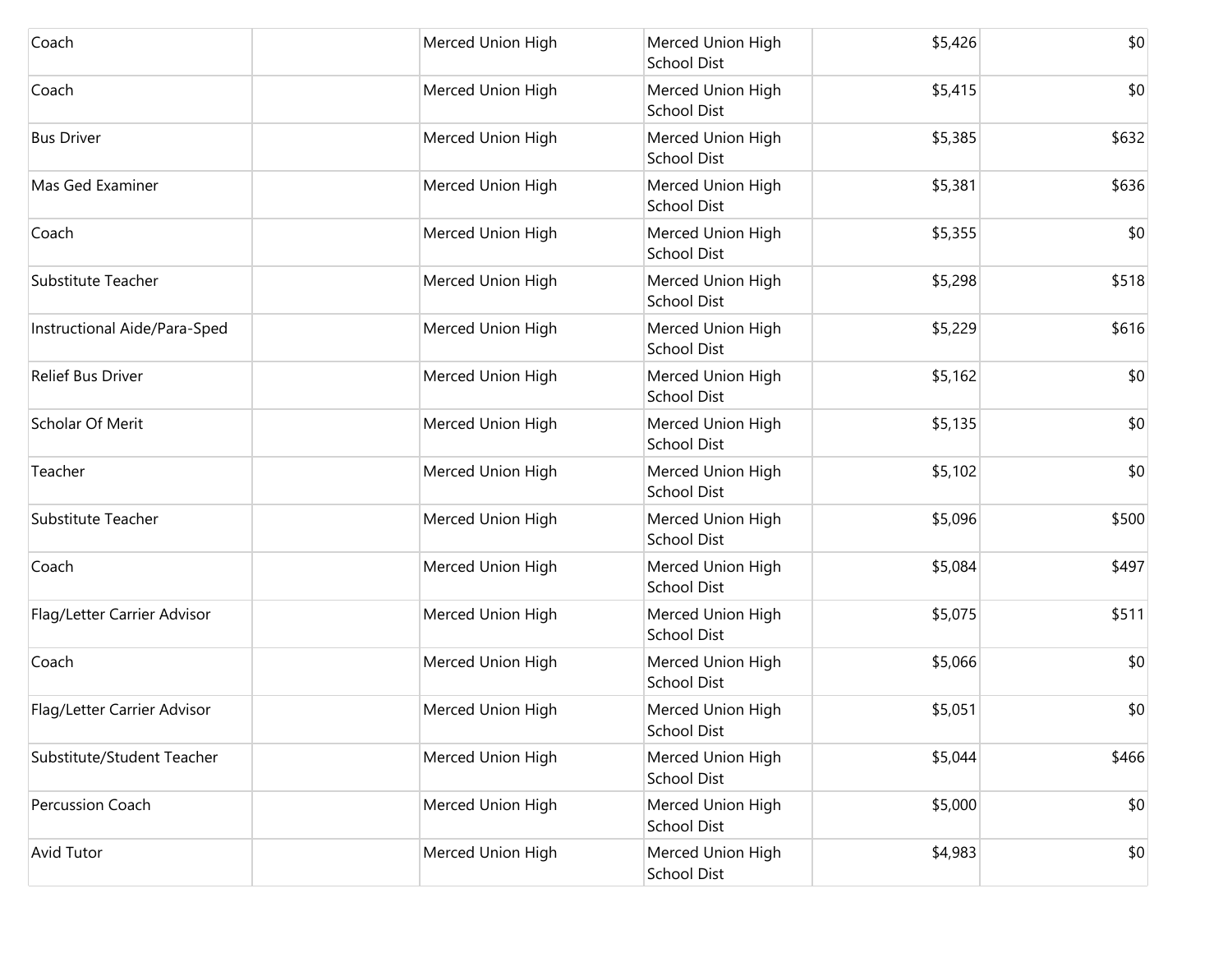| Substitute Teacher           | Merced Union High | Merced Union High<br><b>School Dist</b> | \$4,920 | \$0   |
|------------------------------|-------------------|-----------------------------------------|---------|-------|
| <b>Avid Tutor</b>            | Merced Union High | Merced Union High<br><b>School Dist</b> | \$4,915 | \$0   |
| Substitute Teacher           | Merced Union High | Merced Union High<br><b>School Dist</b> | \$4,896 | \$0   |
| <b>Relief Bus Driver</b>     | Merced Union High | Merced Union High<br><b>School Dist</b> | \$4,887 | \$0   |
| Substitute Teacher           | Merced Union High | Merced Union High<br>School Dist        | \$4,860 | \$521 |
| <b>Transition Specialist</b> | Merced Union High | Merced Union High<br><b>School Dist</b> | \$4,845 | \$430 |
| Substitute Teacher           | Merced Union High | Merced Union High<br><b>School Dist</b> | \$4,842 | \$0   |
| Campus Liaison Official      | Merced Union High | Merced Union High<br><b>School Dist</b> | \$4,841 | \$0   |
| <b>Board Member</b>          | Merced Union High | Merced Union High<br>School Dist        | \$4,800 | \$0   |
| Substitute Teacher           | Merced Union High | Merced Union High<br>School Dist        | \$4,788 | \$0   |
| Coordinator - Assets Grant   | Merced Union High | Merced Union High<br><b>School Dist</b> | \$4,772 | \$565 |
| <b>Student Teacher</b>       | Merced Union High | Merced Union High<br>School Dist        | \$4,764 | \$0   |
| Substitute Teacher           | Merced Union High | Merced Union High<br><b>School Dist</b> | \$4,752 | \$0   |
| Coach                        | Merced Union High | Merced Union High<br>School Dist        | \$4,733 | \$0   |
| <b>Avid Tutor</b>            | Merced Union High | Merced Union High<br><b>School Dist</b> | \$4,720 | \$0   |
| Substitute Teacher           | Merced Union High | Merced Union High<br>School Dist        | \$4,716 | \$466 |
| Coach                        | Merced Union High | Merced Union High<br><b>School Dist</b> | \$4,694 | \$0   |
| Substitute Teacher           | Merced Union High | Merced Union High<br>School Dist        | \$4,632 | \$431 |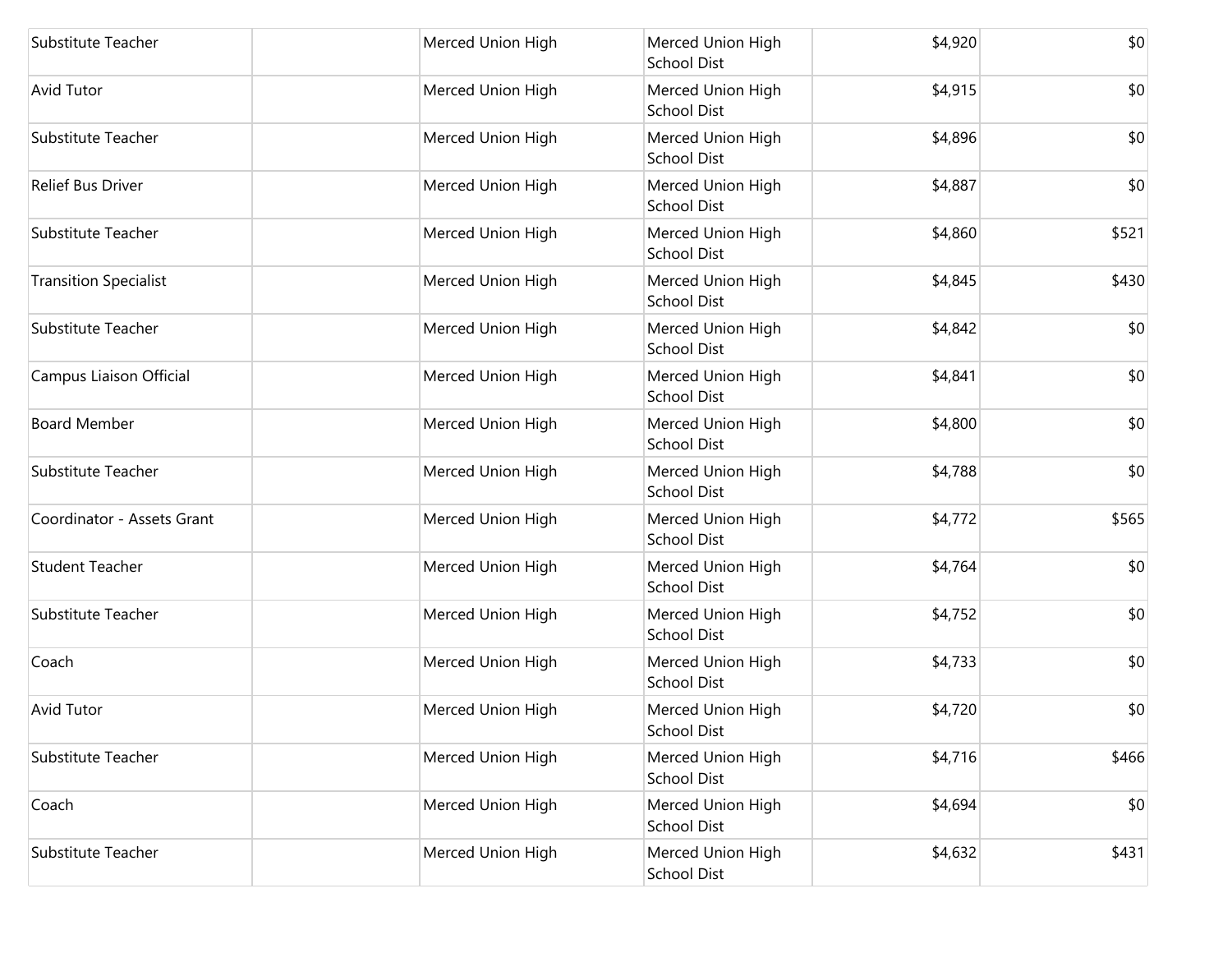| Coach                             | Merced Union High | Merced Union High<br><b>School Dist</b> | \$4,629 | \$0     |
|-----------------------------------|-------------------|-----------------------------------------|---------|---------|
| Substitute Teacher                | Merced Union High | Merced Union High<br><b>School Dist</b> | \$4,629 | \$495   |
| <b>Board Member</b>               | Merced Union High | Merced Union High<br>School Dist        | \$4,600 | \$0     |
| Director Of Drama 2               | Merced Union High | Merced Union High<br>School Dist        | \$4,590 | \$0     |
| Substitute Teacher                | Merced Union High | Merced Union High<br><b>School Dist</b> | \$4,583 | \$0     |
| Flag/Letter Carrier Advisor       | Merced Union High | Merced Union High<br><b>School Dist</b> | \$4,551 | \$0     |
| Coach                             | Merced Union High | Merced Union High<br><b>School Dist</b> | \$4,500 | \$0     |
| <b>Avid Tutor</b>                 | Merced Union High | Merced Union High<br>School Dist        | \$4,498 | \$0     |
| Coach                             | Merced Union High | Merced Union High<br><b>School Dist</b> | \$4,493 | \$0     |
| School Aide/Para-Comp Ed          | Merced Union High | Merced Union High<br><b>School Dist</b> | \$4,470 | \$0     |
| <b>Student Services Secretary</b> | Merced Union High | Merced Union High<br><b>School Dist</b> | \$4,469 | \$0     |
| Substitute Teacher                | Merced Union High | Merced Union High<br><b>School Dist</b> | \$4,440 | \$0     |
| Substitute Teacher                | Merced Union High | Merced Union High<br><b>School Dist</b> | \$4,436 | \$0     |
| Custodian I                       | Merced Union High | Merced Union High<br><b>School Dist</b> | \$4,422 | \$0     |
| Instructional Aide/Para-Sped      | Merced Union High | Merced Union High<br><b>School Dist</b> | \$4,403 | \$1,462 |
| Substitute Teacher                | Merced Union High | Merced Union High<br><b>School Dist</b> | \$4,398 | \$0     |
| Coach                             | Merced Union High | Merced Union High<br><b>School Dist</b> | \$4,390 | \$0     |
| Campus Liaison Official           | Merced Union High | Merced Union High<br><b>School Dist</b> | \$4,387 | \$514   |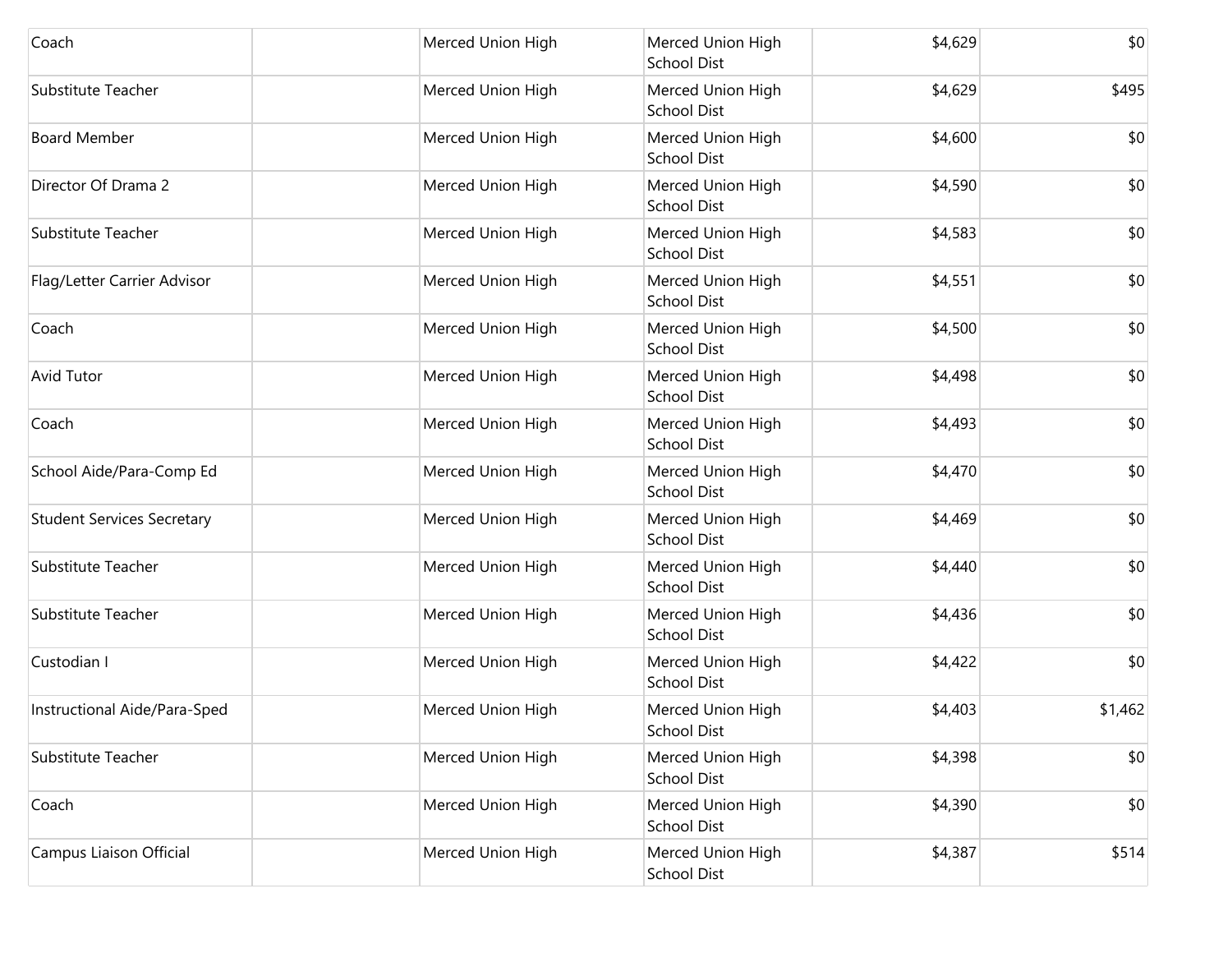| Avid Tutor                   | Merced Union High | Merced Union High<br><b>School Dist</b> | \$4,365 | \$0      |
|------------------------------|-------------------|-----------------------------------------|---------|----------|
| Coach                        | Merced Union High | Merced Union High<br><b>School Dist</b> | \$4,357 | \$0      |
| Coach                        | Merced Union High | Merced Union High<br><b>School Dist</b> | \$4,341 | \$0      |
| <b>Board Member</b>          | Merced Union High | Merced Union High<br><b>School Dist</b> | \$4,335 | \$0      |
| Flag/Letter Carrier Advisor  | Merced Union High | Merced Union High<br><b>School Dist</b> | \$4,313 | \$0      |
| Coach                        | Merced Union High | Merced Union High<br><b>School Dist</b> | \$4,310 | \$0      |
| School Aide/Para-Special Ed  | Merced Union High | Merced Union High<br><b>School Dist</b> | \$4,304 | \$0      |
| <b>Avid Tutor</b>            | Merced Union High | Merced Union High<br><b>School Dist</b> | \$4,260 | \$0      |
| Instructional Aide/Para-Sped | Merced Union High | Merced Union High<br><b>School Dist</b> | \$4,236 | \$502    |
| Substitute Teacher           | Merced Union High | Merced Union High<br><b>School Dist</b> | \$4,224 | \$0      |
| Campus Liaison Official      | Merced Union High | Merced Union High<br><b>School Dist</b> | \$4,217 | \$460    |
| <b>Assistant Principal</b>   | Merced Union High | Merced Union High<br><b>School Dist</b> | \$4,200 | \$16,551 |
| Substitute Teacher           | Merced Union High | Merced Union High<br><b>School Dist</b> | \$4,197 | \$394    |
| Instructional Aide/Para-Sped | Merced Union High | Merced Union High<br><b>School Dist</b> | \$4,180 | \$1,473  |
| Pep Squad Advisor            | Merced Union High | Merced Union High<br><b>School Dist</b> | \$4,172 | \$0      |
| Substitute Teacher           | Merced Union High | Merced Union High<br><b>School Dist</b> | \$4,164 | \$281    |
| Coach                        | Merced Union High | Merced Union High<br><b>School Dist</b> | \$4,149 | \$0      |
| Substitute Teacher           | Merced Union High | Merced Union High<br><b>School Dist</b> | \$4,146 | \$416    |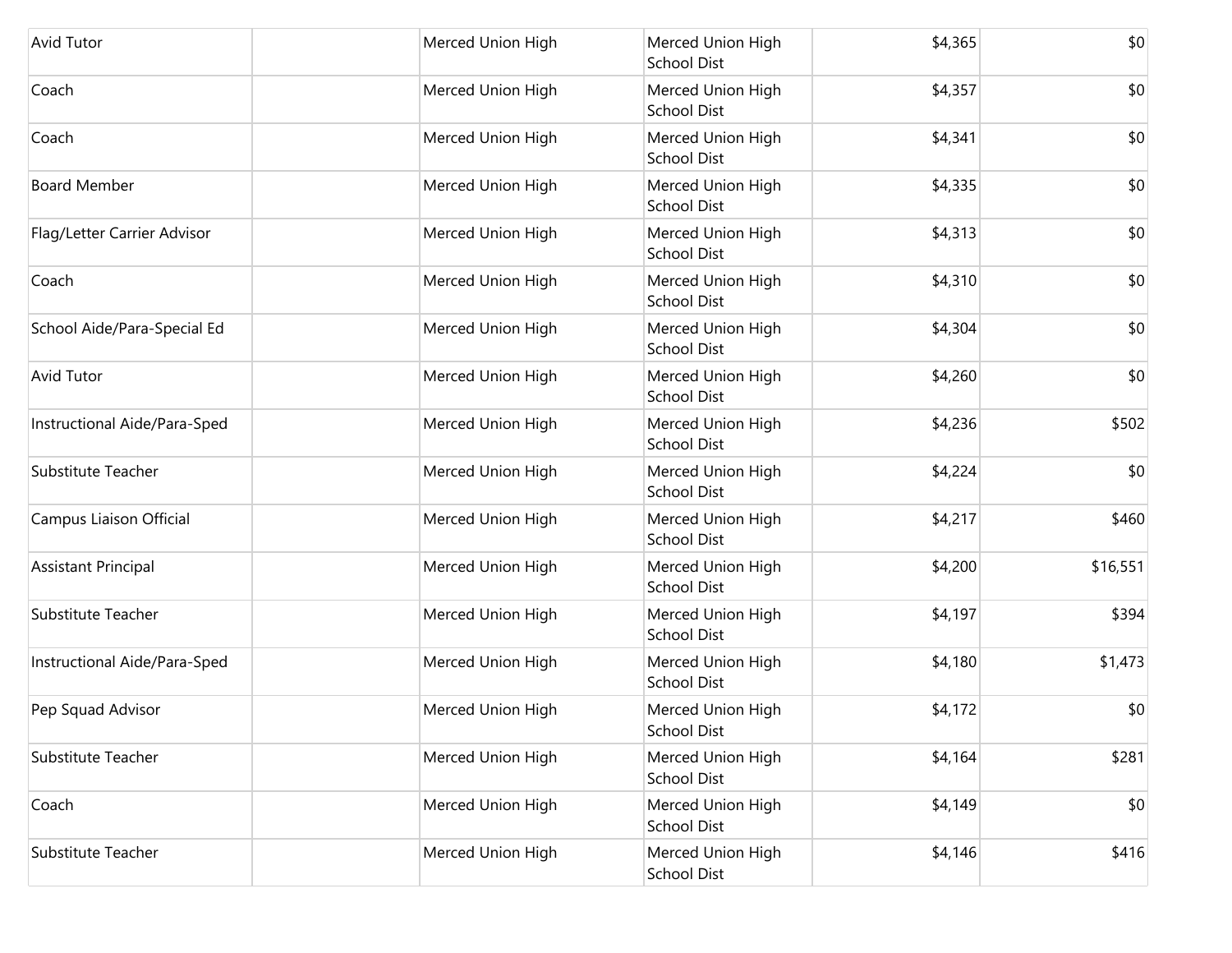| Coach                   | Merced Union High | Merced Union High<br><b>School Dist</b> | \$4,090 | \$0   |
|-------------------------|-------------------|-----------------------------------------|---------|-------|
| Coach                   | Merced Union High | Merced Union High<br><b>School Dist</b> | \$4,073 | \$0   |
| <b>Drumline Advisor</b> | Merced Union High | Merced Union High<br><b>School Dist</b> | \$4,064 | \$0   |
| Substitute Teacher      | Merced Union High | Merced Union High<br><b>School Dist</b> | \$4,055 | \$434 |
| Coach                   | Merced Union High | Merced Union High<br><b>School Dist</b> | \$3,931 | \$0   |
| Substitute Teacher      | Merced Union High | Merced Union High<br><b>School Dist</b> | \$3,930 | \$0   |
| Substitute Teacher      | Merced Union High | Merced Union High<br><b>School Dist</b> | \$3,900 | \$0   |
| Substitute Teacher      | Merced Union High | Merced Union High<br><b>School Dist</b> | \$3,888 | \$417 |
| Coach                   | Merced Union High | Merced Union High<br><b>School Dist</b> | \$3,876 | \$0   |
| Substitute Teacher      | Merced Union High | Merced Union High<br><b>School Dist</b> | \$3,848 | \$342 |
| Campus Liaison Official | Merced Union High | Merced Union High<br><b>School Dist</b> | \$3,841 | \$0   |
| Substitute Teacher      | Merced Union High | Merced Union High<br><b>School Dist</b> | \$3,780 | \$375 |
| Scholar Of Merit        | Merced Union High | Merced Union High<br><b>School Dist</b> | \$3,767 | \$0   |
| Coach                   | Merced Union High | Merced Union High<br><b>School Dist</b> | \$3,750 | \$0   |
| Coach                   | Merced Union High | Merced Union High<br><b>School Dist</b> | \$3,740 | \$0   |
| Avid Tutor              | Merced Union High | Merced Union High<br><b>School Dist</b> | \$3,733 | \$0   |
| Coach                   | Merced Union High | Merced Union High<br><b>School Dist</b> | \$3,708 | \$0   |
| Percussion Instructor   | Merced Union High | Merced Union High<br><b>School Dist</b> | \$3,690 | \$0   |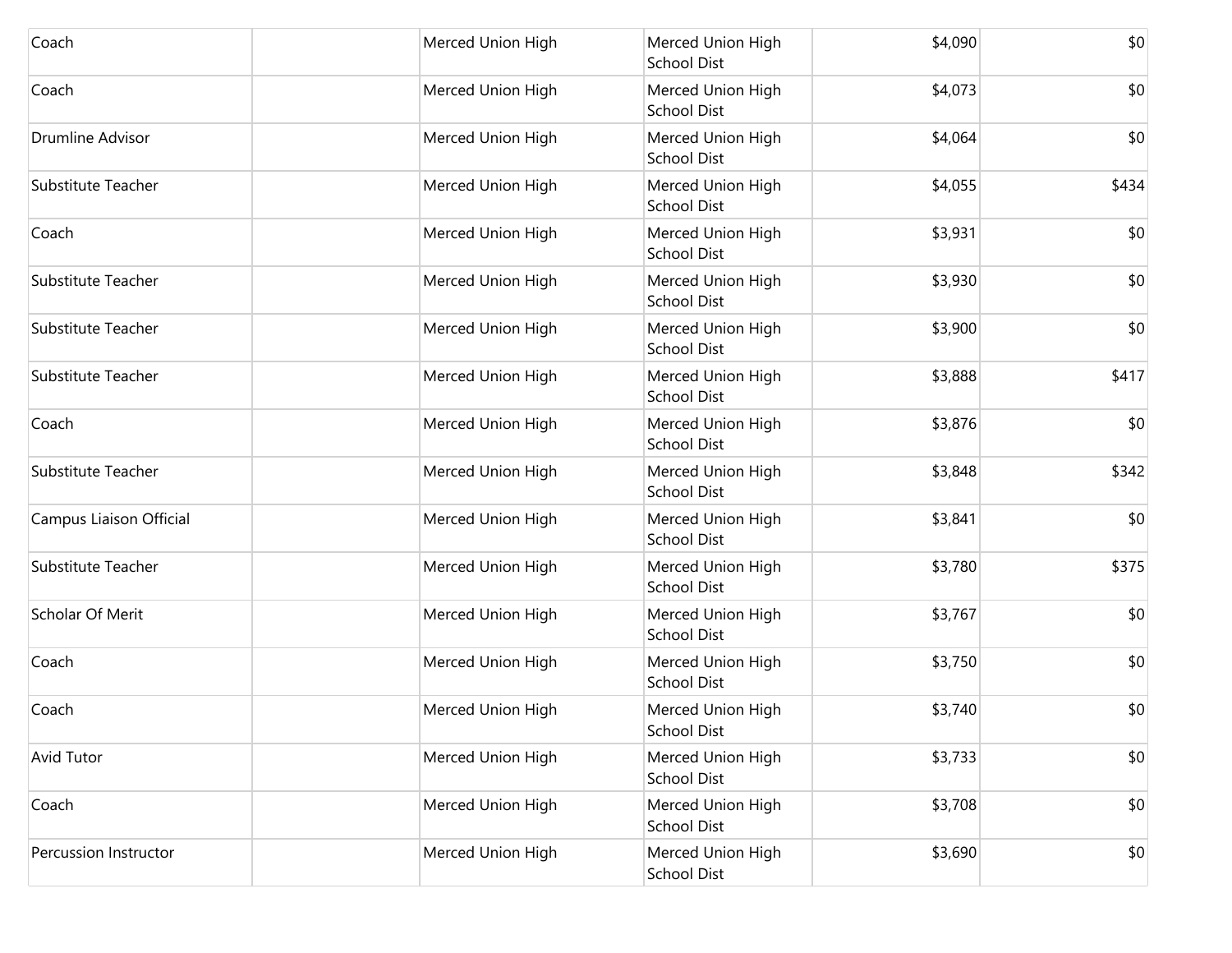| Substitute Teacher          | Merced Union High | Merced Union High<br>School Dist        | \$3,686 | \$396   |
|-----------------------------|-------------------|-----------------------------------------|---------|---------|
| Teacher                     | Merced Union High | Merced Union High<br><b>School Dist</b> | \$3,686 | \$0     |
| Substitute Teacher          | Merced Union High | Merced Union High<br>School Dist        | \$3,659 | \$388   |
| Avid Tutor                  | Merced Union High | Merced Union High<br><b>School Dist</b> | \$3,655 | \$0     |
| Coach                       | Merced Union High | Merced Union High<br>School Dist        | \$3,652 | \$0     |
| Substitute Teacher          | Merced Union High | Merced Union High<br>School Dist        | \$3,630 | \$323   |
| Cafeteria Helper            | Merced Union High | Merced Union High<br><b>School Dist</b> | \$3,612 | \$0     |
| Avid Tutor                  | Merced Union High | Merced Union High<br>School Dist        | \$3,605 | \$0     |
| Scholar Of Merit            | Merced Union High | Merced Union High<br>School Dist        | \$3,598 | \$0     |
| Avid Tutor                  | Merced Union High | Merced Union High<br>School Dist        | \$3,560 | \$0     |
| Pep Squad Advisor           | Merced Union High | Merced Union High<br><b>School Dist</b> | \$3,551 | \$0     |
| Pep Squad Advisor           | Merced Union High | Merced Union High<br>School Dist        | \$3,551 | \$0     |
| Flag/Letter Carrier Advisor | Merced Union High | Merced Union High<br>School Dist        | \$3,551 | \$0     |
| Avid Tutor                  | Merced Union High | Merced Union High<br>School Dist        | \$3,523 | \$0     |
| Substitute Teacher          | Merced Union High | Merced Union High<br>School Dist        | \$3,516 | \$320   |
| Cafeteria Helper            | Merced Union High | Merced Union High<br><b>School Dist</b> | \$3,506 | \$3,364 |
| Coach                       | Merced Union High | Merced Union High<br><b>School Dist</b> | \$3,505 | \$0     |
| Coach                       | Merced Union High | Merced Union High<br>School Dist        | \$3,500 | \$0     |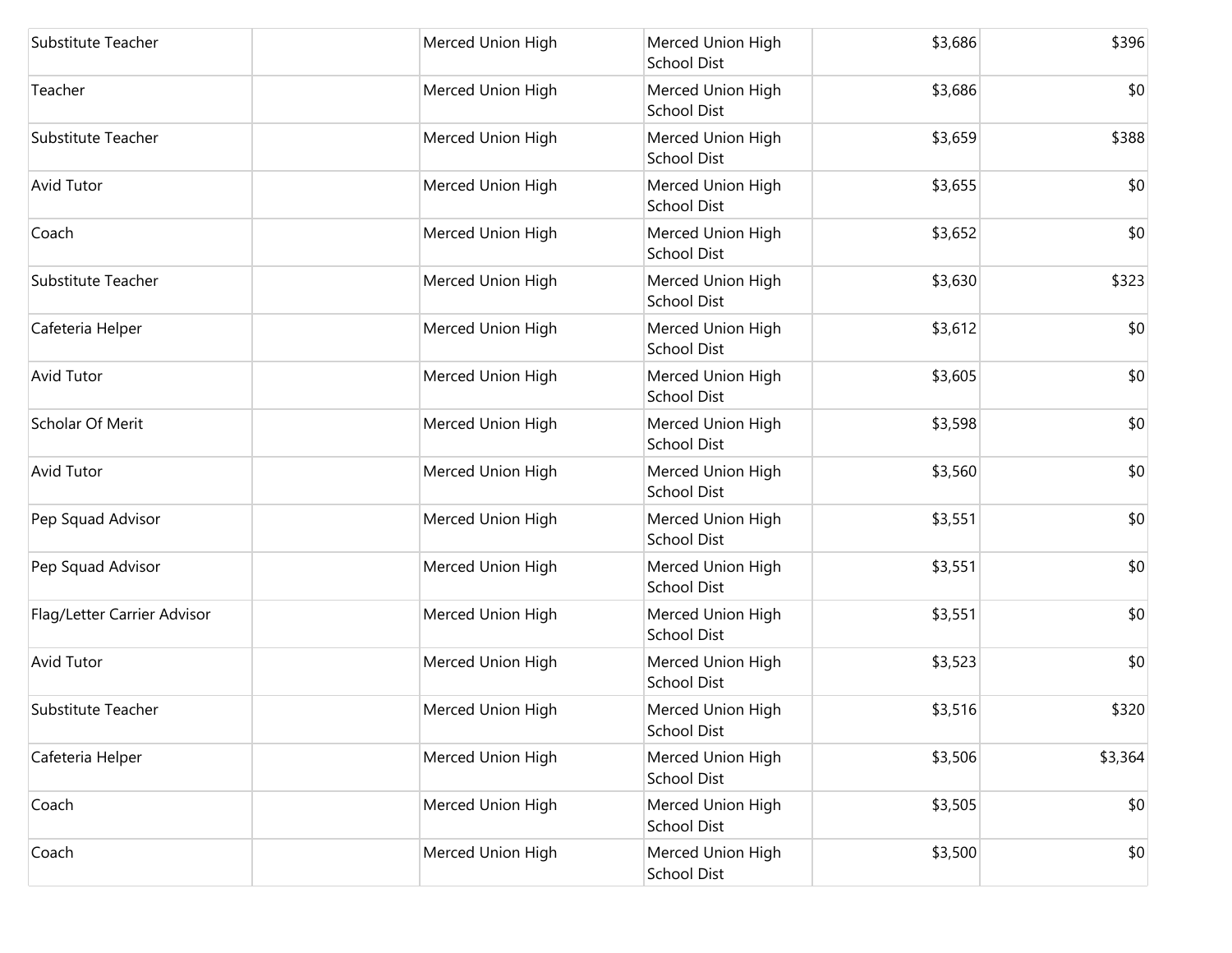| Coach               | Merced Union High | Merced Union High<br><b>School Dist</b> | \$3,476 | \$0   |
|---------------------|-------------------|-----------------------------------------|---------|-------|
| Substitute Teacher  | Merced Union High | Merced Union High<br><b>School Dist</b> | \$3,476 | \$319 |
| Substitute Teacher  | Merced Union High | Merced Union High<br><b>School Dist</b> | \$3,463 | \$0   |
| Cafeteria Helper    | Merced Union High | Merced Union High<br><b>School Dist</b> | \$3,449 | \$0   |
| <b>Avid Tutor</b>   | Merced Union High | Merced Union High<br><b>School Dist</b> | \$3,400 | \$0   |
| Custodian           | Merced Union High | Merced Union High<br><b>School Dist</b> | \$3,346 | \$0   |
| Substitute Teacher  | Merced Union High | Merced Union High<br><b>School Dist</b> | \$3,342 | \$0   |
| Substitute Teacher  | Merced Union High | Merced Union High<br><b>School Dist</b> | \$3,336 | \$0   |
| Coach               | Merced Union High | Merced Union High<br><b>School Dist</b> | \$3,314 | \$0   |
| Substitute Teacher  | Merced Union High | Merced Union High<br><b>School Dist</b> | \$3,312 | \$321 |
| <b>Avid Tutor</b>   | Merced Union High | Merced Union High<br><b>School Dist</b> | \$3,310 | \$0   |
| Coach               | Merced Union High | Merced Union High<br><b>School Dist</b> | \$3,300 | \$0   |
| Substitute Teacher  | Merced Union High | Merced Union High<br>School Dist        | \$3,300 | \$0   |
| Substitute Teacher  | Merced Union High | Merced Union High<br><b>School Dist</b> | \$3,252 | \$0   |
| Coach               | Merced Union High | Merced Union High<br><b>School Dist</b> | \$3,244 | \$0   |
| Avid Tutor          | Merced Union High | Merced Union High<br><b>School Dist</b> | \$3,220 | \$0   |
| Workability Student | Merced Union High | Merced Union High<br><b>School Dist</b> | \$3,215 | \$0   |
| Coach               | Merced Union High | Merced Union High<br><b>School Dist</b> | \$3,210 | \$0   |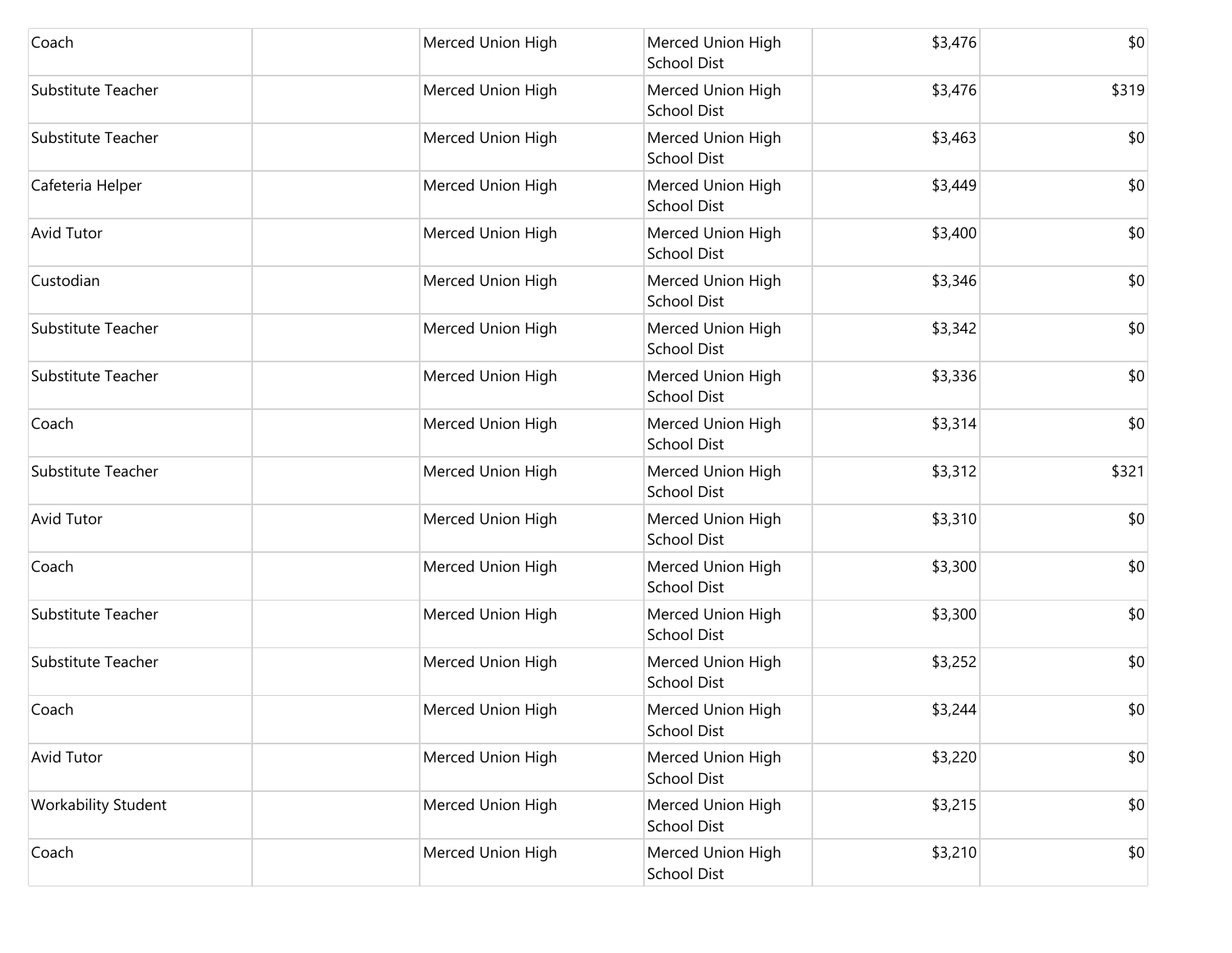| Coach                              | Merced Union High | Merced Union High<br>School Dist        | \$3,200 | \$0   |
|------------------------------------|-------------------|-----------------------------------------|---------|-------|
| Counselor                          | Merced Union High | Merced Union High<br>School Dist        | \$3,193 | \$0   |
| Scholar Of Merit                   | Merced Union High | Merced Union High<br><b>School Dist</b> | \$3,191 | \$0   |
| Cafeteria Helper                   | Merced Union High | Merced Union High<br>School Dist        | \$3,182 | \$0   |
| Cheer Coach                        | Merced Union High | Merced Union High<br>School Dist        | \$3,157 | \$0   |
| Instructional Aide/Para-<br>Comped | Merced Union High | Merced Union High<br>School Dist        | \$3,124 | \$370 |
| Coach                              | Merced Union High | Merced Union High<br><b>School Dist</b> | \$3,107 | \$331 |
| <b>Avid Tutor</b>                  | Merced Union High | Merced Union High<br>School Dist        | \$3,100 | \$0   |
| Coach                              | Merced Union High | Merced Union High<br>School Dist        | \$3,097 | \$0   |
| Avid Tutor                         | Merced Union High | Merced Union High<br>School Dist        | \$3,085 | \$0   |
| Avid Tutor                         | Merced Union High | Merced Union High<br>School Dist        | \$3,080 | \$0   |
| Cafeteria Helper                   | Merced Union High | Merced Union High<br>School Dist        | \$3,078 | \$0   |
| Coach                              | Merced Union High | Merced Union High<br>School Dist        | \$3,076 | \$0   |
| Substitute Teacher                 | Merced Union High | Merced Union High<br>School Dist        | \$3,072 | \$0   |
| Coach                              | Merced Union High | Merced Union High<br>School Dist        | \$3,069 | \$0   |
| Coach                              | Merced Union High | Merced Union High<br><b>School Dist</b> | \$3,068 | \$0   |
| Coach                              | Merced Union High | Merced Union High<br><b>School Dist</b> | \$3,054 | \$0   |
| Percussion Instructor              | Merced Union High | Merced Union High<br><b>School Dist</b> | \$3,054 | \$0   |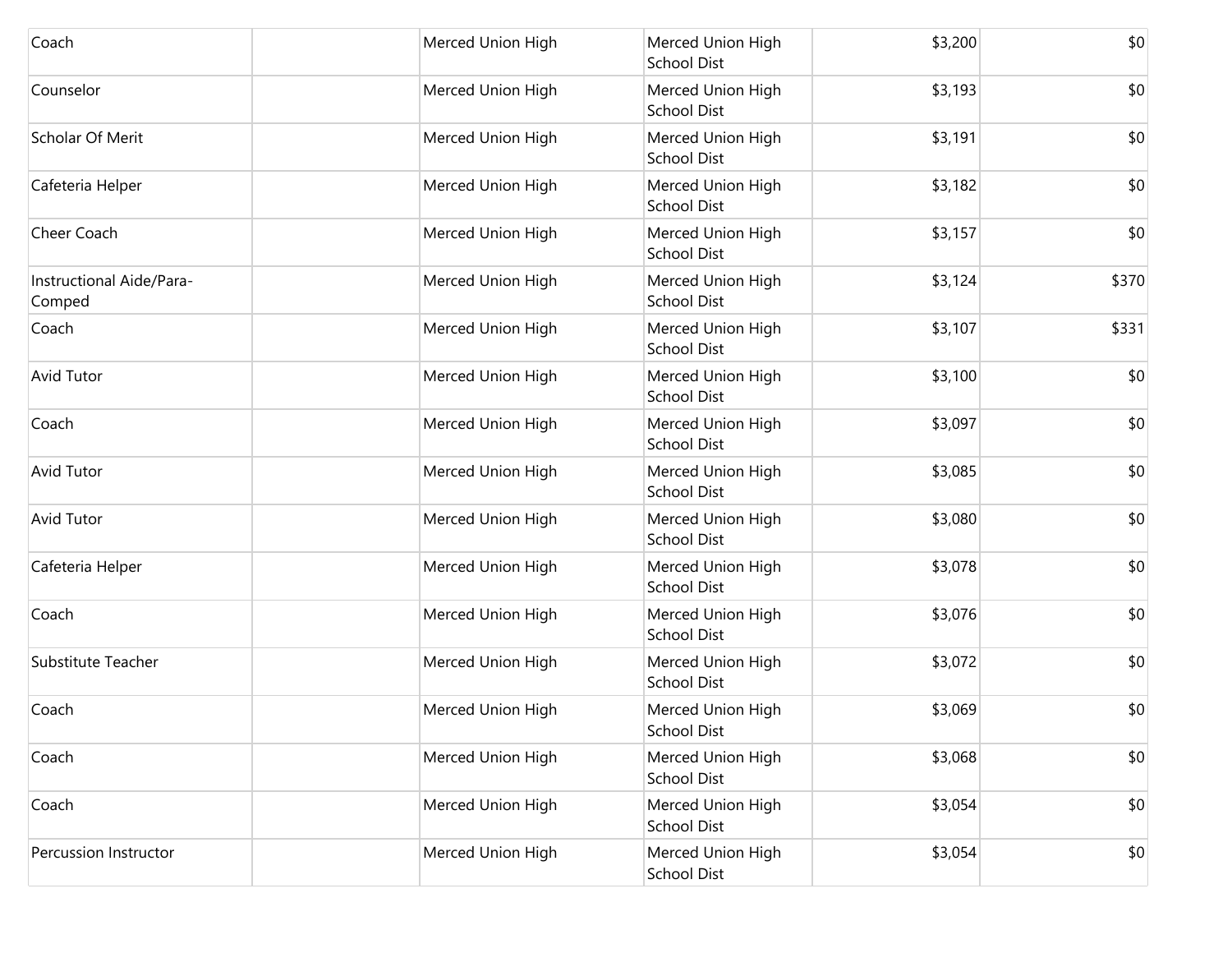| <b>Avid Tutor</b>              | Merced Union High | Merced Union High<br><b>School Dist</b> | \$3,050 | \$0   |
|--------------------------------|-------------------|-----------------------------------------|---------|-------|
| Drama Coach                    | Merced Union High | Merced Union High<br><b>School Dist</b> | \$3,043 | \$0   |
| Substitute And Student Teacher | Merced Union High | Merced Union High<br><b>School Dist</b> | \$3,024 | \$269 |
| Coach                          | Merced Union High | Merced Union High<br><b>School Dist</b> | \$3,000 | \$266 |
| Coach                          | Merced Union High | Merced Union High<br><b>School Dist</b> | \$2,995 | \$0   |
| <b>Avid Tutor</b>              | Merced Union High | Merced Union High<br><b>School Dist</b> | \$2,995 | \$0   |
| Coach                          | Merced Union High | Merced Union High<br><b>School Dist</b> | \$2,979 | \$0   |
| Coach                          | Merced Union High | Merced Union High<br><b>School Dist</b> | \$2,979 | \$0   |
| Coach                          | Merced Union High | Merced Union High<br><b>School Dist</b> | \$2,979 | \$0   |
| Coach                          | Merced Union High | Merced Union High<br><b>School Dist</b> | \$2,979 | \$0   |
| Coach                          | Merced Union High | Merced Union High<br><b>School Dist</b> | \$2,979 | \$265 |
| Coach                          | Merced Union High | Merced Union High<br><b>School Dist</b> | \$2,970 | \$0   |
| Cafeteria Helper               | Merced Union High | Merced Union High<br><b>School Dist</b> | \$2,967 | \$0   |
| Coach                          | Merced Union High | Merced Union High<br><b>School Dist</b> | \$2,924 | \$0   |
| Coach                          | Merced Union High | Merced Union High<br><b>School Dist</b> | \$2,900 | \$0   |
| Coach                          | Merced Union High | Merced Union High<br><b>School Dist</b> | \$2,854 | \$0   |
| Avid Tutor                     | Merced Union High | Merced Union High<br><b>School Dist</b> | \$2,830 | \$0   |
| Coach                          | Merced Union High | Merced Union High<br><b>School Dist</b> | \$2,822 | \$0   |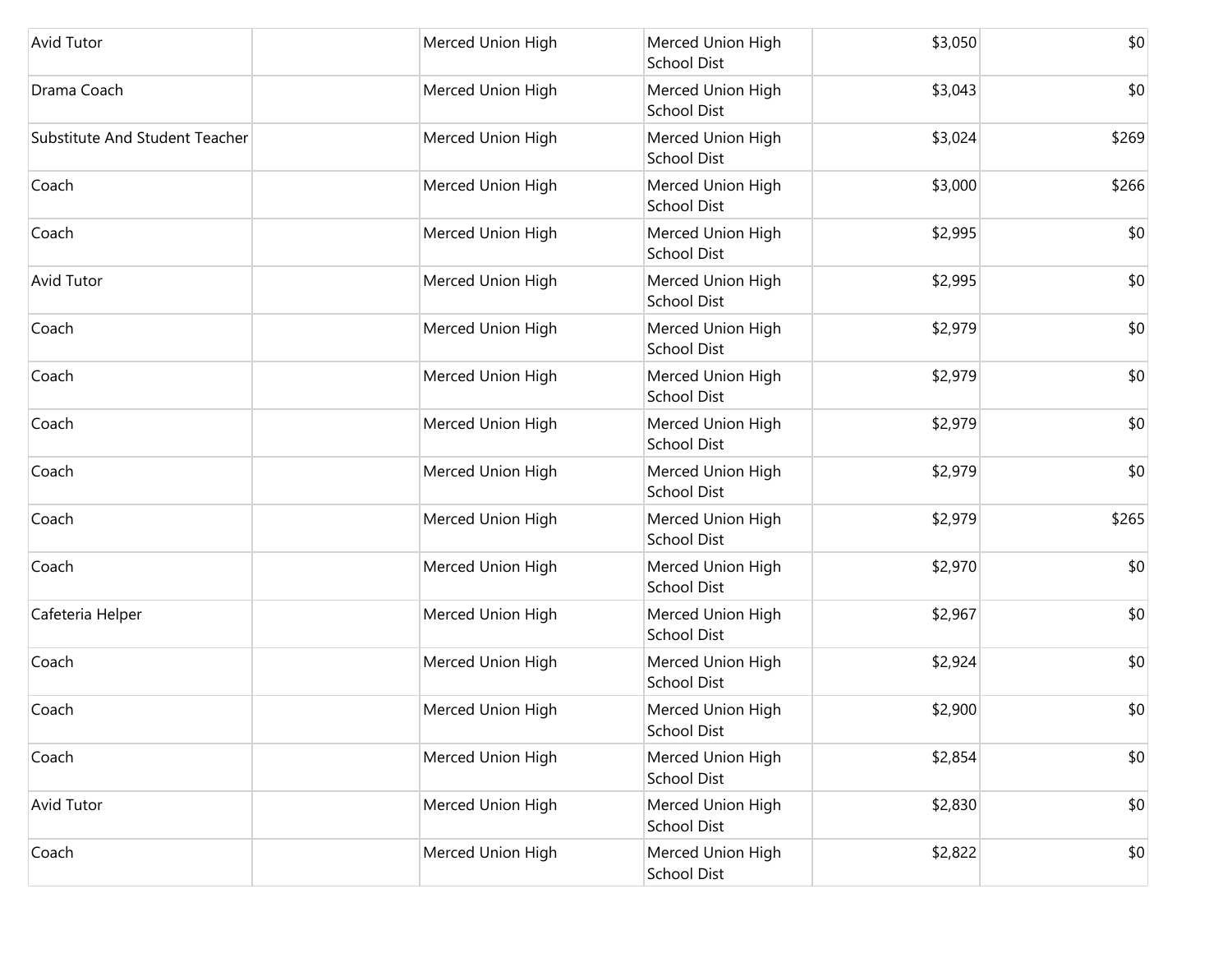| Avid Tutor                   | Merced Union High | Merced Union High<br>School Dist        | \$2,800 | \$0     |
|------------------------------|-------------------|-----------------------------------------|---------|---------|
| Avid Tutor                   | Merced Union High | Merced Union High<br>School Dist        | \$2,800 | \$0     |
| School Secretary             | Merced Union High | Merced Union High<br><b>School Dist</b> | \$2,785 | \$1,314 |
| Substitute Teacher           | Merced Union High | Merced Union High<br>School Dist        | \$2,784 | \$0     |
| Coach                        | Merced Union High | Merced Union High<br>School Dist        | \$2,781 | \$0     |
| Coach                        | Merced Union High | Merced Union High<br>School Dist        | \$2,756 | \$0     |
| Coach                        | Merced Union High | Merced Union High<br><b>School Dist</b> | \$2,729 | \$0     |
| Coach                        | Merced Union High | Merced Union High<br>School Dist        | \$2,700 | \$0     |
| Instructional Aide/Para-Sped | Merced Union High | Merced Union High<br>School Dist        | \$2,690 | \$1,303 |
| Workability Student          | Merced Union High | Merced Union High<br>School Dist        | \$2,642 | \$0     |
| <b>Avid Tutor</b>            | Merced Union High | Merced Union High<br>School Dist        | \$2,631 | \$0     |
| Coach                        | Merced Union High | Merced Union High<br>School Dist        | \$2,613 | \$0     |
| Cafeteria Helper             | Merced Union High | Merced Union High<br>School Dist        | \$2,610 | \$3,258 |
| Substitute Teacher           | Merced Union High | Merced Union High<br>School Dist        | \$2,606 | \$248   |
| Coach                        | Merced Union High | Merced Union High<br>School Dist        | \$2,590 | \$0     |
| Coach                        | Merced Union High | Merced Union High<br><b>School Dist</b> | \$2,590 | \$31    |
| Coach                        | Merced Union High | Merced Union High<br><b>School Dist</b> | \$2,590 | \$0     |
| Coach                        | Merced Union High | Merced Union High<br>School Dist        | \$2,590 | \$0     |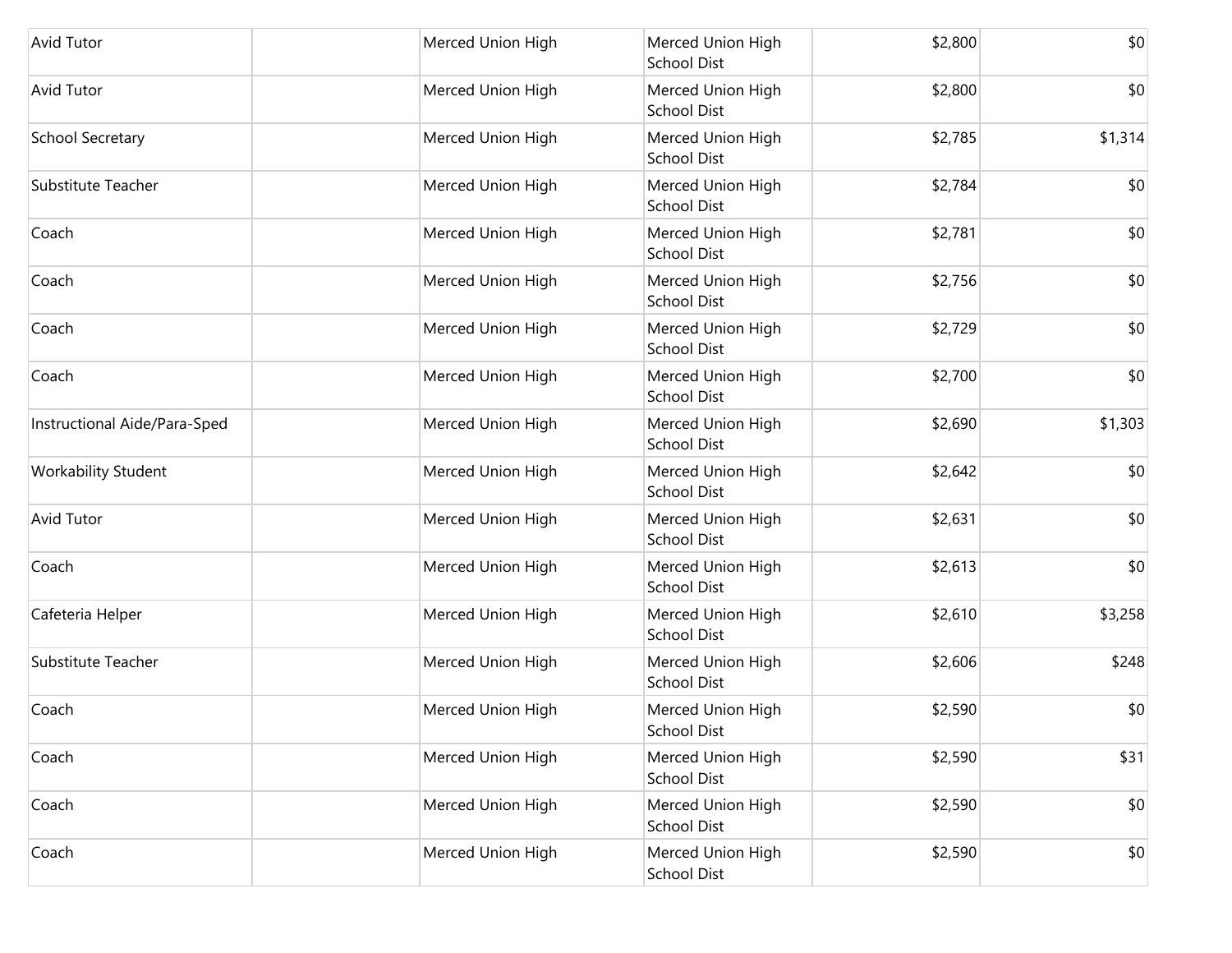| Substitute Teacher | Merced Union High | Merced Union High<br><b>School Dist</b> | \$2,580 | \$0     |
|--------------------|-------------------|-----------------------------------------|---------|---------|
| Coach              | Merced Union High | Merced Union High<br><b>School Dist</b> | \$2,568 | \$0     |
| Avid Tutor         | Merced Union High | Merced Union High<br><b>School Dist</b> | \$2,560 | \$0     |
| Coach              | Merced Union High | Merced Union High<br><b>School Dist</b> | \$2,548 | \$0     |
| Pep Squad Advisor  | Merced Union High | Merced Union High<br><b>School Dist</b> | \$2,536 | \$0     |
| Pep Squad Advisor  | Merced Union High | Merced Union High<br><b>School Dist</b> | \$2,536 | \$0     |
| Coach              | Merced Union High | Merced Union High<br><b>School Dist</b> | \$2,526 | \$0     |
| Grounds Keeper     | Merced Union High | Merced Union High<br><b>School Dist</b> | \$2,509 | \$1,279 |
| Coach              | Merced Union High | Merced Union High<br><b>School Dist</b> | \$2,500 | \$0     |
| Coach              | Merced Union High | Merced Union High<br><b>School Dist</b> | \$2,500 | \$0     |
| Coach              | Merced Union High | Merced Union High<br><b>School Dist</b> | \$2,500 | \$0     |
| Coach              | Merced Union High | Merced Union High<br><b>School Dist</b> | \$2,500 | \$0     |
| Substitute Teacher | Merced Union High | Merced Union High<br><b>School Dist</b> | \$2,496 | \$0     |
| Coach              | Merced Union High | Merced Union High<br><b>School Dist</b> | \$2,483 | \$266   |
| Coach              | Merced Union High | Merced Union High<br><b>School Dist</b> | \$2,483 | \$0     |
| Coach              | Merced Union High | Merced Union High<br><b>School Dist</b> | \$2,483 | \$0     |
| Coach              | Merced Union High | Merced Union High<br><b>School Dist</b> | \$2,483 | \$0     |
| Coach              | Merced Union High | Merced Union High<br><b>School Dist</b> | \$2,483 | \$0     |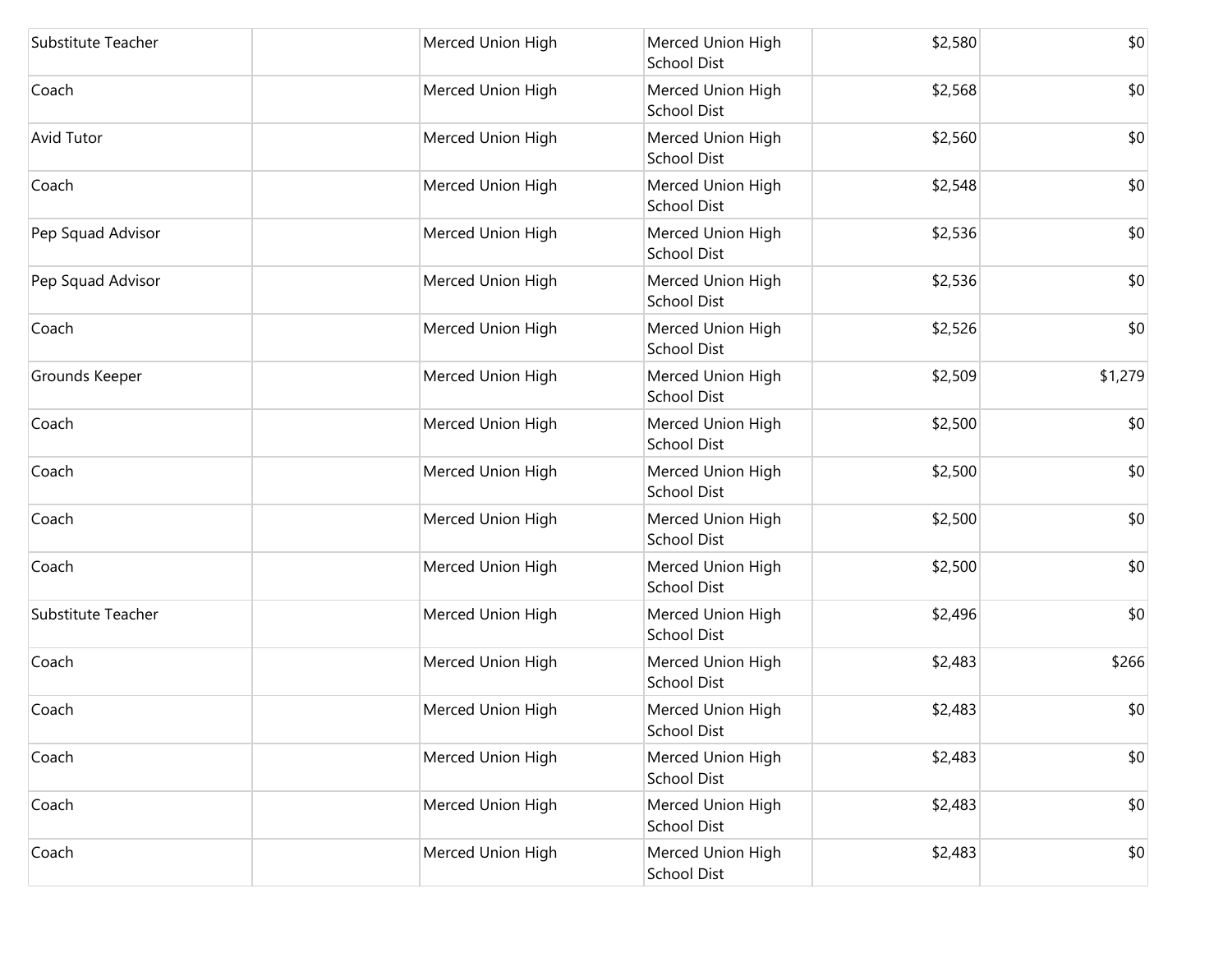| Coach                          | Merced Union High | Merced Union High<br><b>School Dist</b> | \$2,483 | \$0   |
|--------------------------------|-------------------|-----------------------------------------|---------|-------|
| Coach                          | Merced Union High | Merced Union High<br>School Dist        | \$2,483 | \$0   |
| Attendance Liaison Official    | Merced Union High | Merced Union High<br>School Dist        | \$2,468 | \$0   |
| <b>Avid Tutor</b>              | Merced Union High | Merced Union High<br>School Dist        | \$2,450 | \$0   |
| <b>Avid Tutor</b>              | Merced Union High | Merced Union High<br><b>School Dist</b> | \$2,438 | \$0   |
| Coach                          | Merced Union High | Merced Union High<br><b>School Dist</b> | \$2,417 | \$0   |
| After School Program Specialis | Merced Union High | Merced Union High<br><b>School Dist</b> | \$2,416 | \$0   |
| <b>Band Assistant</b>          | Merced Union High | Merced Union High<br>School Dist        | \$2,333 | \$0   |
| Substitute Teacher             | Merced Union High | Merced Union High<br><b>School Dist</b> | \$2,316 | \$223 |
| Coach                          | Merced Union High | Merced Union High<br><b>School Dist</b> | \$2,304 | \$0   |
| After School Program Specialis | Merced Union High | Merced Union High<br><b>School Dist</b> | \$2,303 | \$273 |
| Coach                          | Merced Union High | Merced Union High<br><b>School Dist</b> | \$2,300 | \$0   |
| Coach                          | Merced Union High | Merced Union High<br><b>School Dist</b> | \$2,286 | \$0   |
| School Aide/Para-Special Ed    | Merced Union High | Merced Union High<br><b>School Dist</b> | \$2,286 | \$245 |
| After School Program Specialis | Merced Union High | Merced Union High<br>School Dist        | \$2,279 | \$0   |
| Coach                          | Merced Union High | Merced Union High<br><b>School Dist</b> | \$2,274 | \$0   |
| <b>Workability Student</b>     | Merced Union High | Merced Union High<br><b>School Dist</b> | \$2,268 | \$0   |
| <b>Avid Tutor</b>              | Merced Union High | Merced Union High<br>School Dist        | \$2,255 | \$0   |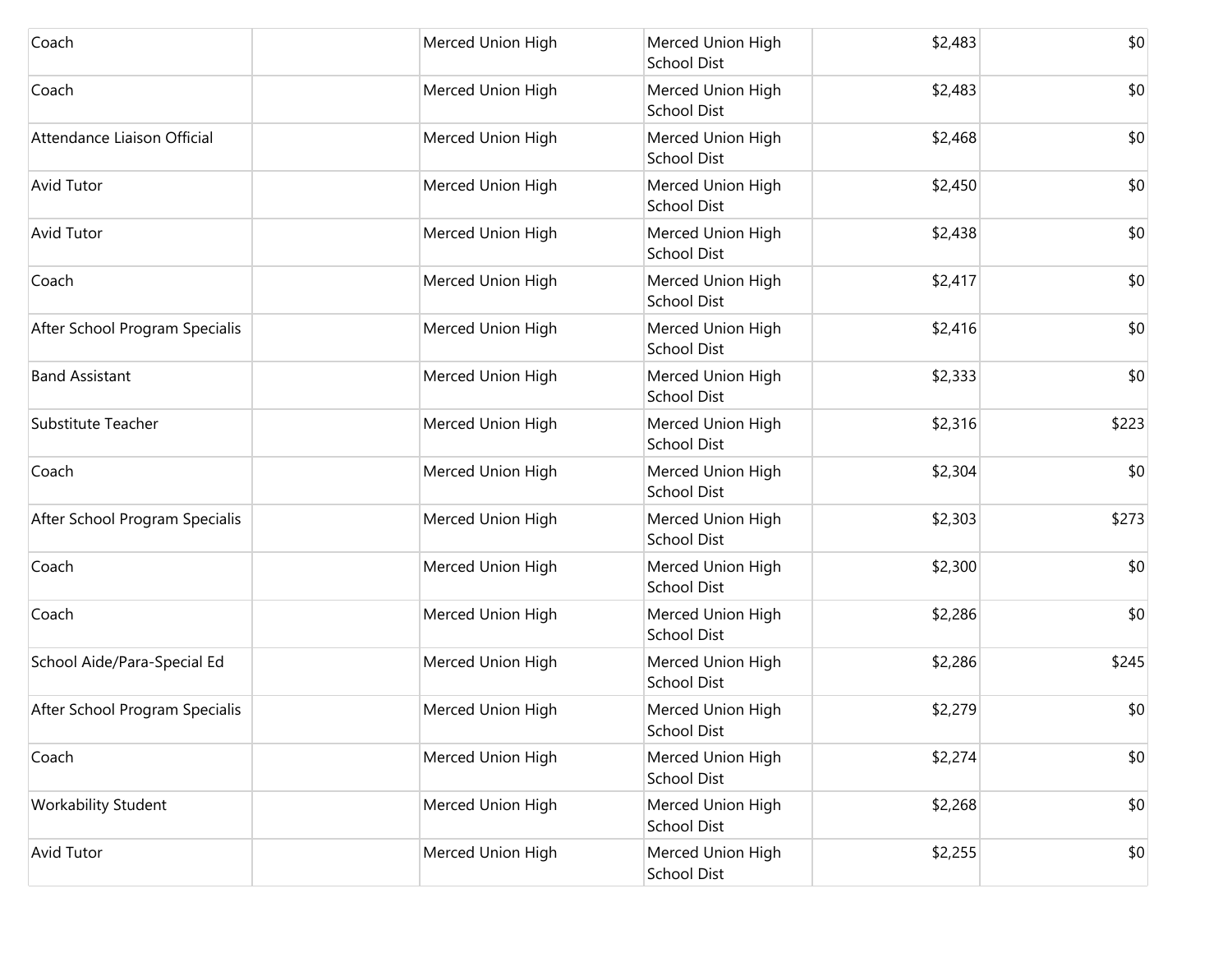| Coach                      | Merced Union High | Merced Union High<br><b>School Dist</b> | \$2,235 | \$0 |
|----------------------------|-------------------|-----------------------------------------|---------|-----|
| Workability Student        | Merced Union High | Merced Union High<br><b>School Dist</b> | \$2,228 | \$0 |
| Coach                      | Merced Union High | Merced Union High<br><b>School Dist</b> | \$2,218 | \$0 |
| <b>Workability Student</b> | Merced Union High | Merced Union High<br><b>School Dist</b> | \$2,214 | \$0 |
| Coach                      | Merced Union High | Merced Union High<br><b>School Dist</b> | \$2,200 | \$0 |
| Music Assistant            | Merced Union High | Merced Union High<br><b>School Dist</b> | \$2,200 | \$0 |
| Coach                      | Merced Union High | Merced Union High<br><b>School Dist</b> | \$2,199 | \$0 |
| Coach                      | Merced Union High | Merced Union High<br><b>School Dist</b> | \$2,190 | \$0 |
| Coach                      | Merced Union High | Merced Union High<br><b>School Dist</b> | \$2,190 | \$0 |
| Avid Tutor                 | Merced Union High | Merced Union High<br><b>School Dist</b> | \$2,175 | \$0 |
| Coach                      | Merced Union High | Merced Union High<br><b>School Dist</b> | \$2,170 | \$0 |
| Coach                      | Merced Union High | Merced Union High<br><b>School Dist</b> | \$2,161 | \$0 |
| <b>Avid Tutor</b>          | Merced Union High | Merced Union High<br><b>School Dist</b> | \$2,160 | \$0 |
| Campus Liaison Official    | Merced Union High | Merced Union High<br><b>School Dist</b> | \$2,152 | \$0 |
| <b>Avid Tutor</b>          | Merced Union High | Merced Union High<br><b>School Dist</b> | \$2,150 | \$0 |
| Substitute Teacher         | Merced Union High | Merced Union High<br><b>School Dist</b> | \$2,136 | \$0 |
| Cafeteria Helper           | Merced Union High | Merced Union High<br><b>School Dist</b> | \$2,129 | \$0 |
| Coach                      | Merced Union High | Merced Union High<br><b>School Dist</b> | \$2,113 | \$0 |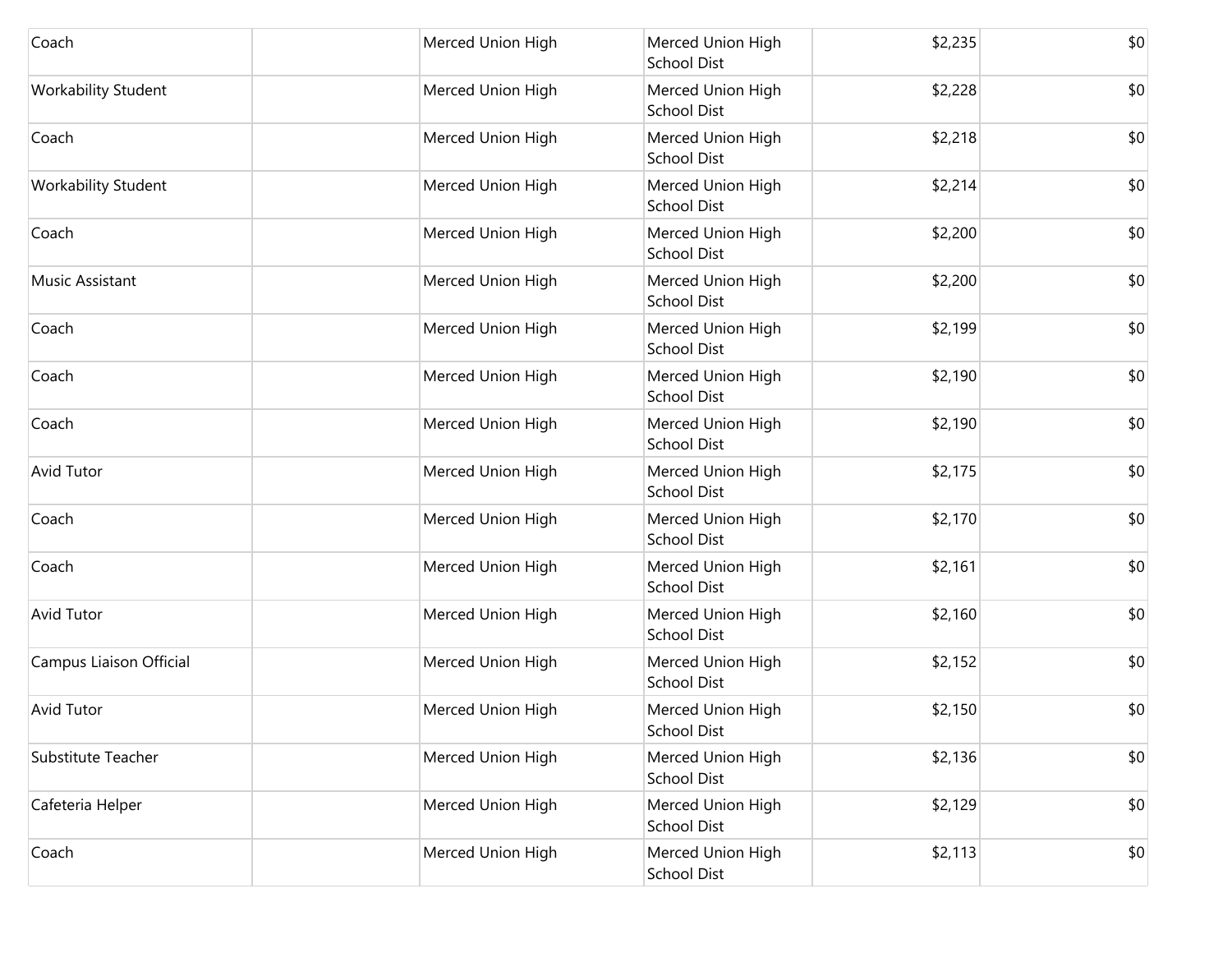| Substitute Teacher | Merced Union High | Merced Union High<br><b>School Dist</b> | \$2,112 | \$207 |
|--------------------|-------------------|-----------------------------------------|---------|-------|
| Substitute Teacher | Merced Union High | Merced Union High<br><b>School Dist</b> | \$2,100 | \$0   |
| Coach              | Merced Union High | Merced Union High<br><b>School Dist</b> | \$2,099 | \$0   |
| <b>Esl Teacher</b> | Merced Union High | Merced Union High<br><b>School Dist</b> | \$2,097 | \$225 |
| Coach              | Merced Union High | Merced Union High<br><b>School Dist</b> | \$2,090 | \$0   |
| Coach              | Merced Union High | Merced Union High<br><b>School Dist</b> | \$2,090 | \$223 |
| Coach              | Merced Union High | Merced Union High<br><b>School Dist</b> | \$2,090 | \$0   |
| Coach              | Merced Union High | Merced Union High<br><b>School Dist</b> | \$2,090 | \$0   |
| Coach              | Merced Union High | Merced Union High<br>School Dist        | \$2,090 | \$0   |
| Coach              | Merced Union High | Merced Union High<br><b>School Dist</b> | \$2,090 | \$0   |
| Coach              | Merced Union High | Merced Union High<br><b>School Dist</b> | \$2,086 | \$0   |
| Coach              | Merced Union High | Merced Union High<br><b>School Dist</b> | \$2,073 | \$0   |
| Coach              | Merced Union High | Merced Union High<br><b>School Dist</b> | \$2,069 | \$0   |
| Avid Tutor         | Merced Union High | Merced Union High<br><b>School Dist</b> | \$2,050 | \$0   |
| Coach              | Merced Union High | Merced Union High<br>School Dist        | \$2,018 | \$0   |
| Coach              | Merced Union High | Merced Union High<br><b>School Dist</b> | \$2,000 | \$0   |
| Coach              | Merced Union High | Merced Union High<br><b>School Dist</b> | \$2,000 | \$0   |
| Coach              | Merced Union High | Merced Union High<br>School Dist        | \$2,000 | \$0   |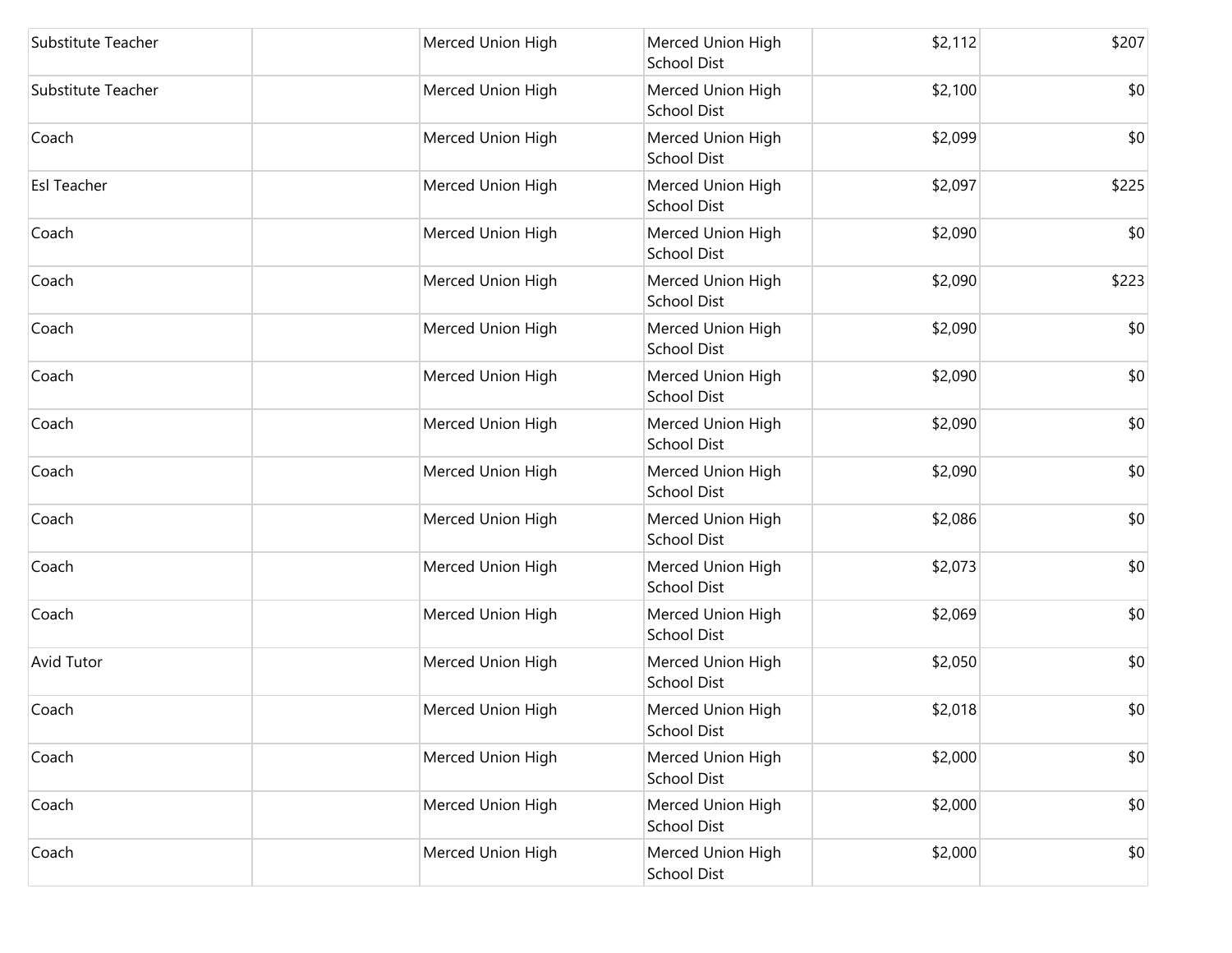| Coach                       | Merced Union High | Merced Union High<br><b>School Dist</b> | \$2,000 | \$0   |
|-----------------------------|-------------------|-----------------------------------------|---------|-------|
| Coach                       | Merced Union High | Merced Union High<br><b>School Dist</b> | \$2,000 | \$0   |
| Coach                       | Merced Union High | Merced Union High<br><b>School Dist</b> | \$2,000 | \$178 |
| Coach                       | Merced Union High | Merced Union High<br><b>School Dist</b> | \$2,000 | \$0   |
| Coach                       | Merced Union High | Merced Union High<br><b>School Dist</b> | \$2,000 | \$0   |
| School Aide/Para-Special Ed | Merced Union High | Merced Union High<br><b>School Dist</b> | \$2,000 | \$0   |
| Coach                       | Merced Union High | Merced Union High<br><b>School Dist</b> | \$2,000 | \$0   |
| School Aide/Para-Comp Ed    | Merced Union High | Merced Union High<br><b>School Dist</b> | \$2,000 | \$0   |
| Coach                       | Merced Union High | Merced Union High<br><b>School Dist</b> | \$2,000 | \$0   |
| Coach                       | Merced Union High | Merced Union High<br><b>School Dist</b> | \$2,000 | \$0   |
| Relief Bus Driver           | Merced Union High | Merced Union High<br><b>School Dist</b> | \$2,000 | \$0   |
| Coach                       | Merced Union High | Merced Union High<br><b>School Dist</b> | \$2,000 | \$0   |
| Coach                       | Merced Union High | Merced Union High<br>School Dist        | \$2,000 | \$0   |
| Coach                       | Merced Union High | Merced Union High<br><b>School Dist</b> | \$2,000 | \$0   |
| Coach                       | Merced Union High | Merced Union High<br><b>School Dist</b> | \$2,000 | \$0   |
| Coach                       | Merced Union High | Merced Union High<br><b>School Dist</b> | \$2,000 | \$0   |
| Coach                       | Merced Union High | Merced Union High<br><b>School Dist</b> | \$2,000 | \$0   |
| Coach                       | Merced Union High | Merced Union High<br>School Dist        | \$2,000 | \$0   |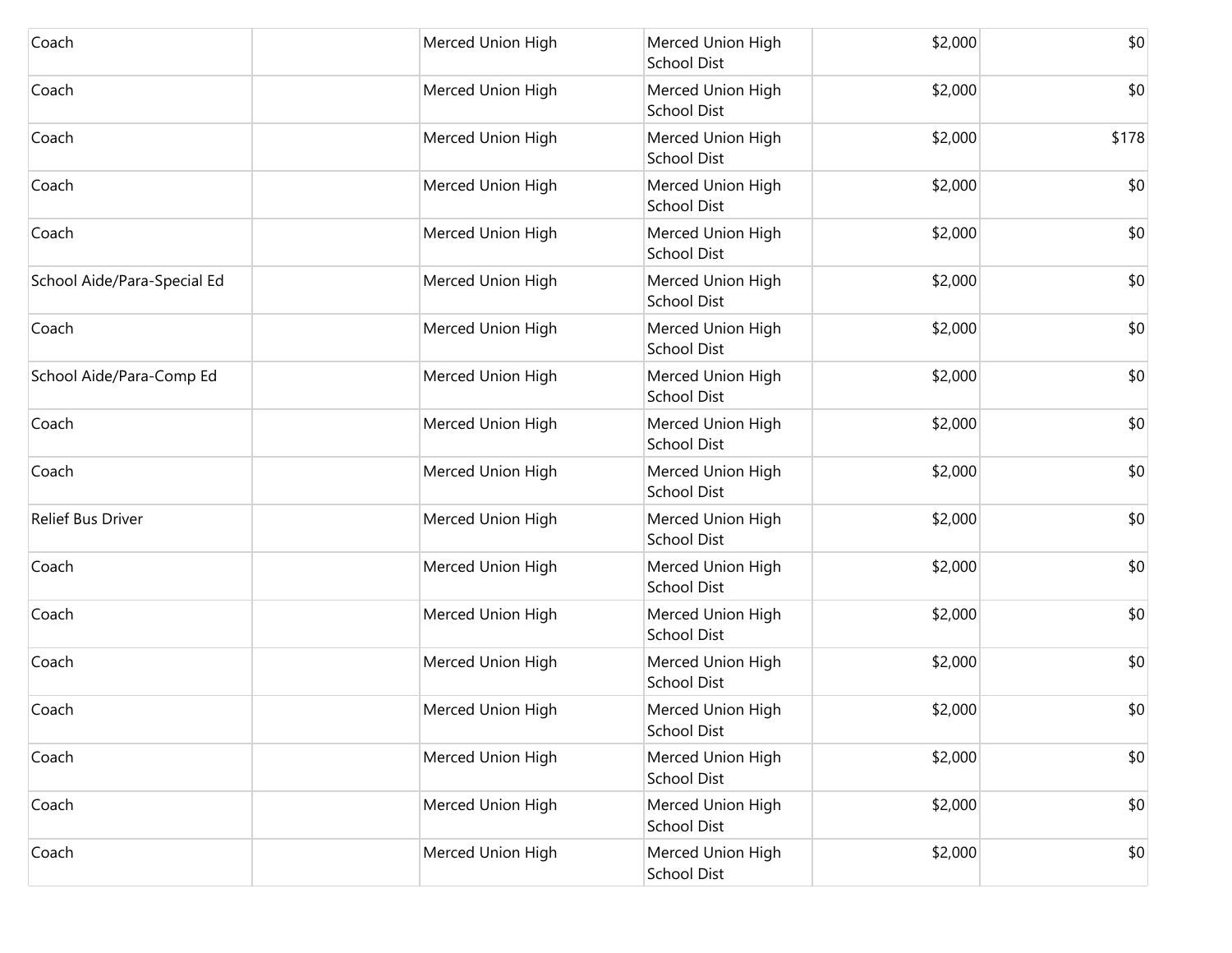| Mas Teacher                | Merced Union High | Merced Union High<br><b>School Dist</b> | \$1,993 | \$177 |
|----------------------------|-------------------|-----------------------------------------|---------|-------|
| Percussion Instructor      | Merced Union High | Merced Union High<br><b>School Dist</b> | \$1,990 | \$0   |
| Avid Tutor                 | Merced Union High | Merced Union High<br><b>School Dist</b> | \$1,978 | \$0   |
| <b>Student Cashier</b>     | Merced Union High | Merced Union High<br><b>School Dist</b> | \$1,978 | \$0   |
| Coach                      | Merced Union High | Merced Union High<br><b>School Dist</b> | \$1,961 | \$0   |
| Substitute Teacher         | Merced Union High | Merced Union High<br><b>School Dist</b> | \$1,952 | \$0   |
| Substitute Teacher         | Merced Union High | Merced Union High<br><b>School Dist</b> | \$1,944 | \$0   |
| Substitute Teacher         | Merced Union High | Merced Union High<br><b>School Dist</b> | \$1,944 | \$0   |
| Substitute Teacher         | Merced Union High | Merced Union High<br><b>School Dist</b> | \$1,941 | \$175 |
| <b>Workability Student</b> | Merced Union High | Merced Union High<br><b>School Dist</b> | \$1,940 | \$0   |
| Substitute Teacher         | Merced Union High | Merced Union High<br><b>School Dist</b> | \$1,932 | \$176 |
| Coach                      | Merced Union High | Merced Union High<br><b>School Dist</b> | \$1,904 | \$0   |
| Coach                      | Merced Union High | Merced Union High<br><b>School Dist</b> | \$1,904 | \$169 |
| Coach                      | Merced Union High | Merced Union High<br><b>School Dist</b> | \$1,904 | \$0   |
| Avid Tutor                 | Merced Union High | Merced Union High<br><b>School Dist</b> | \$1,900 | \$0   |
| Substitute Teacher         | Merced Union High | Merced Union High<br><b>School Dist</b> | \$1,896 | \$168 |
| Avid Tutor                 | Merced Union High | Merced Union High<br><b>School Dist</b> | \$1,883 | \$0   |
| <b>Ticket Taker</b>        | Merced Union High | Merced Union High<br>School Dist        | \$1,875 | \$0   |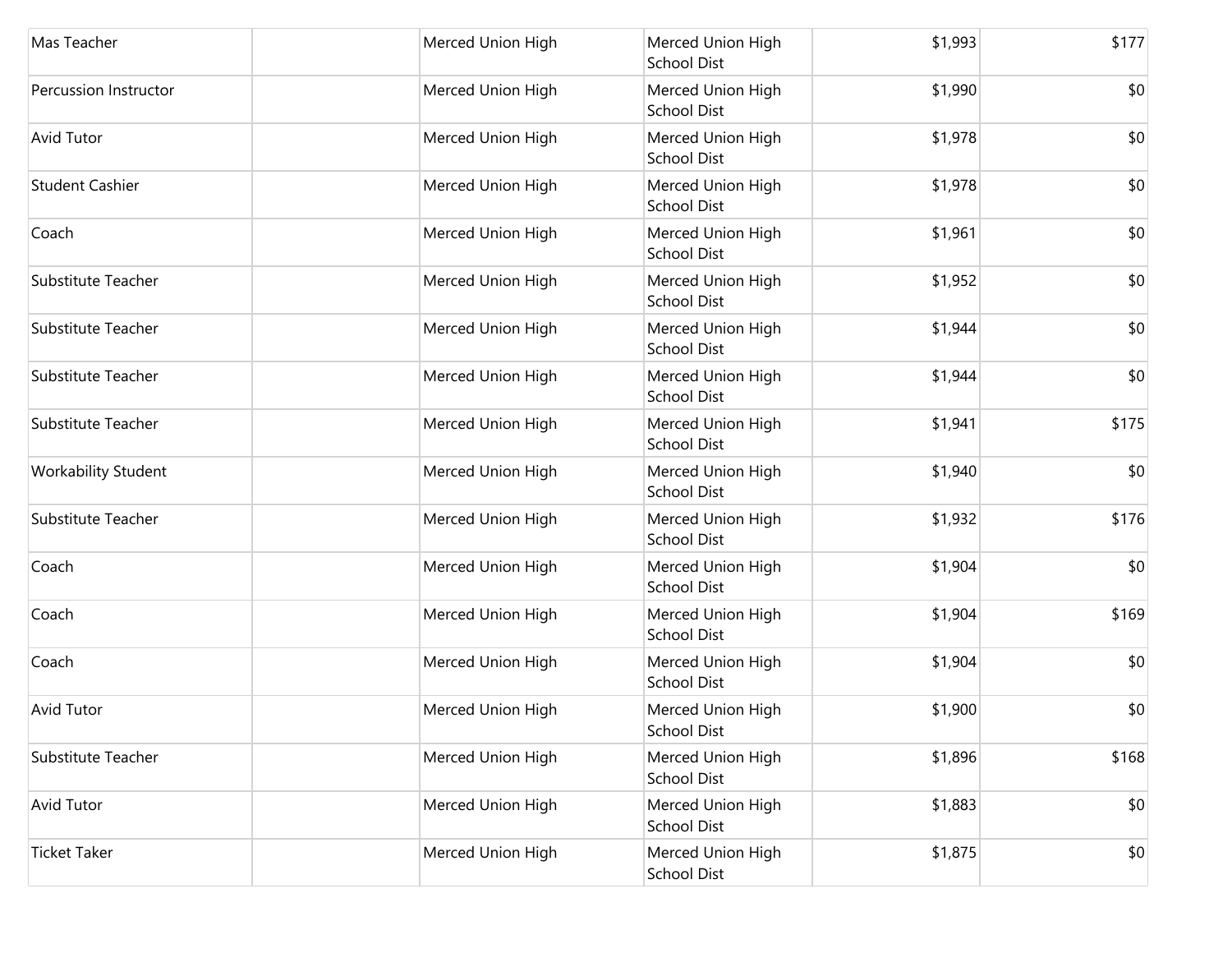| Substitute Teacher         | Merced Union High | Merced Union High<br>School Dist        | \$1,872 | \$0   |
|----------------------------|-------------------|-----------------------------------------|---------|-------|
| Substitute Teacher         | Merced Union High | Merced Union High<br>School Dist        | \$1,860 | \$0   |
| Avid Tutor                 | Merced Union High | Merced Union High<br><b>School Dist</b> | \$1,835 | \$0   |
| Coach                      | Merced Union High | Merced Union High<br>School Dist        | \$1,835 | \$0   |
| Workability Student        | Merced Union High | Merced Union High<br>School Dist        | \$1,832 | \$23  |
| Coach                      | Merced Union High | Merced Union High<br>School Dist        | \$1,814 | \$0   |
| Colorguard Instructor      | Merced Union High | Merced Union High<br><b>School Dist</b> | \$1,813 | \$0   |
| Cafeteria Helper           | Merced Union High | Merced Union High<br>School Dist        | \$1,792 | \$0   |
| Workability Student        | Merced Union High | Merced Union High<br>School Dist        | \$1,780 | \$0   |
| Coach                      | Merced Union High | Merced Union High<br>School Dist        | \$1,779 | \$0   |
| <b>Workability Student</b> | Merced Union High | Merced Union High<br>School Dist        | \$1,778 | \$0   |
| Workability Student        | Merced Union High | Merced Union High<br>School Dist        | \$1,764 | \$0   |
| Substitute Teacher         | Merced Union High | Merced Union High<br>School Dist        | \$1,764 | \$157 |
| Coach                      | Merced Union High | Merced Union High<br>School Dist        | \$1,750 | \$0   |
| Substitute Teacher         | Merced Union High | Merced Union High<br><b>School Dist</b> | \$1,740 | \$169 |
| Pep Squad Advisor          | Merced Union High | Merced Union High<br><b>School Dist</b> | \$1,738 | \$0   |
| Coach                      | Merced Union High | Merced Union High<br>School Dist        | \$1,731 | \$0   |
| Coach                      | Merced Union High | Merced Union High<br><b>School Dist</b> | \$1,731 | \$0   |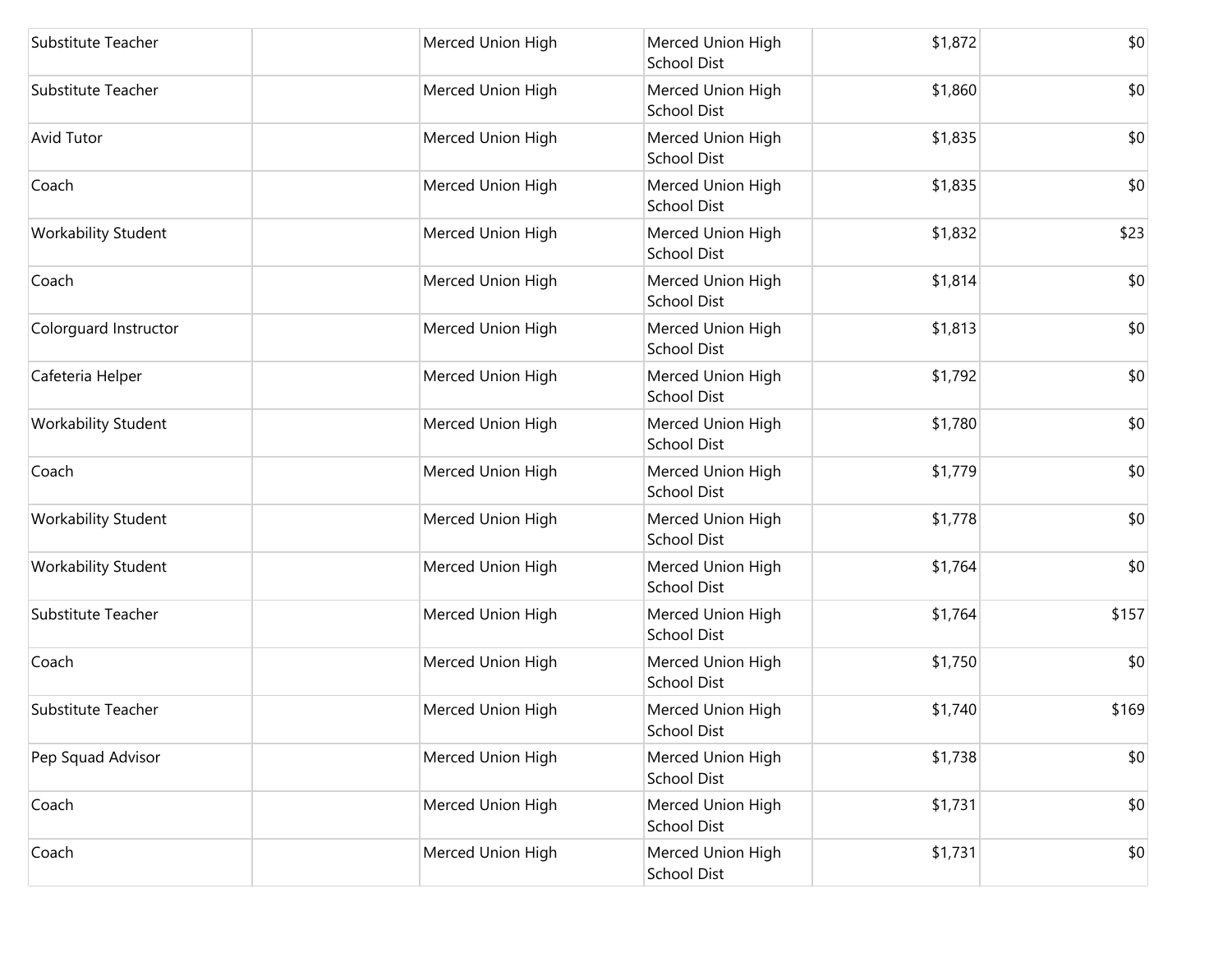| Substitute Teacher         | Merced Union High | Merced Union High<br><b>School Dist</b> | \$1,722 | \$167 |
|----------------------------|-------------------|-----------------------------------------|---------|-------|
| Workability Student        | Merced Union High | Merced Union High<br><b>School Dist</b> | \$1,717 | \$0   |
| Substitute Teacher         | Merced Union High | Merced Union High<br><b>School Dist</b> | \$1,710 | \$167 |
| <b>Substitute Teacher</b>  | Merced Union High | Merced Union High<br><b>School Dist</b> | \$1,704 | \$0   |
| Coach                      | Merced Union High | Merced Union High<br>School Dist        | \$1,700 | \$0   |
| Substitute Teacher         | Merced Union High | Merced Union High<br><b>School Dist</b> | \$1,691 | \$0   |
| Workability Student        | Merced Union High | Merced Union High<br><b>School Dist</b> | \$1,674 | \$0   |
| Scholar Of Merit           | Merced Union High | Merced Union High<br><b>School Dist</b> | \$1,665 | \$0   |
| <b>Avid Tutor</b>          | Merced Union High | Merced Union High<br>School Dist        | \$1,660 | \$0   |
| <b>Substitute Teacher</b>  | Merced Union High | Merced Union High<br><b>School Dist</b> | \$1,656 | \$178 |
| <b>Workability Student</b> | Merced Union High | Merced Union High<br><b>School Dist</b> | \$1,643 | \$0   |
| Workability Student        | Merced Union High | Merced Union High<br><b>School Dist</b> | \$1,638 | \$0   |
| <b>Avid Tutor</b>          | Merced Union High | Merced Union High<br><b>School Dist</b> | \$1,630 | \$0   |
| <b>Avid Tutor</b>          | Merced Union High | Merced Union High<br><b>School Dist</b> | \$1,595 | \$0   |
| Substitute Teacher         | Merced Union High | Merced Union High<br><b>School Dist</b> | \$1,592 | \$0   |
| Coach                      | Merced Union High | Merced Union High<br><b>School Dist</b> | \$1,590 | \$0   |
| <b>Student Teacher</b>     | Merced Union High | Merced Union High<br><b>School Dist</b> | \$1,584 | \$0   |
| Coach                      | Merced Union High | Merced Union High<br>School Dist        | \$1,571 | \$0   |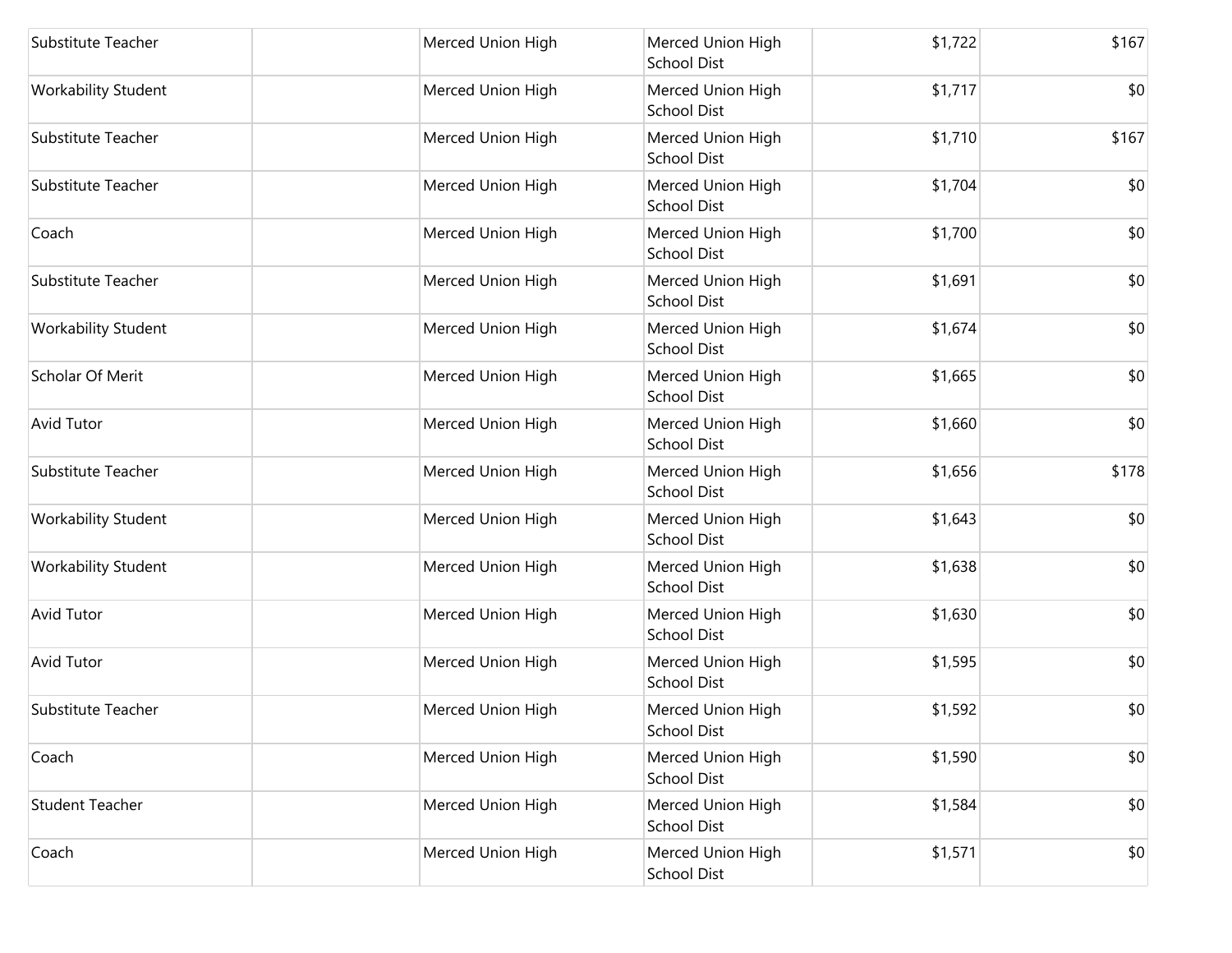| Substitute Teacher    | Merced Union High | Merced Union High<br><b>School Dist</b> | \$1,570 | \$139 |
|-----------------------|-------------------|-----------------------------------------|---------|-------|
| Avid Tutor            | Merced Union High | Merced Union High<br><b>School Dist</b> | \$1,570 | \$0   |
| Workability Student   | Merced Union High | Merced Union High<br><b>School Dist</b> | \$1,562 | \$0   |
| Coach                 | Merced Union High | Merced Union High<br><b>School Dist</b> | \$1,559 | \$0   |
| Drumline Advisor      | Merced Union High | Merced Union High<br><b>School Dist</b> | \$1,554 | \$0   |
| Drumline Advisor      | Merced Union High | Merced Union High<br><b>School Dist</b> | \$1,554 | \$0   |
| Coach                 | Merced Union High | Merced Union High<br><b>School Dist</b> | \$1,548 | \$0   |
| Substitute Teacher    | Merced Union High | Merced Union High<br><b>School Dist</b> | \$1,548 | \$166 |
| Substitute Teacher    | Merced Union High | Merced Union High<br><b>School Dist</b> | \$1,548 | \$0   |
| Coach                 | Merced Union High | Merced Union High<br><b>School Dist</b> | \$1,543 | \$0   |
| Coach                 | Merced Union High | Merced Union High<br><b>School Dist</b> | \$1,543 | \$0   |
| Substitute Teacher    | Merced Union High | Merced Union High<br><b>School Dist</b> | \$1,524 | \$164 |
| Avid Tutor            | Merced Union High | Merced Union High<br><b>School Dist</b> | \$1,520 | \$0   |
| Colorguard Instructor | Merced Union High | Merced Union High<br><b>School Dist</b> | \$1,500 | \$0   |
| Coach                 | Merced Union High | Merced Union High<br><b>School Dist</b> | \$1,500 | \$0   |
| M100 Instructor       | Merced Union High | Merced Union High<br><b>School Dist</b> | \$1,500 | \$0   |
| Coach                 | Merced Union High | Merced Union High<br><b>School Dist</b> | \$1,500 | \$0   |
| Percussion Coach      | Merced Union High | Merced Union High<br>School Dist        | \$1,500 | \$0   |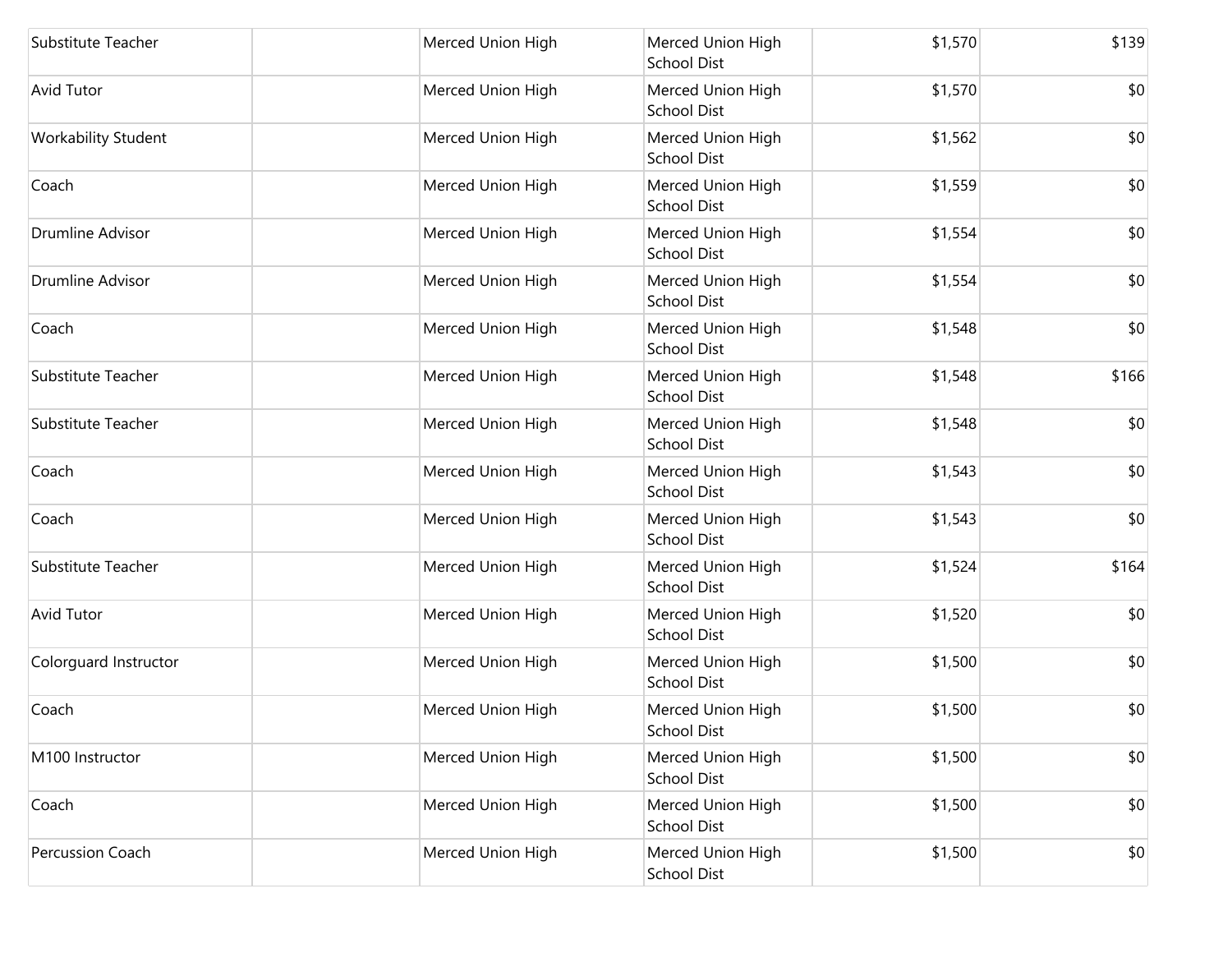| Coach                      | Merced Union High | Merced Union High<br><b>School Dist</b> | \$1,500 | \$0   |
|----------------------------|-------------------|-----------------------------------------|---------|-------|
| Coach                      | Merced Union High | Merced Union High<br><b>School Dist</b> | \$1,500 | \$0   |
| Coach                      | Merced Union High | Merced Union High<br><b>School Dist</b> | \$1,500 | \$0   |
| Pep Squad Advisor          | Merced Union High | Merced Union High<br><b>School Dist</b> | \$1,500 | \$0   |
| Coach                      | Merced Union High | Merced Union High<br><b>School Dist</b> | \$1,500 | \$0   |
| Coach                      | Merced Union High | Merced Union High<br><b>School Dist</b> | \$1,500 | \$0   |
| Coach                      | Merced Union High | Merced Union High<br><b>School Dist</b> | \$1,500 | \$0   |
| Coach                      | Merced Union High | Merced Union High<br><b>School Dist</b> | \$1,500 | \$0   |
| Coach                      | Merced Union High | Merced Union High<br><b>School Dist</b> | \$1,500 | \$0   |
| Colorguard Instructor      | Merced Union High | Merced Union High<br><b>School Dist</b> | \$1,500 | \$0   |
| Coach                      | Merced Union High | Merced Union High<br><b>School Dist</b> | \$1,500 | \$0   |
| Coach                      | Merced Union High | Merced Union High<br><b>School Dist</b> | \$1,490 | \$160 |
| Drumline Advisor           | Merced Union High | Merced Union High<br>School Dist        | \$1,490 | \$0   |
| Coach                      | Merced Union High | Merced Union High<br><b>School Dist</b> | \$1,490 | \$0   |
| Drumline Advisor           | Merced Union High | Merced Union High<br><b>School Dist</b> | \$1,490 | \$0   |
| <b>Workability Student</b> | Merced Union High | Merced Union High<br><b>School Dist</b> | \$1,476 | \$0   |
| <b>Workability Student</b> | Merced Union High | Merced Union High<br><b>School Dist</b> | \$1,467 | \$0   |
| Coach                      | Merced Union High | Merced Union High<br>School Dist        | \$1,463 | \$0   |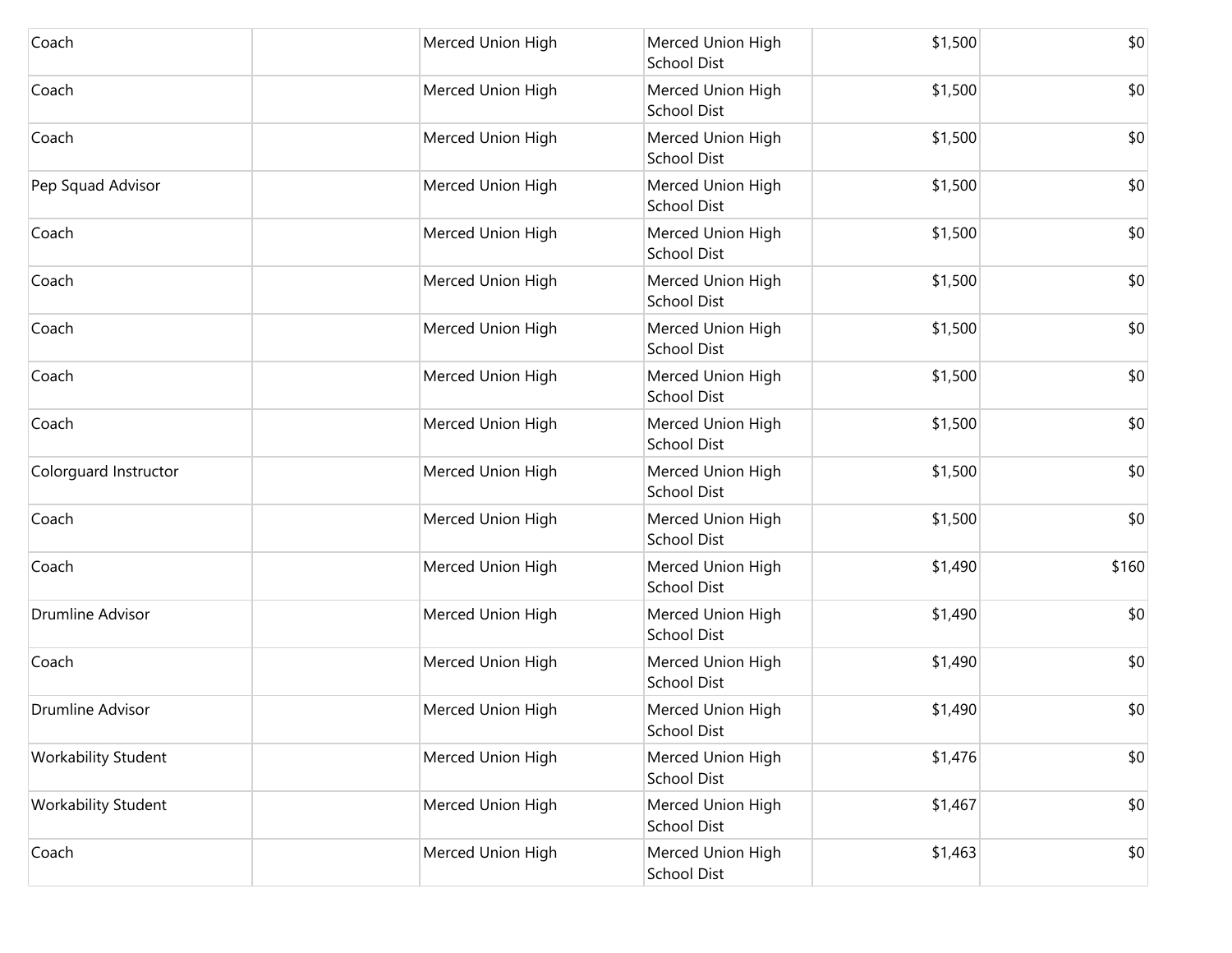| Coach               | Merced Union High | Merced Union High<br>School Dist        | \$1,463 | \$0   |
|---------------------|-------------------|-----------------------------------------|---------|-------|
| Coach               | Merced Union High | Merced Union High<br>School Dist        | \$1,461 | \$0   |
| Coach               | Merced Union High | Merced Union High<br><b>School Dist</b> | \$1,460 | \$0   |
| Relief Bus Driver   | Merced Union High | Merced Union High<br>School Dist        | \$1,455 | \$0   |
| Substitute Teacher  | Merced Union High | Merced Union High<br>School Dist        | \$1,452 | \$129 |
| Coach               | Merced Union High | Merced Union High<br>School Dist        | \$1,450 | \$129 |
| Coach               | Merced Union High | Merced Union High<br><b>School Dist</b> | \$1,450 | \$0   |
| Avid Tutor          | Merced Union High | Merced Union High<br>School Dist        | \$1,440 | \$0   |
| Substitute Teacher  | Merced Union High | Merced Union High<br>School Dist        | \$1,440 | \$0   |
| Teacher             | Merced Union High | Merced Union High<br>School Dist        | \$1,440 | \$0   |
| Substitute Teacher  | Merced Union High | Merced Union High<br>School Dist        | \$1,440 | \$128 |
| Workability Student | Merced Union High | Merced Union High<br>School Dist        | \$1,436 | \$0   |
| Coach               | Merced Union High | Merced Union High<br>School Dist        | \$1,428 | \$0   |
| Coach               | Merced Union High | Merced Union High<br>School Dist        | \$1,428 | \$0   |
| Coach               | Merced Union High | Merced Union High<br><b>School Dist</b> | \$1,428 | \$0   |
| Coach               | Merced Union High | Merced Union High<br><b>School Dist</b> | \$1,421 | \$0   |
| Substitute Teacher  | Merced Union High | Merced Union High<br><b>School Dist</b> | \$1,416 | \$126 |
| Substitute Teacher  | Merced Union High | Merced Union High<br><b>School Dist</b> | \$1,415 | \$0   |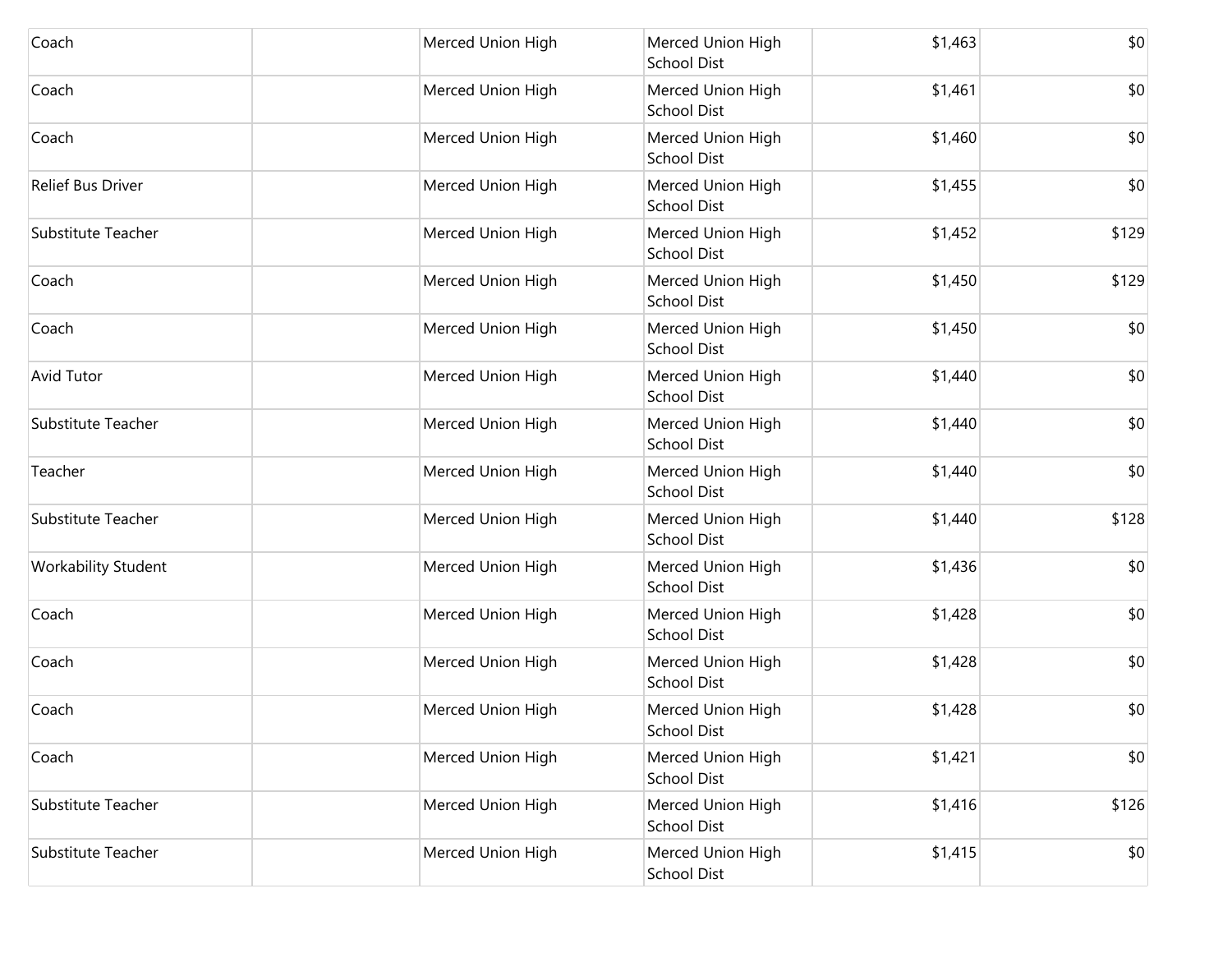| <b>Student Cashier</b>     | Merced Union High | Merced Union High<br><b>School Dist</b> | \$1,413 | \$0   |
|----------------------------|-------------------|-----------------------------------------|---------|-------|
| Coach                      | Merced Union High | Merced Union High<br><b>School Dist</b> | \$1,407 | \$0   |
| Coach                      | Merced Union High | Merced Union High<br><b>School Dist</b> | \$1,394 | \$0   |
| <b>Workability Student</b> | Merced Union High | Merced Union High<br><b>School Dist</b> | \$1,364 | \$0   |
| Coach                      | Merced Union High | Merced Union High<br><b>School Dist</b> | \$1,359 | \$0   |
| Coach                      | Merced Union High | Merced Union High<br><b>School Dist</b> | \$1,350 | \$0   |
| Teacher                    | Merced Union High | Merced Union High<br><b>School Dist</b> | \$1,350 | \$0   |
| Coach                      | Merced Union High | Merced Union High<br><b>School Dist</b> | \$1,350 | \$120 |
| Workability Student        | Merced Union High | Merced Union High<br><b>School Dist</b> | \$1,339 | \$0   |
| Workability Student        | Merced Union High | Merced Union High<br><b>School Dist</b> | \$1,337 | \$0   |
| Coach                      | Merced Union High | Merced Union High<br><b>School Dist</b> | \$1,334 | \$0   |
| Coach                      | Merced Union High | Merced Union High<br><b>School Dist</b> | \$1,334 | \$0   |
| <b>Workability Student</b> | Merced Union High | Merced Union High<br><b>School Dist</b> | \$1,328 | \$0   |
| Coach                      | Merced Union High | Merced Union High<br><b>School Dist</b> | \$1,327 | \$118 |
| Esl Teacher                | Merced Union High | Merced Union High<br><b>School Dist</b> | \$1,326 | \$118 |
| Avid Tutor                 | Merced Union High | Merced Union High<br><b>School Dist</b> | \$1,320 | \$0   |
| Substitute Teacher         | Merced Union High | Merced Union High<br><b>School Dist</b> | \$1,320 | \$0   |
| Workability Student        | Merced Union High | Merced Union High<br><b>School Dist</b> | \$1,314 | \$0   |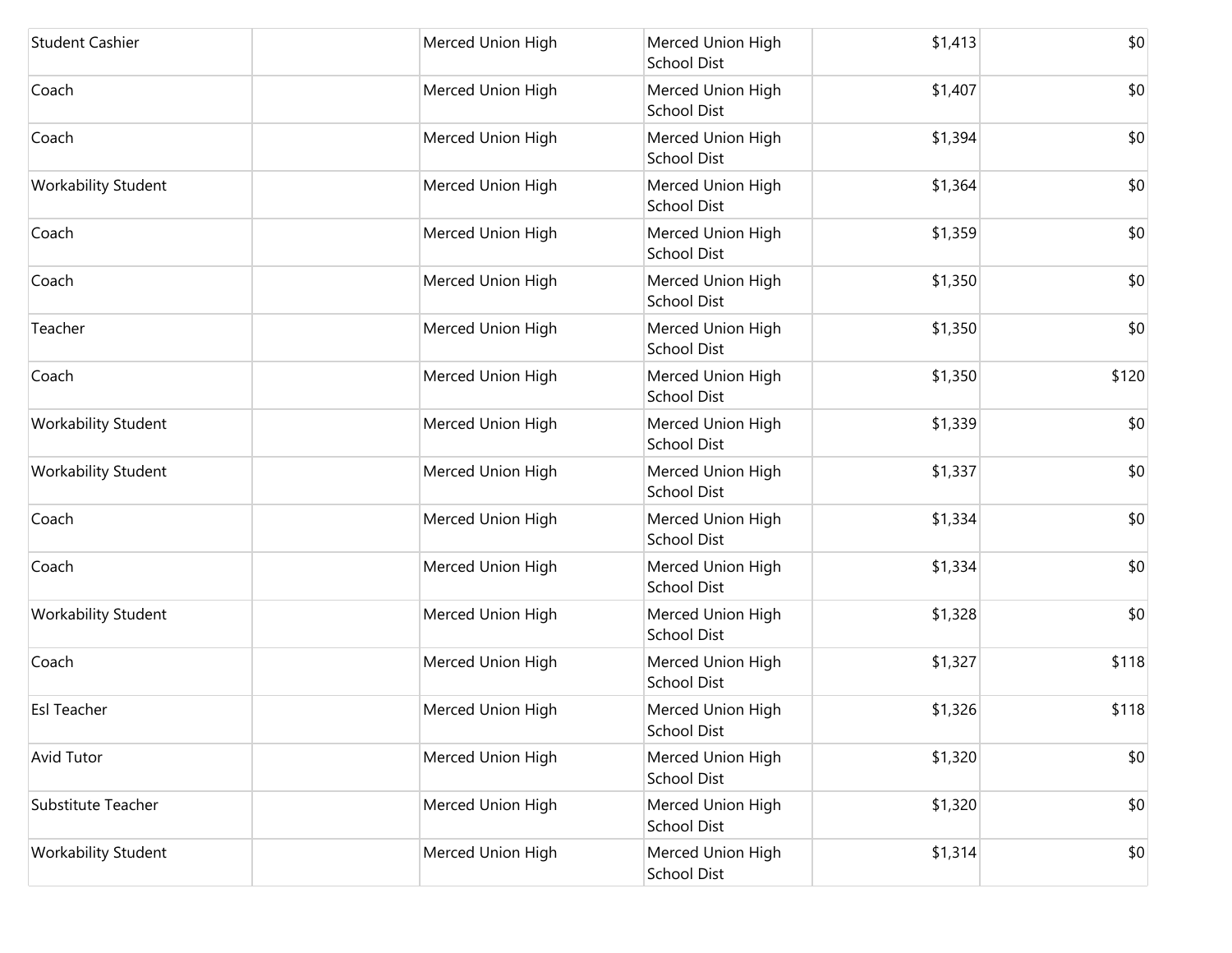| <b>Avid Tutor</b>                     | Merced Union High | Merced Union High<br><b>School Dist</b> | \$1,310 | \$0  |
|---------------------------------------|-------------------|-----------------------------------------|---------|------|
| <b>Transportation Shop Supervisor</b> | Merced Union High | Merced Union High<br><b>School Dist</b> | \$1,303 | \$0  |
| Coach                                 | Merced Union High | Merced Union High<br><b>School Dist</b> | \$1,303 | \$0  |
| Coach                                 | Merced Union High | Merced Union High<br><b>School Dist</b> | \$1,300 | \$0  |
| Coach                                 | Merced Union High | Merced Union High<br>School Dist        | \$1,300 | \$0  |
| Coach                                 | Merced Union High | Merced Union High<br><b>School Dist</b> | \$1,300 | \$0  |
| Pep Squad Advisor                     | Merced Union High | Merced Union High<br><b>School Dist</b> | \$1,295 | \$0  |
| Jv Pep Squad Advisor                  | Merced Union High | Merced Union High<br><b>School Dist</b> | \$1,295 | \$0  |
| Pep Squad Advisor                     | Merced Union High | Merced Union High<br><b>School Dist</b> | \$1,295 | \$0  |
| Pep Squad Advisor                     | Merced Union High | Merced Union High<br><b>School Dist</b> | \$1,295 | \$0  |
| <b>Student Cashier</b>                | Merced Union High | Merced Union High<br><b>School Dist</b> | \$1,292 | \$0  |
| Grounds Keeper                        | Merced Union High | Merced Union High<br><b>School Dist</b> | \$1,290 | \$26 |
| <b>Substitute Teacher</b>             | Merced Union High | Merced Union High<br><b>School Dist</b> | \$1,284 | \$18 |
| Substitute Teacher                    | Merced Union High | Merced Union High<br><b>School Dist</b> | \$1,284 | \$0  |
| Coach                                 | Merced Union High | Merced Union High<br><b>School Dist</b> | \$1,280 | \$0  |
| Coach                                 | Merced Union High | Merced Union High<br>School Dist        | \$1,280 | \$0  |
| Coach                                 | Merced Union High | Merced Union High<br><b>School Dist</b> | \$1,280 | \$0  |
| Workability Student                   | Merced Union High | Merced Union High<br>School Dist        | \$1,278 | \$0  |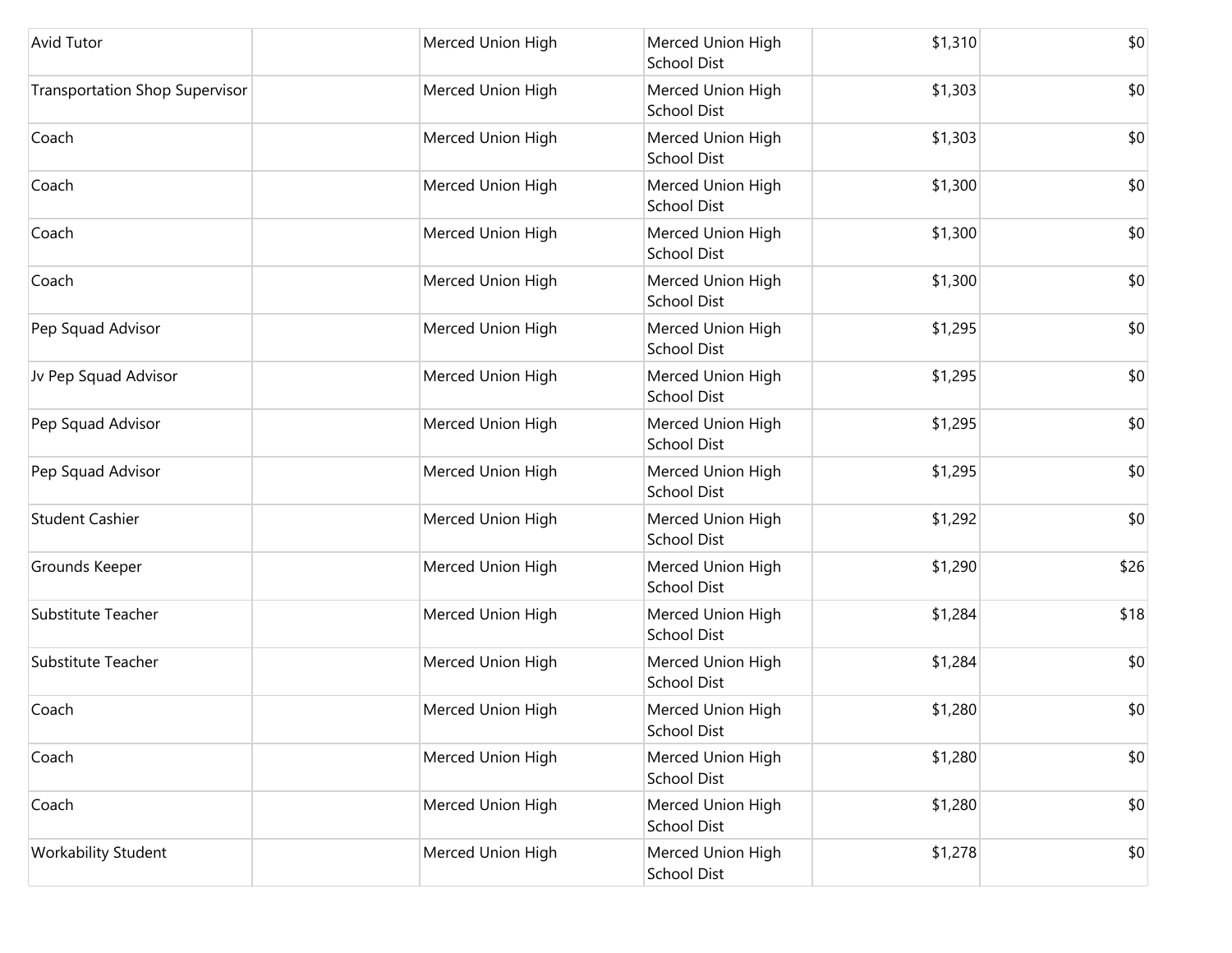| Avid Tutor                     | Merced Union High | Merced Union High<br><b>School Dist</b> | \$1,270 | \$0   |
|--------------------------------|-------------------|-----------------------------------------|---------|-------|
| After School Program Specialis | Merced Union High | Merced Union High<br><b>School Dist</b> | \$1,268 | \$0   |
| Teacher                        | Merced Union High | Merced Union High<br><b>School Dist</b> | \$1,260 | \$0   |
| Workability Student            | Merced Union High | Merced Union High<br><b>School Dist</b> | \$1,260 | \$0   |
| Assets Mas Teacher             | Merced Union High | Merced Union High<br>School Dist        | \$1,252 | \$134 |
| Coach                          | Merced Union High | Merced Union High<br><b>School Dist</b> | \$1,250 | \$0   |
| Coach                          | Merced Union High | Merced Union High<br><b>School Dist</b> | \$1,241 | \$0   |
| Cheer Instructor               | Merced Union High | Merced Union High<br><b>School Dist</b> | \$1,241 | \$0   |
| Coach                          | Merced Union High | Merced Union High<br><b>School Dist</b> | \$1,241 | \$0   |
| Coach                          | Merced Union High | Merced Union High<br><b>School Dist</b> | \$1,240 | \$0   |
| Substitute Teacher             | Merced Union High | Merced Union High<br><b>School Dist</b> | \$1,236 | \$110 |
| Coach                          | Merced Union High | Merced Union High<br><b>School Dist</b> | \$1,230 | \$0   |
| Workability Student            | Merced Union High | Merced Union High<br>School Dist        | \$1,215 | \$0   |
| <b>Substitute Teacher</b>      | Merced Union High | Merced Union High<br><b>School Dist</b> | \$1,214 | \$0   |
| Substitute Teacher             | Merced Union High | Merced Union High<br><b>School Dist</b> | \$1,212 | \$0   |
| Coach                          | Merced Union High | Merced Union High<br>School Dist        | \$1,200 | \$0   |
| Coach                          | Merced Union High | Merced Union High<br><b>School Dist</b> | \$1,200 | \$0   |
| Coach                          | Merced Union High | Merced Union High<br>School Dist        | \$1,200 | \$0   |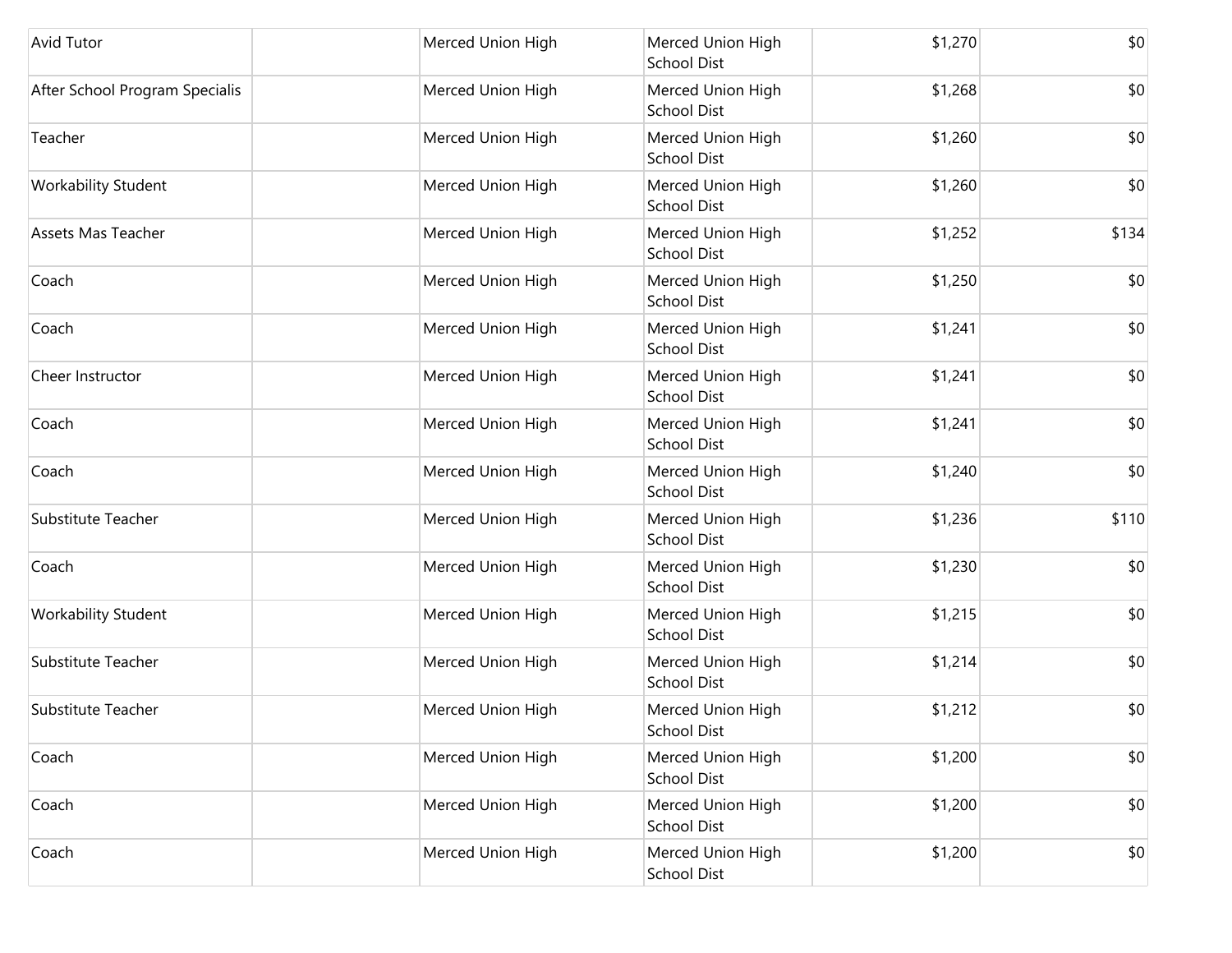| Coach                         | Merced Union High | Merced Union High<br><b>School Dist</b> | \$1,200 | \$0   |
|-------------------------------|-------------------|-----------------------------------------|---------|-------|
| Teacher                       | Merced Union High | Merced Union High<br><b>School Dist</b> | \$1,200 | \$0   |
| Coach                         | Merced Union High | Merced Union High<br><b>School Dist</b> | \$1,174 | \$0   |
| Coach                         | Merced Union High | Merced Union High<br><b>School Dist</b> | \$1,174 | \$104 |
| Esl Teacher                   | Merced Union High | Merced Union High<br><b>School Dist</b> | \$1,165 | \$125 |
| Cafeteria Helper              | Merced Union High | Merced Union High<br><b>School Dist</b> | \$1,165 | \$0   |
| Esl Teacher                   | Merced Union High | Merced Union High<br><b>School Dist</b> | \$1,164 | \$125 |
| Coach                         | Merced Union High | Merced Union High<br><b>School Dist</b> | \$1,156 | \$0   |
| Coach/Video Filmer            | Merced Union High | Merced Union High<br><b>School Dist</b> | \$1,145 | \$0   |
| Coach                         | Merced Union High | Merced Union High<br><b>School Dist</b> | \$1,145 | \$122 |
| Substitute Teacher            | Merced Union High | Merced Union High<br><b>School Dist</b> | \$1,140 | \$122 |
| Instructional Aide/Para-Sped  | Merced Union High | Merced Union High<br><b>School Dist</b> | \$1,139 | \$0   |
| Coach                         | Merced Union High | Merced Union High<br><b>School Dist</b> | \$1,135 | \$0   |
| Coach                         | Merced Union High | Merced Union High<br><b>School Dist</b> | \$1,135 | \$0   |
| Coach                         | Merced Union High | Merced Union High<br><b>School Dist</b> | \$1,135 | \$0   |
| Coach                         | Merced Union High | Merced Union High<br><b>School Dist</b> | \$1,135 | \$0   |
| Workability Student           | Merced Union High | Merced Union High<br><b>School Dist</b> | \$1,134 | \$0   |
| <b>Student Theatre Helper</b> | Merced Union High | Merced Union High<br><b>School Dist</b> | \$1,133 | \$0   |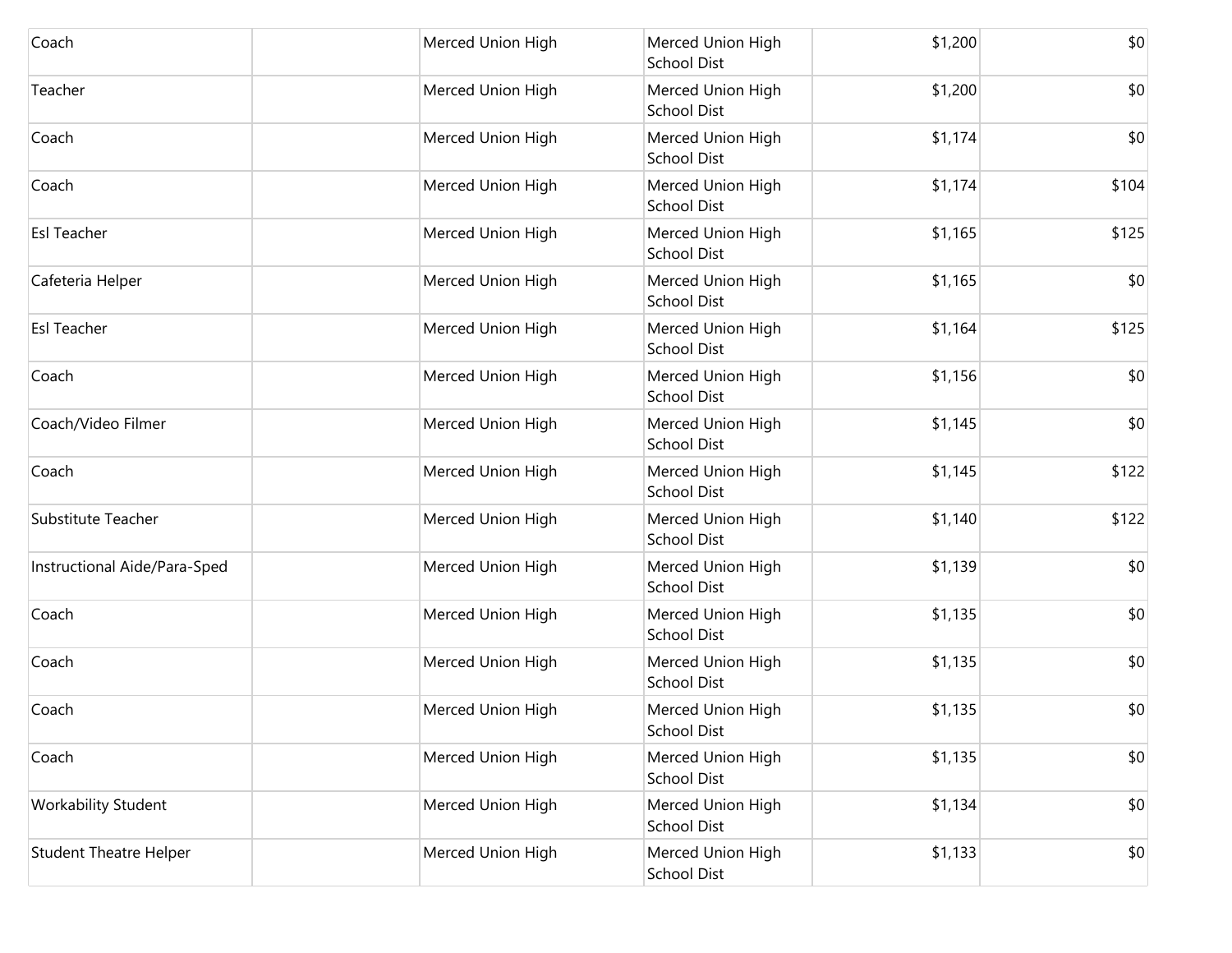| Substitute Teacher         | Merced Union High | Merced Union High<br><b>School Dist</b> | \$1,129 | \$0  |
|----------------------------|-------------------|-----------------------------------------|---------|------|
| Substitute Teacher         | Merced Union High | Merced Union High<br><b>School Dist</b> | \$1,118 | \$99 |
| Substitute Teacher         | Merced Union High | Merced Union High<br><b>School Dist</b> | \$1,116 | \$0  |
| Substitute Teacher         | Merced Union High | Merced Union High<br><b>School Dist</b> | \$1,116 | \$0  |
| <b>Avid Tutor</b>          | Merced Union High | Merced Union High<br><b>School Dist</b> | \$1,110 | \$0  |
| Substitute Teacher         | Merced Union High | Merced Union High<br><b>School Dist</b> | \$1,104 | \$0  |
| Coach                      | Merced Union High | Merced Union High<br><b>School Dist</b> | \$1,100 | \$0  |
| Coach                      | Merced Union High | Merced Union High<br><b>School Dist</b> | \$1,100 | \$0  |
| Coach                      | Merced Union High | Merced Union High<br><b>School Dist</b> | \$1,100 | \$0  |
| <b>Avid Tutor</b>          | Merced Union High | Merced Union High<br><b>School Dist</b> | \$1,098 | \$0  |
| Theatre Helper             | Merced Union High | Merced Union High<br><b>School Dist</b> | \$1,095 | \$0  |
| <b>Workability Student</b> | Merced Union High | Merced Union High<br><b>School Dist</b> | \$1,094 | \$0  |
| Coach                      | Merced Union High | Merced Union High<br><b>School Dist</b> | \$1,090 | \$0  |
| Workability Student        | Merced Union High | Merced Union High<br><b>School Dist</b> | \$1,089 | \$0  |
| <b>Physical Education</b>  | Merced Union High | Merced Union High<br><b>School Dist</b> | \$1,087 | \$97 |
| <b>Workability Student</b> | Merced Union High | Merced Union High<br><b>School Dist</b> | \$1,080 | \$0  |
| Workability Student        | Merced Union High | Merced Union High<br><b>School Dist</b> | \$1,080 | \$0  |
| <b>Workability Student</b> | Merced Union High | Merced Union High<br>School Dist        | \$1,080 | \$0  |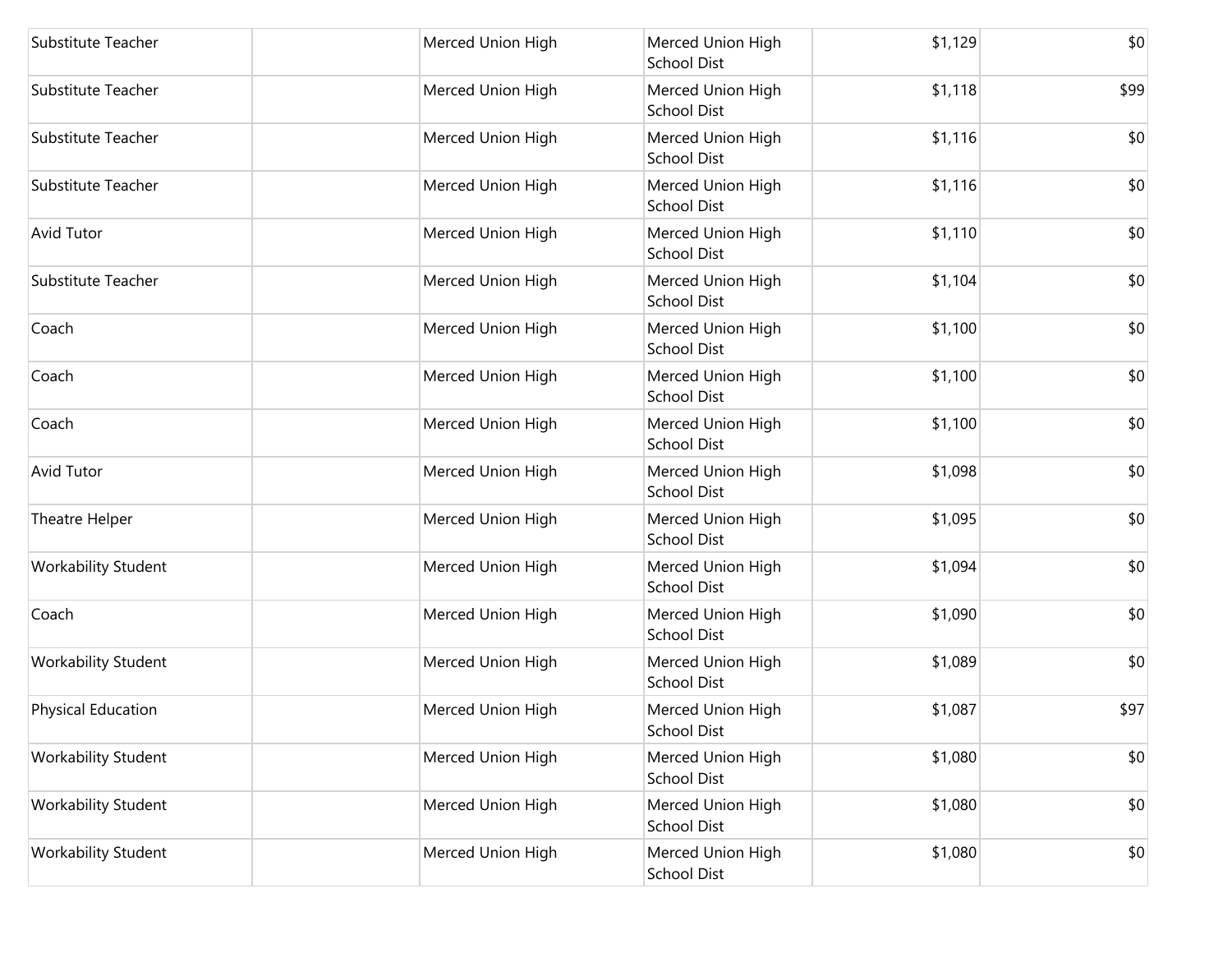| Campus Liaison Official        | Merced Union High | Merced Union High<br><b>School Dist</b> | \$1,076 | \$0   |
|--------------------------------|-------------------|-----------------------------------------|---------|-------|
| Substitute Teacher             | Merced Union High | Merced Union High<br><b>School Dist</b> | \$1,072 | \$97  |
| Substitute Teacher             | Merced Union High | Merced Union High<br>School Dist        | \$1,068 | \$102 |
| Substitute Teacher             | Merced Union High | Merced Union High<br>School Dist        | \$1,068 | \$111 |
| Coach                          | Merced Union High | Merced Union High<br><b>School Dist</b> | \$1,063 | \$0   |
| Teacher                        | Merced Union High | Merced Union High<br>School Dist        | \$1,062 | \$0   |
| Teacher                        | Merced Union High | Merced Union High<br><b>School Dist</b> | \$1,045 | \$0   |
| <b>Workability Student</b>     | Merced Union High | Merced Union High<br>School Dist        | \$1,044 | \$0   |
| <b>Workability Student</b>     | Merced Union High | Merced Union High<br>School Dist        | \$1,044 | \$0   |
| Substitute Teacher             | Merced Union High | Merced Union High<br>School Dist        | \$1,044 | \$0   |
| <b>Avid Tutor</b>              | Merced Union High | Merced Union High<br><b>School Dist</b> | \$1,040 | \$0   |
| <b>Workability Student</b>     | Merced Union High | Merced Union High<br>School Dist        | \$1,035 | \$0   |
| Substitute Teacher             | Merced Union High | Merced Union High<br>School Dist        | \$1,031 | \$0   |
| <b>Workability Student</b>     | Merced Union High | Merced Union High<br><b>School Dist</b> | \$1,031 | \$0   |
| <b>Workability Student</b>     | Merced Union High | Merced Union High<br><b>School Dist</b> | \$1,017 | \$0   |
| <b>Intervention Specialist</b> | Merced Union High | Merced Union High<br>School Dist        | \$1,016 | \$90  |
| <b>Workability Student</b>     | Merced Union High | Merced Union High<br><b>School Dist</b> | \$1,008 | \$0   |
| <b>Student Cashier</b>         | Merced Union High | Merced Union High<br>School Dist        | \$1,008 | \$0   |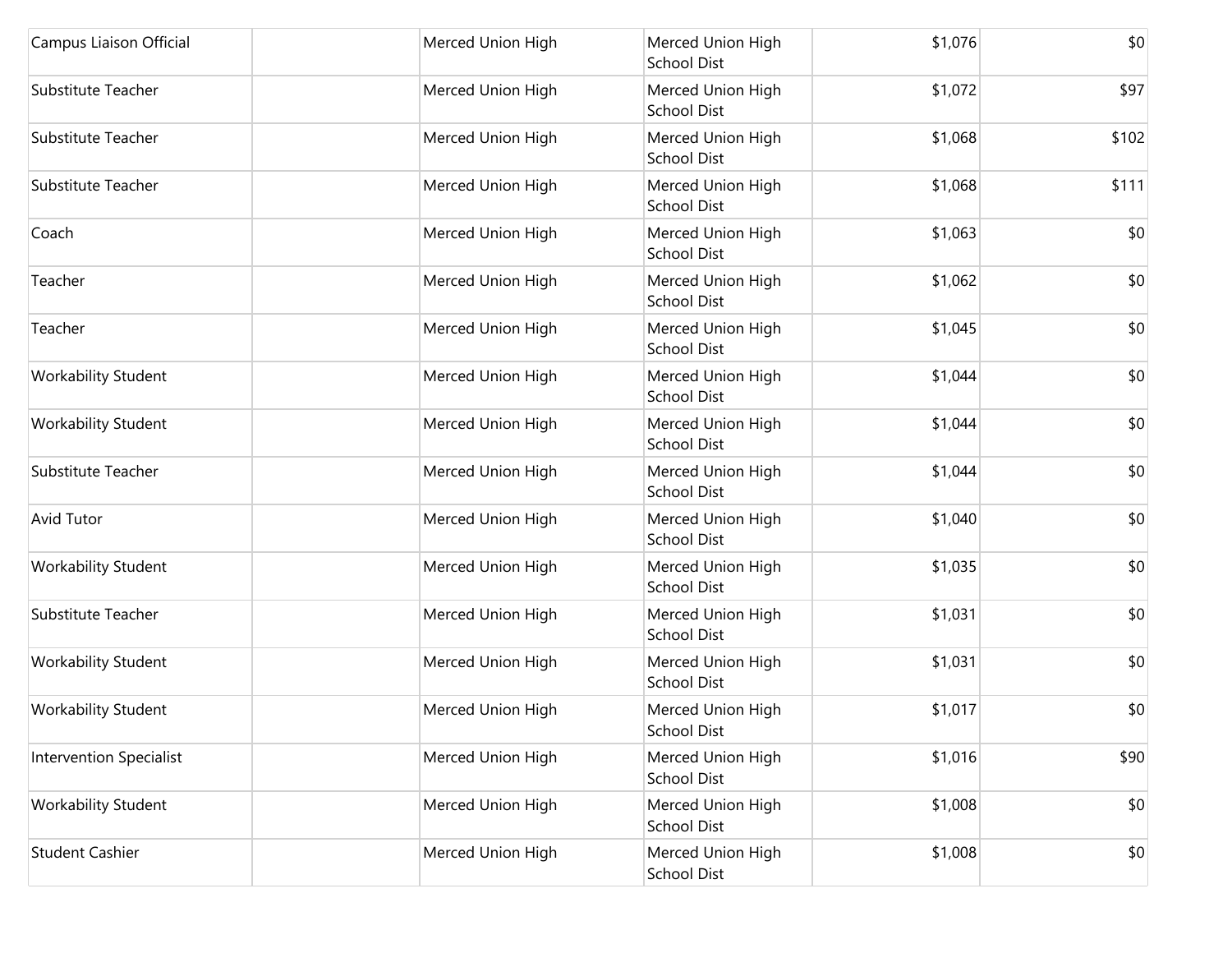| <b>Workability Student</b> | Merced Union High | Merced Union High<br><b>School Dist</b> | \$1,008 | \$0   |
|----------------------------|-------------------|-----------------------------------------|---------|-------|
| <b>Student Teacher</b>     | Merced Union High | Merced Union High<br><b>School Dist</b> | \$1,008 | \$108 |
| Workability Student        | Merced Union High | Merced Union High<br><b>School Dist</b> | \$1,008 | \$0   |
| Maintenance Worker II      | Merced Union High | Merced Union High<br><b>School Dist</b> | \$1,004 | \$97  |
| Coach                      | Merced Union High | Merced Union High<br><b>School Dist</b> | \$1,000 | \$0   |
| Coach                      | Merced Union High | Merced Union High<br><b>School Dist</b> | \$1,000 | \$0   |
| <b>Concession Manager</b>  | Merced Union High | Merced Union High<br><b>School Dist</b> | \$1,000 | \$0   |
| Coach                      | Merced Union High | Merced Union High<br><b>School Dist</b> | \$1,000 | \$0   |
| Coach                      | Merced Union High | Merced Union High<br>School Dist        | \$1,000 | \$0   |
| Coach                      | Merced Union High | Merced Union High<br><b>School Dist</b> | \$1,000 | \$0   |
| Coach                      | Merced Union High | Merced Union High<br><b>School Dist</b> | \$1,000 | \$0   |
| Percussion Instructor      | Merced Union High | Merced Union High<br><b>School Dist</b> | \$1,000 | \$0   |
| Coach                      | Merced Union High | Merced Union High<br><b>School Dist</b> | \$1,000 | \$0   |
| Coach                      | Merced Union High | Merced Union High<br><b>School Dist</b> | \$1,000 | \$0   |
| Coach                      | Merced Union High | Merced Union High<br><b>School Dist</b> | \$1,000 | \$0   |
| Coach                      | Merced Union High | Merced Union High<br><b>School Dist</b> | \$1,000 | \$0   |
| Coach                      | Merced Union High | Merced Union High<br><b>School Dist</b> | \$1,000 | \$0   |
| Colorguard Instructor      | Merced Union High | Merced Union High<br><b>School Dist</b> | \$1,000 | \$0   |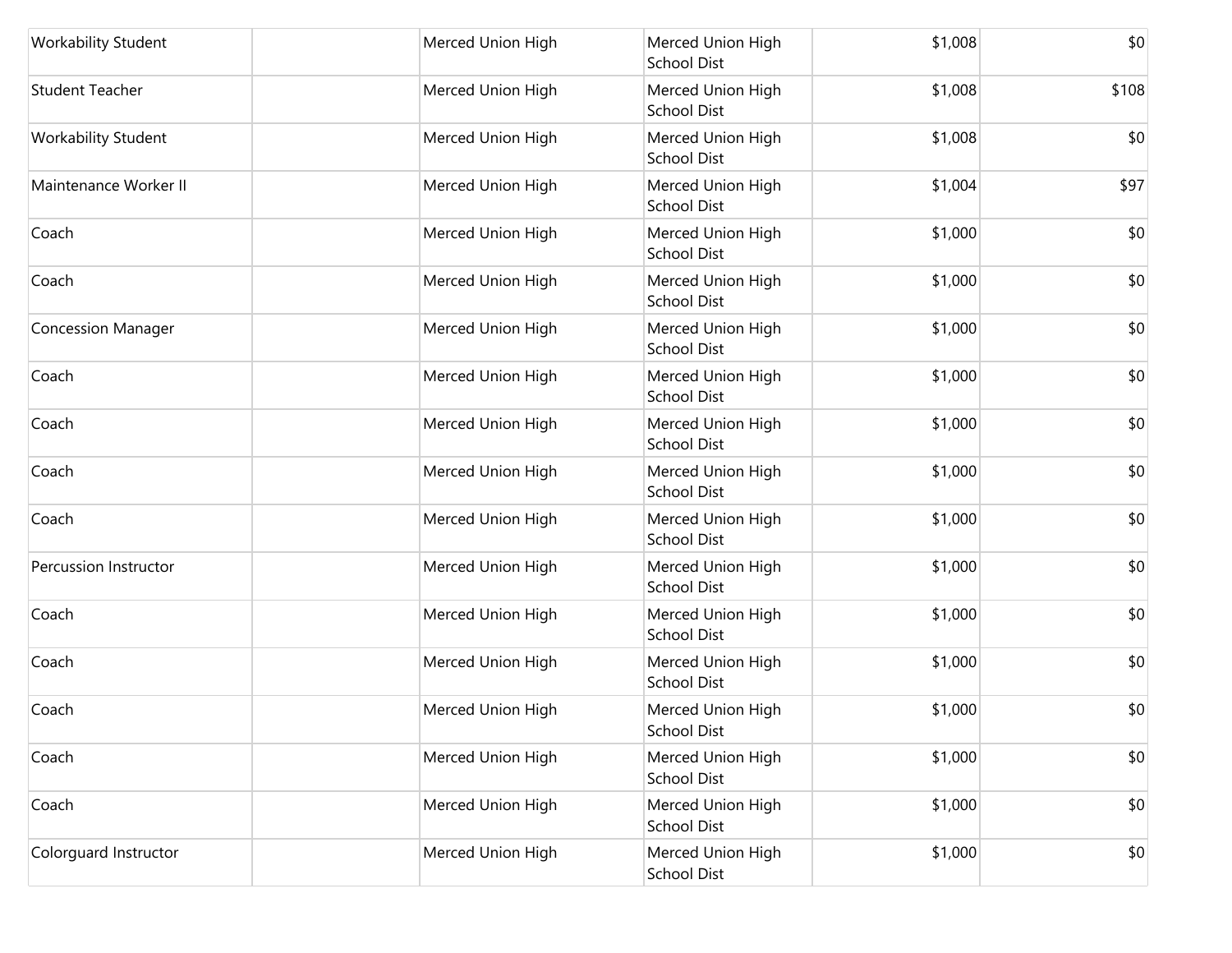| Coach                      | Merced Union High | Merced Union High                       | \$1,000 | \$107 |
|----------------------------|-------------------|-----------------------------------------|---------|-------|
|                            |                   | <b>School Dist</b>                      |         |       |
| Coach                      | Merced Union High | Merced Union High<br><b>School Dist</b> | \$1,000 | \$107 |
| Coach                      | Merced Union High | Merced Union High<br><b>School Dist</b> | \$1,000 | \$0   |
| Coach                      | Merced Union High | Merced Union High<br><b>School Dist</b> | \$1,000 | \$0   |
| Coach                      | Merced Union High | Merced Union High<br><b>School Dist</b> | \$1,000 | \$0   |
| Coach                      | Merced Union High | Merced Union High<br><b>School Dist</b> | \$1,000 | \$0   |
| Coach                      | Merced Union High | Merced Union High<br><b>School Dist</b> | \$1,000 | \$0   |
| <b>Avid Tutor</b>          | Merced Union High | Merced Union High<br><b>School Dist</b> | \$995   | \$0   |
| <b>Student Cashier</b>     | Merced Union High | Merced Union High<br><b>School Dist</b> | \$992   | \$0   |
| <b>Workability Student</b> | Merced Union High | Merced Union High<br><b>School Dist</b> | \$990   | \$0   |
| <b>Workability Student</b> | Merced Union High | Merced Union High<br><b>School Dist</b> | \$990   | \$0   |
| <b>Esl Teacher</b>         | Merced Union High | Merced Union High<br><b>School Dist</b> | \$990   | \$21  |
| <b>Workability Student</b> | Merced Union High | Merced Union High<br><b>School Dist</b> | \$990   | \$0   |
| <b>Avid Tutor</b>          | Merced Union High | Merced Union High<br><b>School Dist</b> | \$980   | \$0   |
| Workability Student        | Merced Union High | Merced Union High<br><b>School Dist</b> | \$974   | \$0   |
| <b>Workability Student</b> | Merced Union High | Merced Union High<br><b>School Dist</b> | \$972   | \$0   |
| Workability Student        | Merced Union High | Merced Union High<br><b>School Dist</b> | \$968   | \$0   |
| <b>Workability Student</b> | Merced Union High | Merced Union High<br><b>School Dist</b> | \$943   | \$0   |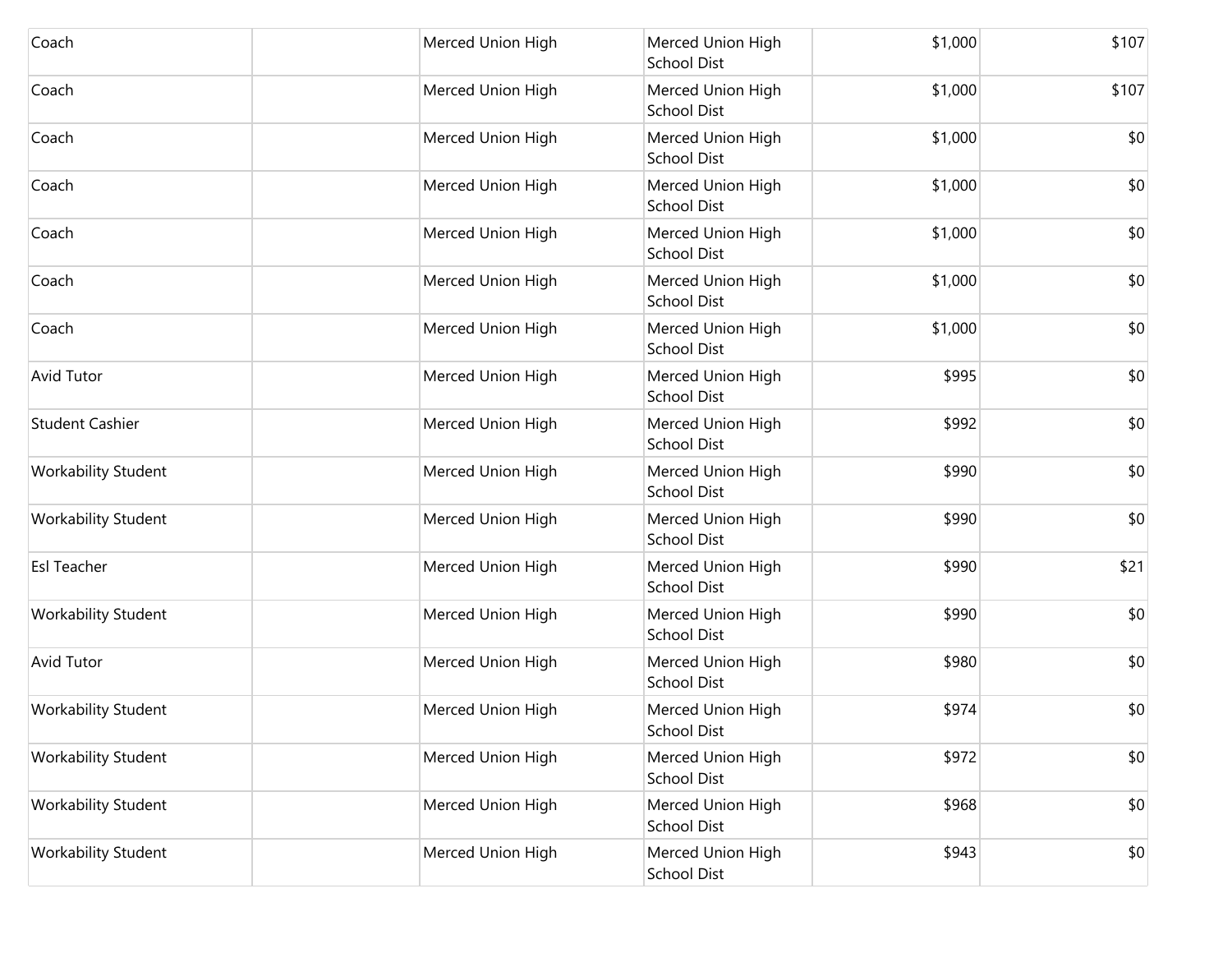| Workability Student        | Merced Union High | Merced Union High<br><b>School Dist</b> | \$941 | \$0 |
|----------------------------|-------------------|-----------------------------------------|-------|-----|
| Substitute Teacher         | Merced Union High | Merced Union High<br><b>School Dist</b> | \$936 | \$0 |
| Workability Student        | Merced Union High | Merced Union High<br><b>School Dist</b> | \$936 | \$0 |
| <b>Avid Tutor</b>          | Merced Union High | Merced Union High<br><b>School Dist</b> | \$920 | \$0 |
| Workability Student        | Merced Union High | Merced Union High<br>School Dist        | \$918 | \$0 |
| Substitute Teacher         | Merced Union High | Merced Union High<br><b>School Dist</b> | \$912 | \$0 |
| Coach                      | Merced Union High | Merced Union High<br><b>School Dist</b> | \$911 | \$0 |
| Coach                      | Merced Union High | Merced Union High<br><b>School Dist</b> | \$900 | \$0 |
| Coach                      | Merced Union High | Merced Union High<br><b>School Dist</b> | \$900 | \$0 |
| Coach                      | Merced Union High | Merced Union High<br><b>School Dist</b> | \$900 | \$0 |
| Coach                      | Merced Union High | Merced Union High<br><b>School Dist</b> | \$900 | \$0 |
| Coach                      | Merced Union High | Merced Union High<br><b>School Dist</b> | \$900 | \$0 |
| Coach                      | Merced Union High | Merced Union High<br><b>School Dist</b> | \$900 | \$0 |
| Coach                      | Merced Union High | Merced Union High<br><b>School Dist</b> | \$900 | \$0 |
| Workability Student        | Merced Union High | Merced Union High<br><b>School Dist</b> | \$900 | \$0 |
| Coach                      | Merced Union High | Merced Union High<br><b>School Dist</b> | \$900 | \$0 |
| Coach                      | Merced Union High | Merced Union High<br><b>School Dist</b> | \$900 | \$0 |
| <b>Workability Student</b> | Merced Union High | Merced Union High<br>School Dist        | \$900 | \$0 |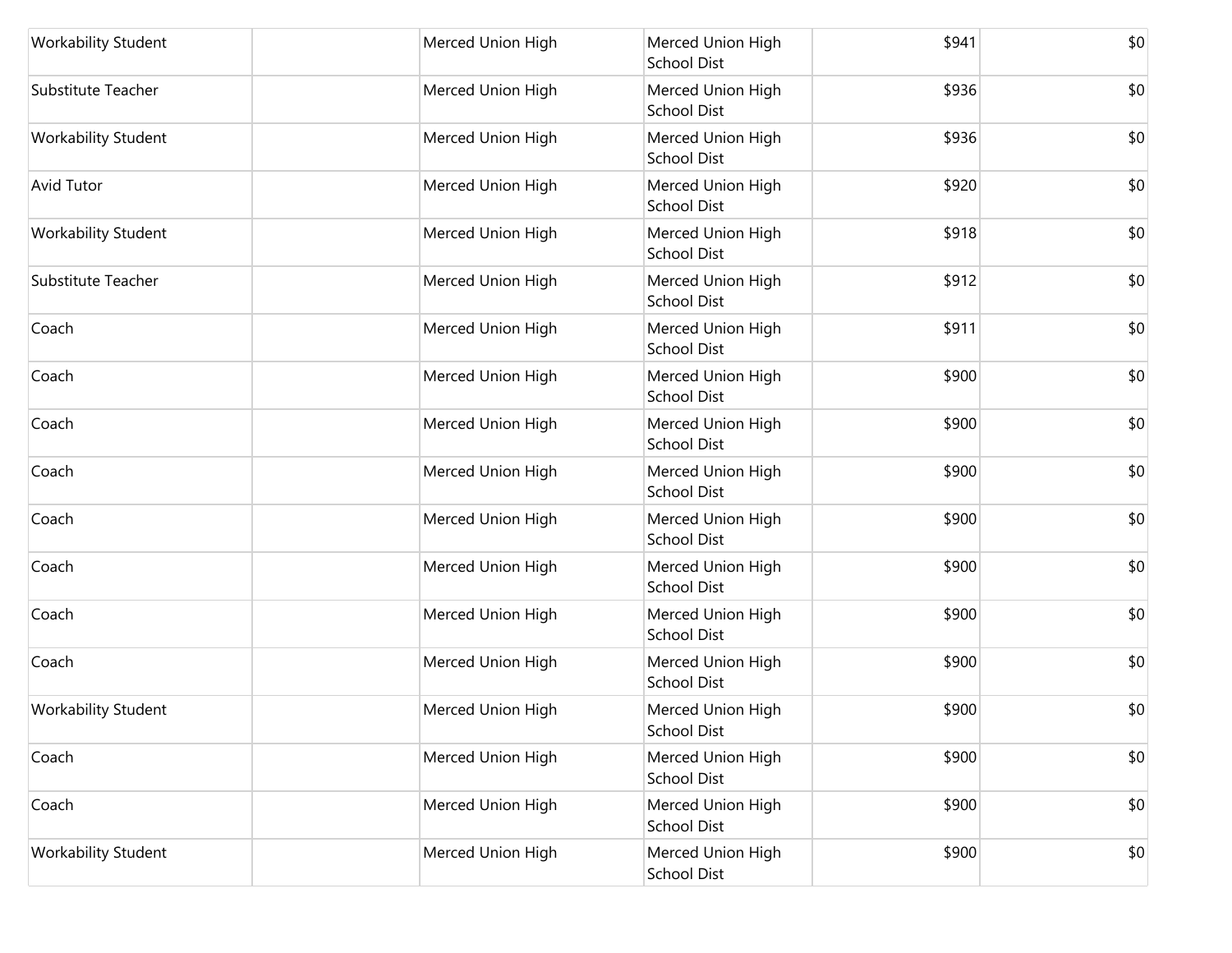| Substitute Teacher         | Merced Union High | Merced Union High<br><b>School Dist</b> | \$886 | \$87 |
|----------------------------|-------------------|-----------------------------------------|-------|------|
| Substitute Teacher         | Merced Union High | Merced Union High<br><b>School Dist</b> | \$883 | \$78 |
| <b>Avid Tutor</b>          | Merced Union High | Merced Union High<br>School Dist        | \$873 | \$0  |
| <b>Avid Tutor</b>          | Merced Union High | Merced Union High<br><b>School Dist</b> | \$870 | \$0  |
| <b>Avid Tutor</b>          | Merced Union High | Merced Union High<br>School Dist        | \$870 | \$0  |
| <b>Workability Student</b> | Merced Union High | Merced Union High<br><b>School Dist</b> | \$864 | \$0  |
| Workability Student        | Merced Union High | Merced Union High<br><b>School Dist</b> | \$860 | \$0  |
| <b>Workability Student</b> | Merced Union High | Merced Union High<br>School Dist        | \$855 | \$0  |
| <b>Workability Student</b> | Merced Union High | Merced Union High<br><b>School Dist</b> | \$851 | \$0  |
| <b>Workability Student</b> | Merced Union High | Merced Union High<br>School Dist        | \$828 | \$0  |
| <b>Workability Student</b> | Merced Union High | Merced Union High<br><b>School Dist</b> | \$828 | \$0  |
| Associate Principal        | Merced Union High | Merced Union High<br><b>School Dist</b> | \$822 | \$73 |
| Substitute Teacher         | Merced Union High | Merced Union High<br><b>School Dist</b> | \$816 | \$0  |
| <b>Workability Student</b> | Merced Union High | Merced Union High<br>School Dist        | \$815 | \$0  |
| <b>Esl Teacher</b>         | Merced Union High | Merced Union High<br><b>School Dist</b> | \$815 | \$0  |
| <b>Student Cashier</b>     | Merced Union High | Merced Union High<br>School Dist        | \$812 | \$0  |
| Workability Student        | Merced Union High | Merced Union High<br><b>School Dist</b> | \$810 | \$0  |
| <b>Workability Student</b> | Merced Union High | Merced Union High<br>School Dist        | \$810 | \$0  |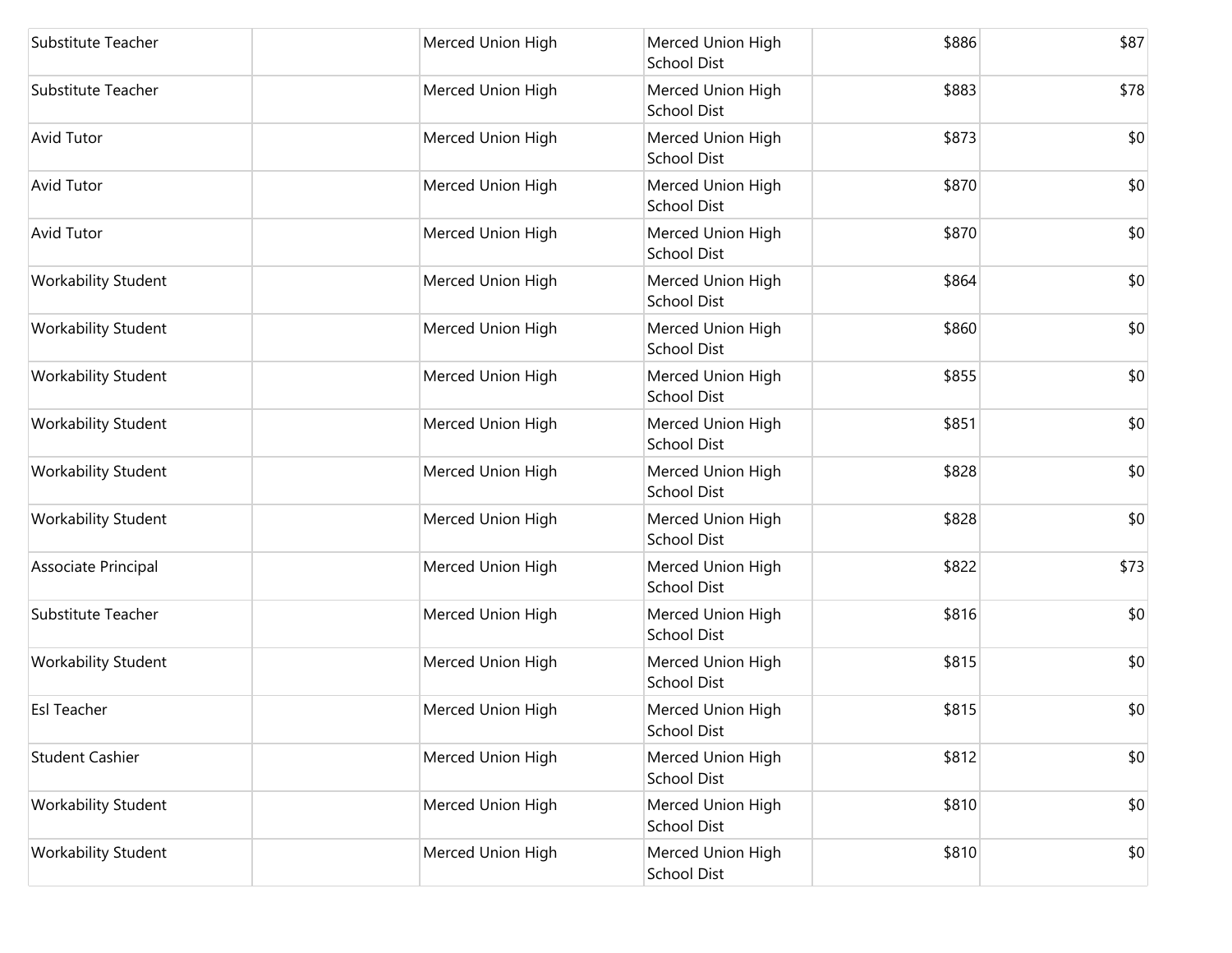| <b>Student Cashier</b>     | Merced Union High | Merced Union High<br><b>School Dist</b> | \$810 | \$0  |
|----------------------------|-------------------|-----------------------------------------|-------|------|
| Workability Student        | Merced Union High | Merced Union High<br><b>School Dist</b> | \$810 | \$0  |
| Substitute Teacher         | Merced Union High | Merced Union High<br><b>School Dist</b> | \$804 | \$71 |
| <b>Workability Student</b> | Merced Union High | Merced Union High<br>School Dist        | \$801 | \$0  |
| Workability Student        | Merced Union High | Merced Union High<br>School Dist        | \$792 | \$0  |
| <b>Workability Student</b> | Merced Union High | Merced Union High<br>School Dist        | \$792 | \$0  |
| Substitute Teacher         | Merced Union High | Merced Union High<br><b>School Dist</b> | \$780 | \$0  |
| <b>Workability Student</b> | Merced Union High | Merced Union High<br>School Dist        | \$774 | \$0  |
| <b>Workability Student</b> | Merced Union High | Merced Union High<br><b>School Dist</b> | \$774 | \$0  |
| Workability Student        | Merced Union High | Merced Union High<br>School Dist        | \$774 | \$0  |
| <b>Workability Student</b> | Merced Union High | Merced Union High<br><b>School Dist</b> | \$774 | \$0  |
| Workability Student        | Merced Union High | Merced Union High<br><b>School Dist</b> | \$774 | \$0  |
| Workability Student        | Merced Union High | Merced Union High<br><b>School Dist</b> | \$774 | \$0  |
| Workability Student        | Merced Union High | Merced Union High<br>School Dist        | \$774 | \$0  |
| Workability Student        | Merced Union High | Merced Union High<br>School Dist        | \$774 | \$0  |
| Workability Student        | Merced Union High | Merced Union High<br><b>School Dist</b> | \$774 | \$0  |
| Workability Student        | Merced Union High | Merced Union High<br><b>School Dist</b> | \$774 | \$0  |
| Workability Student        | Merced Union High | Merced Union High<br>School Dist        | \$774 | \$0  |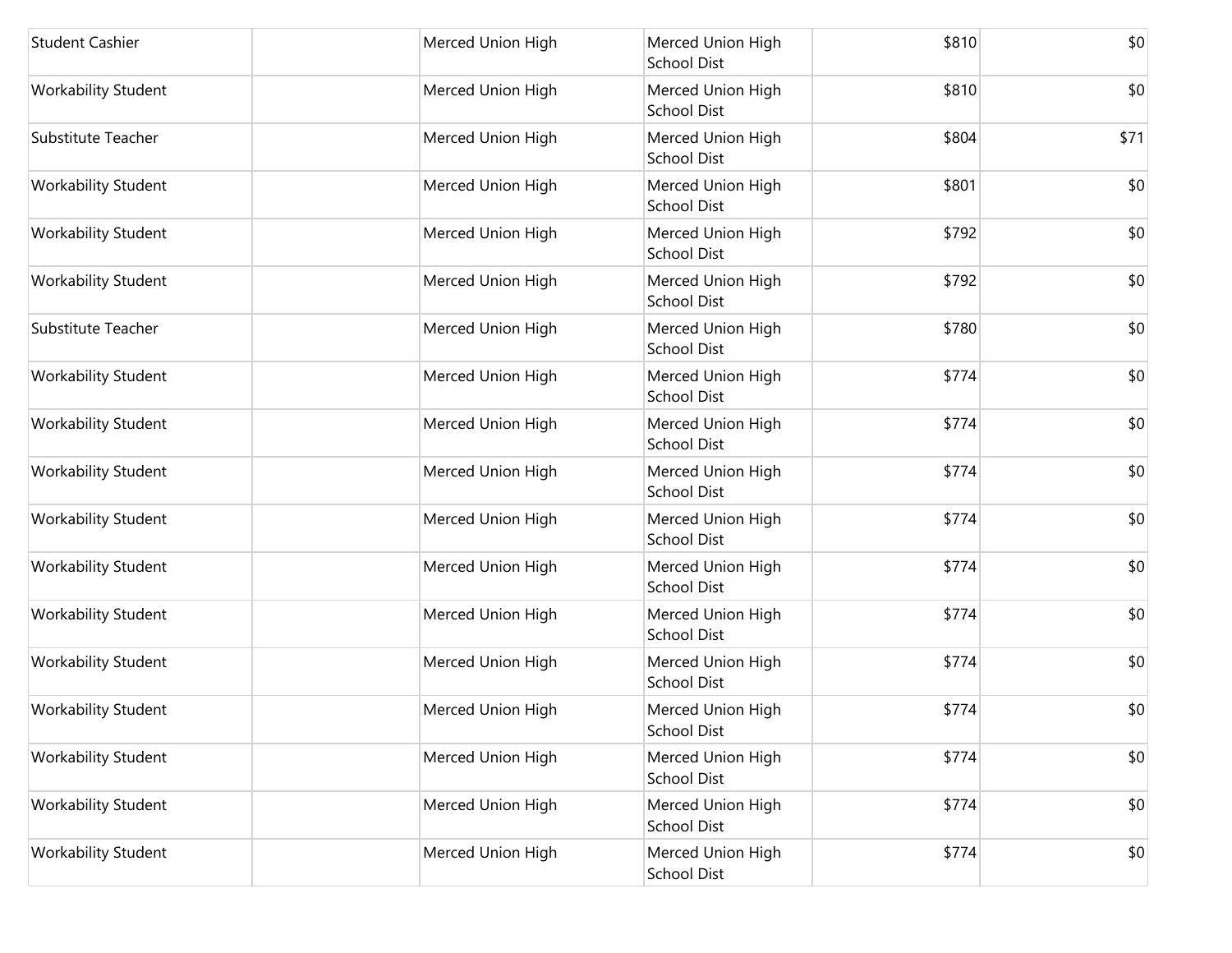| <b>Workability Student</b> | Merced Union High | Merced Union High<br><b>School Dist</b> | \$774 | \$0  |
|----------------------------|-------------------|-----------------------------------------|-------|------|
| <b>Workability Student</b> | Merced Union High | Merced Union High<br><b>School Dist</b> | \$774 | \$0  |
| <b>Workability Student</b> | Merced Union High | Merced Union High<br>School Dist        | \$774 | \$0  |
| <b>Workability Student</b> | Merced Union High | Merced Union High<br><b>School Dist</b> | \$774 | \$0  |
| <b>Workability Student</b> | Merced Union High | Merced Union High<br>School Dist        | \$774 | \$0  |
| <b>Workability Student</b> | Merced Union High | Merced Union High<br><b>School Dist</b> | \$774 | \$0  |
| Substitute Teacher         | Merced Union High | Merced Union High<br><b>School Dist</b> | \$768 | \$0  |
| Teacher                    | Merced Union High | Merced Union High<br>School Dist        | \$759 | \$67 |
| Esl Teacher                | Merced Union High | Merced Union High<br><b>School Dist</b> | \$757 | \$67 |
| <b>Workability Student</b> | Merced Union High | Merced Union High<br>School Dist        | \$756 | \$0  |
| Colorguard Instructor      | Merced Union High | Merced Union High<br><b>School Dist</b> | \$750 | \$0  |
| Coach                      | Merced Union High | Merced Union High<br><b>School Dist</b> | \$750 | \$0  |
| Coach                      | Merced Union High | Merced Union High<br><b>School Dist</b> | \$750 | \$0  |
| <b>Student Cashier</b>     | Merced Union High | Merced Union High<br>School Dist        | \$736 | \$0  |
| Substitute Teacher         | Merced Union High | Merced Union High<br>School Dist        | \$732 | \$65 |
| Substitute Teacher         | Merced Union High | Merced Union High<br>School Dist        | \$732 | \$79 |
| Workability Student        | Merced Union High | Merced Union High<br>School Dist        | \$729 | \$0  |
| Grounds Keeper             | Merced Union High | Merced Union High<br>School Dist        | \$726 | \$72 |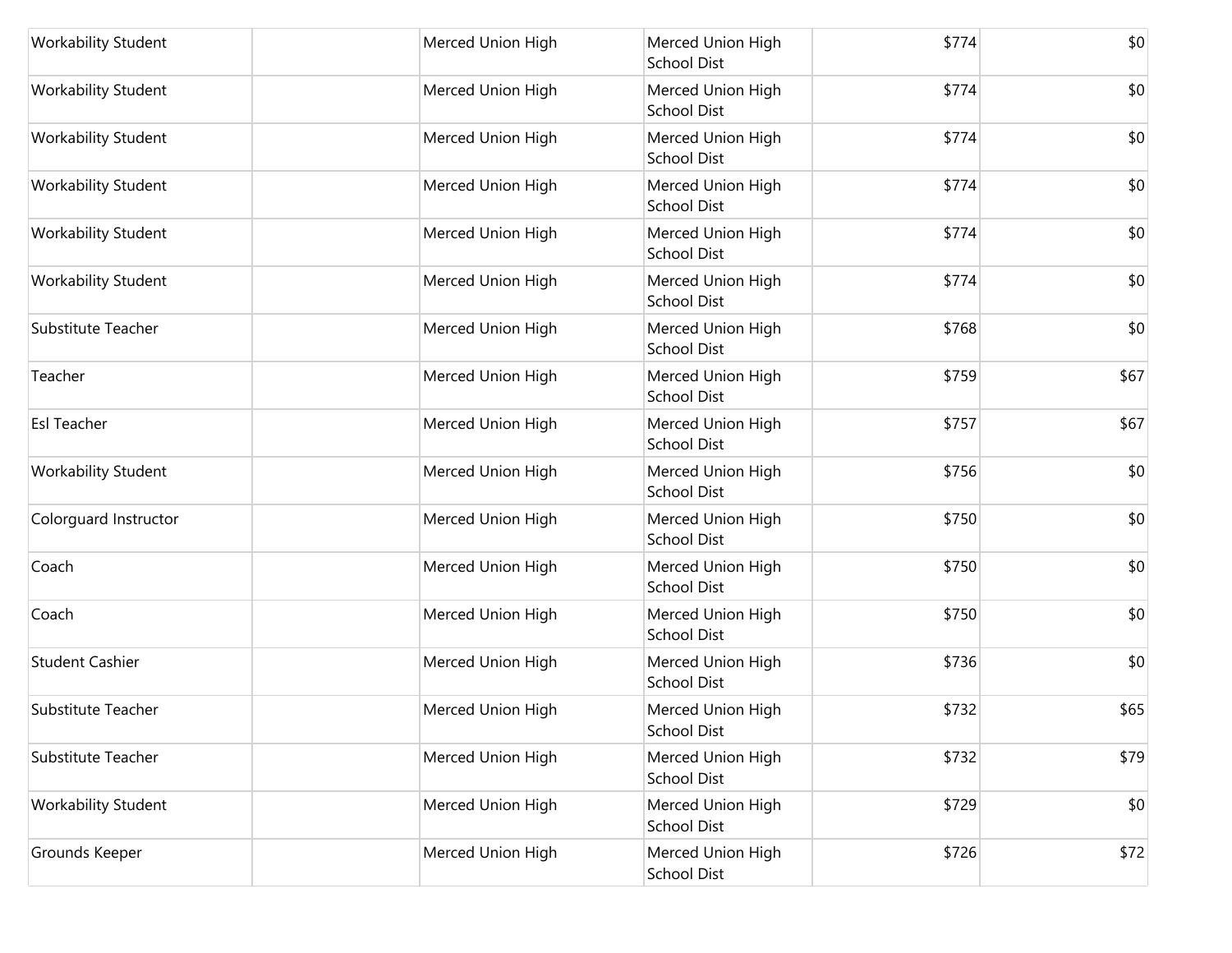| Coach                  | Merced Union High | Merced Union High<br><b>School Dist</b> | \$725 | \$0  |
|------------------------|-------------------|-----------------------------------------|-------|------|
| Substitute Teacher     | Merced Union High | Merced Union High<br><b>School Dist</b> | \$720 | \$0  |
| Scholar Of Merit       | Merced Union High | Merced Union High<br><b>School Dist</b> | \$711 | \$0  |
| <b>Avid Tutor</b>      | Merced Union High | Merced Union High<br><b>School Dist</b> | \$710 | \$0  |
| <b>Student Cashier</b> | Merced Union High | Merced Union High<br><b>School Dist</b> | \$704 | \$0  |
| Coach                  | Merced Union High | Merced Union High<br><b>School Dist</b> | \$700 | \$0  |
| Coach                  | Merced Union High | Merced Union High<br><b>School Dist</b> | \$700 | \$0  |
| Coach                  | Merced Union High | Merced Union High<br><b>School Dist</b> | \$700 | \$0  |
| Substitute Teacher     | Merced Union High | Merced Union High<br><b>School Dist</b> | \$672 | \$72 |
| Coach                  | Merced Union High | Merced Union High<br><b>School Dist</b> | \$655 | \$0  |
| Workability Student    | Merced Union High | Merced Union High<br><b>School Dist</b> | \$630 | \$0  |
| <b>Student Tutor</b>   | Merced Union High | Merced Union High<br><b>School Dist</b> | \$630 | \$0  |
| Coach                  | Merced Union High | Merced Union High<br><b>School Dist</b> | \$609 | \$0  |
| Mas Teacher            | Merced Union High | Merced Union High<br><b>School Dist</b> | \$606 | \$54 |
| Colorguard Instructor  | Merced Union High | Merced Union High<br><b>School Dist</b> | \$600 | \$0  |
| Colorguard Instructor  | Merced Union High | Merced Union High<br><b>School Dist</b> | \$600 | \$0  |
| Substitute Teacher     | Merced Union High | Merced Union High<br><b>School Dist</b> | \$600 | \$0  |
| Coach                  | Merced Union High | Merced Union High<br><b>School Dist</b> | \$600 | \$0  |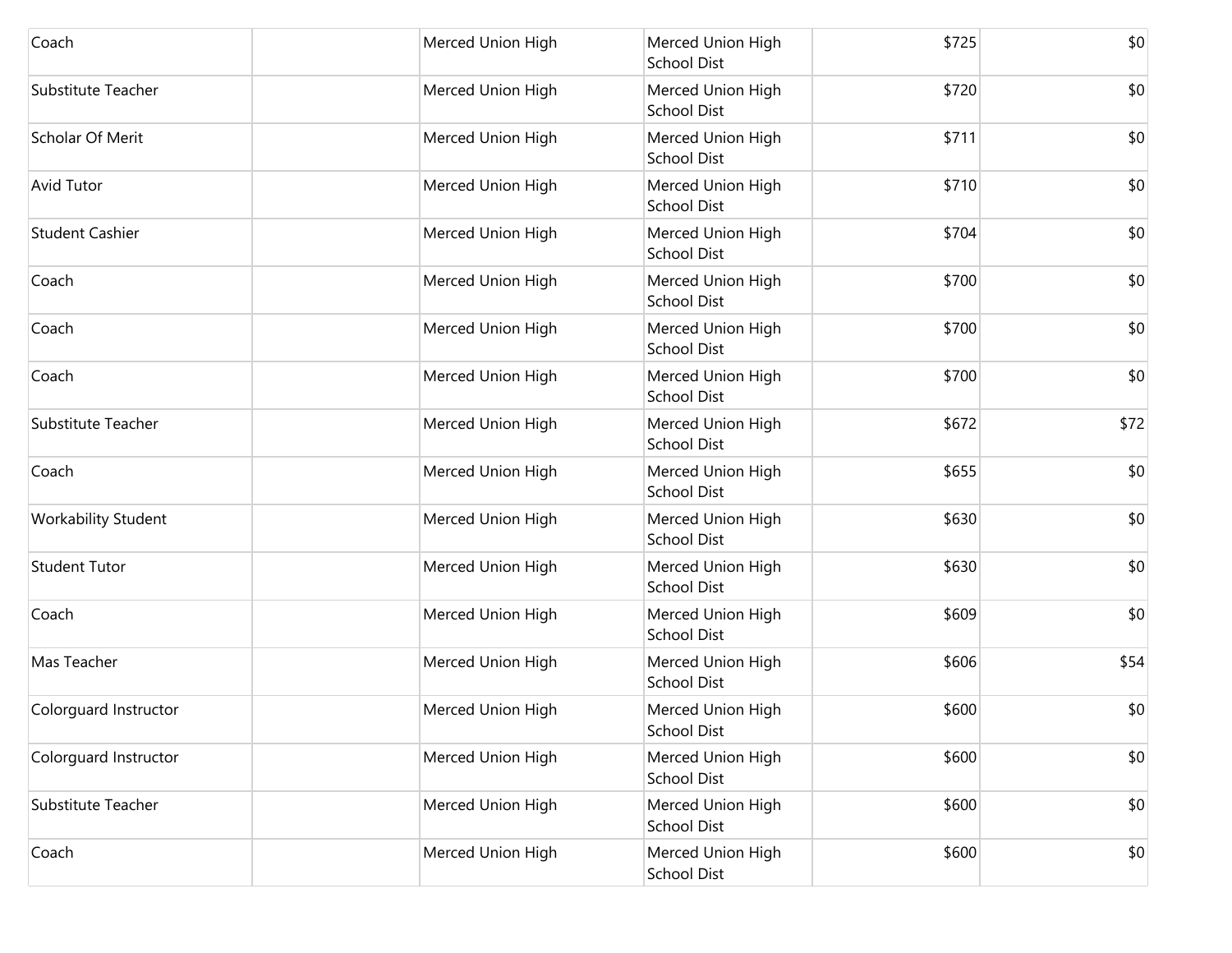| Colorguard Tech               | Merced Union High | Merced Union High<br><b>School Dist</b> | \$600 | \$0  |
|-------------------------------|-------------------|-----------------------------------------|-------|------|
| Teacher                       | Merced Union High | Merced Union High<br><b>School Dist</b> | \$600 | \$53 |
| Coach                         | Merced Union High | Merced Union High<br><b>School Dist</b> | \$600 | \$0  |
| Registrar                     | Merced Union High | Merced Union High<br><b>School Dist</b> | \$596 | \$69 |
| Eld/Punjabi                   | Merced Union High | Merced Union High<br><b>School Dist</b> | \$590 | \$52 |
| <b>Workability Student</b>    | Merced Union High | Merced Union High<br><b>School Dist</b> | \$587 | \$0  |
| <b>Bus Driver</b>             | Merced Union High | Merced Union High<br><b>School Dist</b> | \$585 | \$56 |
| <b>Student Cashier</b>        | Merced Union High | Merced Union High<br><b>School Dist</b> | \$581 | \$0  |
| Substitute Teacher            | Merced Union High | Merced Union High<br><b>School Dist</b> | \$576 | \$0  |
| Community/Schresliais-Spanish | Merced Union High | Merced Union High<br><b>School Dist</b> | \$572 | \$67 |
| Coach                         | Merced Union High | Merced Union High<br><b>School Dist</b> | \$569 | \$0  |
| Intern                        | Merced Union High | Merced Union High<br><b>School Dist</b> | \$564 | \$61 |
| <b>Student Cashier</b>        | Merced Union High | Merced Union High<br><b>School Dist</b> | \$538 | \$0  |
| <b>Student Tutor</b>          | Merced Union High | Merced Union High<br><b>School Dist</b> | \$536 | \$0  |
| <b>Student Cashier</b>        | Merced Union High | Merced Union High<br><b>School Dist</b> | \$533 | \$0  |
| Coach                         | Merced Union High | Merced Union High<br><b>School Dist</b> | \$520 | \$0  |
| Coach                         | Merced Union High | Merced Union High<br><b>School Dist</b> | \$520 | \$0  |
| <b>Student Cashier</b>        | Merced Union High | Merced Union High<br><b>School Dist</b> | \$520 | \$0  |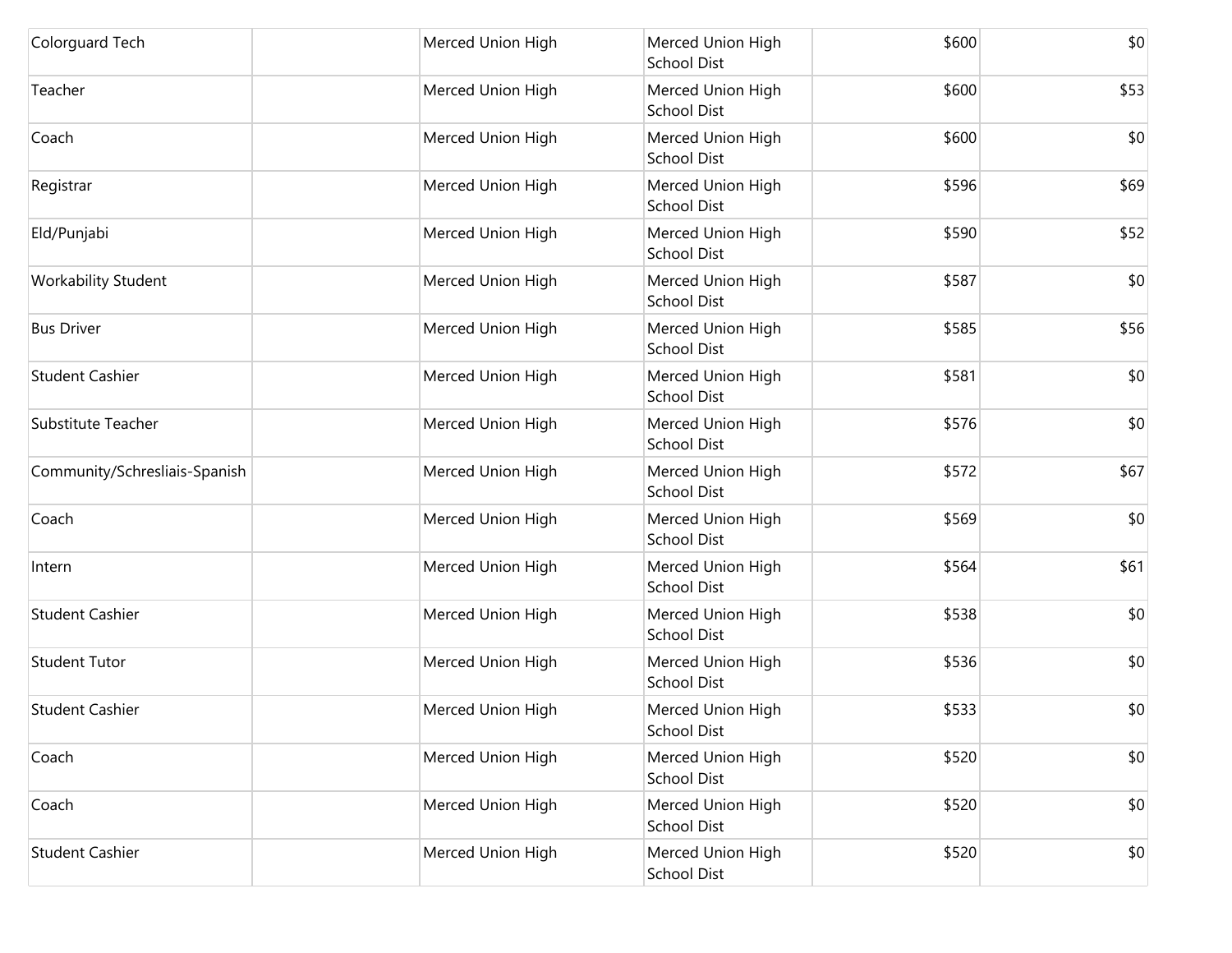| Coach                             | Merced Union High | Merced Union High<br><b>School Dist</b> | \$508 | \$0  |
|-----------------------------------|-------------------|-----------------------------------------|-------|------|
| Substitute Teacher                | Merced Union High | Merced Union High<br><b>School Dist</b> | \$504 | \$54 |
| Substitute Teacher                | Merced Union High | Merced Union High<br><b>School Dist</b> | \$501 | \$37 |
| Coach                             | Merced Union High | Merced Union High<br><b>School Dist</b> | \$500 | \$0  |
| Coach                             | Merced Union High | Merced Union High<br><b>School Dist</b> | \$500 | \$0  |
| Coach                             | Merced Union High | Merced Union High<br><b>School Dist</b> | \$500 | \$0  |
| <b>Student Cashier</b>            | Merced Union High | Merced Union High<br><b>School Dist</b> | \$495 | \$0  |
| <b>Workability Student</b>        | Merced Union High | Merced Union High<br><b>School Dist</b> | \$495 | \$0  |
| Workability Student               | Merced Union High | Merced Union High<br><b>School Dist</b> | \$495 | \$0  |
| Substitute Teacher                | Merced Union High | Merced Union High<br><b>School Dist</b> | \$488 | \$0  |
| Coach                             | Merced Union High | Merced Union High<br><b>School Dist</b> | \$483 | \$0  |
| Teacher                           | Merced Union High | Merced Union High<br><b>School Dist</b> | \$480 | \$0  |
| Workability Student               | Merced Union High | Merced Union High<br>School Dist        | \$468 | \$0  |
| <b>Student Services Secretary</b> | Merced Union High | Merced Union High<br><b>School Dist</b> | \$460 | \$51 |
| <b>Student Cashier And Tutor</b>  | Merced Union High | Merced Union High<br><b>School Dist</b> | \$450 | \$0  |
| Substitute Teacher                | Merced Union High | Merced Union High<br><b>School Dist</b> | \$444 | \$0  |
| <b>Student Cashier</b>            | Merced Union High | Merced Union High<br><b>School Dist</b> | \$432 | \$0  |
| Substitute Teacher                | Merced Union High | Merced Union High<br>School Dist        | \$432 | \$0  |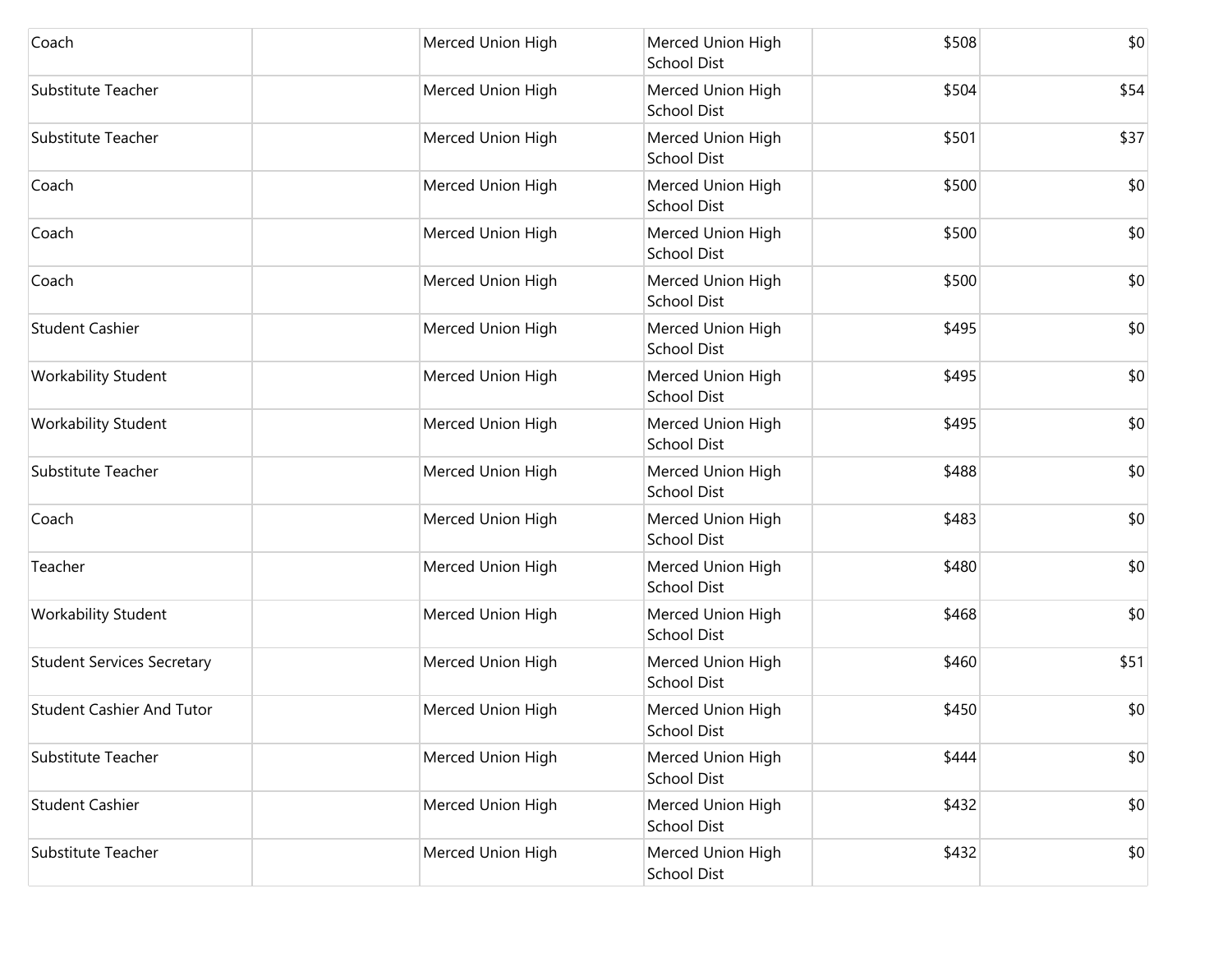| Substitute Teacher         | Merced Union High | Merced Union High<br><b>School Dist</b> | \$432 | \$38 |
|----------------------------|-------------------|-----------------------------------------|-------|------|
| <b>Student Tutor</b>       | Merced Union High | Merced Union High<br><b>School Dist</b> | \$428 | \$0  |
| <b>Student Cashier</b>     | Merced Union High | Merced Union High<br><b>School Dist</b> | \$423 | \$0  |
| <b>Avid Tutor</b>          | Merced Union High | Merced Union High<br><b>School Dist</b> | \$415 | \$0  |
| Substitute Teacher         | Merced Union High | Merced Union High<br><b>School Dist</b> | \$408 | \$0  |
| Substitute Teacher         | Merced Union High | Merced Union High<br><b>School Dist</b> | \$408 | \$44 |
| <b>Assets Teacher</b>      | Merced Union High | Merced Union High<br><b>School Dist</b> | \$408 | \$36 |
| <b>Workability Student</b> | Merced Union High | Merced Union High<br><b>School Dist</b> | \$405 | \$0  |
| Associate Principal        | Merced Union High | Merced Union High<br>School Dist        | \$404 | \$36 |
| Coach                      | Merced Union High | Merced Union High<br><b>School Dist</b> | \$400 | \$0  |
| Workability Student        | Merced Union High | Merced Union High<br><b>School Dist</b> | \$396 | \$0  |
| Clerk Typist II            | Merced Union High | Merced Union High<br><b>School Dist</b> | \$392 | \$46 |
| Mas Teacher                | Merced Union High | Merced Union High<br><b>School Dist</b> | \$386 | \$34 |
| Workability Student        | Merced Union High | Merced Union High<br><b>School Dist</b> | \$378 | \$0  |
| Substitute Teacher         | Merced Union High | Merced Union High<br><b>School Dist</b> | \$372 | \$40 |
| <b>Workability Student</b> | Merced Union High | Merced Union High<br><b>School Dist</b> | \$360 | \$0  |
| <b>Workability Student</b> | Merced Union High | Merced Union High<br>School Dist        | \$360 | \$0  |
| Workability Student        | Merced Union High | Merced Union High<br>School Dist        | \$360 | \$0  |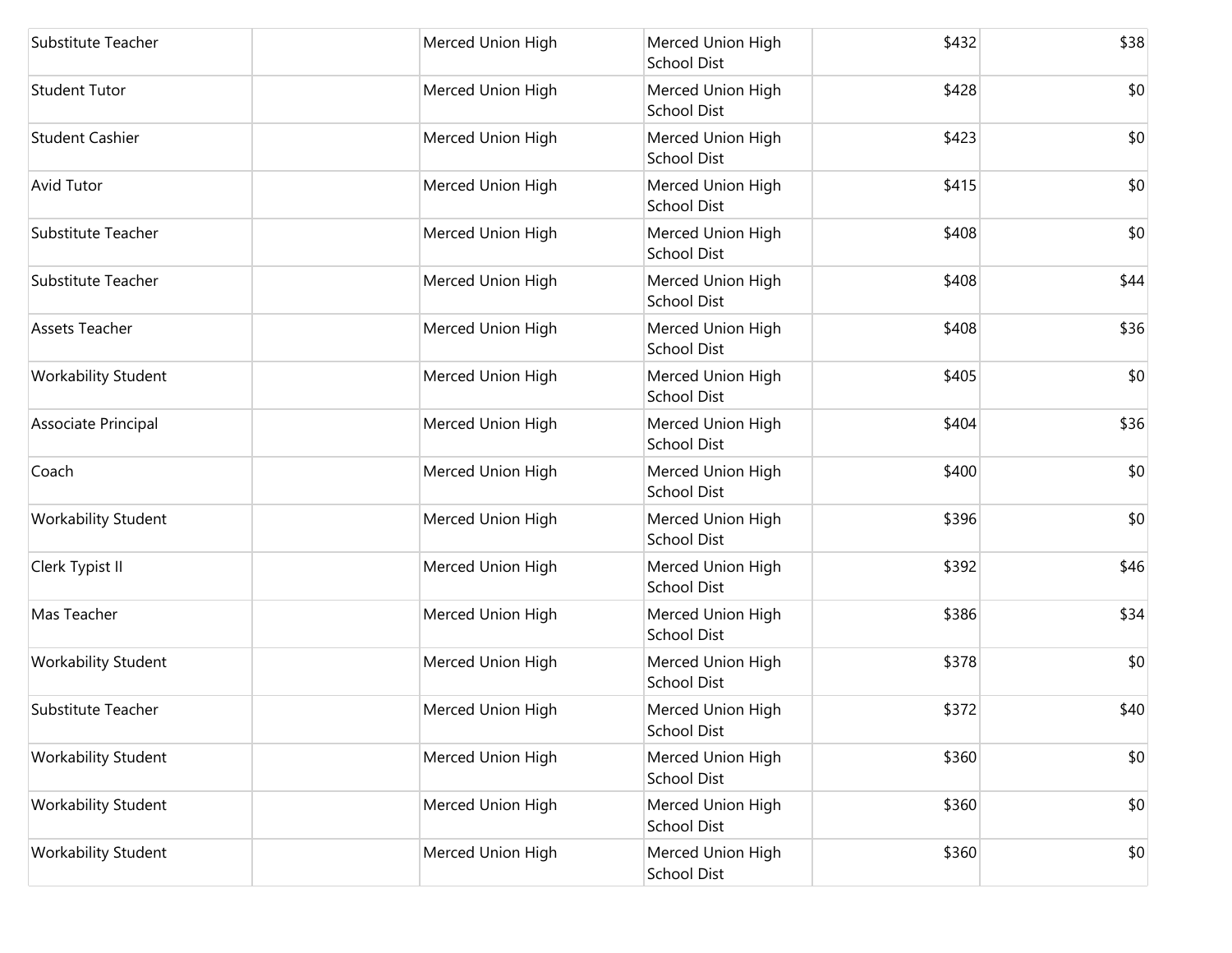| <b>Workability Student</b> | Merced Union High | Merced Union High<br><b>School Dist</b> | \$360 | \$0  |
|----------------------------|-------------------|-----------------------------------------|-------|------|
| Workability Student        | Merced Union High | Merced Union High<br><b>School Dist</b> | \$360 | \$0  |
| Workability Student        | Merced Union High | Merced Union High<br><b>School Dist</b> | \$360 | \$0  |
| <b>Workability Student</b> | Merced Union High | Merced Union High<br><b>School Dist</b> | \$360 | \$0  |
| Substitute Teacher         | Merced Union High | Merced Union High<br><b>School Dist</b> | \$360 | \$39 |
| Substitute Teacher         | Merced Union High | Merced Union High<br><b>School Dist</b> | \$348 | \$31 |
| Els Teacher                | Merced Union High | Merced Union High<br><b>School Dist</b> | \$340 | \$0  |
| Substitute Teacher         | Merced Union High | Merced Union High<br><b>School Dist</b> | \$336 | \$0  |
| Substitute Teacher         | Merced Union High | Merced Union High<br>School Dist        | \$336 | \$0  |
| Substitute Teacher         | Merced Union High | Merced Union High<br><b>School Dist</b> | \$324 | \$0  |
| <b>Workability Student</b> | Merced Union High | Merced Union High<br><b>School Dist</b> | \$324 | \$0  |
| <b>Avid Tutor</b>          | Merced Union High | Merced Union High<br><b>School Dist</b> | \$320 | \$0  |
| <b>Esl Teacher</b>         | Merced Union High | Merced Union High<br><b>School Dist</b> | \$319 | \$28 |
| <b>Student Cashier</b>     | Merced Union High | Merced Union High<br><b>School Dist</b> | \$313 | \$0  |
| <b>Avid Tutor</b>          | Merced Union High | Merced Union High<br><b>School Dist</b> | \$310 | \$0  |
| <b>Workability Student</b> | Merced Union High | Merced Union High<br><b>School Dist</b> | \$306 | \$0  |
| Custodian-Night Leader     | Merced Union High | Merced Union High<br><b>School Dist</b> | \$305 | \$34 |
| Coach                      | Merced Union High | Merced Union High<br>School Dist        | \$300 | \$0  |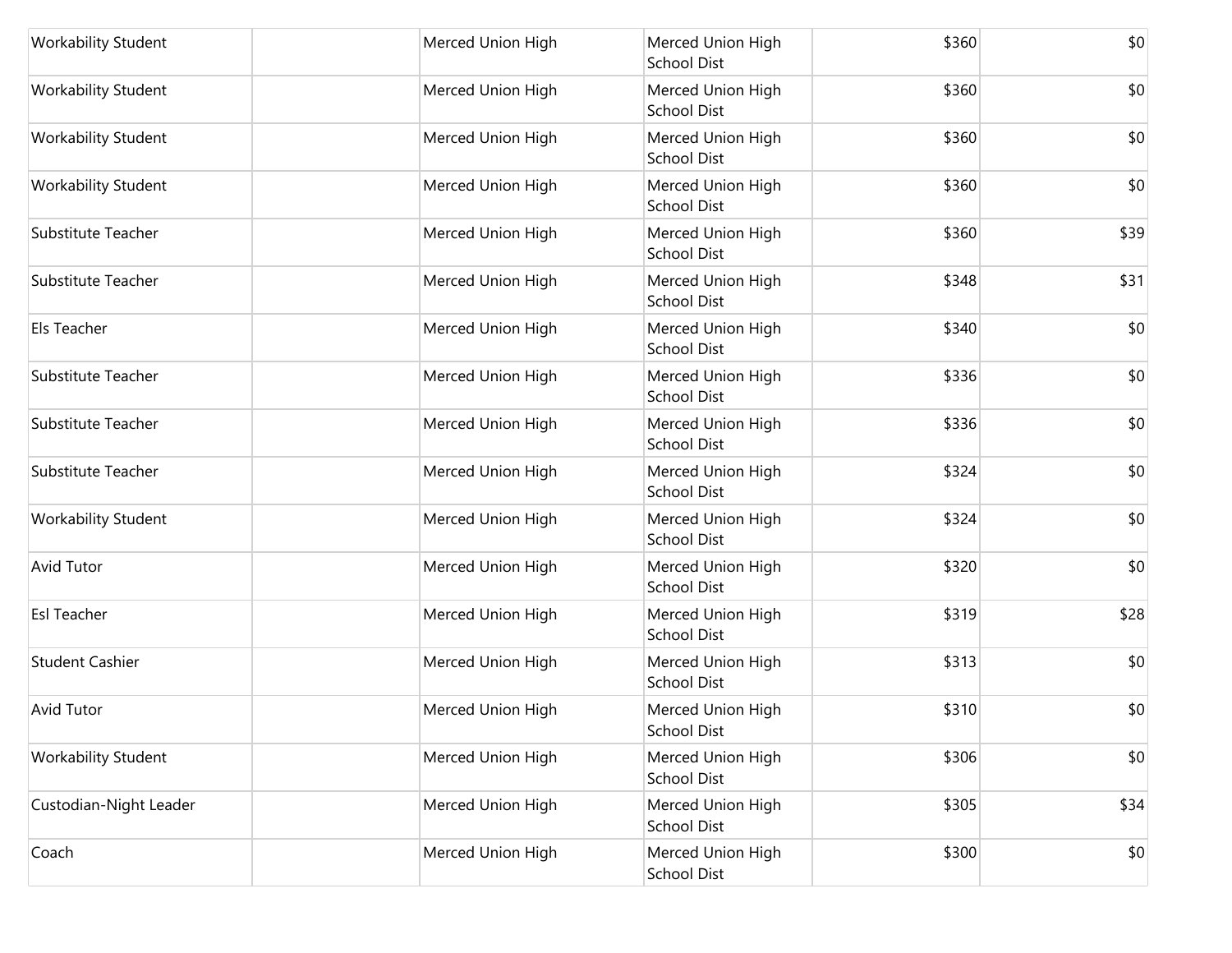| Coach                        | Merced Union High | Merced Union High<br><b>School Dist</b> | \$300 | \$0  |
|------------------------------|-------------------|-----------------------------------------|-------|------|
| Workability Student          | Merced Union High | Merced Union High<br><b>School Dist</b> | \$297 | \$0  |
| Workability Student          | Merced Union High | Merced Union High<br><b>School Dist</b> | \$297 | \$0  |
| Workability Student          | Merced Union High | Merced Union High<br><b>School Dist</b> | \$297 | \$0  |
| Instructional Aide/Para-Sped | Merced Union High | Merced Union High<br><b>School Dist</b> | \$296 | \$29 |
| Workability Student          | Merced Union High | Merced Union High<br><b>School Dist</b> | \$293 | \$0  |
| <b>Avid Tutor</b>            | Merced Union High | Merced Union High<br><b>School Dist</b> | \$290 | \$0  |
| Substitute Teacher           | Merced Union High | Merced Union High<br><b>School Dist</b> | \$288 | \$26 |
| <b>Workability Student</b>   | Merced Union High | Merced Union High<br><b>School Dist</b> | \$288 | \$0  |
| Substitute Teacher           | Merced Union High | Merced Union High<br><b>School Dist</b> | \$288 | \$31 |
| Workability Student          | Merced Union High | Merced Union High<br><b>School Dist</b> | \$288 | \$0  |
| Workability Student          | Merced Union High | Merced Union High<br><b>School Dist</b> | \$279 | \$0  |
| Workability Student          | Merced Union High | Merced Union High<br><b>School Dist</b> | \$270 | \$0  |
| <b>Workability Student</b>   | Merced Union High | Merced Union High<br><b>School Dist</b> | \$270 | \$0  |
| Substitute Teacher           | Merced Union High | Merced Union High<br><b>School Dist</b> | \$264 | \$0  |
| Substitute Teacher           | Merced Union High | Merced Union High<br><b>School Dist</b> | \$252 | \$0  |
| Coach                        | Merced Union High | Merced Union High<br><b>School Dist</b> | \$250 | \$0  |
| Coach                        | Merced Union High | Merced Union High<br>School Dist        | \$250 | \$0  |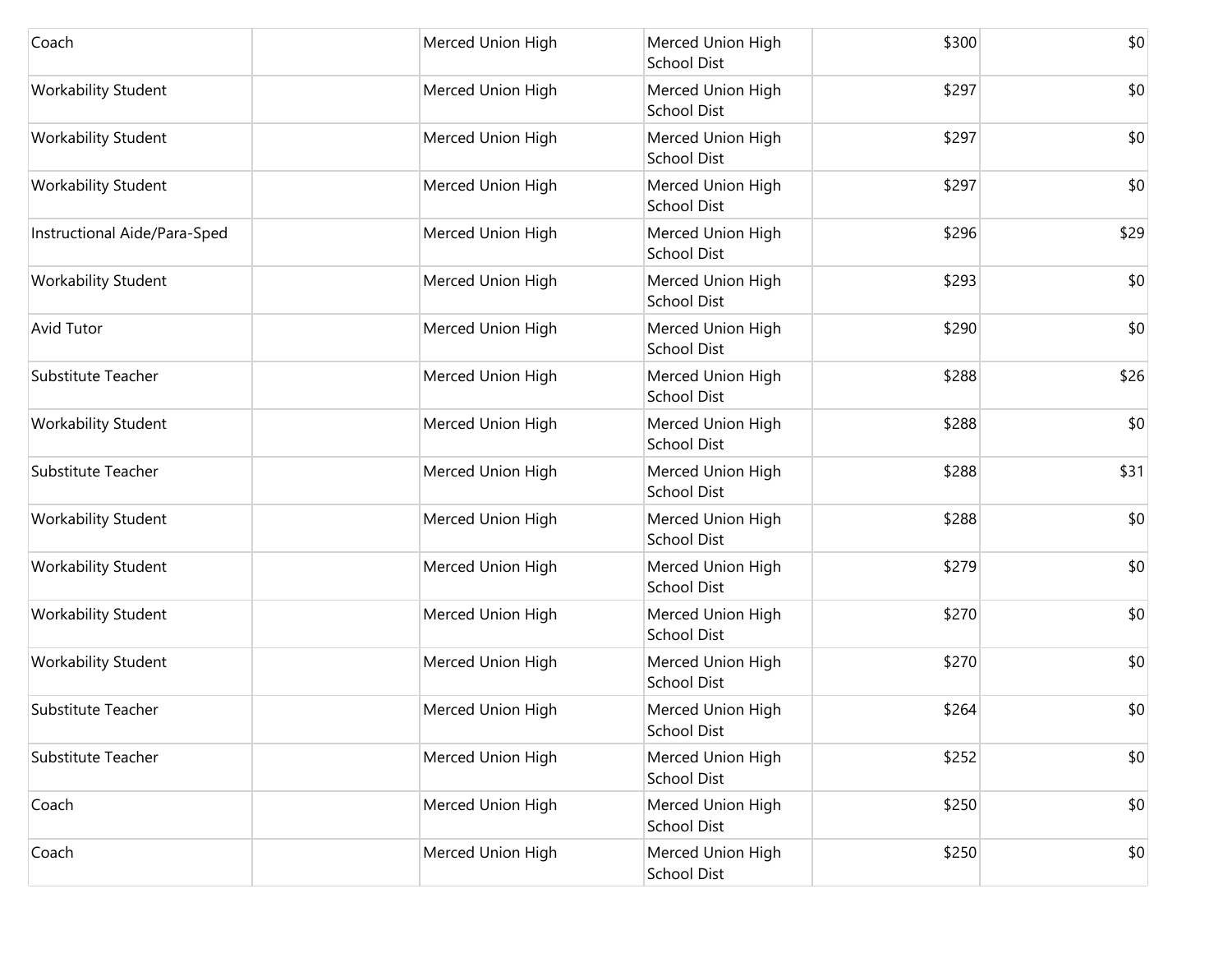| Coach                       | Merced Union High | Merced Union High<br>School Dist        | \$250 | \$0  |
|-----------------------------|-------------------|-----------------------------------------|-------|------|
| <b>Esl Teacher</b>          | Merced Union High | Merced Union High<br><b>School Dist</b> | \$236 | \$21 |
| Coach                       | Merced Union High | Merced Union High<br>School Dist        | \$225 | \$0  |
| Workability Student         | Merced Union High | Merced Union High<br>School Dist        | \$216 | \$0  |
| Substitute Teacher          | Merced Union High | Merced Union High<br>School Dist        | \$216 | \$19 |
| Workability Student         | Merced Union High | Merced Union High<br>School Dist        | \$203 | \$0  |
| Percussion Instructor       | Merced Union High | Merced Union High<br><b>School Dist</b> | \$200 | \$0  |
| Substitute Teacher          | Merced Union High | Merced Union High<br>School Dist        | \$192 | \$17 |
| Clerk Typist II - Bilingual | Merced Union High | Merced Union High<br><b>School Dist</b> | \$190 | \$16 |
| Substitute Teacher          | Merced Union High | Merced Union High<br>School Dist        | \$188 | \$18 |
| <b>Avid Tutor</b>           | Merced Union High | Merced Union High<br><b>School Dist</b> | \$180 | \$0  |
| Workability Student         | Merced Union High | Merced Union High<br>School Dist        | \$180 | \$0  |
| Workability Student         | Merced Union High | Merced Union High<br><b>School Dist</b> | \$162 | \$0  |
| Workability Student         | Merced Union High | Merced Union High<br>School Dist        | \$162 | \$0  |
| Avid Tutor                  | Merced Union High | Merced Union High<br><b>School Dist</b> | \$160 | \$0  |
| Coach                       | Merced Union High | Merced Union High<br><b>School Dist</b> | \$157 | \$0  |
| Avid Tutor                  | Merced Union High | Merced Union High<br><b>School Dist</b> | \$150 | \$0  |
| Coach                       | Merced Union High | Merced Union High<br>School Dist        | \$149 | \$0  |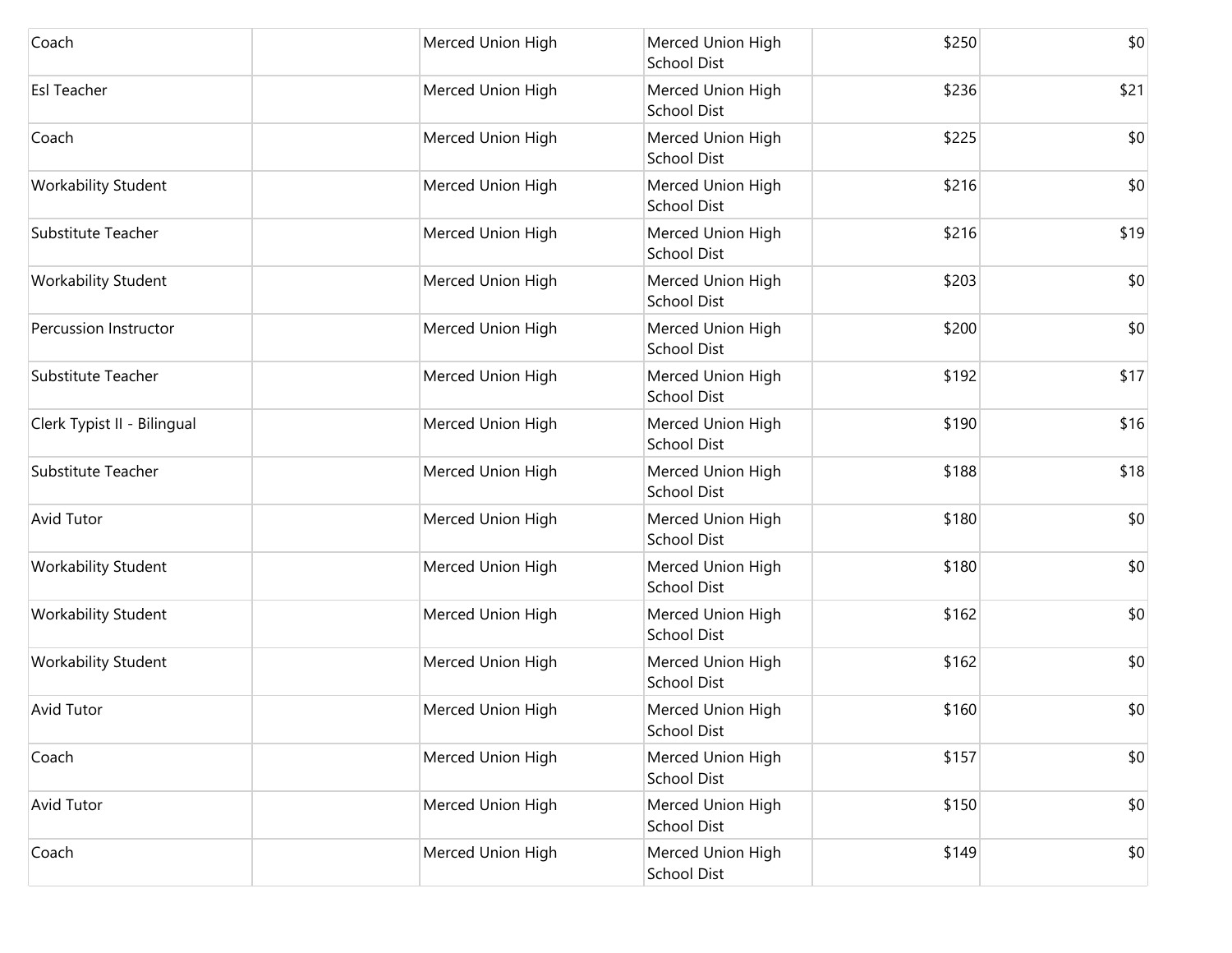| <b>Avid Tutor</b>            | Merced Union High | Merced Union High<br><b>School Dist</b> | \$148 | \$0  |
|------------------------------|-------------------|-----------------------------------------|-------|------|
| Cdc Teacher                  | Merced Union High | Merced Union High<br><b>School Dist</b> | \$145 | \$12 |
| Substitute Teacher           | Merced Union High | Merced Union High<br><b>School Dist</b> | \$144 | \$13 |
| Substitute Teacher           | Merced Union High | Merced Union High<br><b>School Dist</b> | \$144 | \$13 |
| Workability Student          | Merced Union High | Merced Union High<br><b>School Dist</b> | \$144 | \$0  |
| Substitute Teacher           | Merced Union High | Merced Union High<br><b>School Dist</b> | \$144 | \$0  |
| Substitute Teacher           | Merced Union High | Merced Union High<br><b>School Dist</b> | \$144 | \$0  |
| Substitute Teacher           | Merced Union High | Merced Union High<br><b>School Dist</b> | \$132 | \$0  |
| Instructional Aide/Para-Sped | Merced Union High | Merced Union High<br><b>School Dist</b> | \$132 | \$15 |
| <b>Student Cashier</b>       | Merced Union High | Merced Union High<br><b>School Dist</b> | \$131 | \$0  |
| Coach                        | Merced Union High | Merced Union High<br><b>School Dist</b> | \$128 | \$0  |
| Substitute Teacher           | Merced Union High | Merced Union High<br><b>School Dist</b> | \$120 | \$0  |
| Substitute Teacher           | Merced Union High | Merced Union High<br><b>School Dist</b> | \$120 | \$0  |
| Substitute Teacher           | Merced Union High | Merced Union High<br><b>School Dist</b> | \$120 | \$0  |
| <b>Avid Tutor</b>            | Merced Union High | Merced Union High<br><b>School Dist</b> | \$120 | \$0  |
| Substitute Teacher           | Merced Union High | Merced Union High<br><b>School Dist</b> | \$111 | \$10 |
| Substitute Teacher           | Merced Union High | Merced Union High<br><b>School Dist</b> | \$110 | \$0  |
| Coach                        | Merced Union High | Merced Union High<br>School Dist        | \$110 | \$0  |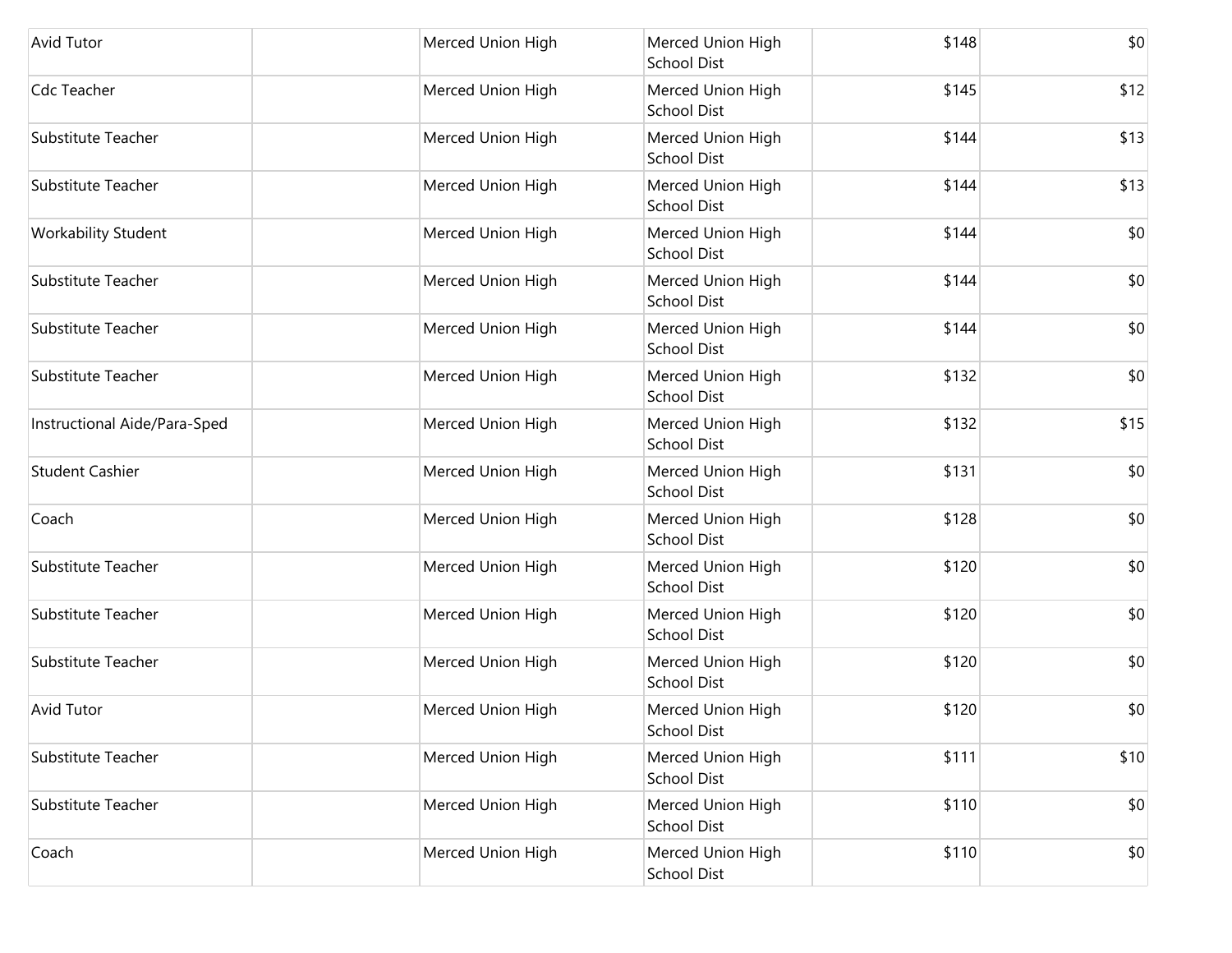| <b>Student Cashier</b>   | Merced Union High | Merced Union High<br><b>School Dist</b> | \$110 | \$0 |
|--------------------------|-------------------|-----------------------------------------|-------|-----|
| Coach                    | Merced Union High | Merced Union High<br><b>School Dist</b> | \$107 | \$0 |
| School Aide/Para-Comp Ed | Merced Union High | Merced Union High<br><b>School Dist</b> | \$106 | \$0 |
| Coach                    | Merced Union High | Merced Union High<br><b>School Dist</b> | \$99  | \$0 |
| Coach                    | Merced Union High | Merced Union High<br><b>School Dist</b> | \$90  | \$0 |
| Coach                    | Merced Union High | Merced Union High<br><b>School Dist</b> | \$90  | \$0 |
| Coach                    | Merced Union High | Merced Union High<br><b>School Dist</b> | \$90  | \$0 |
| Coach                    | Merced Union High | Merced Union High<br><b>School Dist</b> | \$90  | \$0 |
| <b>Student Teacher</b>   | Merced Union High | Merced Union High<br><b>School Dist</b> | \$84  | \$9 |
| Coach                    | Merced Union High | Merced Union High<br><b>School Dist</b> | \$78  | \$0 |
| Cafeteria Helper         | Merced Union High | Merced Union High<br><b>School Dist</b> | \$74  | \$0 |
| Substitute Teacher       | Merced Union High | Merced Union High<br><b>School Dist</b> | \$72  | \$6 |
| Substitute Teacher       | Merced Union High | Merced Union High<br><b>School Dist</b> | \$72  | \$0 |
| Coach                    | Merced Union High | Merced Union High<br><b>School Dist</b> | \$71  | \$0 |
| Coach                    | Merced Union High | Merced Union High<br><b>School Dist</b> | \$69  | \$0 |
| Coach                    | Merced Union High | Merced Union High<br><b>School Dist</b> | \$69  | \$6 |
| Coach                    | Merced Union High | Merced Union High<br><b>School Dist</b> | \$68  | \$6 |
| Mas Ged Teacher          | Merced Union High | Merced Union High<br><b>School Dist</b> | \$66  | \$6 |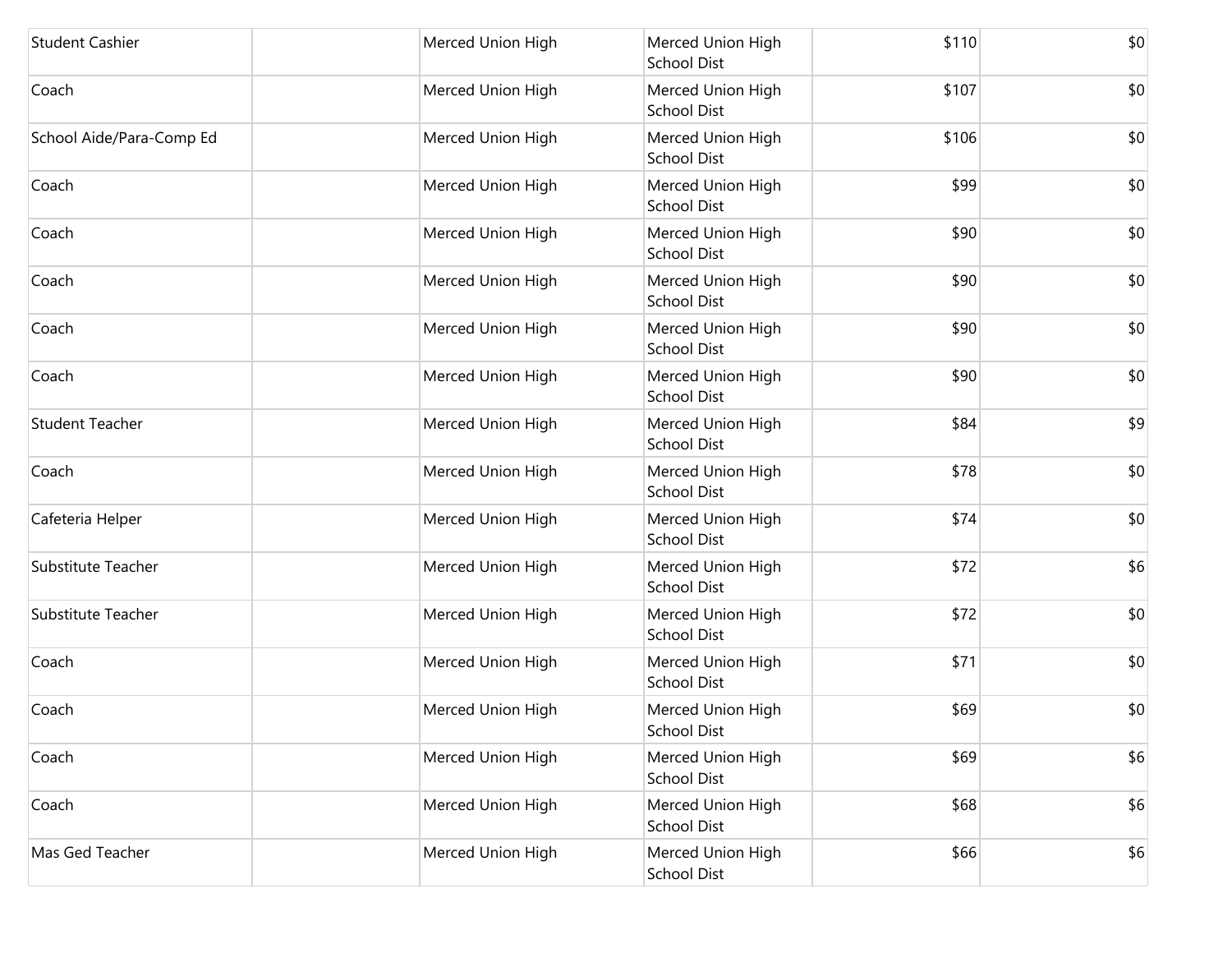| Coach                        | Merced Union High | Merced Union High<br><b>School Dist</b> | \$64 | \$0 |
|------------------------------|-------------------|-----------------------------------------|------|-----|
| <b>Avid Tutor</b>            | Merced Union High | Merced Union High<br><b>School Dist</b> | \$55 | \$0 |
| Coach                        | Merced Union High | Merced Union High<br><b>School Dist</b> | \$54 | \$0 |
| <b>Workability Student</b>   | Merced Union High | Merced Union High<br><b>School Dist</b> | \$54 | \$0 |
| Coach                        | Merced Union High | Merced Union High<br><b>School Dist</b> | \$54 | \$0 |
| Coach                        | Merced Union High | Merced Union High<br><b>School Dist</b> | \$54 | \$0 |
| Pep Squad Advisor            | Merced Union High | Merced Union High<br><b>School Dist</b> | \$53 | \$0 |
| Coach                        | Merced Union High | Merced Union High<br><b>School Dist</b> | \$52 | \$0 |
| <b>Avid Tutor</b>            | Merced Union High | Merced Union High<br><b>School Dist</b> | \$50 | \$0 |
| Substitute Teacher           | Merced Union High | Merced Union High<br><b>School Dist</b> | \$48 | \$0 |
| Substitute Teacher           | Merced Union High | Merced Union High<br><b>School Dist</b> | \$48 | \$0 |
| Instructional Aide/Para-Sped | Merced Union High | Merced Union High<br><b>School Dist</b> | \$45 | \$5 |
| Coach                        | Merced Union High | Merced Union High<br><b>School Dist</b> | \$45 | \$0 |
| Ss Teacher                   | Merced Union High | Merced Union High<br><b>School Dist</b> | \$32 | \$3 |
| Campus Liaison Official      | Merced Union High | Merced Union High<br><b>School Dist</b> | \$28 | \$0 |
| Substitute Teacher           | Merced Union High | Merced Union High<br><b>School Dist</b> | \$24 | \$0 |
| Coach                        | Merced Union High | Merced Union High<br><b>School Dist</b> | \$23 | \$0 |
| Extra Hours                  | Merced Union High | Merced Union High<br><b>School Dist</b> | \$18 | \$0 |